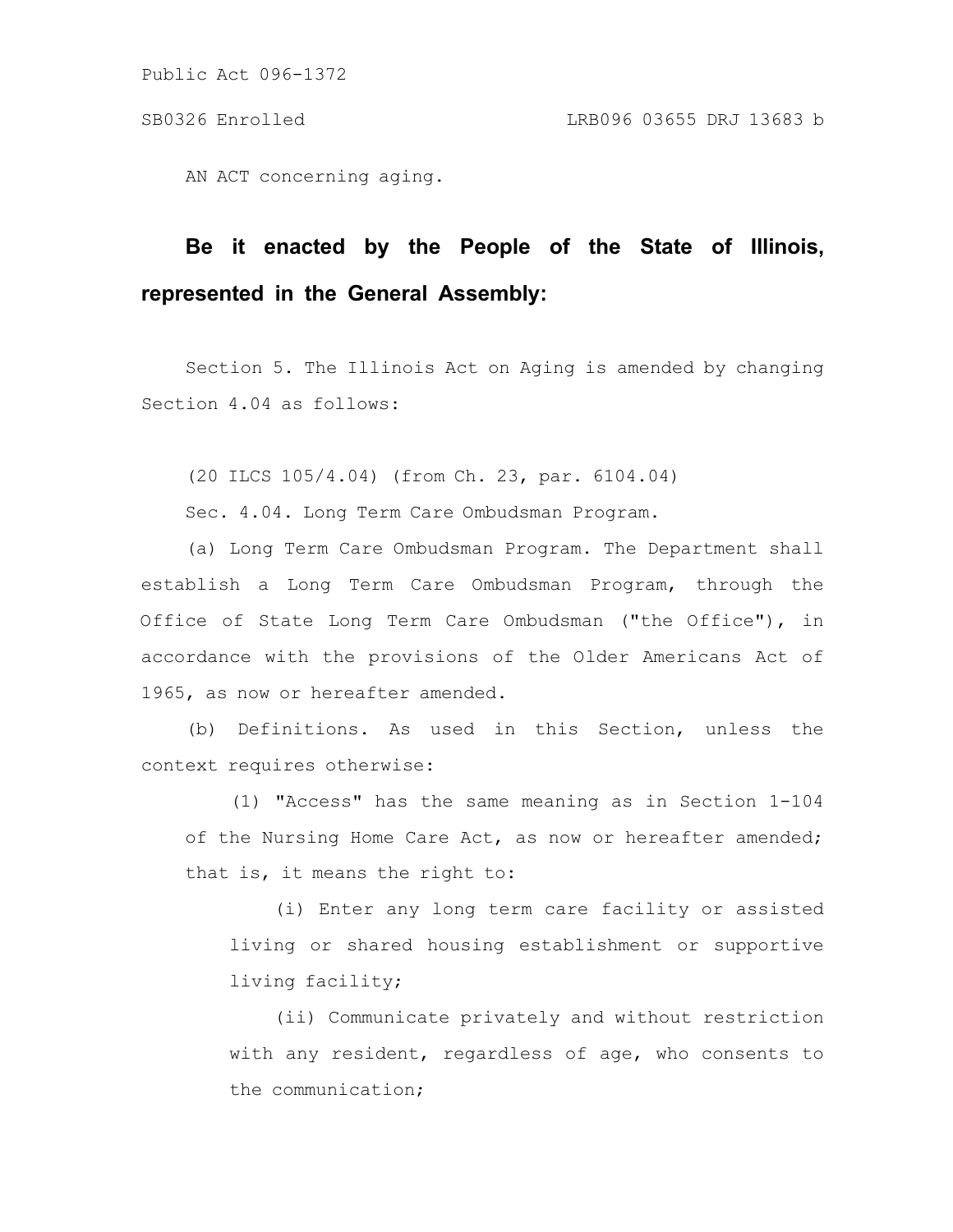(iii) Seek consent to communicate privately and without restriction with any resident, regardless of age;

(iv) Inspect the clinical and other records of a resident, regardless of age, with the express written consent of the resident;

(v) Observe all areas of the long term care facility or supportive living facilities, assisted living or shared housing establishment except the living area of any resident who protests the observation.

(2) "Long Term Care Facility" means (i) any facility as defined by Section 1-113 of the Nursing Home Care Act, as now or hereafter amended; and (ii) any skilled nursing facility or a nursing facility which meets the requirements of Section  $1819(a)$ , (b), (c), and (d) or Section  $1919(a)$ , (b), (c), and (d) of the Social Security Act, as now or hereafter amended  $(42 \text{ U.S.C. } 1395\text{i}-3(a), (b), (c),$  and  $(d)$ and  $42 \text{ U.S.C. } 1396 \text{ r(a)}, \text{ (b)}, \text{ (c)}, \text{ and } \text{ (d)}$ .

(2.5) "Assisted living establishment" and "shared housing establishment" have the meanings given those terms in Section 10 of the Assisted Living and Shared Housing Act.

(2.7) "Supportive living facility" means a facility established under Section 5-5.01a of the Illinois Public Aid Code.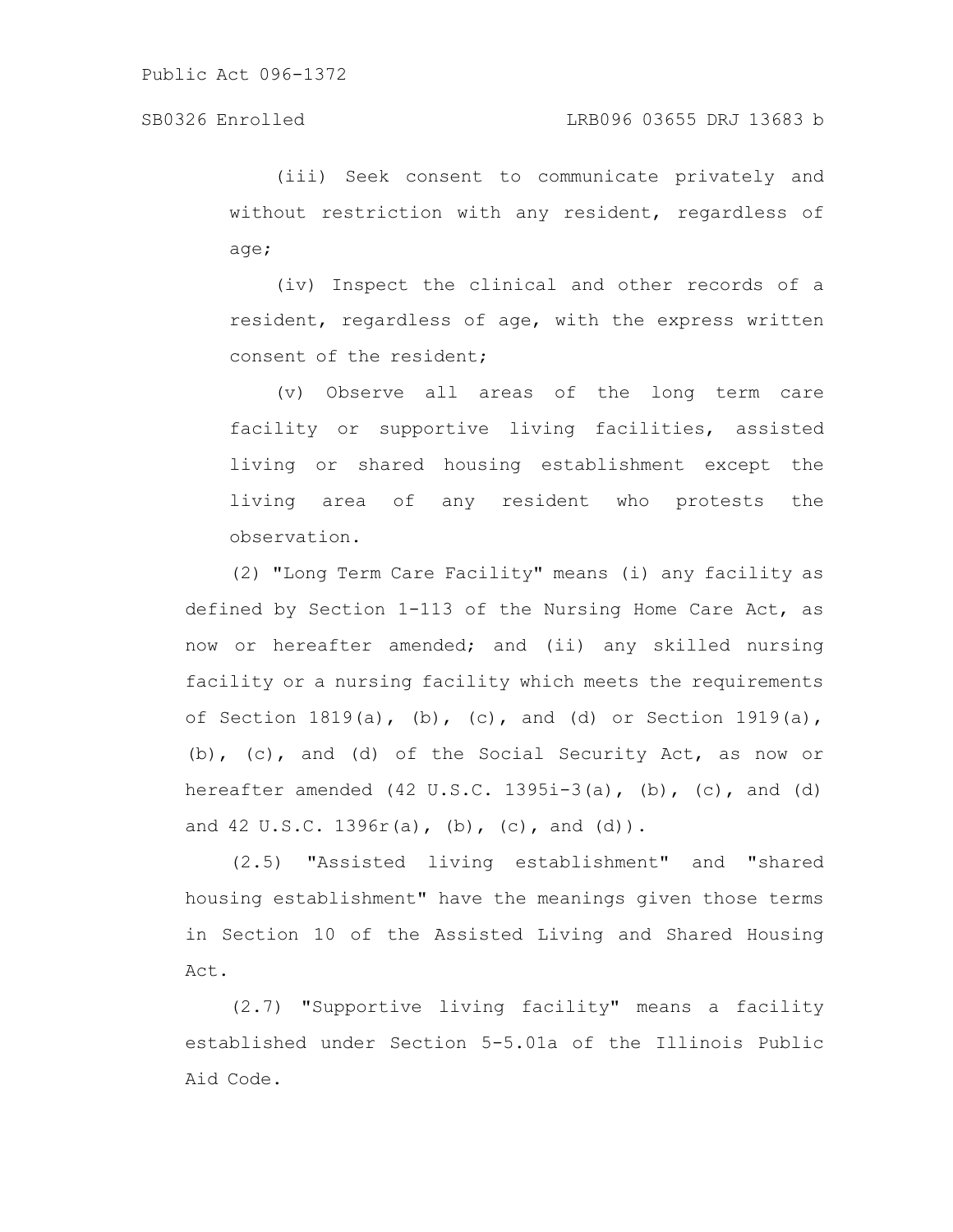(3) "State Long Term Care Ombudsman" means any person employed by the Department to fulfill the requirements of the Office of State Long Term Care Ombudsman as required under the Older Americans Act of 1965, as now or hereafter amended, and Departmental policy.

(3.1) "Ombudsman" means any designated representative of a regional long term care ombudsman program; provided that the representative, whether he is paid for or volunteers his ombudsman services, shall be qualified and designated by the Office to perform the duties of an ombudsman as specified by the Department in rules and in accordance with the provisions of the Older Americans Act of 1965, as now or hereafter amended.

(c) Ombudsman; rules. The Office of State Long Term Care Ombudsman shall be composed of at least one full-time ombudsman and shall include a system of designated regional long term care ombudsman programs. Each regional program shall be designated by the State Long Term Care Ombudsman as a subdivision of the Office and any representative of a regional program shall be treated as a representative of the Office.

The Department, in consultation with the Office, shall promulgate administrative rules in accordance with the provisions of the Older Americans Act of 1965, as now or hereafter amended, to establish the responsibilities of the Department and the Office of State Long Term Care Ombudsman and the designated regional Ombudsman programs. The administrative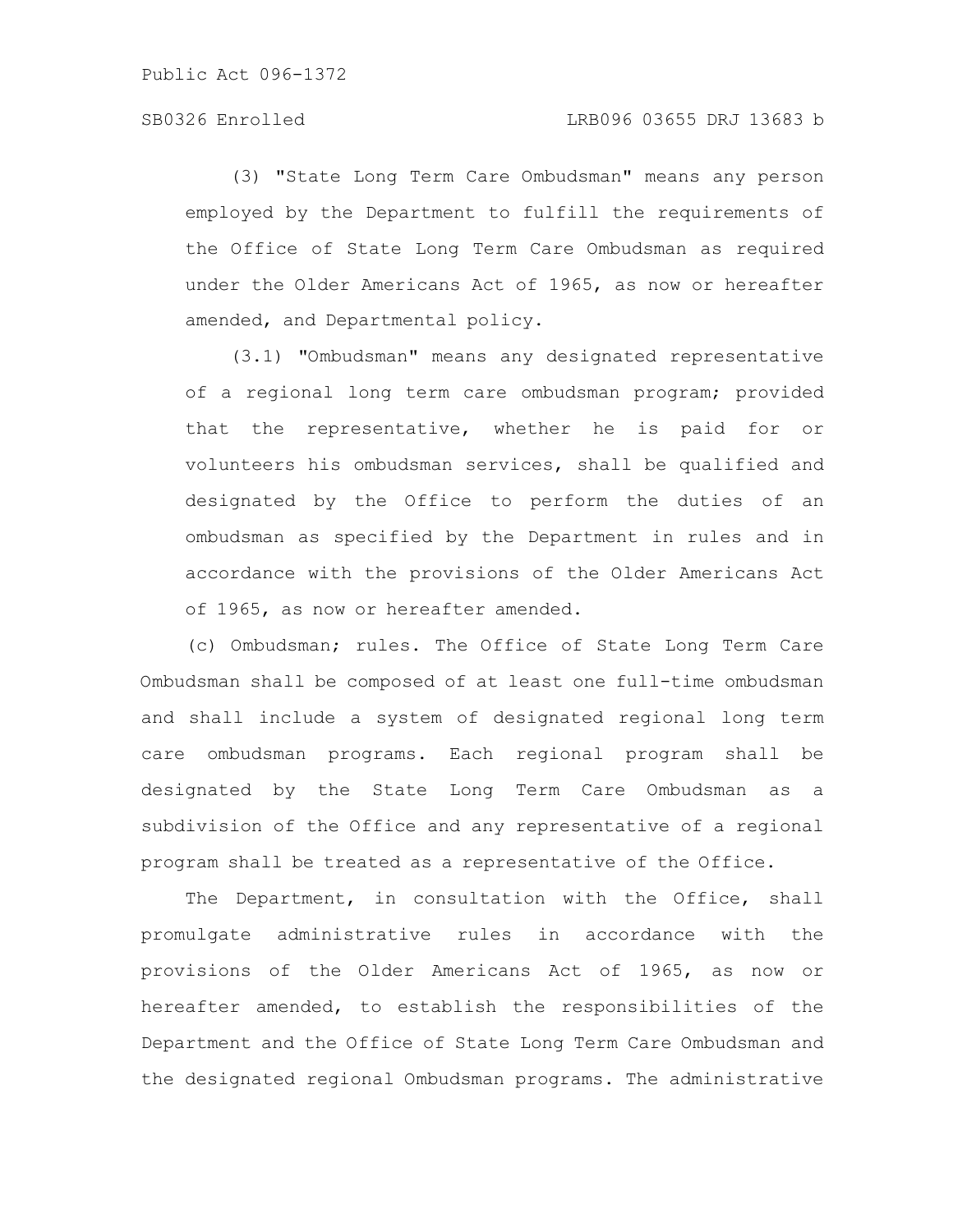rules shall include the responsibility of the Office and designated regional programs to investigate and resolve complaints made by or on behalf of residents of long term care facilities, supportive living facilities, and assisted living and shared housing establishments, including the option to serve residents under the age of 60, relating to actions, inaction, or decisions of providers, or their representatives, of long term care facilities, of supported living facilities, of assisted living and shared housing establishments, of public agencies, or of social services agencies, which may adversely affect the health, safety, welfare, or rights of such residents. The Office and designated regional programs may represent all residents, but are not required by this Act to represent persons under 60 years of age, except to the extent required by federal law. When necessary and appropriate, representatives of the Office shall refer complaints to the appropriate regulatory State agency. The Department, in consultation with the Office, shall cooperate with the Department of Human Services and other State agencies in providing information and training to designated regional long term care ombudsman programs about the appropriate assessment and treatment (including information about appropriate supportive services, treatment options, and assessment of rehabilitation potential) of the residents they serve, including children, persons with mental illness (other than Alzheimer's disease and related disorders), and persons with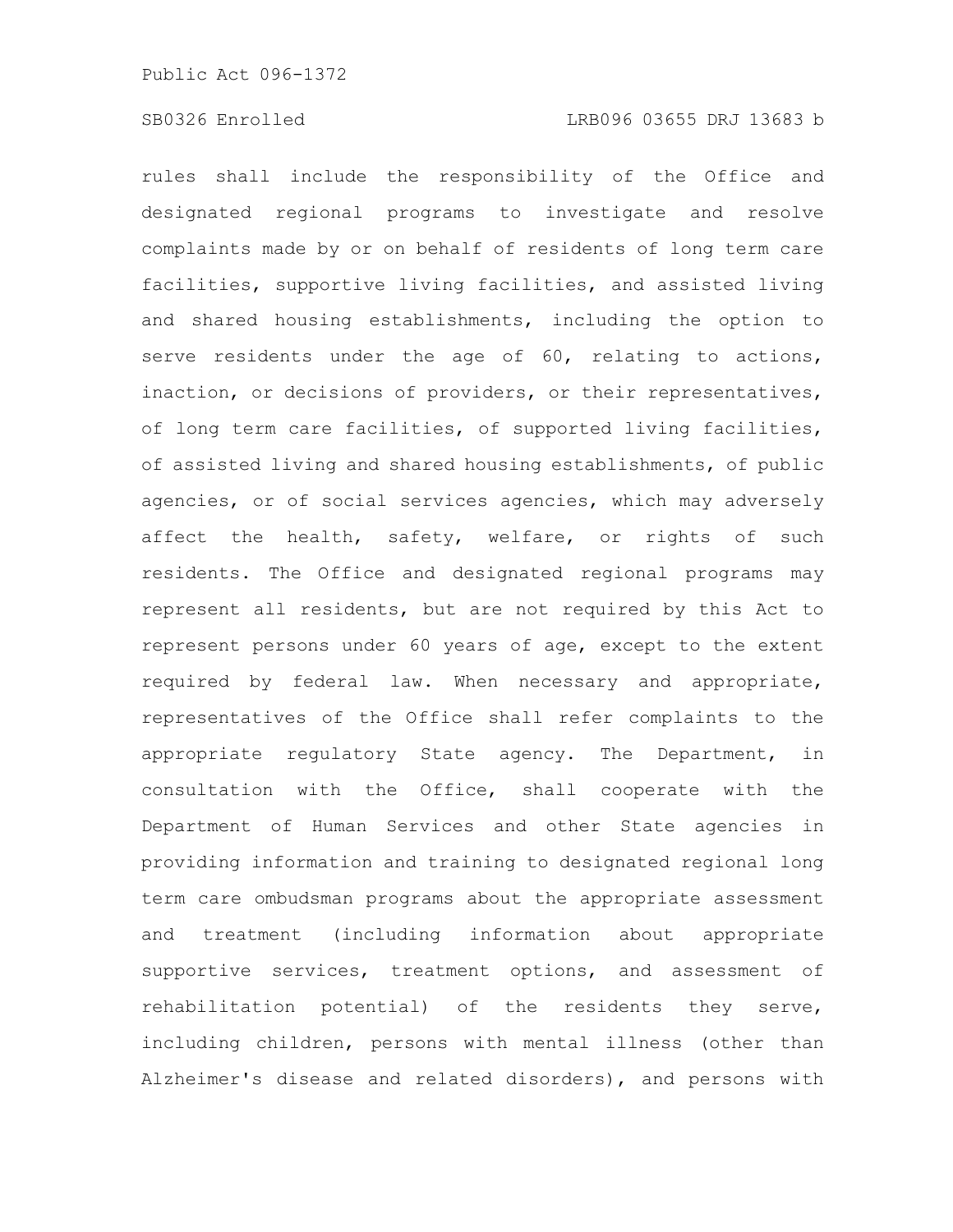developmental disabilities.

The State Long Term Care Ombudsman and all other ombudsmen, as defined in paragraph (3.1) of subsection (b) must submit to background checks under the Health Care Worker Background Check Act and receive training, as prescribed by the Illinois Department on Aging, before visiting facilities. The training must include information specific to assisted living establishments, supportive living facilities, and shared housing establishments and to the rights of residents guaranteed under the corresponding Acts and administrative rules.

(c-5) Consumer Choice Information Reports. The Office shall:

(1) In collaboration with the Attorney General, create a Consumer Choice Information Report form to be completed by all licensed long term care facilities to aid Illinoisans and their families in making informed choices about long term care. The Office shall create a Consumer Choice Information Report for each type of licensed long term care facility.

(2) Develop a database of Consumer Choice Information Reports completed by licensed long term care facilities that includes information in the following consumer categories:

- (A) Medical Care, Services, and Treatment.
- (B) Special Services and Amenities.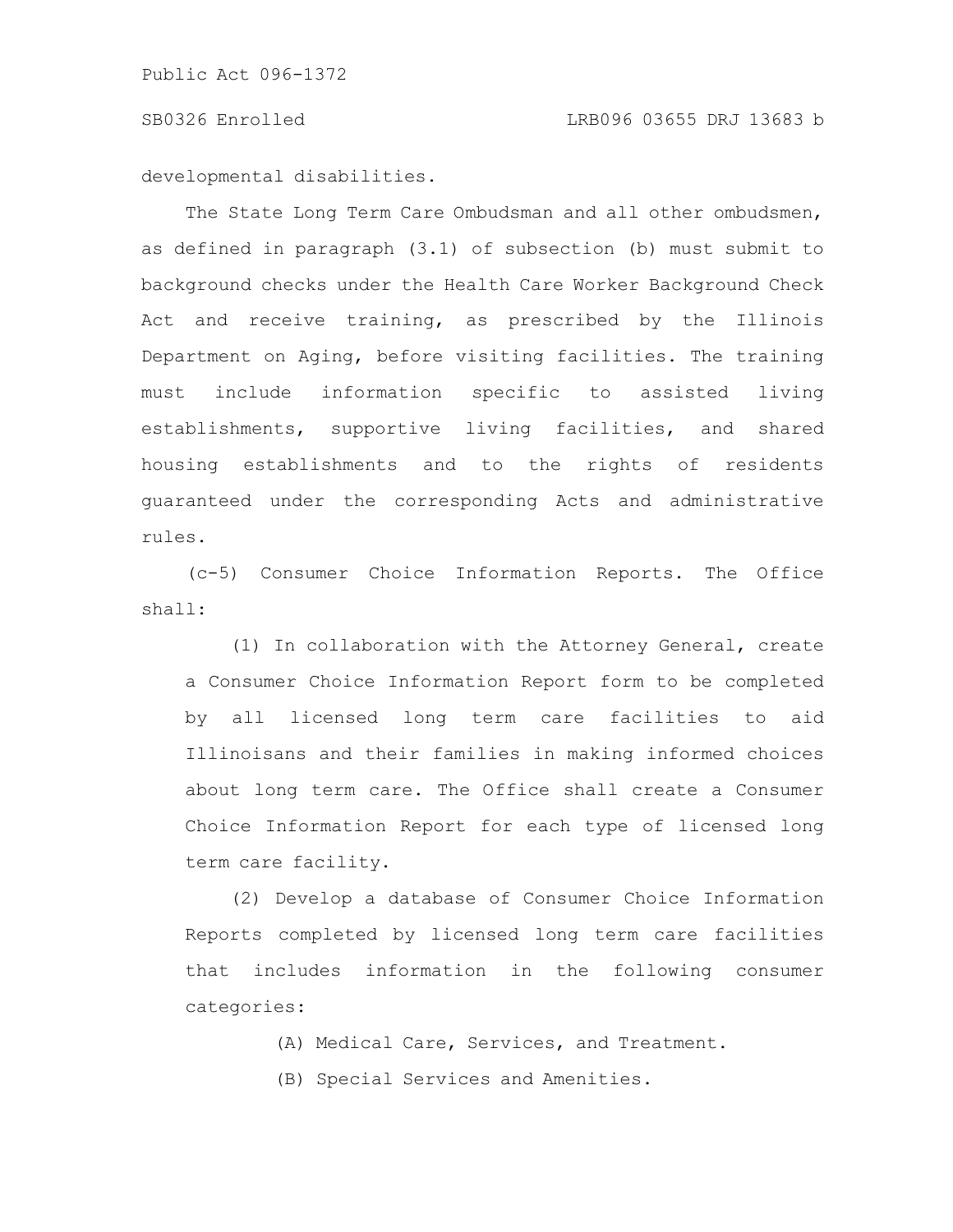- (C) Staffing.
- (D) Facility Statistics and Resident Demographics.
- (E) Ownership and Administration.
- (F) Safety and Security.
- (G) Meals and Nutrition.
- (H) Rooms, Furnishings, and Equipment.
- (I) Family, Volunteer, and Visitation Provisions.

(3) Make this information accessible to the public, including on the Internet by means of a hyperlink labeled "Resident's Right to Know" on the Office's World Wide Web home page.

(4) Have the authority, with the Attorney General, to verify that information provided by a facility is accurate.

(5) Request a new report from any licensed facility whenever it deems necessary.

(6) Include in the Office's Consumer Choice Information Report for each type of licensed long term care facility additional information on each licensed long term care facility in the State of Illinois, including information regarding each facility's compliance with the relevant State and federal statutes, rules, and standards; customer satisfaction surveys; and information generated from quality measures developed by the Centers for Medicare and Medicaid Services.

(d) Access and visitation rights.

(1) In accordance with subparagraphs (A) and (E) of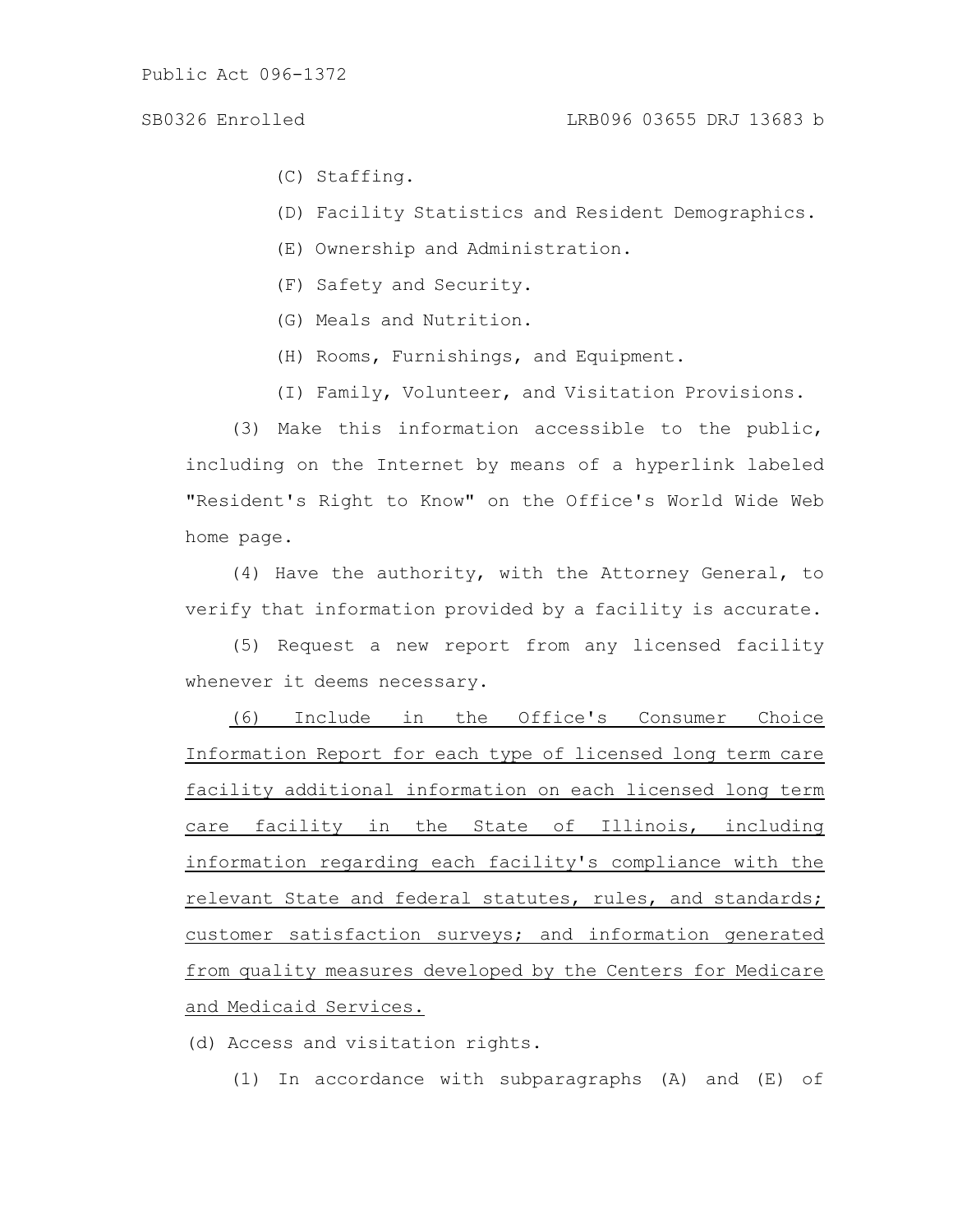### SB0326 Enrolled LRB096 03655 DRJ 13683 b

paragraph (3) of subsection (c) of Section 1819 and subparagraphs (A) and (E) of paragraph (3) of subsection (c) of Section 1919 of the Social Security Act, as now or hereafter amended  $(42 \text{ U.S.C. } 1395\text{i} - 3$  (c)(3)(A) and (E) and 42 U.S.C. 1396r (c)(3)(A) and (E)), and Section 712 of the Older Americans Act of 1965, as now or hereafter amended (42 U.S.C. 3058f), a long term care facility, supportive living facility, assisted living establishment, and shared housing establishment must:

(i) permit immediate access to any resident, regardless of age, by a designated ombudsman; and

(ii) permit representatives of the Office, with the permission of the resident's legal representative or legal guardian, to examine a resident's clinical and other records, regardless of the age of the resident, and if a resident is unable to consent to such review, and has no legal guardian, permit representatives of the Office appropriate access, as defined by the Department, in consultation with the Office, in administrative rules, to the resident's records.

(2) Each long term care facility, supportive living facility, assisted living establishment, and shared housing establishment shall display, in multiple, conspicuous public places within the facility accessible to both visitors and residents and in an easily readable format, the address and phone number of the Office of the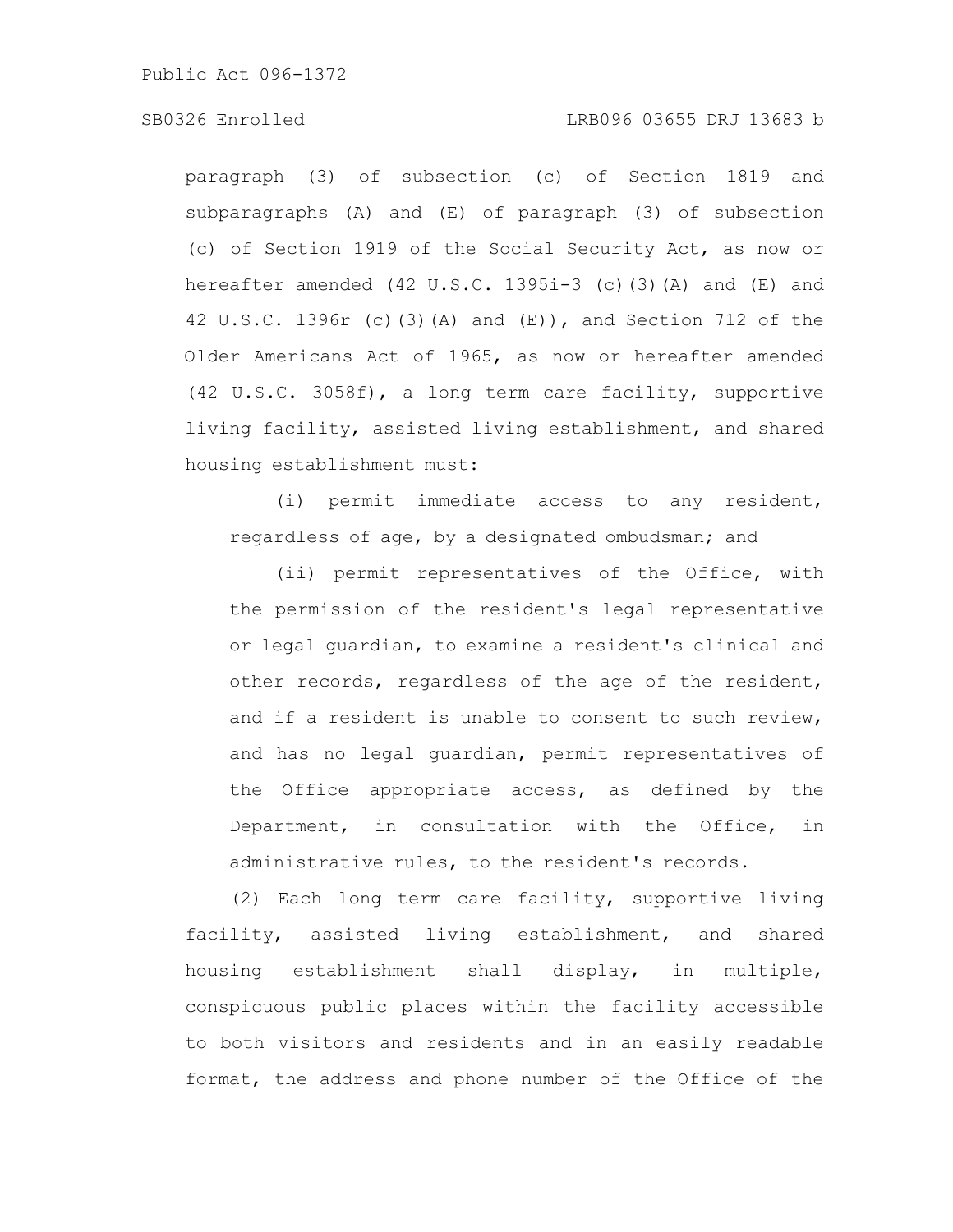### SB0326 Enrolled LRB096 03655 DRJ 13683 b

Long Term Care Ombudsman, in a manner prescribed by the Office.

(e) Immunity. An ombudsman or any representative of the Office participating in the good faith performance of his or her official duties shall have immunity from any liability (civil, criminal or otherwise) in any proceedings (civil, criminal or otherwise) brought as a consequence of the performance of his official duties.

(f) Business offenses.

(1) No person shall:

(i) Intentionally prevent, interfere with, or attempt to impede in any way any representative of the Office in the performance of his official duties under this Act and the Older Americans Act of 1965; or

(ii) Intentionally retaliate, discriminate against, or effect reprisals against any long term care facility resident or employee for contacting or providing information to any representative of the Office.

(2) A violation of this Section is a business offense, punishable by a fine not to exceed \$501.

(3) The Director of Aging, in consultation with the Office, shall notify the State's Attorney of the county in which the long term care facility, supportive living facility, or assisted living or shared housing establishment is located, or the Attorney General, of any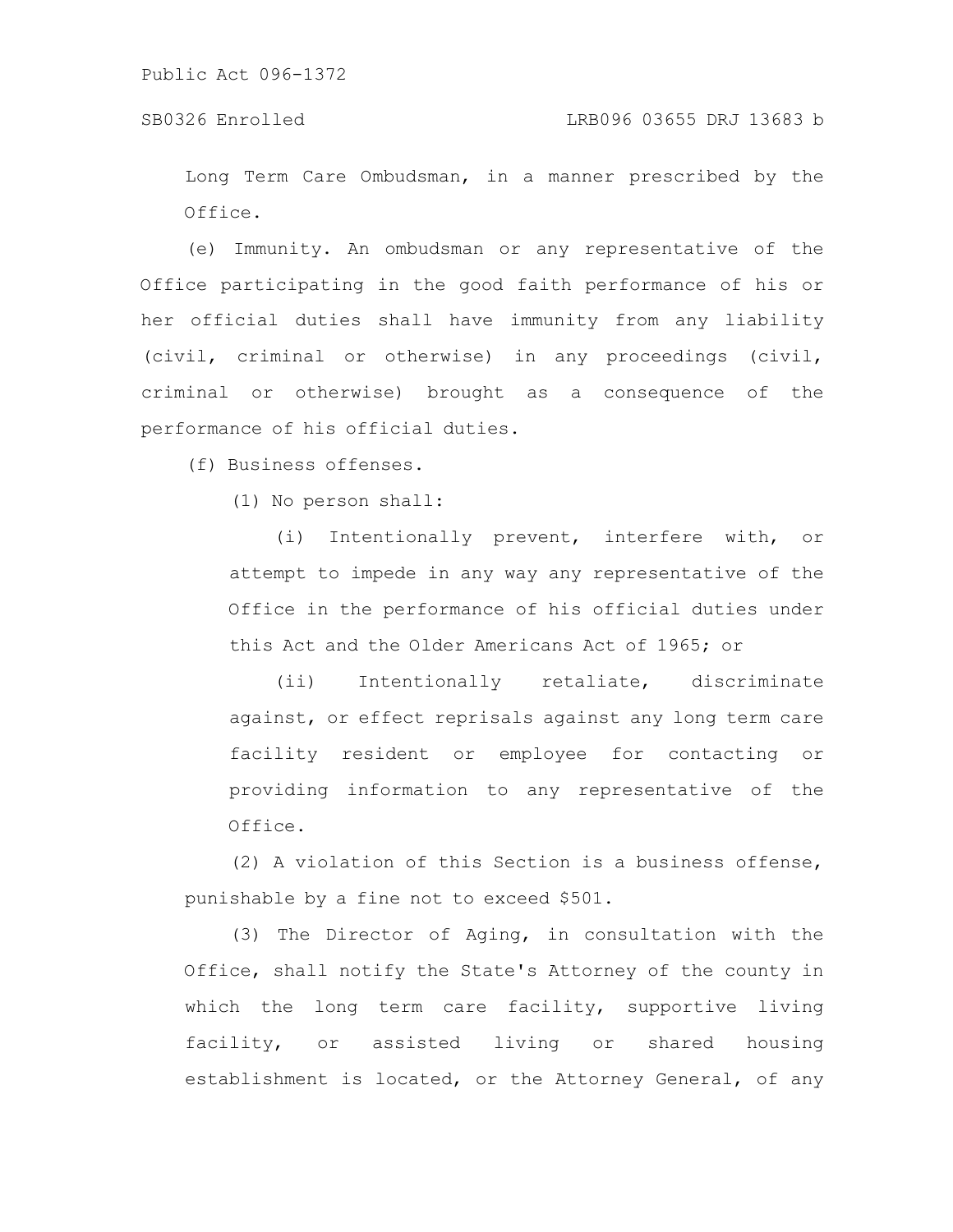violations of this Section.

(g) Confidentiality of records and identities. The Department shall establish procedures for the disclosure by the State Ombudsman or the regional ombudsmen entities of files maintained by the program. The procedures shall provide that the files and records may be disclosed only at the discretion of the State Long Term Care Ombudsman or the person designated by the State Ombudsman to disclose the files and records, and the procedures shall prohibit the disclosure of the identity of any complainant, resident, witness, or employee of a long term care provider unless:

(1) the complainant, resident, witness, or employee of a long term care provider or his or her legal representative consents to the disclosure and the consent is in writing;

(2) the complainant, resident, witness, or employee of a long term care provider gives consent orally; and the consent is documented contemporaneously in writing in accordance with such requirements as the Department shall establish; or

(3) the disclosure is required by court order.

(h) Legal representation. The Attorney General shall provide legal representation to any representative of the Office against whom suit or other legal action is brought in connection with the performance of the representative's official duties, in accordance with the State Employee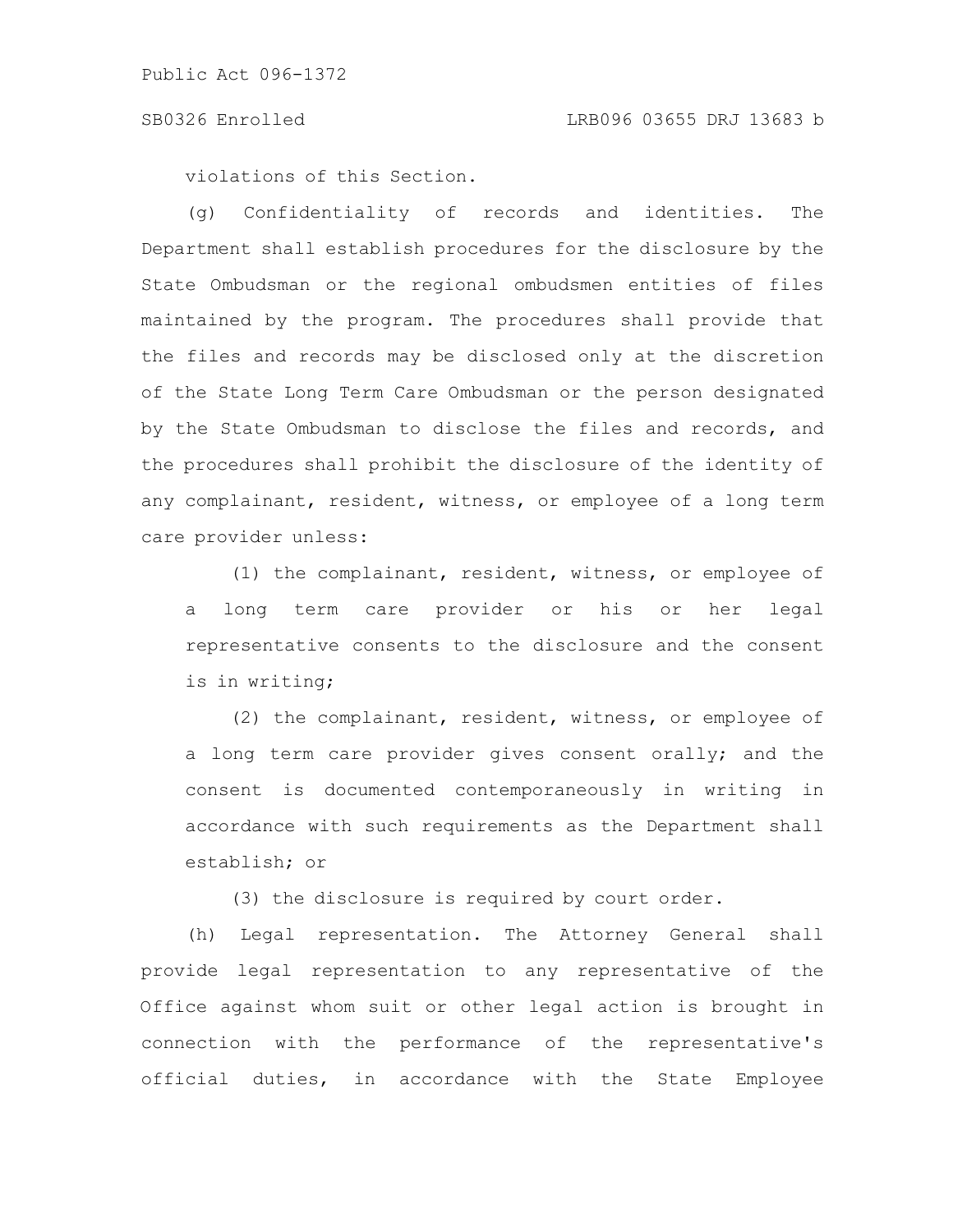### SB0326 Enrolled LRB096 03655 DRJ 13683 b

Indemnification Act.

(i) Treatment by prayer and spiritual means. Nothing in this Act shall be construed to authorize or require the medical supervision, regulation or control of remedial care or treatment of any resident in a long term care facility operated exclusively by and for members or adherents of any church or religious denomination the tenets and practices of which include reliance solely upon spiritual means through prayer for healing.

(j) The Long Term Care Ombudsman Fund is created as a special fund in the State treasury to receive moneys for the express purposes of this Section. All interest earned on moneys in the fund shall be credited to the fund. Moneys contained in the fund shall be used to support the purposes of this Section. (Source: P.A. 95-620, eff. 9-17-07; 95-823, eff. 1-1-09; 96-328, eff. 8-11-09; 96-758, eff. 8-25-09.)

Section 10. The Department of Public Health Powers and Duties Law of the Civil Administrative Code of Illinois is amended by changing Section 2310-130 as follows:

(20 ILCS 2310/2310-130) (was 20 ILCS 2310/55.82)

Sec. 2310-130. Medicare or Medicaid certification fee; Health Care Facility and Program Survey Fund. To establish and charge a fee to any facility or program applying to be certified to participate in the Medicare program under Title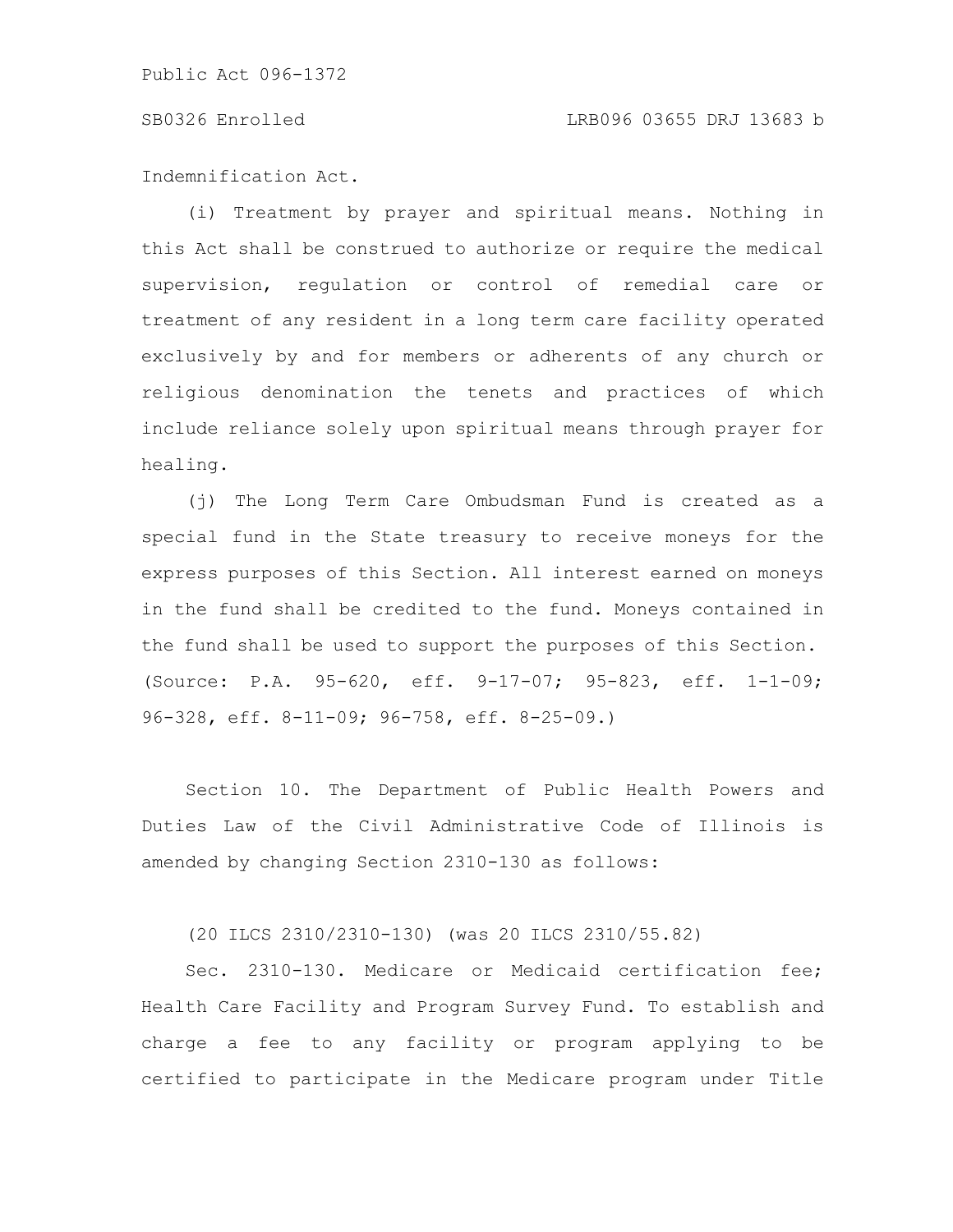### SB0326 Enrolled LRB096 03655 DRJ 13683 b

XVIII of the federal Social Security Act or in the Medicaid program under Title XIX of the federal Social Security Act to cover the costs associated with the application, inspection, and survey of the facility or program and processing of the application. The Department shall establish the fee by rule, and the fee shall be based only on those application, inspection, and survey and processing costs not reimbursed to the State by the federal government. The fee shall be paid by the facility or program before the application is processed.

The fees received by the Department under this Section shall be deposited into the Health Care Facility and Program Survey Fund, which is hereby created as a special fund in the State treasury. Moneys in the Fund shall be appropriated to the Department and may be used for any costs incurred by the Department, including personnel costs, in the processing of applications for Medicare or Medicaid certification.

Beginning July 1, 2011, the Department shall employ a minimum of one surveyor for every 500 licensed long term care beds. Beginning July 1, 2012, the Department shall employ a minimum of one surveyor for every 400 licensed long term care beds. Beginning July 1, 2013, the Department shall employ a minimum of one surveyor for every 300 licensed long term care beds.

(Source: P.A. 91-239, eff. 1-1-00.)

Section 15. The Criminal Identification Act is amended by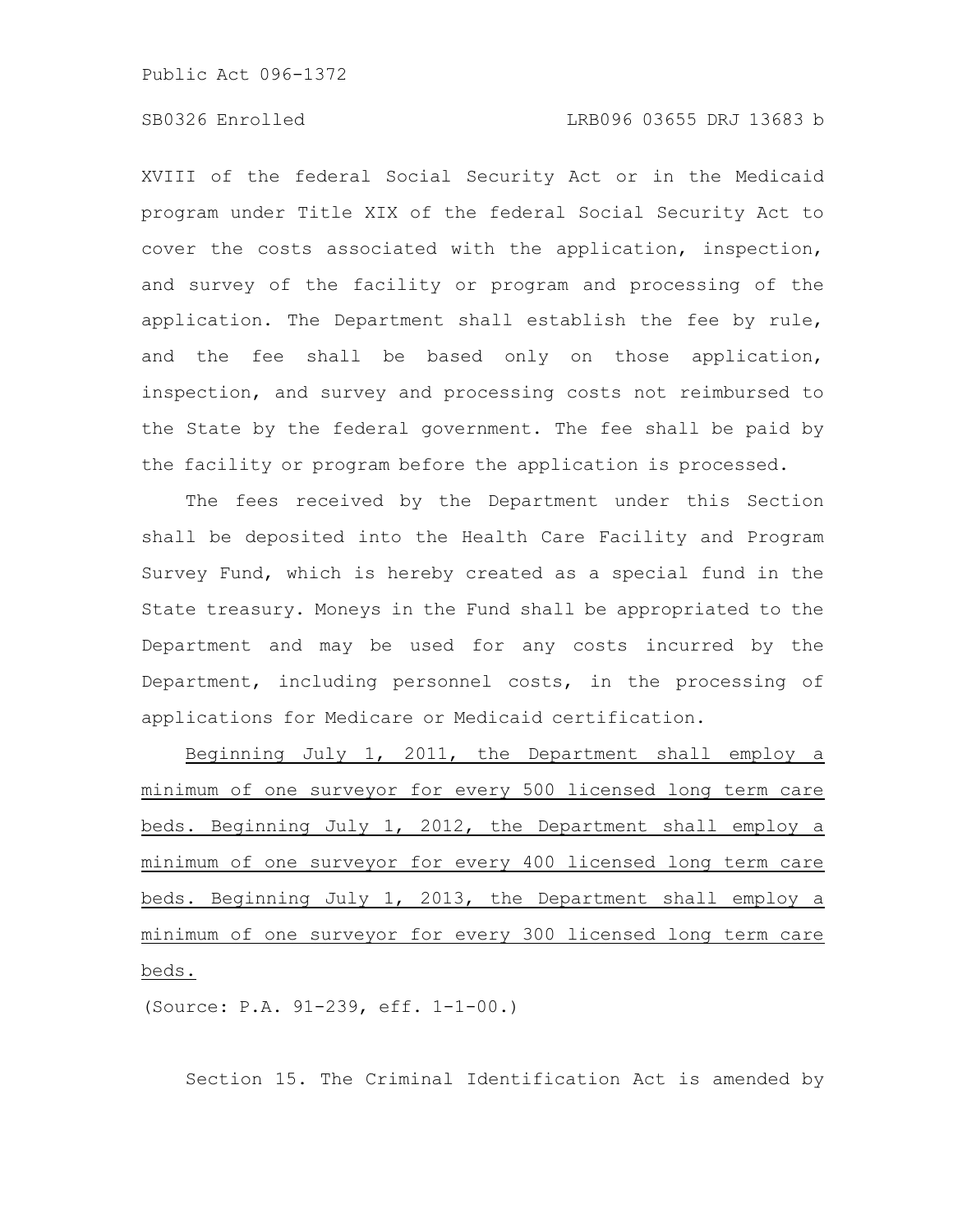adding Section 7.5 as follows:

(20 ILCS 2630/7.5 new)

Sec. 7.5. Notification of outstanding warrant. If the existence of an outstanding arrest warrant is identified by the Department of State Police in connection with the criminal history background checks conducted pursuant to subsection (b) of Section 2-201.5 of the Nursing Home Care Act or subsection (d) of Section 6.09 of the Hospital Licensing Act, the Department shall notify the jurisdiction issuing the warrant of the following:

(1) Existence of the warrant.

(2) The name, address, and telephone number of the licensed long term care facility in which the wanted person resides.

Local issuing jurisdictions shall be aware that nursing facilities have residents who may be fragile or vulnerable or who may have a mental illness. When serving a warrant, law enforcement shall make every attempt to mitigate the adverse impact on other facility residents.

Section 20. The Illinois Health Facilities Planning Act is amended by changing Section 14.1 as follows:

(20 ILCS 3960/14.1) (Text of Section before amendment by P.A. 96-339)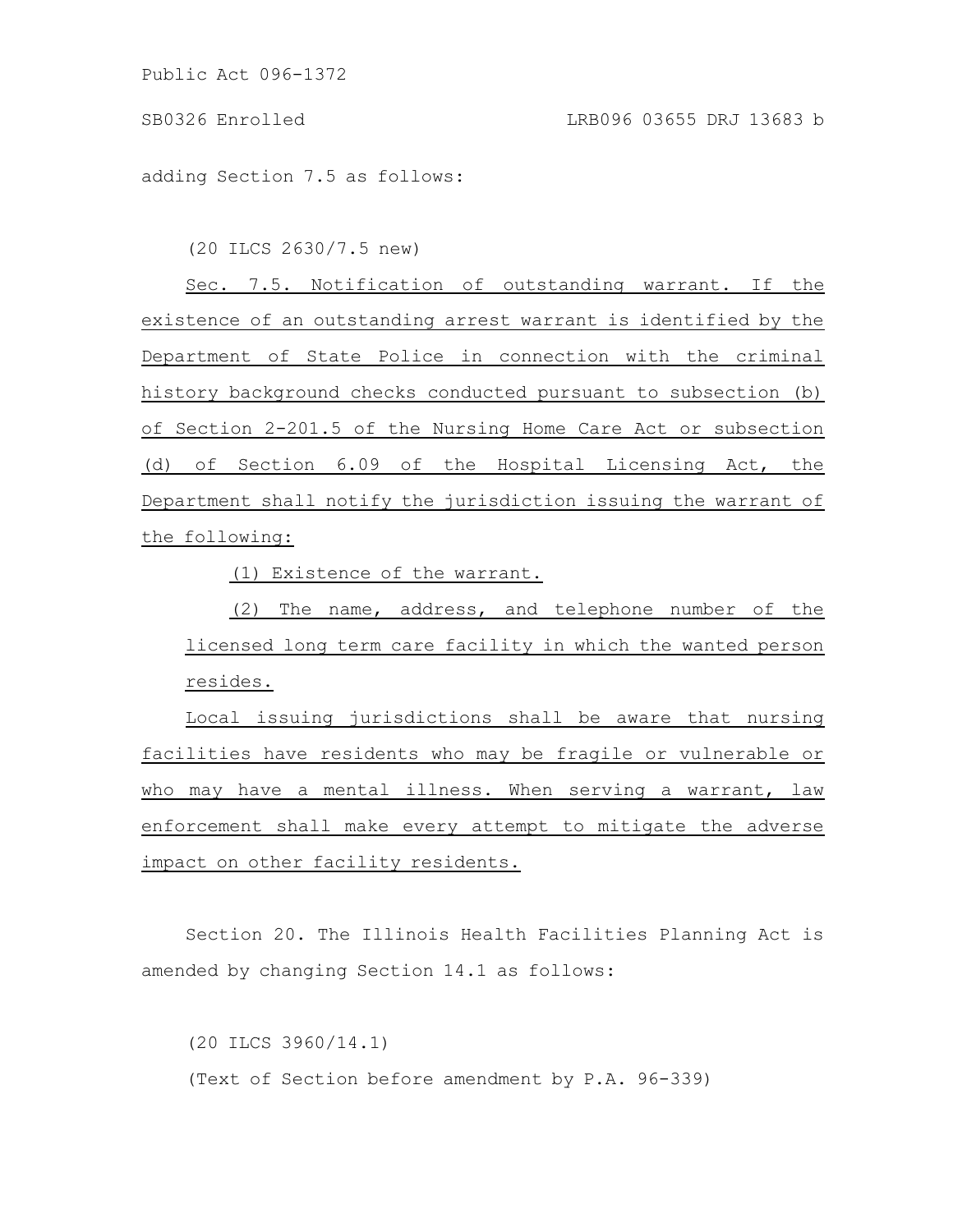### SB0326 Enrolled LRB096 03655 DRJ 13683 b

(Section scheduled to be repealed on December 31, 2019) Sec. 14.1. Denial of permit; other sanctions.

(a) The State Board may deny an application for a permit or may revoke or take other action as permitted by this Act with regard to a permit as the State Board deems appropriate, including the imposition of fines as set forth in this Section, for any one or a combination of the following:

(1) The acquisition of major medical equipment without a permit or in violation of the terms of a permit.

(2) The establishment, construction, or modification of a health care facility without a permit or in violation of the terms of a permit.

(3) The violation of any provision of this Act or any rule adopted under this Act.

(4) The failure, by any person subject to this Act, to provide information requested by the State Board or Agency within 30 days after a formal written request for the information.

(5) The failure to pay any fine imposed under this Section within 30 days of its imposition.

(a-5) For facilities licensed under the Nursing Home Care Act, no permit shall be denied on the basis of prior operator history, other than for: (i) actions specified under item (2),  $(3)$ , (4),  $\theta$  (5), or (6) of Section 3-117 of the Nursing Home Care Act; (ii) actions specified under item (a)(6) of Section 3-119 of the Nursing Home Care Act; or (iii) actions within the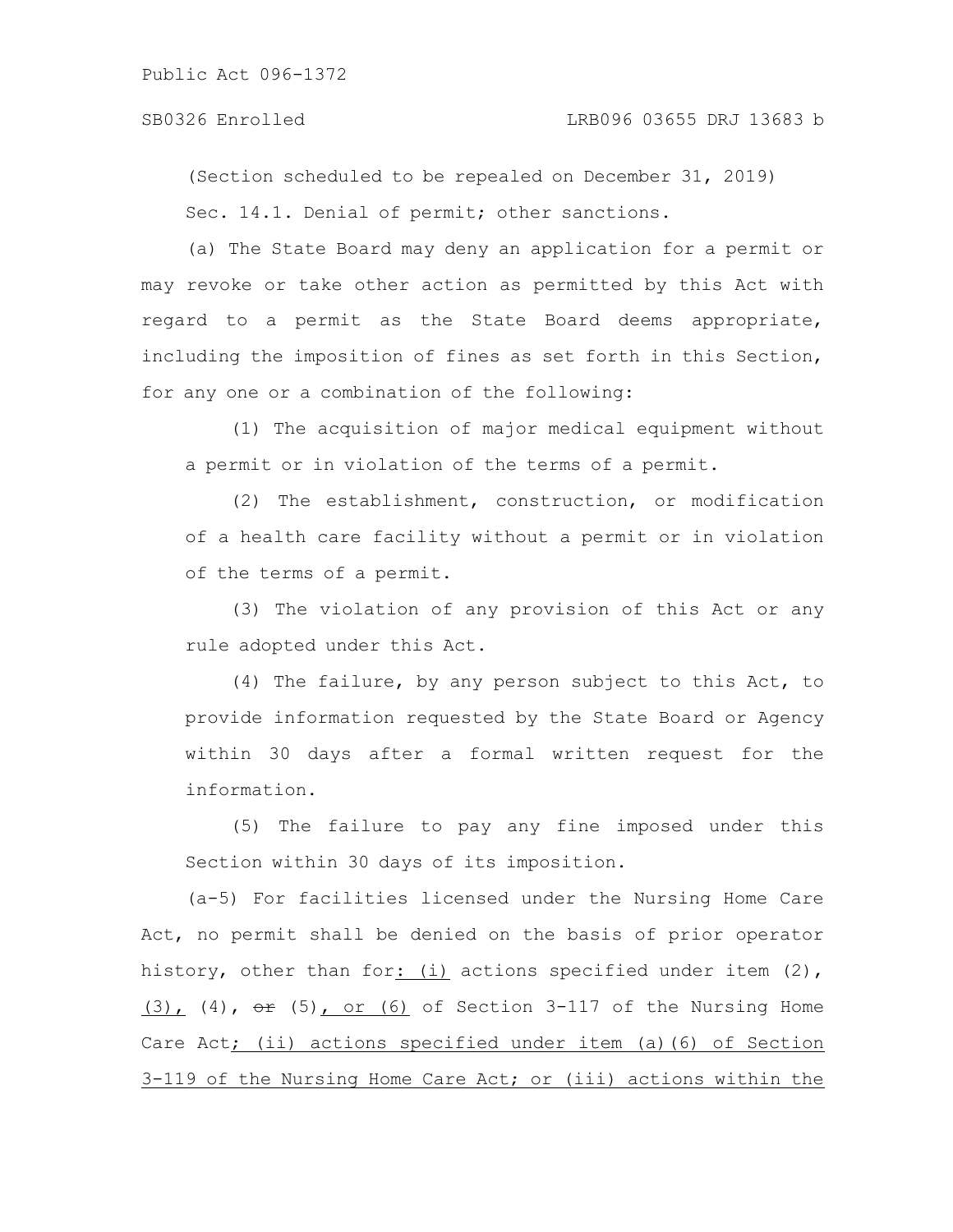preceding 5 years constituting a substantial and repeated failure to comply with the Nursing Home Care Act or the rules and regulations adopted by the Department under that Act. The State Board shall not deny a permit on account of any action described in item (i), (ii), or (iii) of this subsection without also considering all such actions in the light of all relevant information available to the State Board, including whether the permit is sought to substantially comply with a mandatory or voluntary plan of correction associated with any action described in item (i), (ii), or (iii) of this subsection.

(b) Persons shall be subject to fines as follows:

(1) A permit holder who fails to comply with the requirements of maintaining a valid permit shall be fined an amount not to exceed 1% of the approved permit amount plus an additional 1% of the approved permit amount for each 30-day period, or fraction thereof, that the violation continues.

(2) A permit holder who alters the scope of an approved project or whose project costs exceed the allowable permit amount without first obtaining approval from the State Board shall be fined an amount not to exceed the sum of (i) the lesser of \$25,000 or 2% of the approved permit amount and (ii) in those cases where the approved permit amount is exceeded by more than \$1,000,000, an additional \$20,000 for each \$1,000,000, or fraction thereof, in excess of the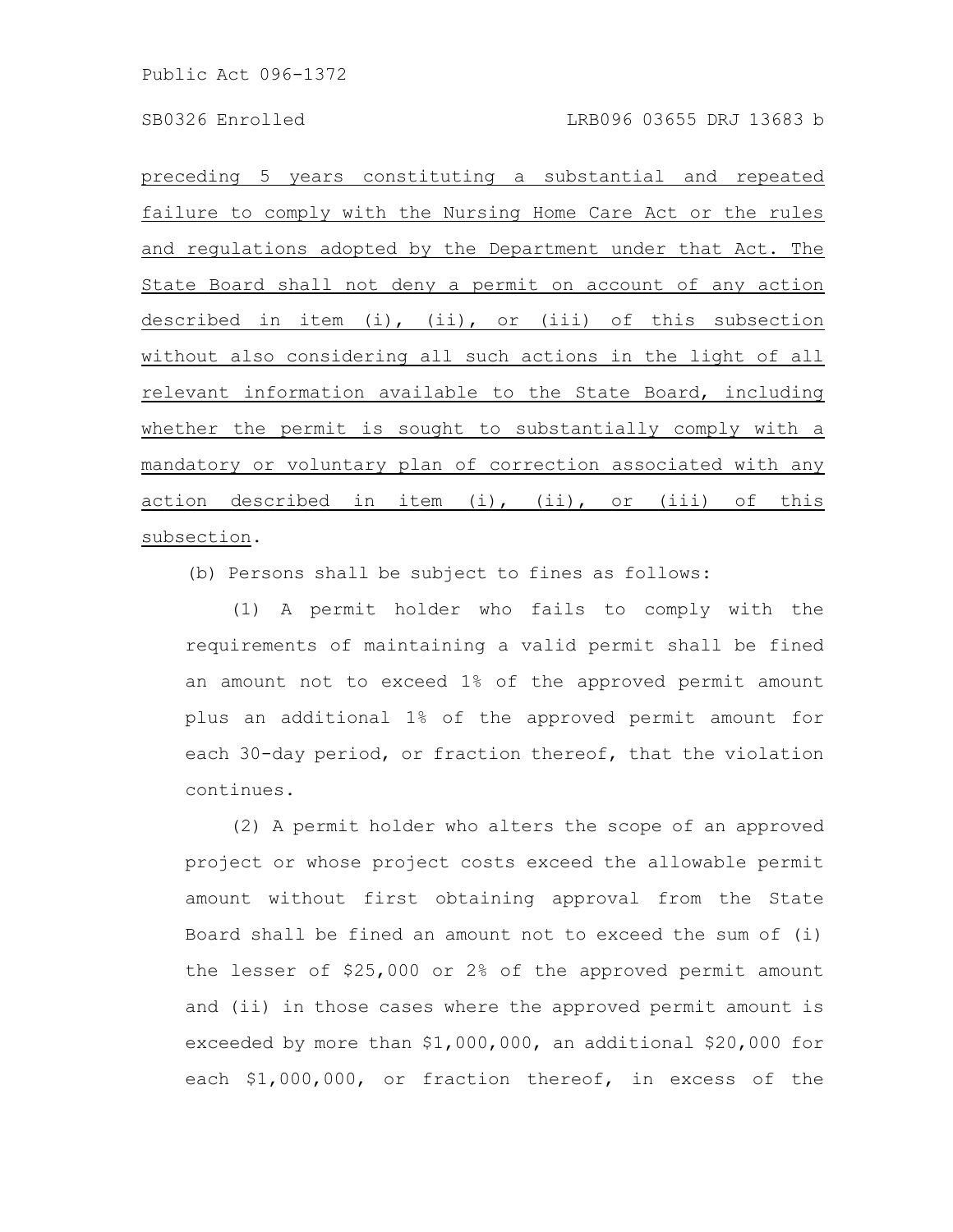approved permit amount.

(3) A person who acquires major medical equipment or who establishes a category of service without first obtaining a permit or exemption, as the case may be, shall be fined an amount not to exceed \$10,000 for each such acquisition or category of service established plus an additional \$10,000 for each 30-day period, or fraction thereof, that the violation continues.

(4) A person who constructs, modifies, or establishes a health care facility without first obtaining a permit shall be fined an amount not to exceed \$25,000 plus an additional \$25,000 for each 30-day period, or fraction thereof, that the violation continues.

(5) A person who discontinues a health care facility or a category of service without first obtaining a permit shall be fined an amount not to exceed \$10,000 plus an additional \$10,000 for each 30-day period, or fraction thereof, that the violation continues. For purposes of this subparagraph (5), facilities licensed under the Nursing Home Care Act, with the exceptions of facilities operated by a county or Illinois Veterans Homes, are exempt from this permit requirement. However, facilities licensed under the Nursing Home Care Act must comply with Section 3-423 of that Act and must provide the Board with 30-days' written notice of its intent to close.

(6) A person subject to this Act who fails to provide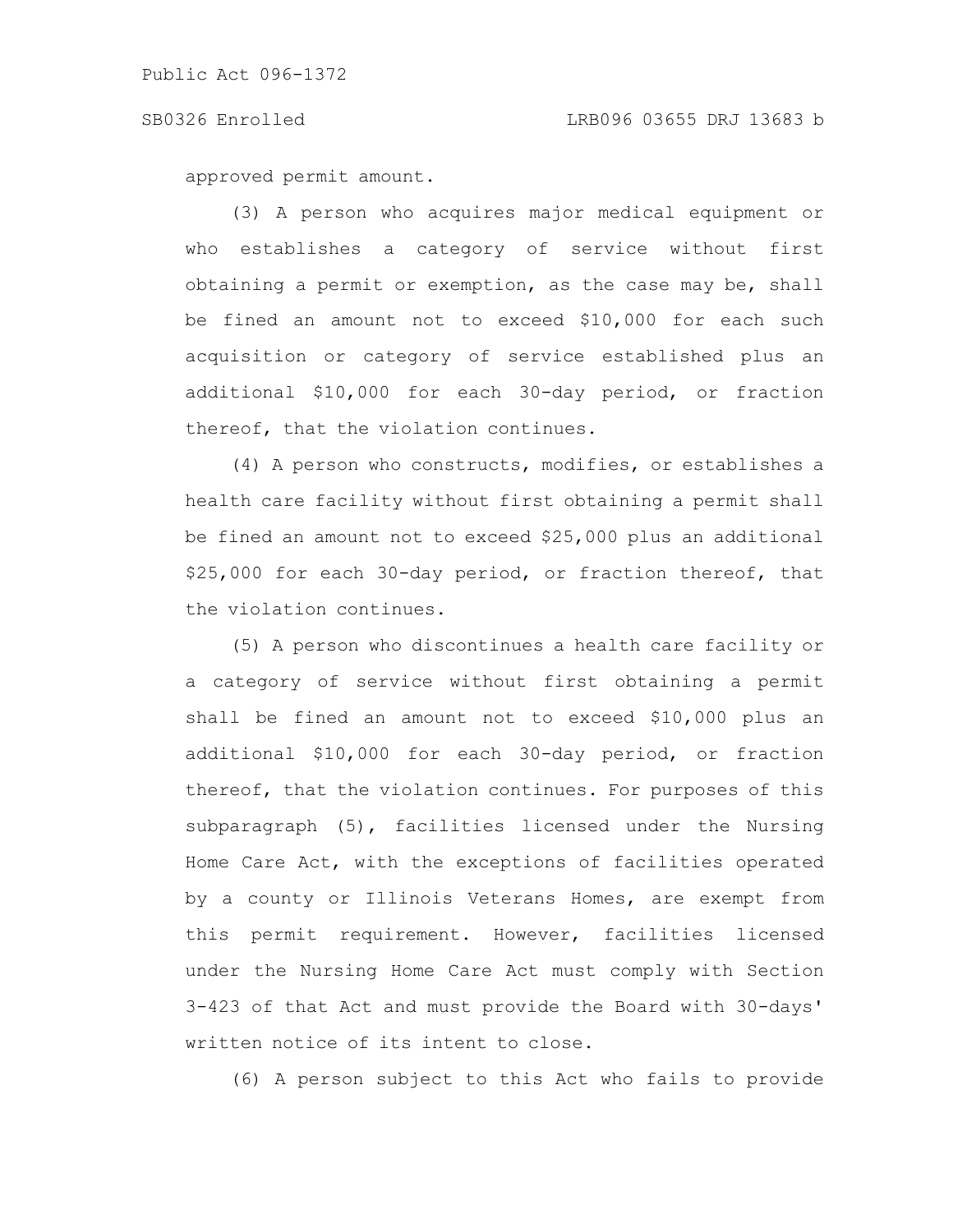### SB0326 Enrolled LRB096 03655 DRJ 13683 b

information requested by the State Board or Agency within 30 days of a formal written request shall be fined an amount not to exceed \$1,000 plus an additional \$1,000 for each 30-day period, or fraction thereof, that the information is not received by the State Board or Agency.

(c) Before imposing any fine authorized under this Section, the State Board shall afford the person or permit holder, as the case may be, an appearance before the State Board and an opportunity for a hearing before a hearing officer appointed by the State Board. The hearing shall be conducted in accordance with Section 10.

(d) All fines collected under this Act shall be transmitted to the State Treasurer, who shall deposit them into the Illinois Health Facilities Planning Fund.

(Source: P.A. 95-543, eff. 8-28-07.)

(Text of Section after amendment by P.A. 96-339) (Section scheduled to be repealed on December 31, 2019) Sec. 14.1. Denial of permit; other sanctions.

(a) The State Board may deny an application for a permit or may revoke or take other action as permitted by this Act with regard to a permit as the State Board deems appropriate, including the imposition of fines as set forth in this Section, for any one or a combination of the following:

(1) The acquisition of major medical equipment without a permit or in violation of the terms of a permit.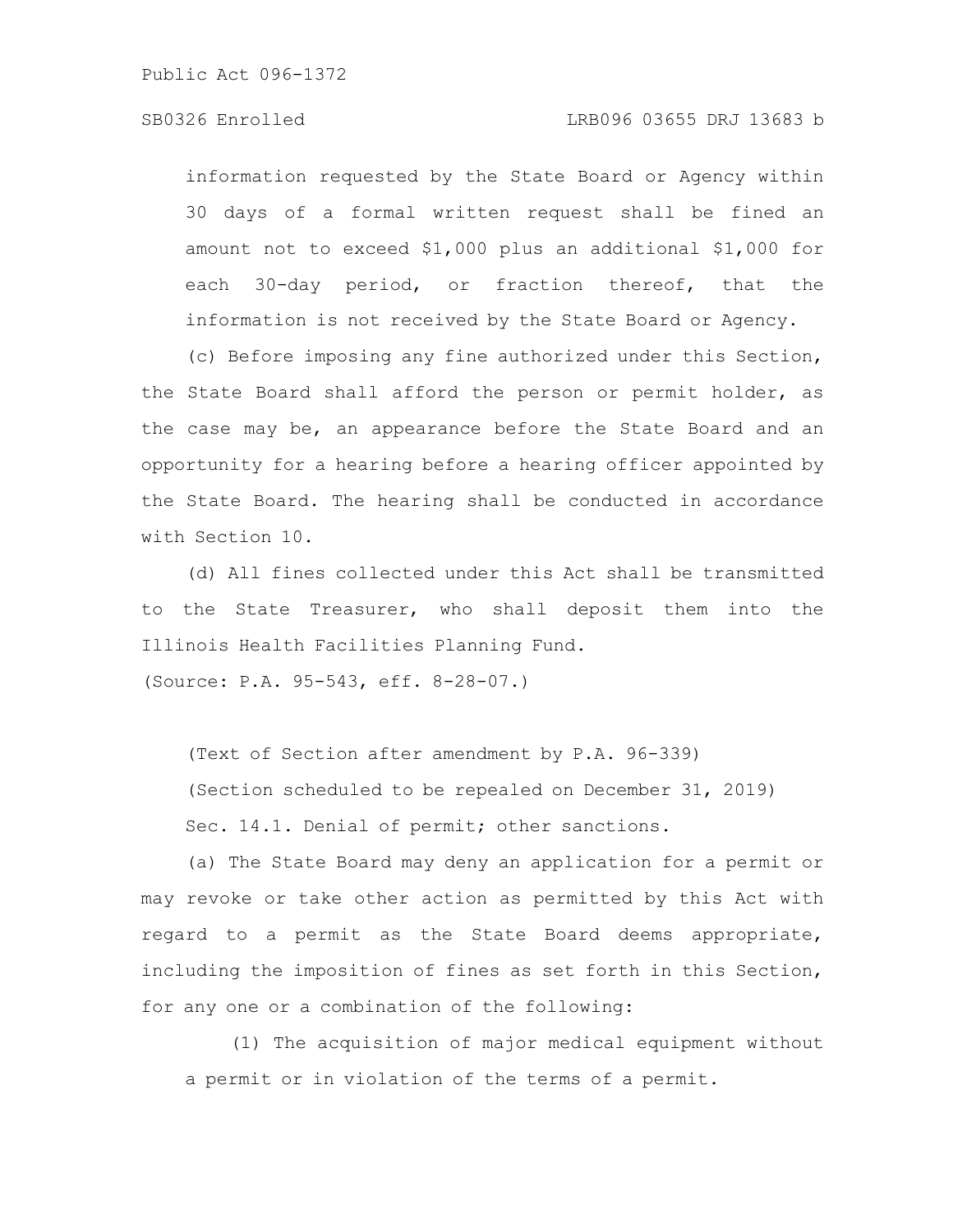(2) The establishment, construction, or modification of a health care facility without a permit or in violation of the terms of a permit.

(3) The violation of any provision of this Act or any rule adopted under this Act.

(4) The failure, by any person subject to this Act, to provide information requested by the State Board or Agency within 30 days after a formal written request for the information.

(5) The failure to pay any fine imposed under this Section within 30 days of its imposition.

(a-5) For facilities licensed under the Nursing Home Care Act or the MR/DD Community Care Act, no permit shall be denied on the basis of prior operator history, other than for actions specified under item  $(2)$ ,  $(4)$ , or  $(5)$  of Section 3-117 of the Nursing Home Care Act or under item (2), (4), or (5) of Section 3-117 of the MR/DD Community Care Act. For facilities licensed under the Nursing Home Care Act, no permit shall be denied on the basis of prior operator history, other than for: (i) actions specified under item  $(2)$ ,  $(3)$ ,  $(4)$ ,  $(5)$ , or  $(6)$  of Section 3-117 of the Nursing Home Care Act; (ii) actions specified under item (a)(6) of Section 3-119 of the Nursing Home Care Act; or (iii) actions within the preceding 5 years constituting a substantial and repeated failure to comply with the Nursing Home Care Act or the rules and regulations adopted by the Department under that Act. The State Board shall not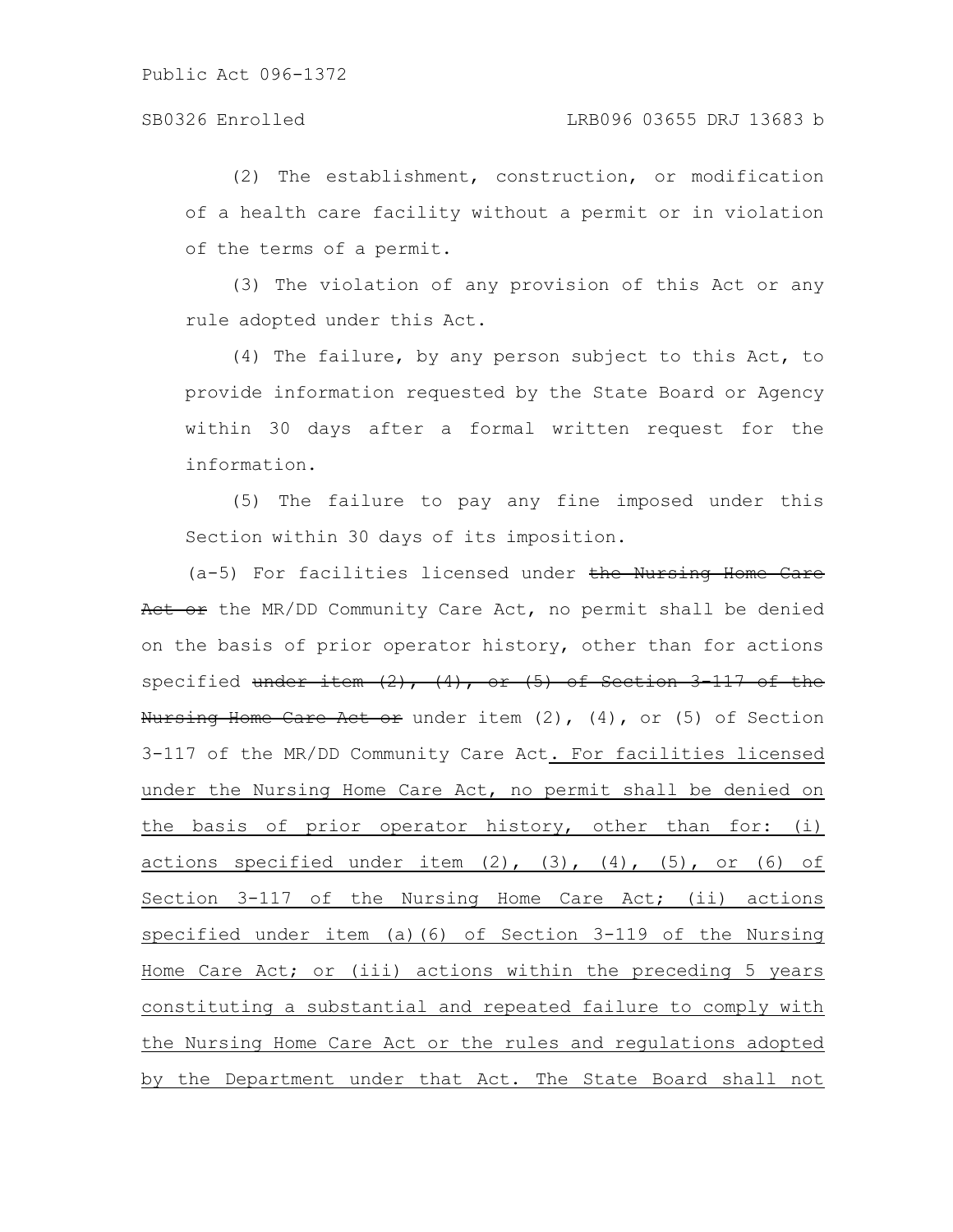deny a permit on account of any action described in this subsection (a-5) without also considering all such actions in the light of all relevant information available to the State Board, including whether the permit is sought to substantially comply with a mandatory or voluntary plan of correction associated with any action described in this subsection (a-5).

(b) Persons shall be subject to fines as follows:

(1) A permit holder who fails to comply with the requirements of maintaining a valid permit shall be fined an amount not to exceed 1% of the approved permit amount plus an additional 1% of the approved permit amount for each 30-day period, or fraction thereof, that the violation continues.

(2) A permit holder who alters the scope of an approved project or whose project costs exceed the allowable permit amount without first obtaining approval from the State Board shall be fined an amount not to exceed the sum of (i) the lesser of \$25,000 or 2% of the approved permit amount and (ii) in those cases where the approved permit amount is exceeded by more than \$1,000,000, an additional \$20,000 for each \$1,000,000, or fraction thereof, in excess of the approved permit amount.

(3) A person who acquires major medical equipment or who establishes a category of service without first obtaining a permit or exemption, as the case may be, shall be fined an amount not to exceed \$10,000 for each such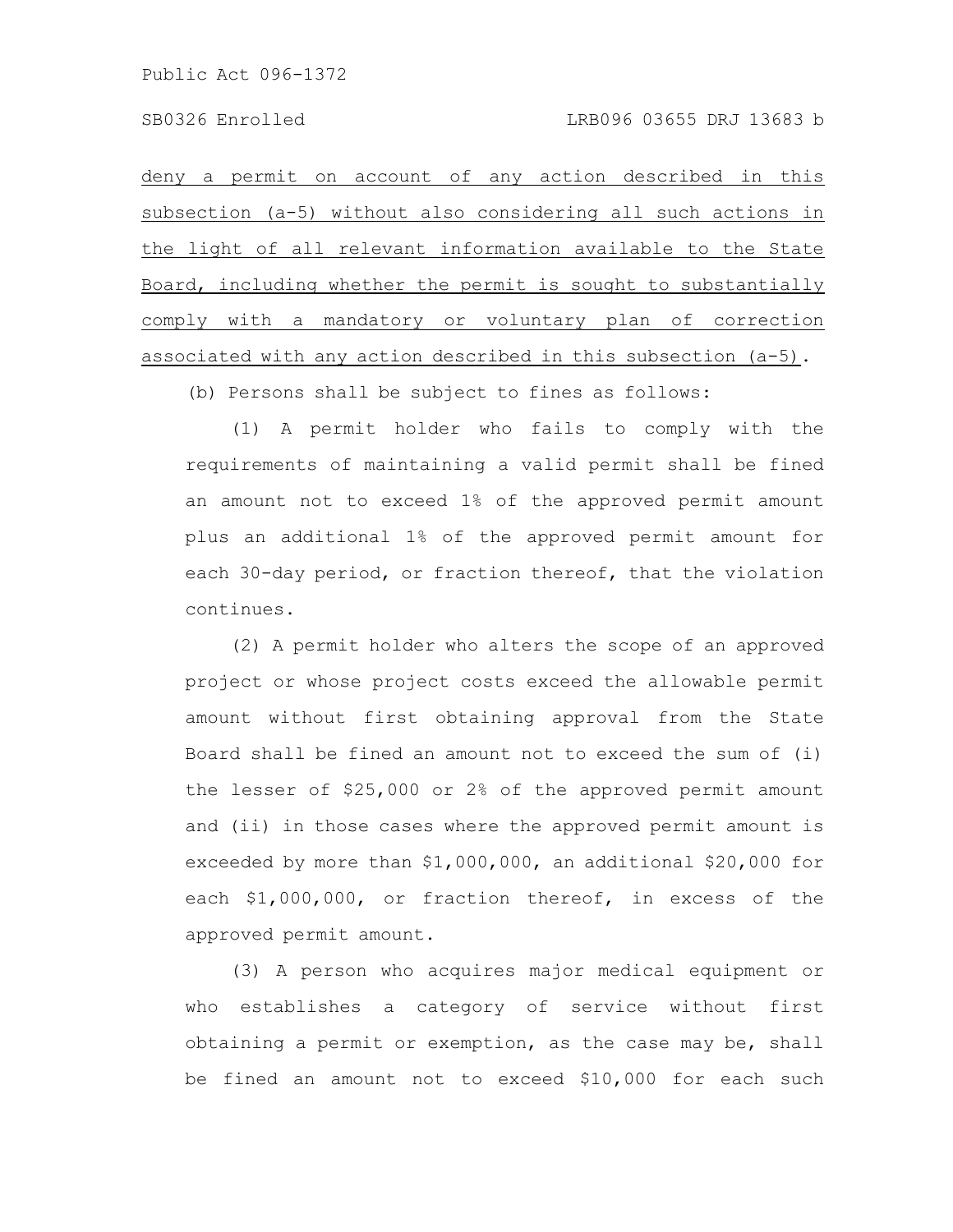acquisition or category of service established plus an additional \$10,000 for each 30-day period, or fraction thereof, that the violation continues.

(4) A person who constructs, modifies, or establishes a health care facility without first obtaining a permit shall be fined an amount not to exceed \$25,000 plus an additional \$25,000 for each 30-day period, or fraction thereof, that the violation continues.

(5) A person who discontinues a health care facility or a category of service without first obtaining a permit shall be fined an amount not to exceed \$10,000 plus an additional \$10,000 for each 30-day period, or fraction thereof, that the violation continues. For purposes of this subparagraph (5), facilities licensed under the Nursing Home Care Act or the MR/DD Community Care Act, with the exceptions of facilities operated by a county or Illinois Veterans Homes, are exempt from this permit requirement. However, facilities licensed under the Nursing Home Care Act or the MR/DD Community Care Act must comply with Section 3-423 of the Nursing Home Care Act or Section 3-423 of the MR/DD Community Care Act and must provide the Board with 30-days' written notice of its intent to close.

(6) A person subject to this Act who fails to provide information requested by the State Board or Agency within 30 days of a formal written request shall be fined an amount not to exceed \$1,000 plus an additional \$1,000 for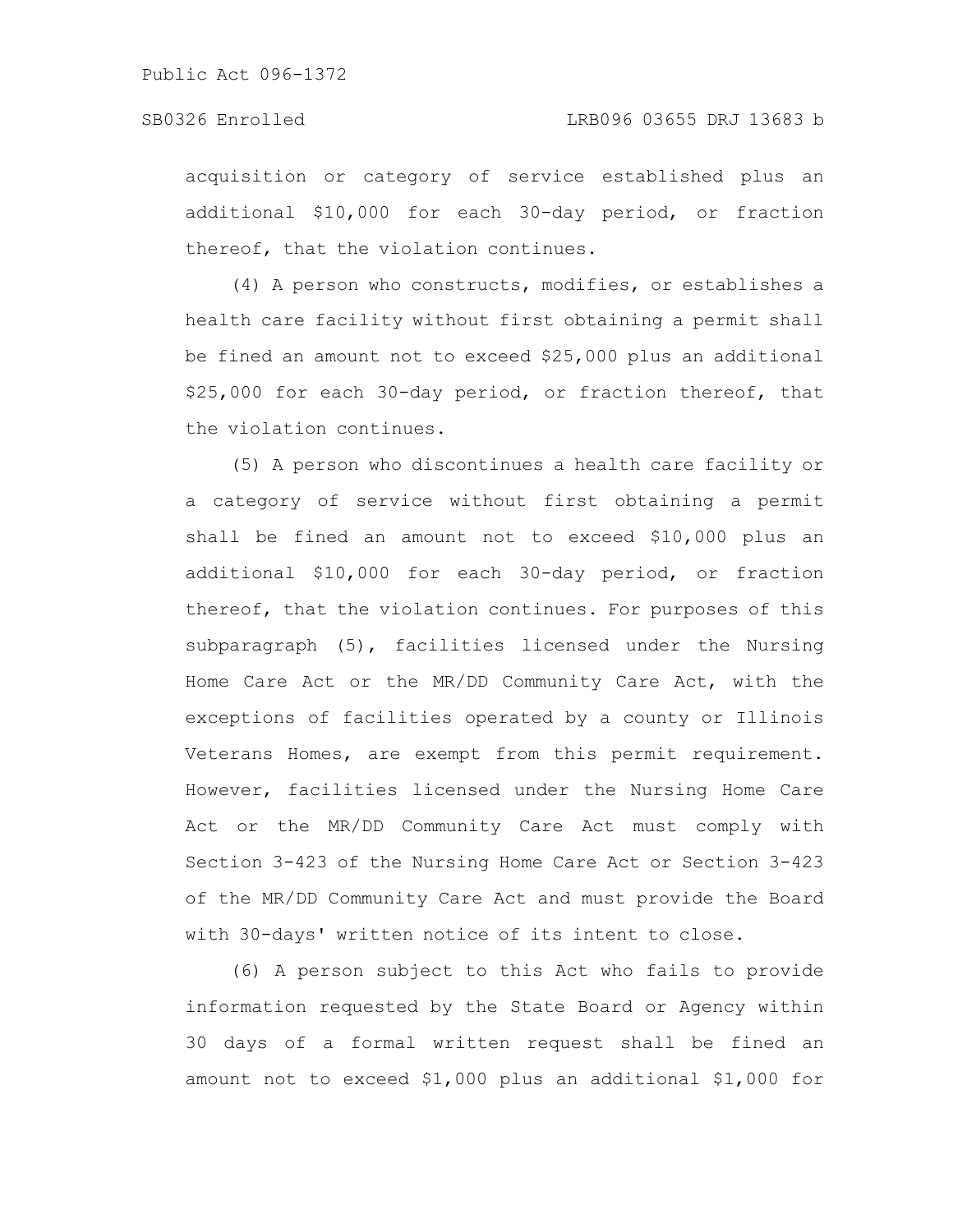### SB0326 Enrolled LRB096 03655 DRJ 13683 b

each 30-day period, or fraction thereof, that the information is not received by the State Board or Agency.

(c) Before imposing any fine authorized under this Section, the State Board shall afford the person or permit holder, as the case may be, an appearance before the State Board and an opportunity for a hearing before a hearing officer appointed by the State Board. The hearing shall be conducted in accordance with Section 10.

(d) All fines collected under this Act shall be transmitted to the State Treasurer, who shall deposit them into the Illinois Health Facilities Planning Fund.

(Source: P.A. 95-543, eff. 8-28-07; 96-339, eff. 7-1-10.)

Section 22. The State Finance Act is amended by changing Section 5.589 as follows:

(30 ILCS 105/5.589)

Sec. 5.589. The Equity **Innovations** in Long-term Care Quality Demonstration Grants Fund.

(Source: P.A. 95-331, eff. 8-21-07.)

Section 23. The Innovations in Long-term Care Quality Grants Act is amended by changing the title of the Act and Sections 1, 5, 10, 15, and 20 as follows:

(30 ILCS 772/Act title)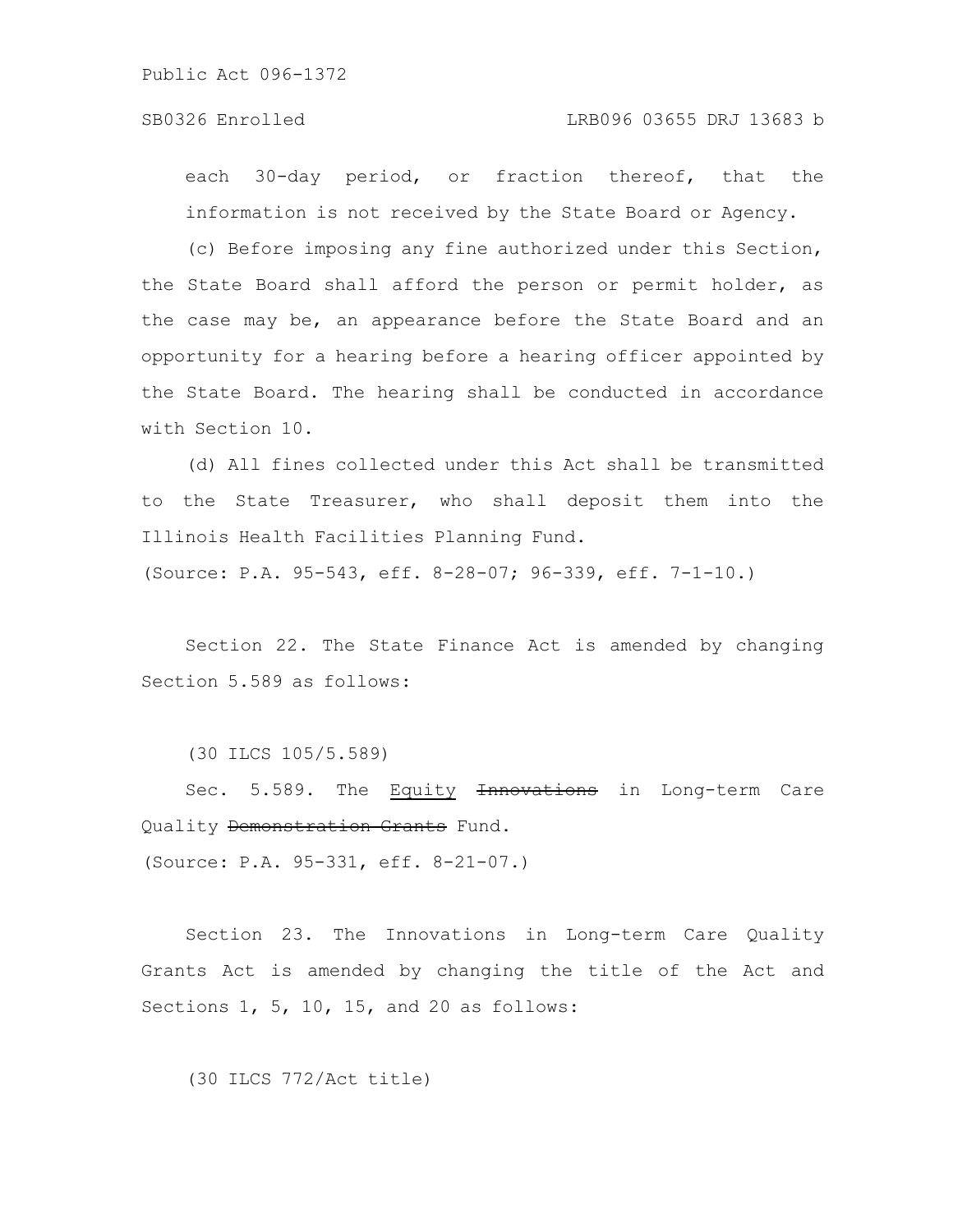An Act to create the Equity Innovations in Long-term Care Quality Grants Act.

(30 ILCS 772/1)

Sec. 1. Short title. This Act may be cited as the Equity Innovations in Long-term Care Quality Grants Act.

(Source: P.A. 92-784, eff. 8-6-02.)

(30 ILCS 772/5)

Sec. 5. Grant program. The Director of Public Health shall establish a long-term care grant program that brings demonstrates the best practices and innovation in for long-term care and services to residents of facilities licensed under the Nursing Home Care Act, and facilities that are in receivership, that are in areas the Director has determined are without access to high-quality nursing home care service, delivery, and housing. The grants must fund programs that demonstrate creativity in service provision through the scope of program or service.

(Source: P.A. 92-784, eff. 8-6-02.)

(30 ILCS 772/10)

Sec. 10. Eligibility for grant. Initial grants may be made only to assist residents of facilities licensed under the Nursing Home Care Act that are in areas the Director has determined are without access to high-quality nursing home care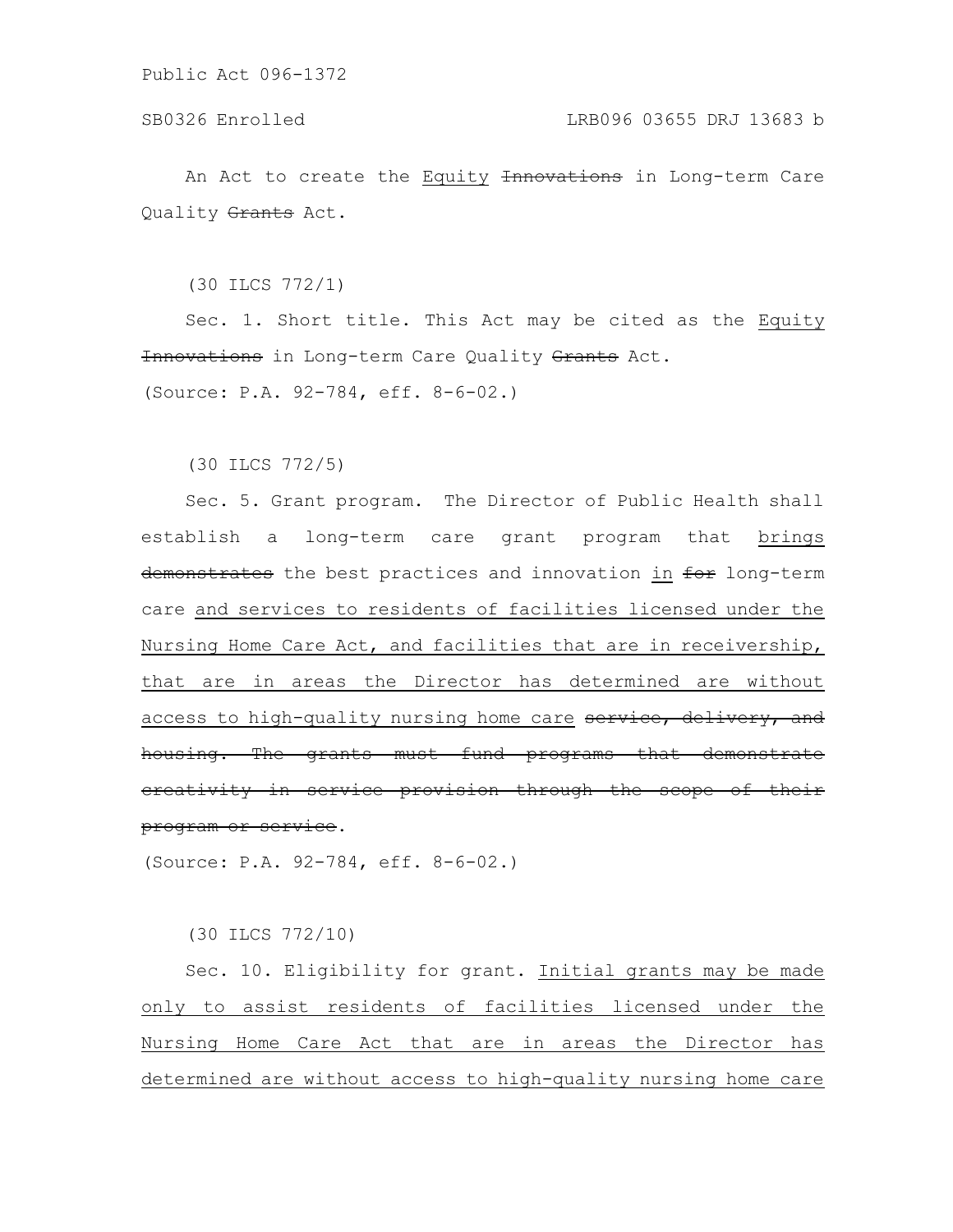### and either:

(1) (A) are in receivership, are under the control of a temporary manager, or are being assisted by an independent consultant; and (B) have a receiver, temporary manager, or independent consultant who (i) has demonstrated experience in initiating or continuing best practices and innovation in nursing home care and services and (ii) has a commitment of long-term cooperation and assistance from facilities licensed under the Nursing Home Care Act that have a history of providing high-quality nursing home care and services that reflect best practices and innovation; or

(2) within the preceding 2 years, were acquired or opened by an owner who has demonstrated experience in initiating or continuing best practices and innovation in nursing home care and services and has a commitment of long-term cooperation and assistance from facilities licensed under the Nursing Home Care Act that have a history of providing high-quality nursing home care and services that reflect best practices and innovation.

The grant must be used to bring, or assist in bringing, high-quality nursing home care to the residents of the facility within a realistic time frame. Grants may be for more than one year.

A grant application submitted by a receiver and initially given to a receiver may subsequently be given to a new owner of the facility, if the owner: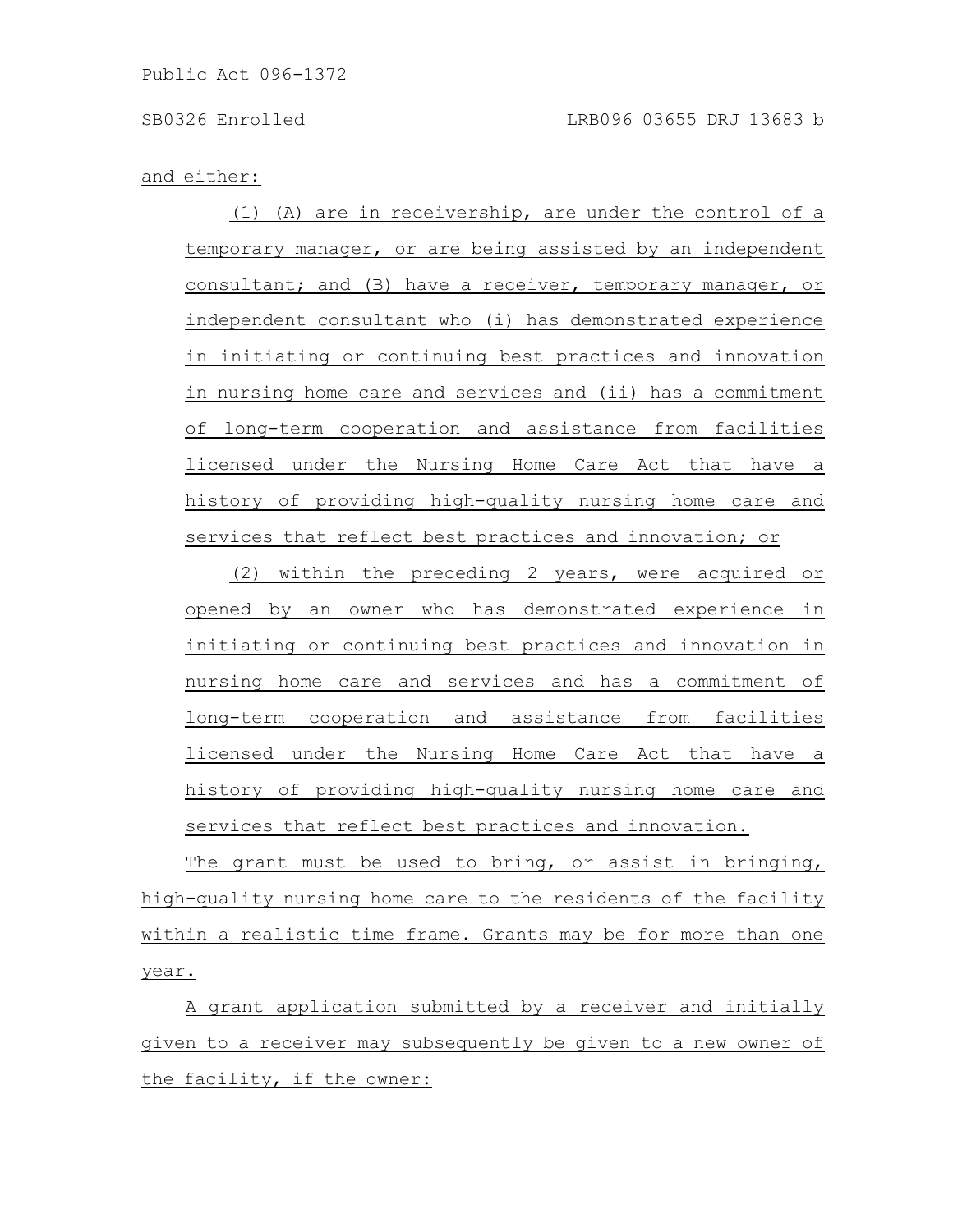(1) Agrees to comply with the requirements of the original grant and with the plan submitted by the receiver for continuing and increasing adherence to best practices in providing high-quality nursing home care, or submits another realistic plan that would achieve the same end as the receiver's plan.

(2) Has demonstrated experience in initiating or continuing best practices and innovation in nursing home care and services, and has a commitment of long-term cooperation and assistance (to be provided without compensation) from facilities licensed under the Nursing Home Care Act that have a history of providing high-quality nursing home care and services that reflect best practices and innovation. Grants may only be made to facilities licensed under the Nursing Home Care Act. Grants may only be made for projects that show innovations and measurable improvement in resident care, quality of life, use of technology, or customer satisfaction.

(Source: P.A. 92-784, eff. 8-6-02.)

(30 ILCS 772/15)

Sec. 15. Equity Innovations in Long-term Care Quality Demonstration Grants Fund.

(a) There is created in the State treasury a special fund to be known as the Equity Innovations in Long-term Care Quality Demonstration Grants Fund. Grants shall be funded using federal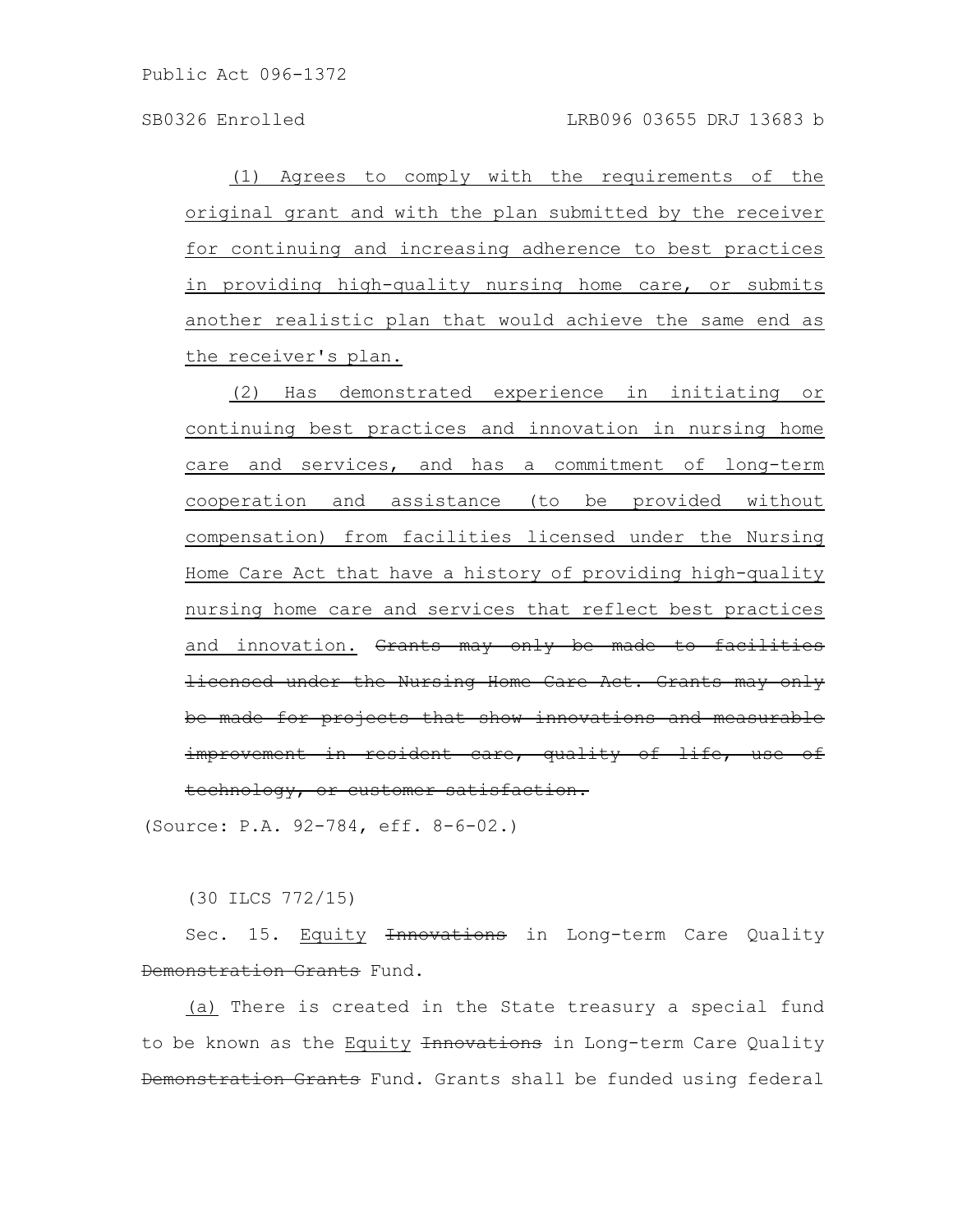civil monetary penalties collected and deposited into the Long Term Care Monitor/Receiver Fund established under the Nursing Home Care Act. Subject to appropriation, moneys in the Fund shall be used to improve the quality of nursing home care in areas without access to high-quality long-term care for demonstration grants to nursing homes. Interest earned on moneys in the Fund shall be deposited into the Fund.

(b) The Department may use no more than 10% of the moneys deposited into the Fund in any year to administer the program established by the Fund and to implement the requirements of the Nursing Home Care Act with respect to distressed facilities.

(Source: P.A. 92-784, eff. 8-6-02.)

(30 ILCS 772/20)

Sec. 20. Award of grants.

(a) Applications for grants must be made in a manner  $\Theta$ n forms prescribed by the Director of Public Health by rule. Expenditures made in a manner with any grant, and the results therefrom, shall be included (if applicable) in the reports filed by the receiver with the court and shall be reported to the Department in a manner prescribed by rule and by the contract entered into by the grant recipient with the Department. An applicant for a grant shall submit to the Department, and (if applicable) to the court, a specific plan for continuing and increasing adherence to best practices in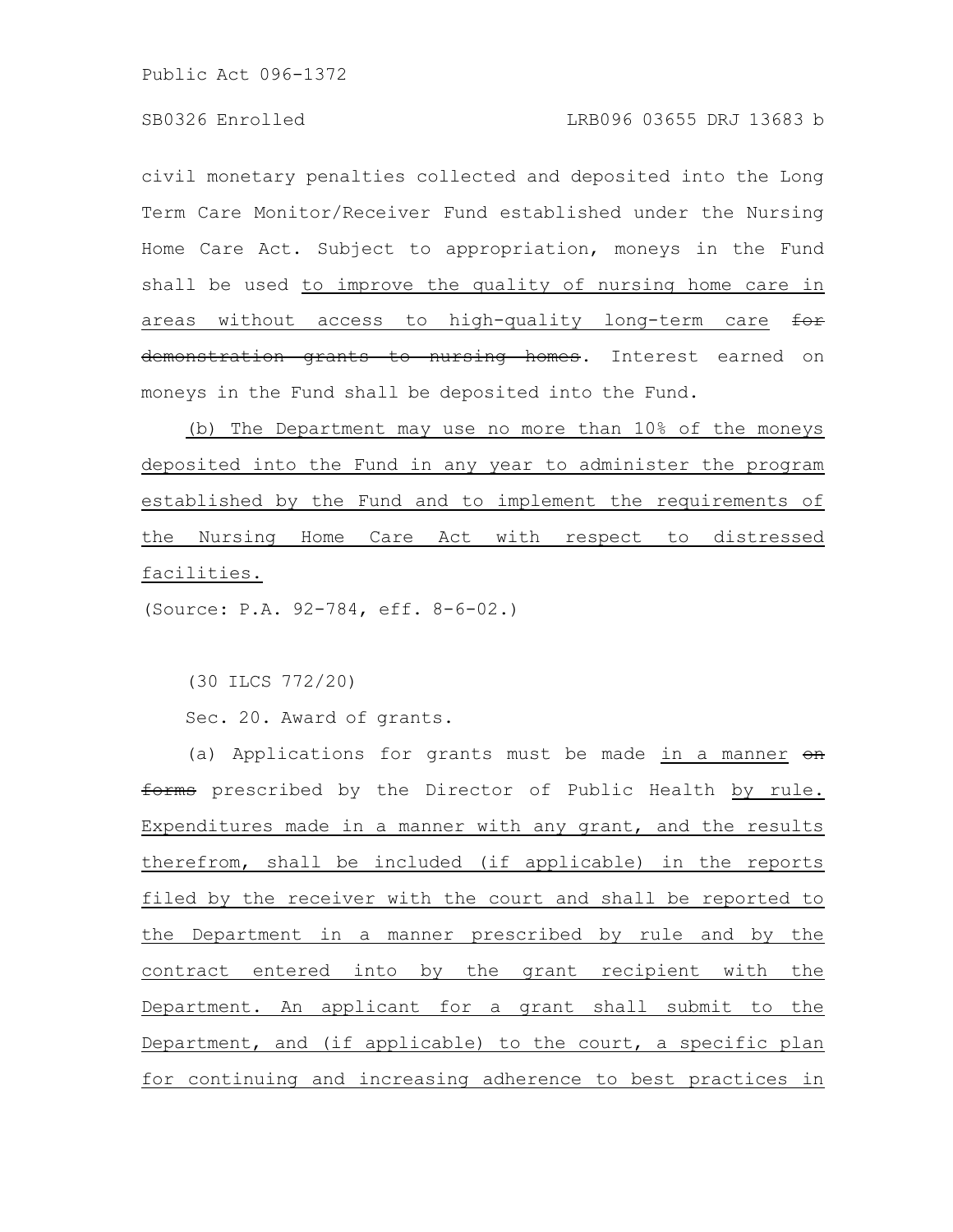## providing high-quality nursing home care once the grant has ended.

(b) The applications must be reviewed $\tau$  ranked, and recommended by a commission composed of 5 representatives chosen from recommendations made by organizations representing long-term care facilities in Illinois, a citizen member from AARP, one representative from an a disabled advocacy organization for persons with disabilities, one representative from the statewide ombudsman organization, one representative from academia, one representative from a nursing home residents' advocacy organization, one representative from an organization with expertise in improving the access of persons in medically underserved areas to high-quality medical care, at least 2 experts in accounting or finance, the Director of Public Health, the Director of Aging, and one representative selected by the leader of each legislative caucus. With the exception of legislative members, members shall be appointed by the Director of Public Health. The commission shall perform its duties under this subsection (b) in consultation with the medical school located at the Champaign-Urbana University of Illinois.

(c) The commission shall rank applications according following criteria:

improvement in direct care to residents;

increased efficiency through chnology**;**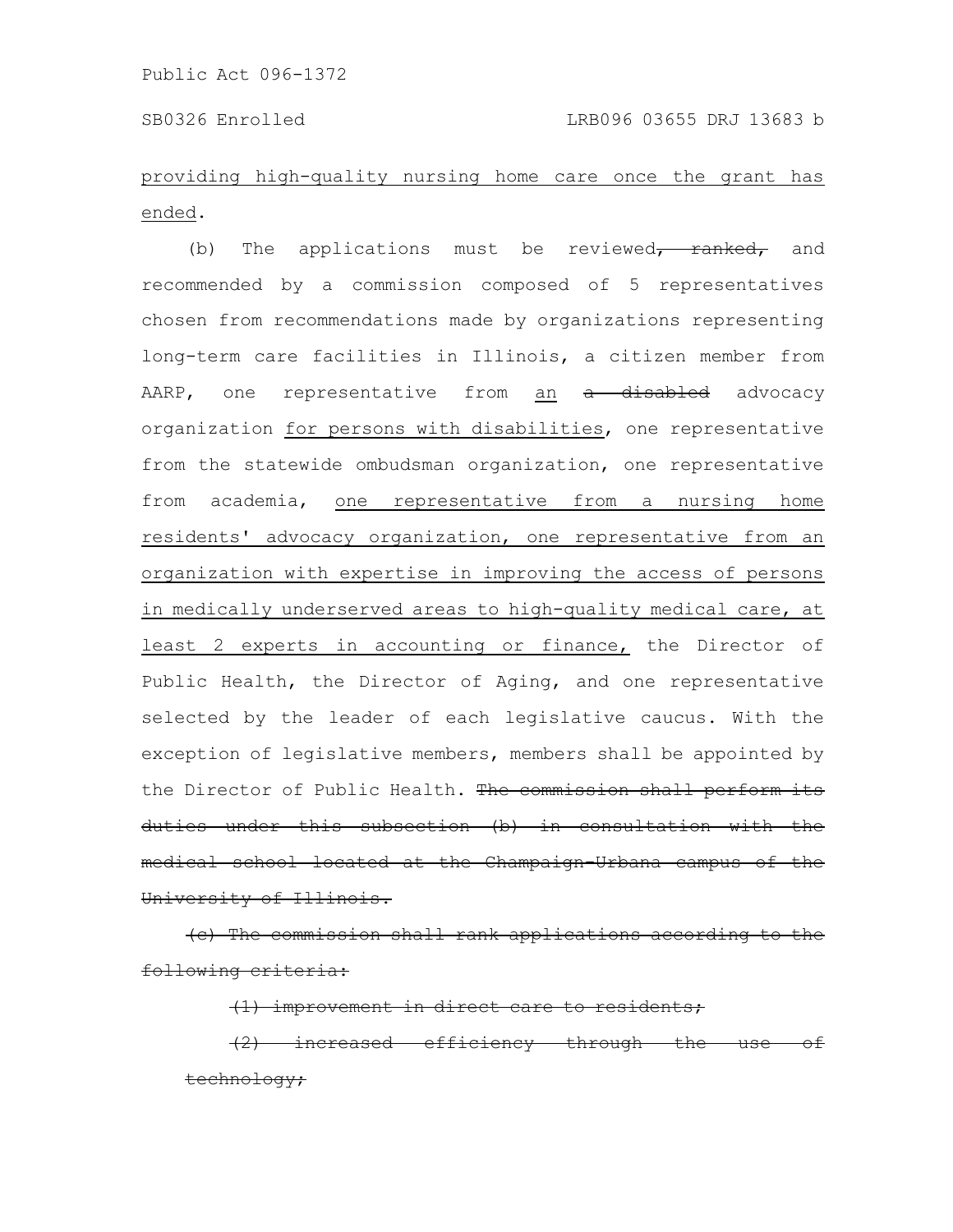improved quality of care <del>chnology;</del>

<del>increased</del>

<u>enhancement</u>

(6) effectiveness of the project as a demonstration; and

(7) transferability of the project to other sites.

(c)  $\left(\frac{d}{dt}\right)$  The Director shall award grants based on the recommendations of the commission and after a thorough review of the compliance history of the applicants long term care facility.

(Source: P.A. 92-784, eff. 8-6-02.)

Section 25. The Nursing Home Care Act is amended by changing Sections 1-114.01, 1-117, 1-122, 1-129, 1-130, 2-104, 2-106.1, 2-201.5, 2-201.6, 2-205, 3-103, 3-113, 3-117, 3-119, 3-206, 3-206.01, 3-206.02, 3-212, 3-303, 3-303.2, 3-304.1, 3-305, 3-306, 3-309, 3-310, 3-318, 3-402, 3-501, and 3-504 and by adding Sections 1-114.005, 1-120.3, 1-120.7, 1-128.5, 1-132, 2-104.3, 2-114, 2-201.7, 3-120, 3-202.05, 3-202.2a, 3-202.2b, 3-304.2, 3-808, 3-809, and 3-810 as follows:

(210 ILCS 45/1-114.005 new)

Sec. 1-114.005. High risk designation. "High risk designation" means a violation of a provision of the Illinois Administrative Code that has been identified by the Department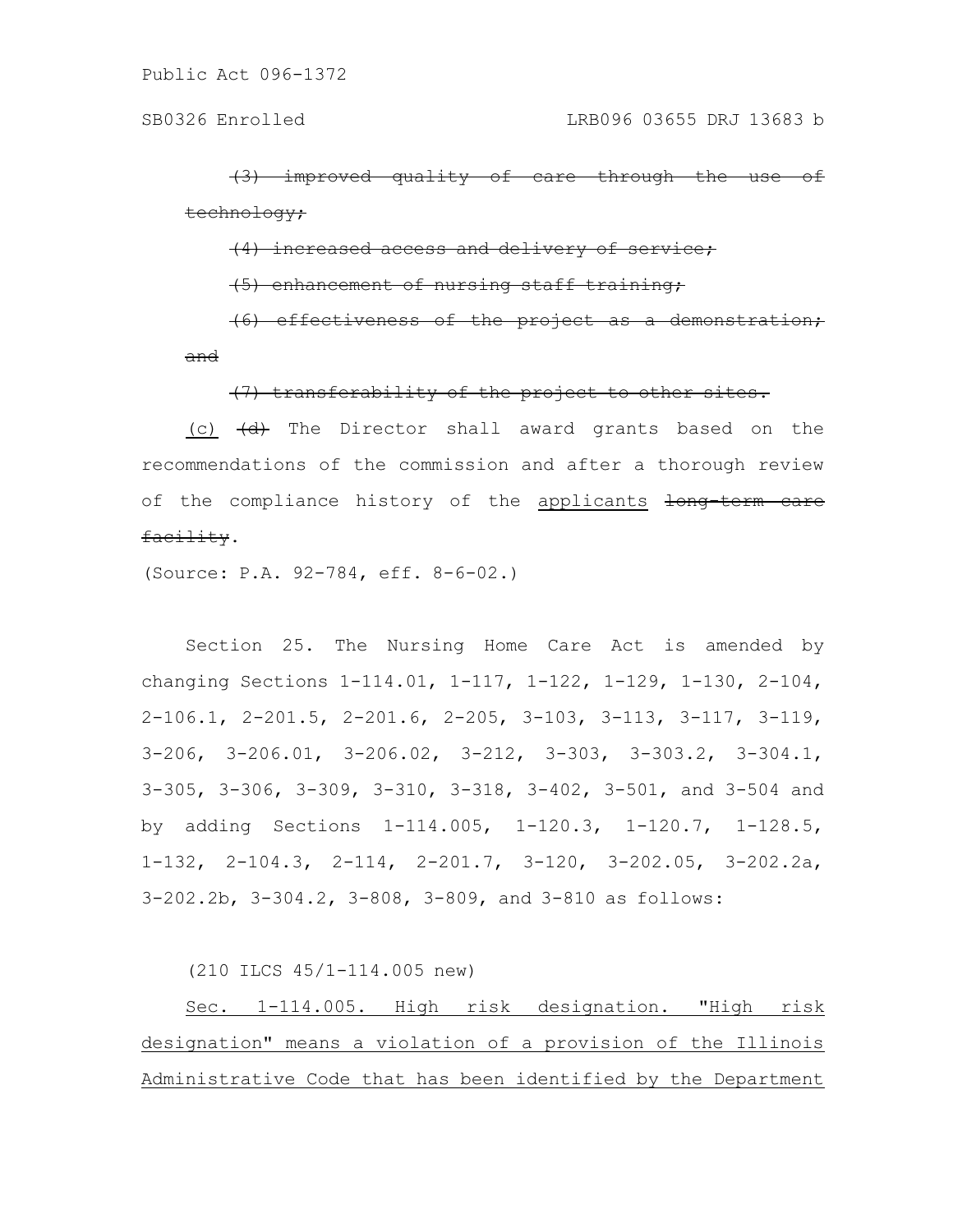through rulemaking to be inherently necessary to protect the health, safety, and welfare of a resident.

(210 ILCS 45/1-114.01)

Sec. 1-114.01. Identified offender. "Identified offender" means a person who meets any of the following criteria:

(1) Has been convicted of, found guilty of, adjudicated delinquent for, found not guilty by reason of insanity for, or found unfit to stand trial for, any felony offense listed in Section 25 of the Health Care Worker Background Check Act, except for the following: (i) a felony offense described in Section 10-5 of the Nurse Practice Act; (ii) a felony offense described in Section 4, 5, 6, 8, or 17.02 of the Illinois Credit Card and Debit Card Act; (iii) a felony offense described in Section 5, 5.1, 5.2, 7, or 9 of the Cannabis Control Act; (iv) a felony offense described in Section 401, 401.1, 404, 405, 405.1, 407, or 407.1 of the Illinois Controlled Substances Act; and (v) a felony offense described in the Methamphetamine Control and Community Protection Act.

(2) Has been convicted of, adjudicated delinquent for, found not guilty by reason of insanity for, or found unfit to stand trial for, any sex offense as defined in subsection (c) of Section 10 of the Sex Offender Management Board Act.

(3) Is any other resident as determined by the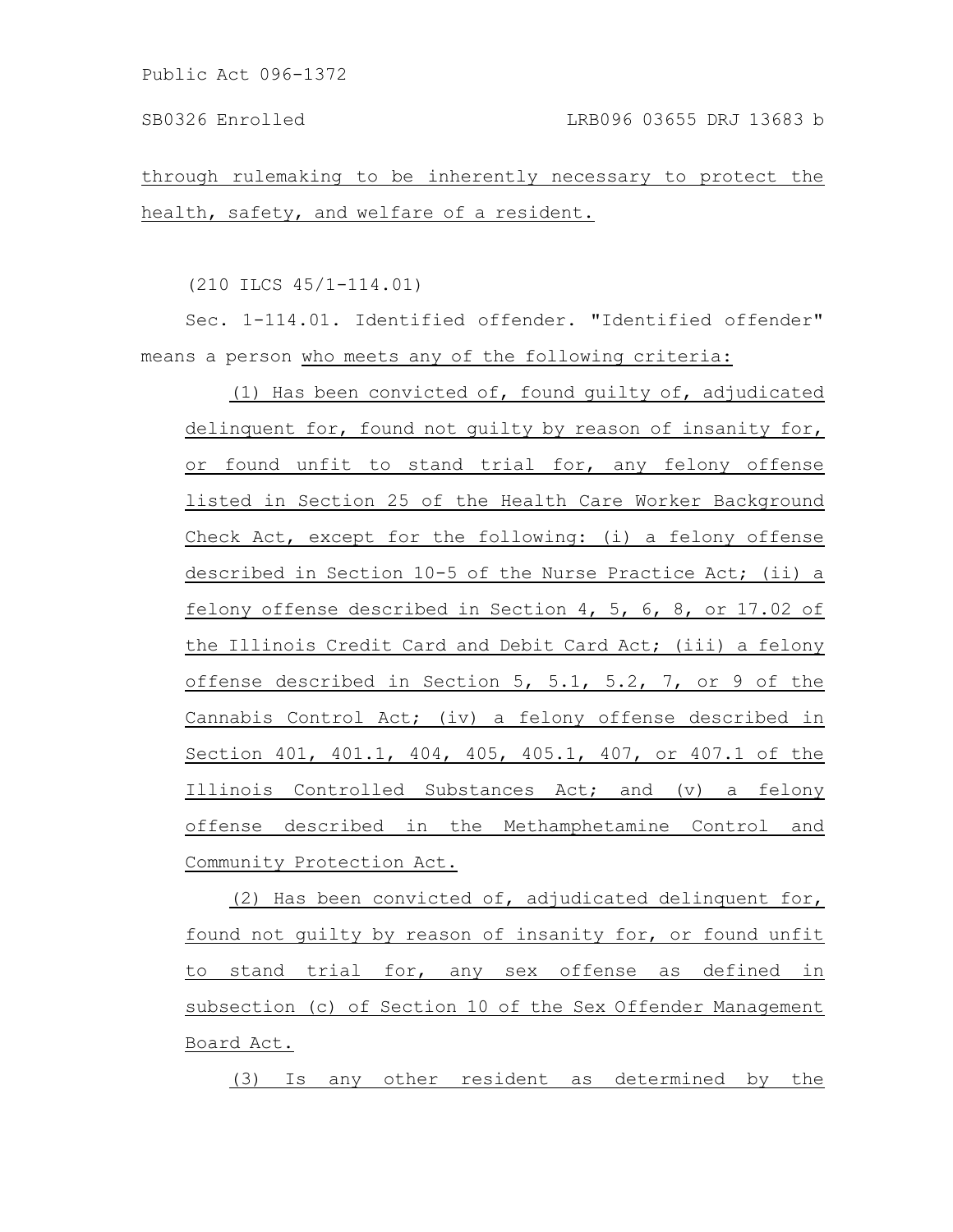Department of State Police. who has been convicted of felony offense listed in Section 25 of the Health Worker Background Check Act, is a registered sex offender, r is serving a term of parole, mandatory release, or probation for a felony offense.

(Source: P.A. 94-163, eff. 7-11-05.)

(210 ILCS 45/1-117) (from Ch. 111 1/2, par. 4151-117)

Sec. 1-117. Neglect. "Neglect" means a facility's failure in a facility to provide, or willful withholding of, adequate medical care, mental health treatment, psychiatric rehabilitation, personal care, or assistance with activities of daily living that is necessary to avoid physical harm, mental anguish, or mental illness of a resident adequate medical or personal care or maintenance, which failure results in physical or mental injury to a resident or in deterioration of a resident's physical or mental condition. (Source: P.A. 81-223.)

(210 ILCS 45/1-120.3 new)

Sec. 1-120.3. Provisional admission period. "Provisional admission period" means the time between the admission of an identified offender as defined in Section 1-114.01 and 3 days following the admitting facility's receipt of an Identified Offender Report and Recommendation in accordance with Section 2-201.6.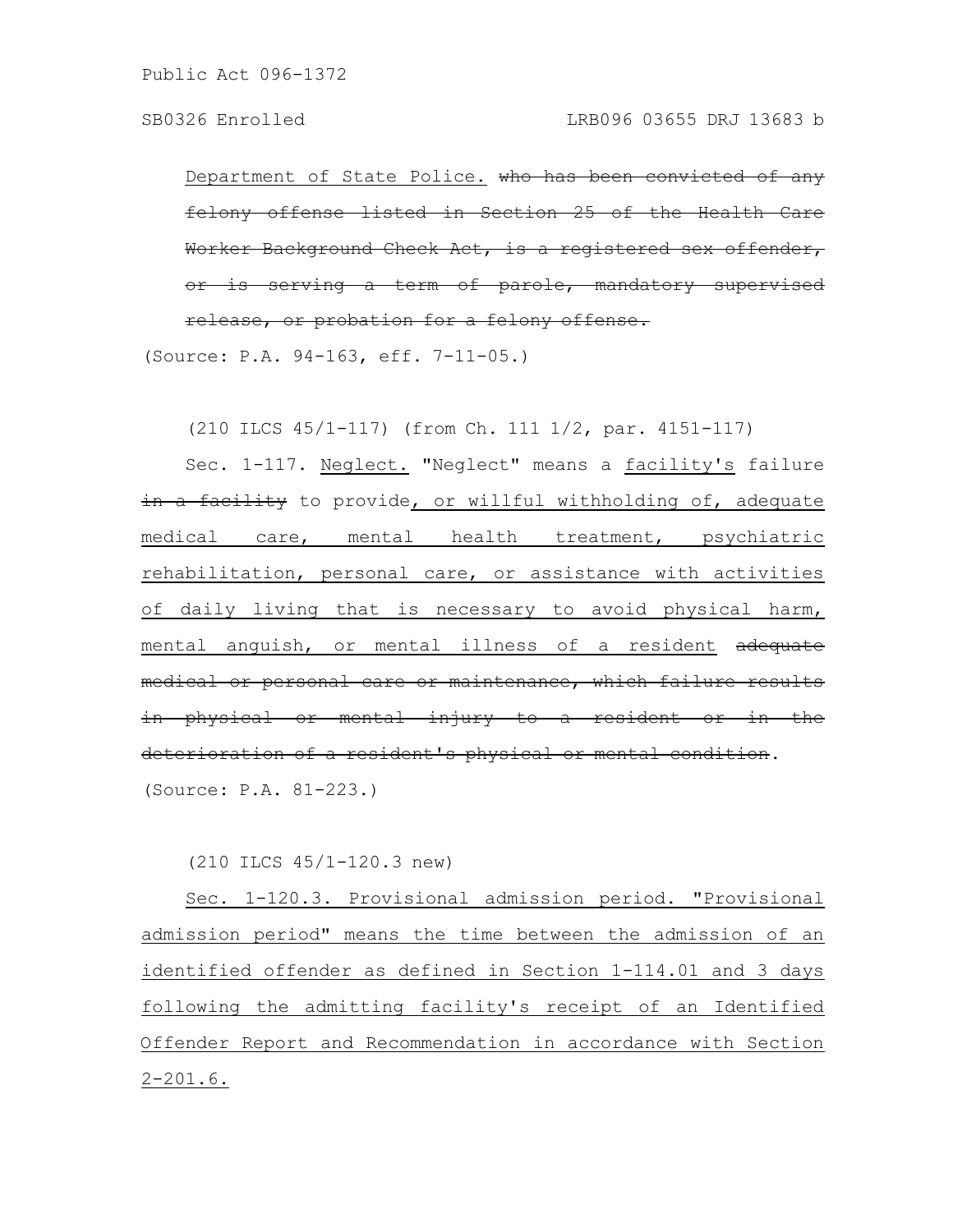(210 ILCS 45/1-120.7 new)

Sec. 1-120.7. Psychiatric services rehabilitation aide. "Psychiatric services rehabilitation aide" means an individual employed by a long-term care facility to provide, for mentally ill residents, at a minimum, crisis intervention, rehabilitation, and assistance with activities of daily living.

(210 ILCS 45/1-122) (from Ch. 111 1/2, par. 4151-122)

Sec. 1-122. Resident. "Resident" means a person residing in and receiving personal or medical care, including but not limited to mental health treatment, psychiatric rehabilitation, physical rehabilitation, and assistance with activities of daily living, eare from a facility.

(Source: P.A. 81-223.)

(210 ILCS 45/1-128.5 new)

Sec. 1-128.5. Type "AA" violation. A "Type 'AA' violation" means a violation of this Act or of the rules promulgated thereunder which creates a condition or occurrence relating to the operation and maintenance of a facility that proximately caused a resident's death.

(210 ILCS 45/1-129) (from Ch. 111 1/2, par. 4151-129) Sec. 1-129. Type "A" violation. A "Type 'A' violation"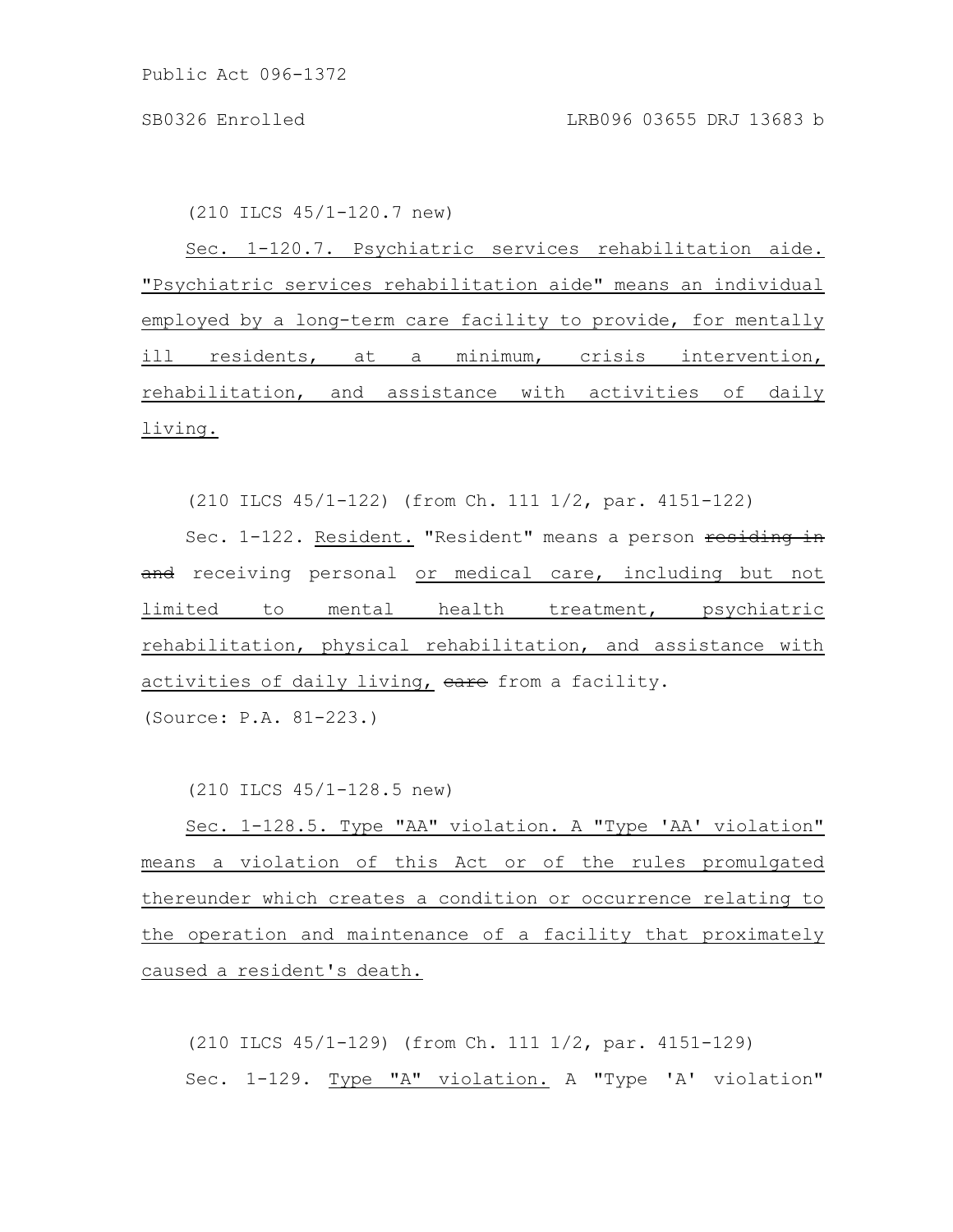### SB0326 Enrolled LRB096 03655 DRJ 13683 b

means a violation of this Act or of the rules promulgated thereunder which creates a condition or occurrence relating to the operation and maintenance of a facility that (i) creates presenting a substantial probability that the risk of death or serious mental or physical harm to a resident will result therefrom or (ii) has resulted in actual physical or mental harm to a resident.

(Source: P.A. 81-223.)

(210 ILCS 45/1-130) (from Ch. 111 1/2, par. 4151-130)

Sec. 1-130. Type "B" violation. A "Type 'B' violation" means a violation of this Act or of the rules promulgated thereunder which creates a condition or occurrence relating to the operation and maintenance of a facility that is more likely than not to cause more than minimal physical or mental harm to directly threatening to the health, safety or welfare of a resident.

(Source: P.A. 81-223.)

(210 ILCS 45/1-132 new)

Sec. 1-132. Type "C" violation. A "Type 'C' violation" means a violation of this Act or of the rules promulgated thereunder which creates a condition or occurrence relating to the operation and maintenance of a facility that creates a substantial probability that less than minimal physical or mental harm to a resident will result therefrom.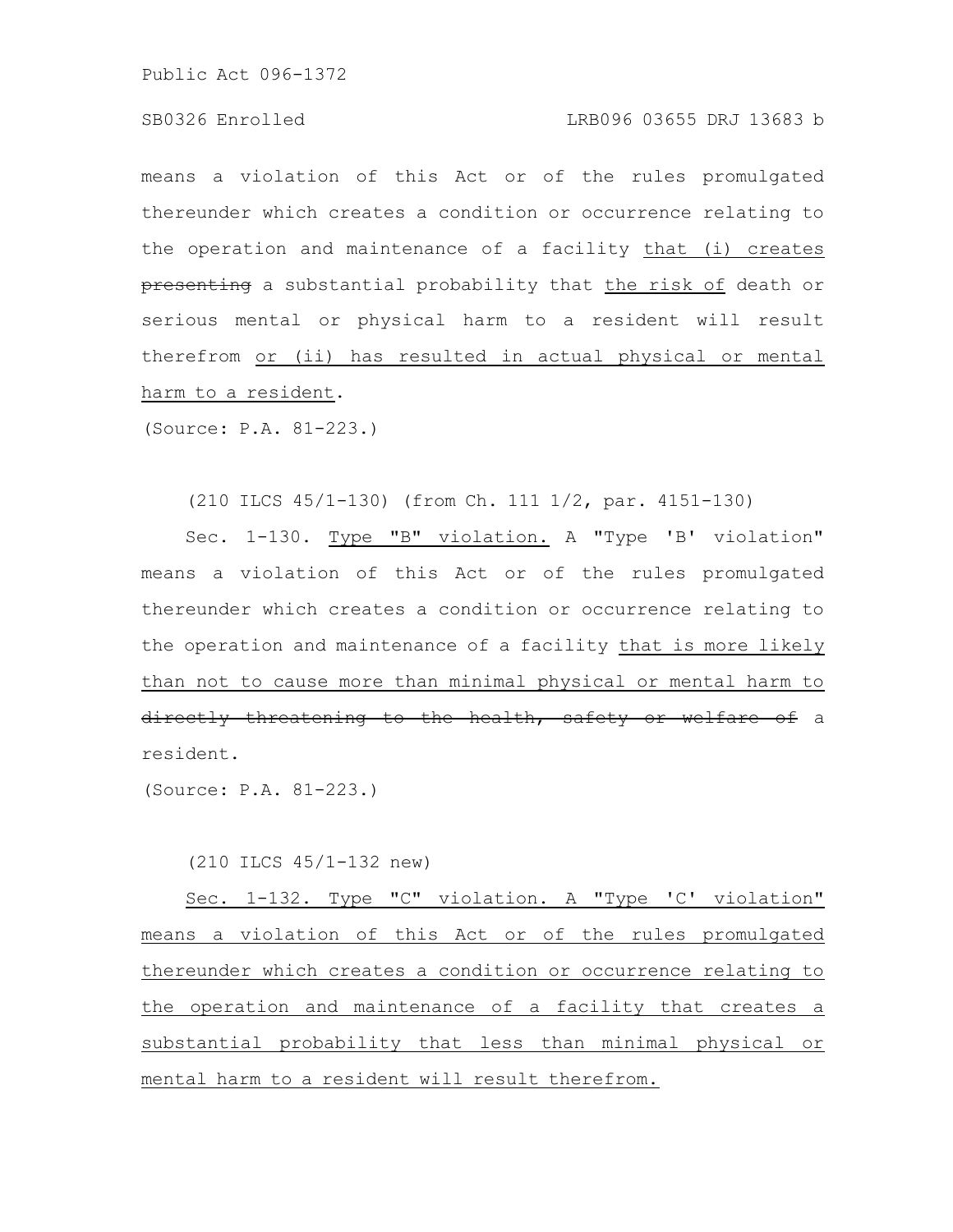(210 ILCS 45/2-104) (from Ch. 111 1/2, par. 4152-104)

Sec. 2-104. (a) A resident shall be permitted to retain the services of his own personal physician at his own expense or under an individual or group plan of health insurance, or under any public or private assistance program providing such coverage. However, the facility is not liable for the negligence of any such personal physician. Every resident shall be permitted to obtain from his own physician or the physician attached to the facility complete and current information concerning his medical diagnosis, treatment and prognosis in terms and language the resident can reasonably be expected to understand. Every resident shall be permitted to participate in the planning of his total care and medical treatment to the extent that his condition permits. No resident shall be subjected to experimental research or treatment without first obtaining his informed, written consent. The conduct of any experimental research or treatment shall be authorized and monitored by an institutional review board committee appointed by the Director administrator of the facility where such research and treatment is conducted. The membership, operating procedures and review criteria for the institutional review board committees shall be prescribed under rules and regulations of the Department and shall comply with the requirements for institutional review boards established by the federal Food and Drug Administration. No person who has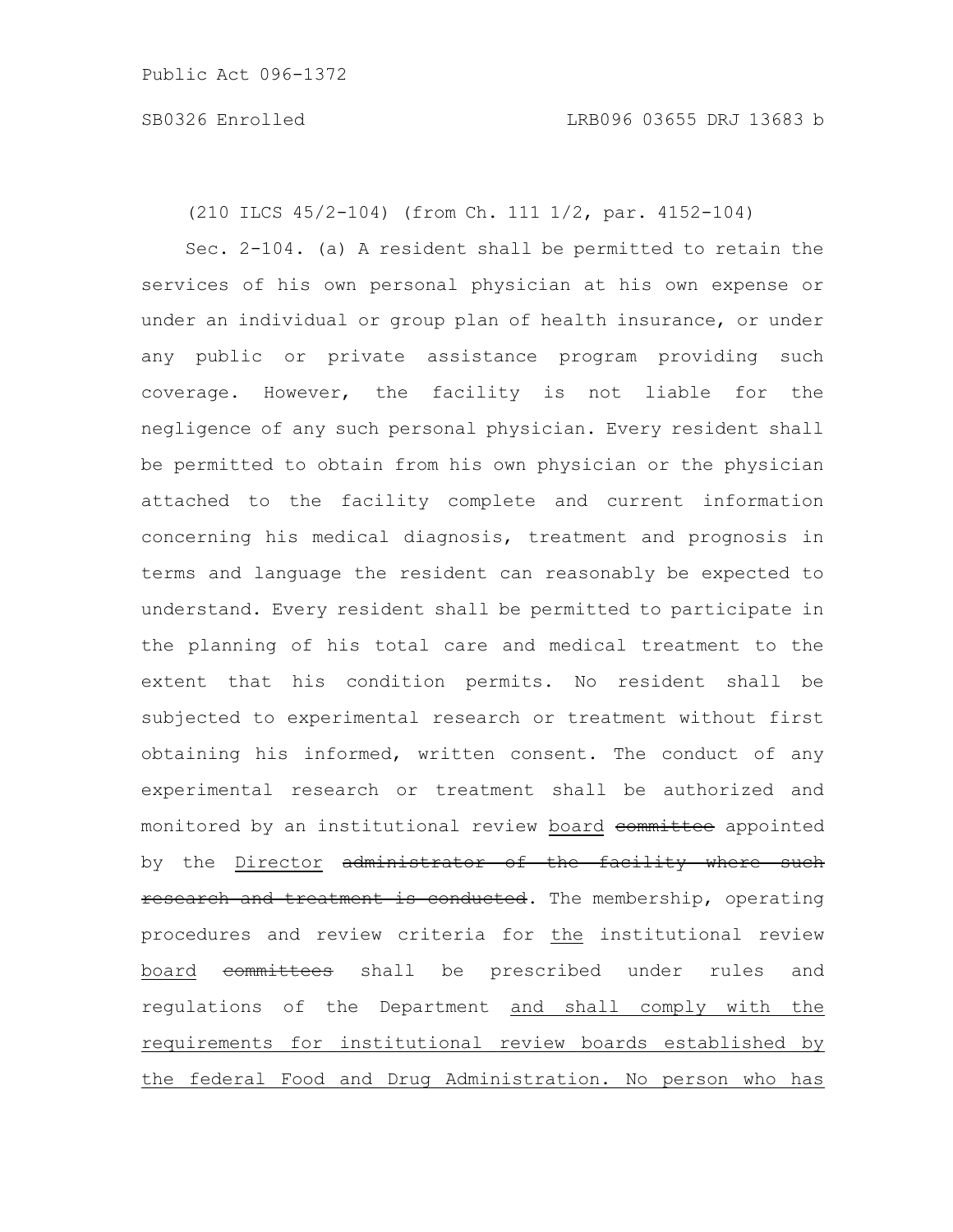received compensation in the prior 3 years from an entity that manufactures, distributes, or sells pharmaceuticals, biologics, or medical devices may serve on the institutional review board.

The institutional review board may approve only research or treatment that meets the standards of the federal Food and Drug Administration with respect to (i) the protection of human subjects and (ii) financial disclosure by clinical investigators. The Office of State Long Term Care Ombudsman and the State Protection and Advocacy organization shall be given an opportunity to comment on any request for approval before the board makes a decision. Those entities shall not be provided information that would allow a potential human subject to be individually identified, unless the board asks the Ombudsman for help in securing information from or about the resident. The board shall require frequent reporting of the progress of the approved research or treatment and its impact on residents, including immediate reporting of any adverse impact to the resident, the resident's representative, the Office of the State Long Term Care Ombudsman, and the State Protection and Advocacy organization. The board may not approve any retrospective study of the records of any resident about the safety or efficacy of any care or treatment if the resident was under the care of the proposed researcher or a business associate when the care or treatment was given, unless the study is under the control of a researcher without any business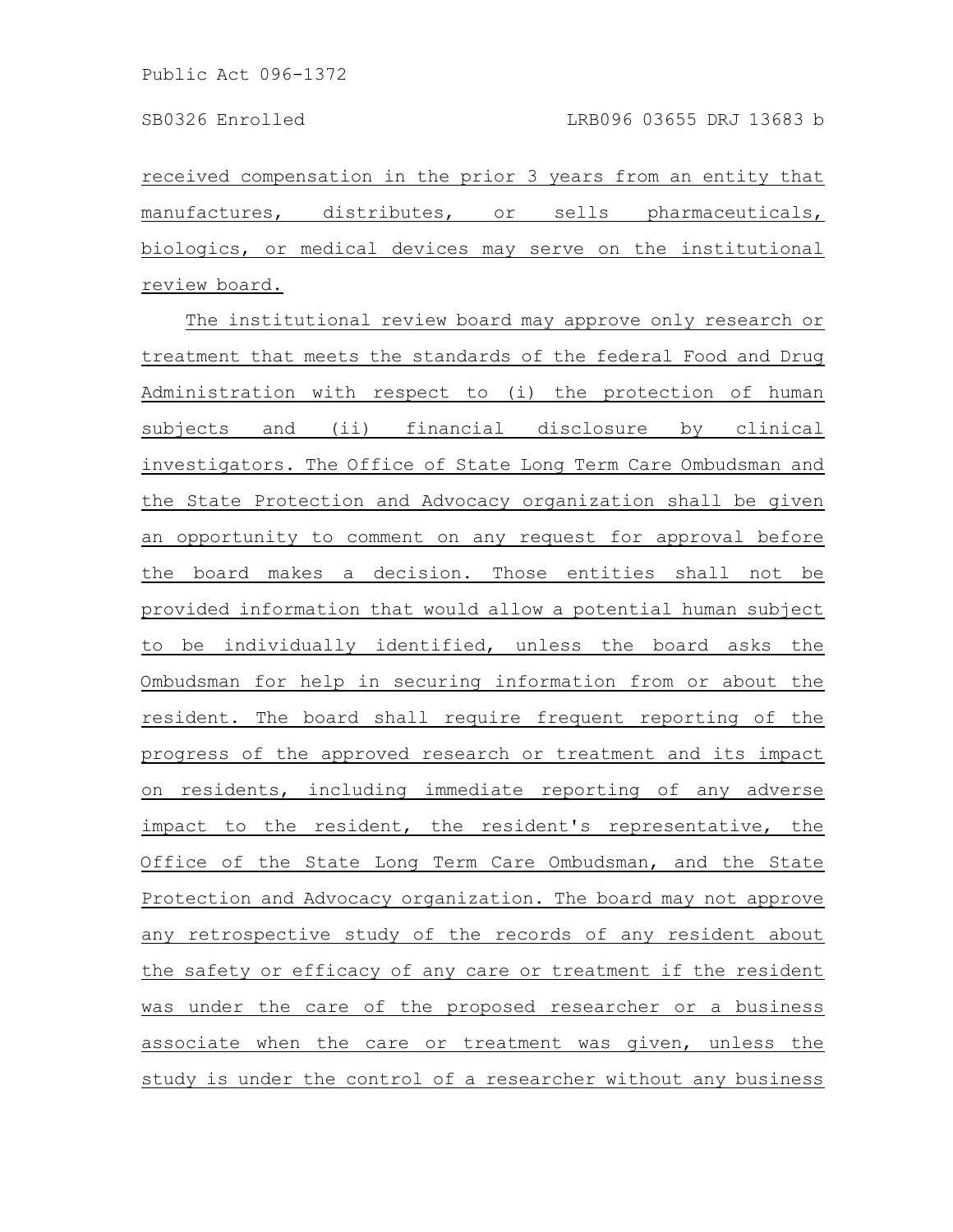relationship to any person or entity who could benefit from the findings of the study.

No facility shall permit experimental research or treatment to be conducted on a resident, or give access to any person or person's records for a retrospective study about the safety or efficacy of any care or treatment, without the prior written approval of the institutional review board. No nursing home administrator, or person licensed by the State to provide medical care or treatment to any person, may assist or participate in any experimental research on or treatment of a resident, including a retrospective study, that does not have the prior written approval of the board. Such conduct shall be grounds for professional discipline by the Department of Financial and Professional Regulation.

The institutional review board may exempt from ongoing review research or treatment initiated on a resident before the individual's admission to a facility and for which the board determines there is adequate ongoing oversight by another institutional review board. Nothing in this Section shall prevent a facility, any facility employee, or any other person from assisting or participating in any experimental research on or treatment of a resident, if the research or treatment began before the person's admission to a facility, until the board has reviewed the research or treatment and decided to grant or deny approval or to exempt the research or treatment from ongoing review.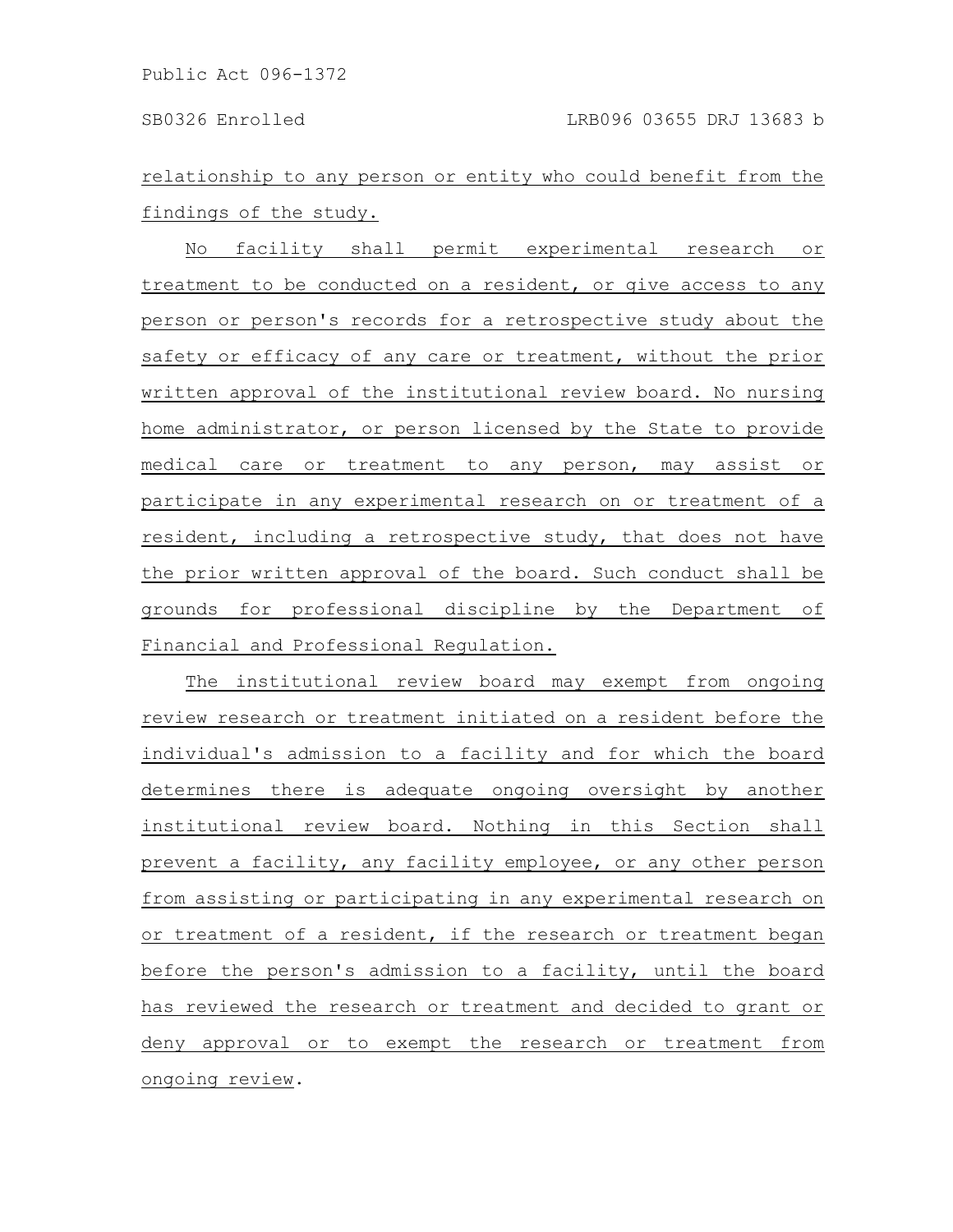### SB0326 Enrolled LRB096 03655 DRJ 13683 b

(b) All medical treatment and procedures shall be administered as ordered by a physician. All new physician orders shall be reviewed by the facility's director of nursing or charge nurse designee within 24 hours after such orders have been issued to assure facility compliance with such orders.

According to rules adopted by the Department, every woman resident of child-bearing age shall receive routine obstetrical and gynecological evaluations as well as necessary prenatal care.

(c) Every resident shall be permitted to refuse medical treatment and to know the consequences of such action, unless such refusal would be harmful to the health and safety of others and such harm is documented by a physician in the resident's clinical record. The resident's refusal shall free the facility from the obligation to provide the treatment.

(d) Every resident, resident's guardian, or parent if the resident is a minor shall be permitted to inspect and copy all his clinical and other records concerning his care and maintenance kept by the facility or by his physician. The facility may charge a reasonable fee for duplication of a record.

(Source: P.A. 86-1013.)

(210 ILCS 45/2-104.3 new) Sec. 2-104.3. Serious mental illness; rescreening. (a) All persons admitted to a nursing home facility with a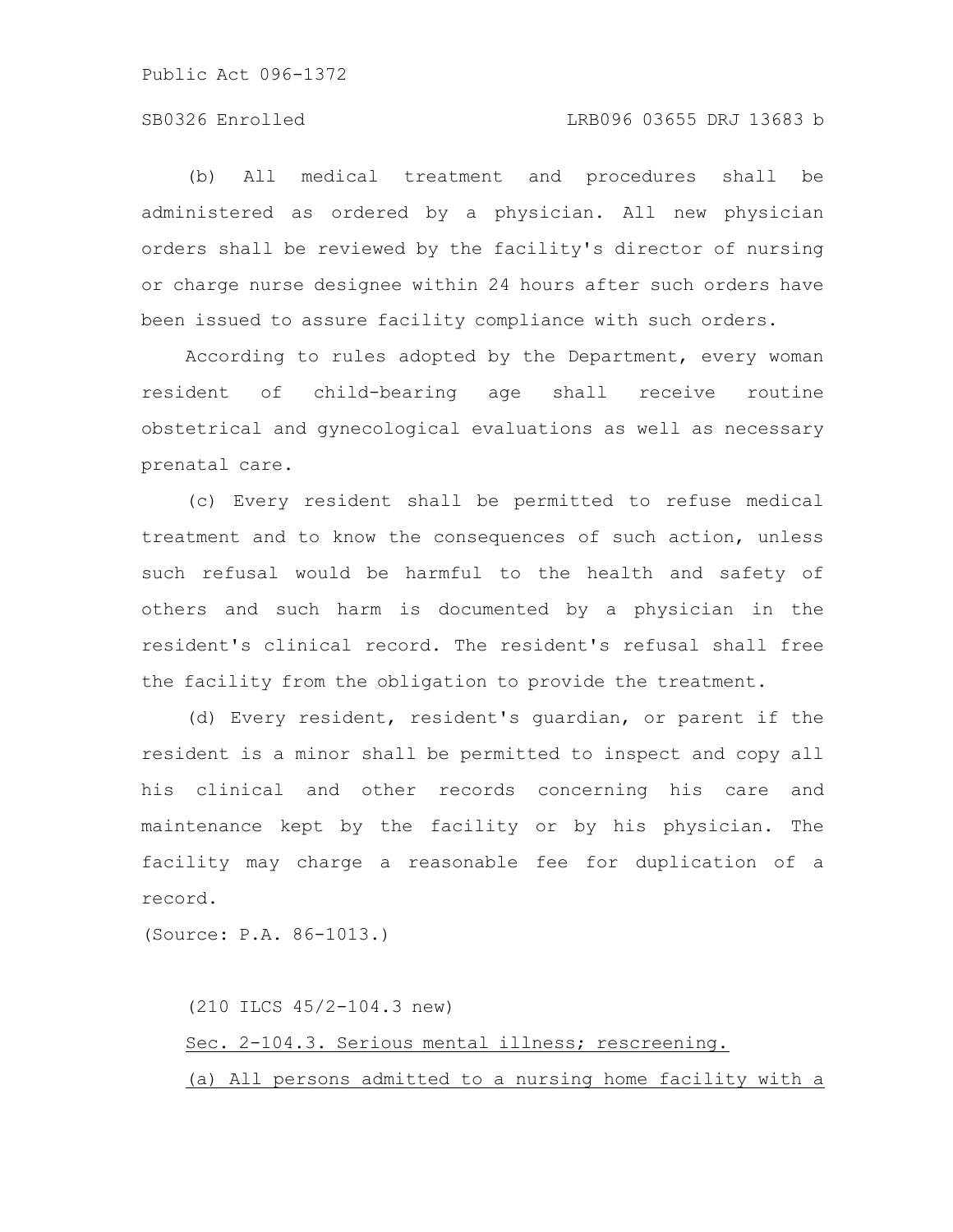diagnosis of serious mental illness who remain in the facility for a period of 90 days shall be re-screened by the Department of Human Services or its designee at the end of the 90-day period, at 6 months, and annually thereafter to assess their continuing need for nursing facility care and shall be advised of all other available care options.

(b) The Department of Human Services, by rule, shall provide for a prohibition on conflicts of interest for pre-admission screeners. The rule shall provide for waiver of those conflicts by the Department of Human Services if the Department of Human Services determines that a scarcity of qualified pre-admission screeners exists in a given community and that, absent a waiver of conflict, an insufficient number of pre-admission screeners would be available. If a conflict is waived, the pre-admission screener shall disclose the conflict of interest to the screened individual in the manner provided for by rule of the Department of Human Services. For the purposes of this subsection, a "conflict of interest" includes, but is not limited to, the existence of a professional or financial relationship between (i) a PAS-MH corporate or a PAS-MH agent performing the rescreening and (ii) a community provider or long-term care facility.

(210 ILCS 45/2-106.1) Sec. 2-106.1. Drug treatment. (a) A resident shall not be given unnecessary drugs. An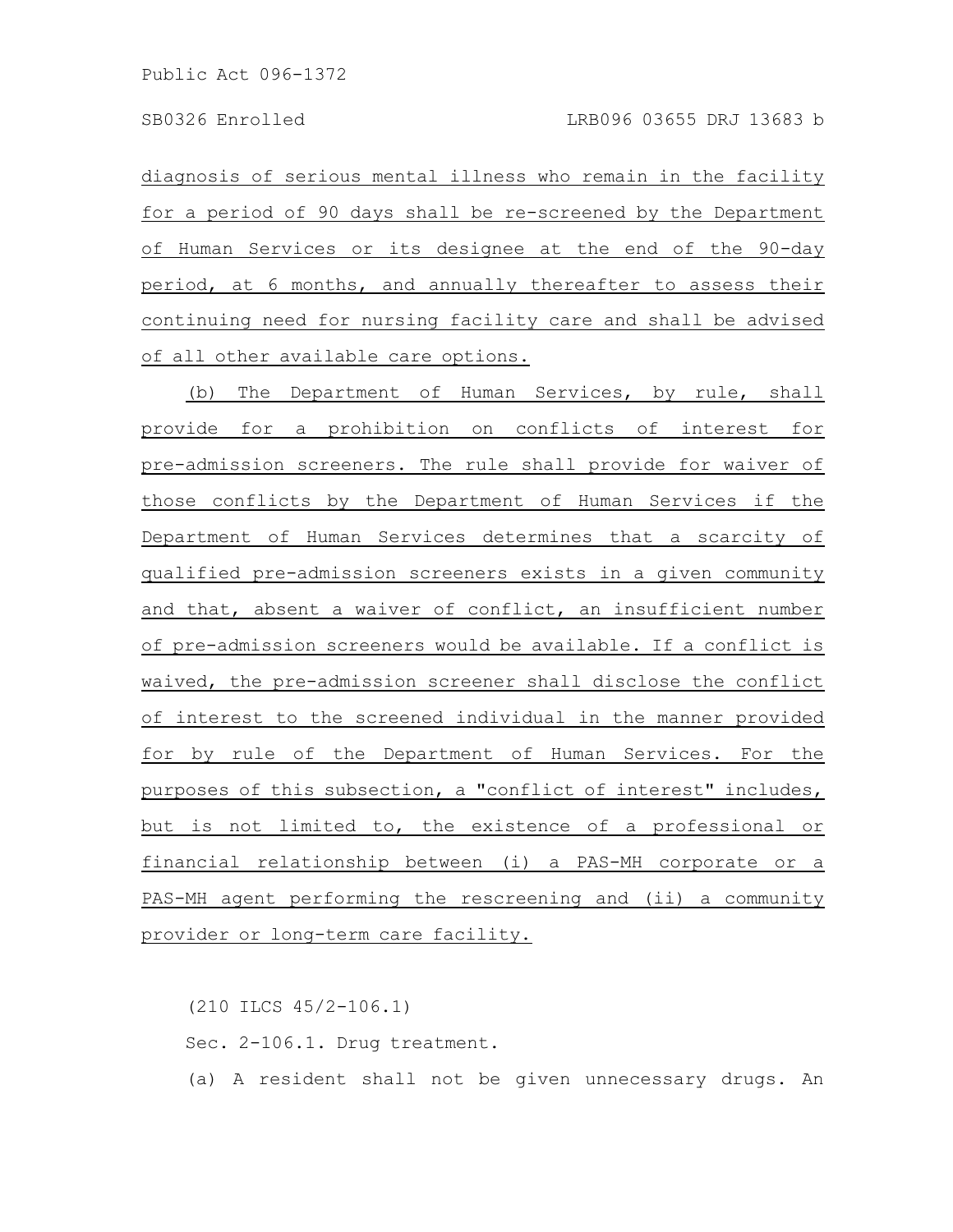### SB0326 Enrolled LRB096 03655 DRJ 13683 b

unnecessary drug is any drug used in an excessive dose, including in duplicative therapy; for excessive duration; without adequate monitoring; without adequate indications for its use; or in the presence of adverse consequences that indicate the drugs should be reduced or discontinued. The Department shall adopt, by rule, the standards for unnecessary drugs contained in interpretive guidelines issued by the United States Department of Health and Human Services for the purposes of administering Titles XVIII and XIX of the Social Security Act.

(b) Psychotropic medication shall not be prescribed without the informed consent of the resident, the resident's guardian, or other authorized representative. "Psychotropic medication" means medication that is used for or listed as used for antipsychotic, antidepressant, antimanic, or antianxiety behavior modification or behavior management purposes in the latest editions of the AMA Drug Evaluations or the Physician's Desk Reference. The Department shall adopt, by rule, a protocol specifying how informed consent for psychotropic medication may be obtained or refused. The protocol shall require, at a minimum, a discussion between (i) the resident or the resident's authorized representative and (ii) the resident's physician, a registered pharmacist (who is not a dispensing pharmacist for the facility where the resident lives), or a licensed nurse about the possible risks and benefits of a recommended medication and the use of standardized consent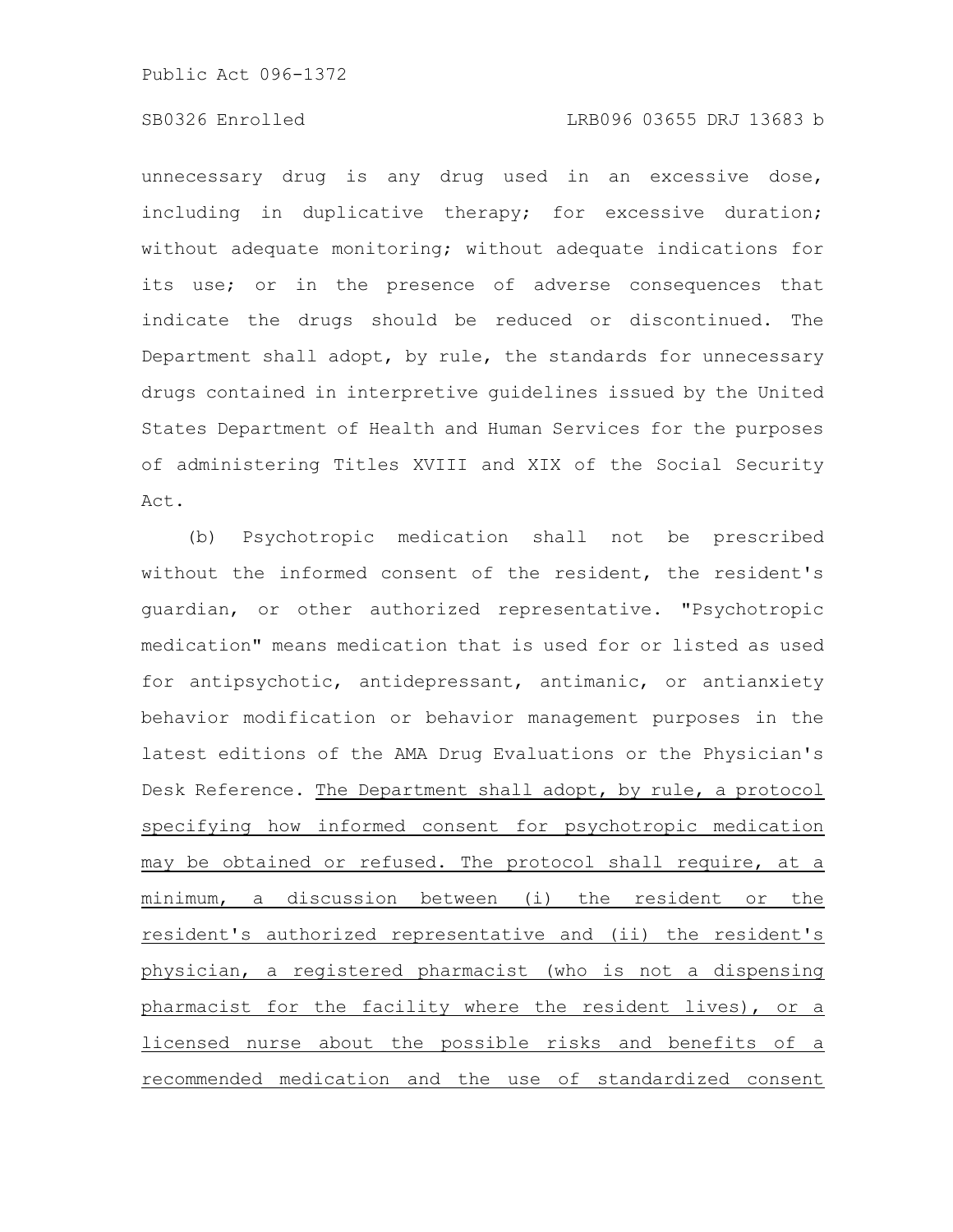forms designated by the Department. Each form developed by the Department (i) shall be written in plain language, (ii) shall be able to be downloaded from the Department's official website, (iii) shall include information specific to the psychotropic medication for which consent is being sought, and (iv) shall be used for every resident for whom psychotropic drugs are prescribed. In addition to creating those forms, the Department shall approve the use of any other informed consent forms that meet criteria developed by the Department.

In addition to any other penalty prescribed by law, a facility that is found to have violated this subsection, or the federal certification requirement that informed consent be obtained before administering a psychotropic medication, shall thereafter be required to obtain the signatures of 2 licensed health care professionals on every form purporting to give informed consent for the administration of a psychotropic medication, certifying the personal knowledge of each health care professional that the consent was obtained in compliance with the requirements of this subsection.

(c) The requirements of this Section are intended to control in a conflict with the requirements of Sections 2-102 and 2-107.2 of the Mental Health and Developmental Disabilities Code with respect to the administration of psychotropic medication.

(Source: P.A. 95-331, eff. 8-21-07.)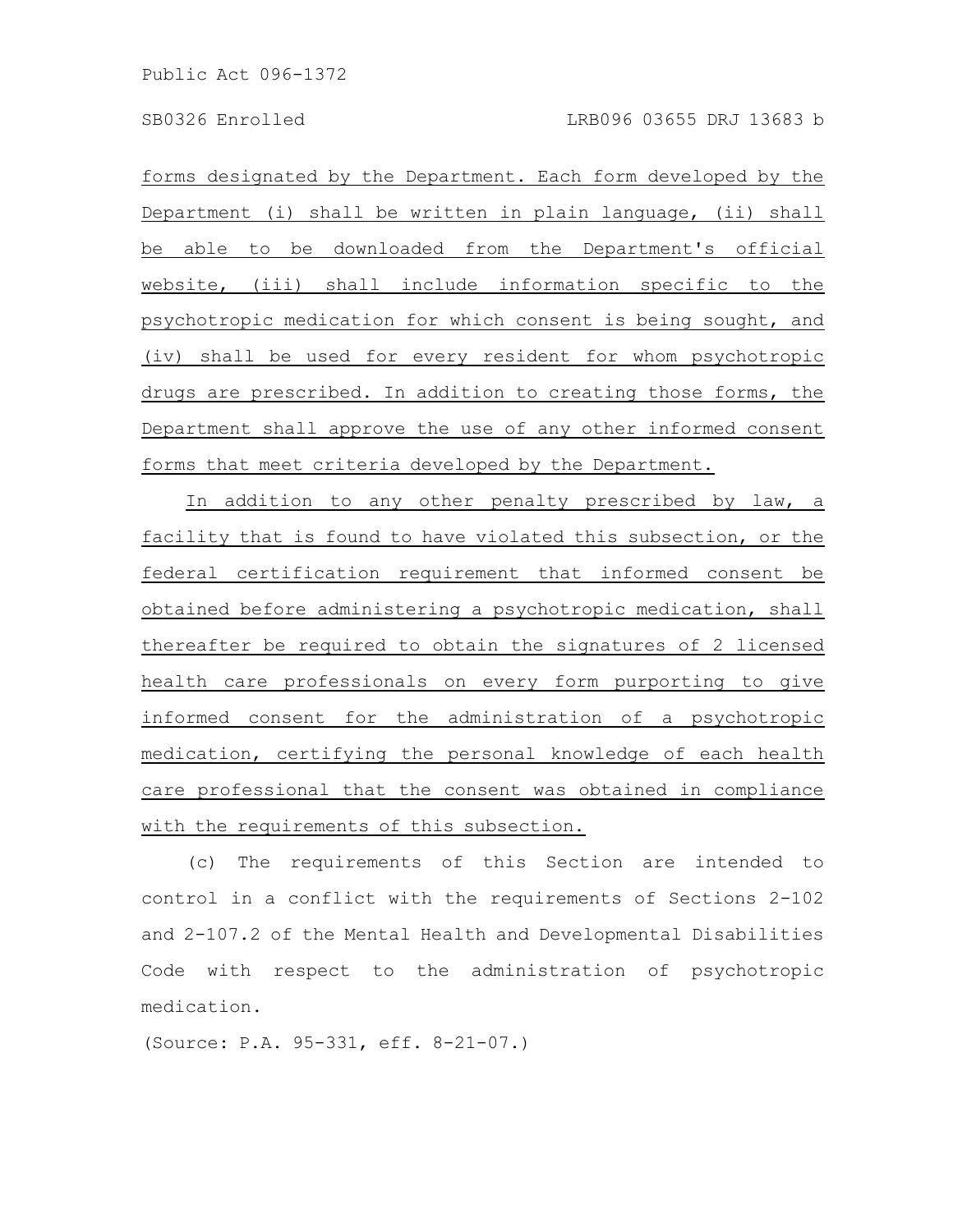(210 ILCS 45/2-114 new)

Sec. 2-114. Unlawful discrimination. No resident shall be subjected to unlawful discrimination as defined in Section 1-103 of the Illinois Human Rights Act by any owner, licensee, administrator, employee, or agent of a facility. Unlawful discrimination does not include an action by any owner, licensee, administrator, employee, or agent of a facility that is required by this Act or rules adopted under this Act.

(210 ILCS 45/2-201.5)

Sec. 2-201.5. Screening prior to admission.

(a) All persons age 18 or older seeking admission to a nursing facility must be screened to determine the need for nursing facility services prior to being admitted, regardless of income, assets, or funding source. In addition, any person who seeks to become eligible for medical assistance from the Medical Assistance Program under the Illinois Public Aid Code to pay for long term care services while residing in a facility must be screened prior to receiving those benefits. Screening for nursing facility services shall be administered through procedures established by administrative rule. Screening may be done by agencies other than the Department as established by administrative rule. This Section applies on and after July 1, 1996. No later than October 1, 2010, the Department of Healthcare and Family Services, in collaboration with the Department on Aging, the Department of Human Services, and the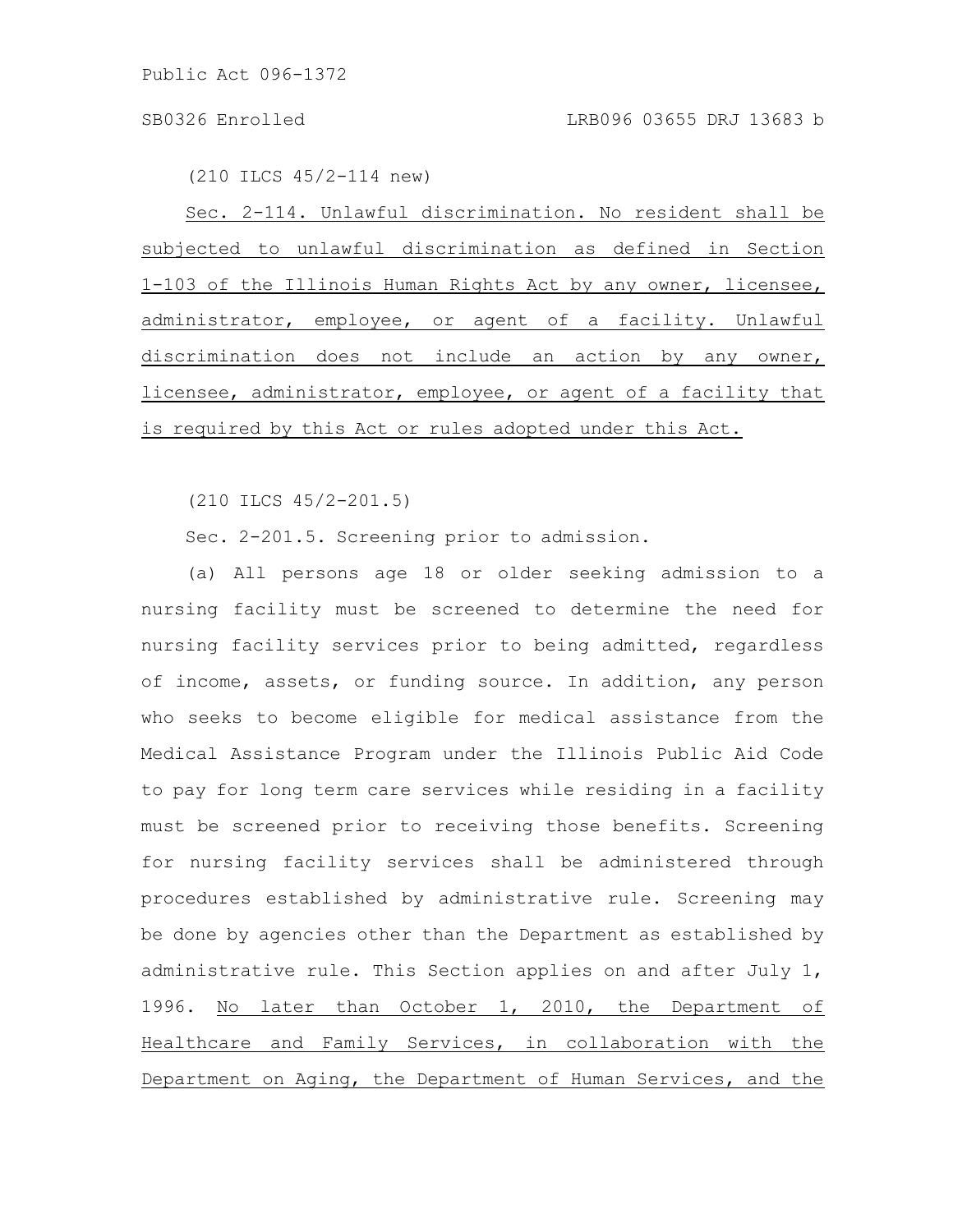Department of Public Health, shall file administrative rules providing for the gathering, during the screening process, of information relevant to determining each person's potential for placing other residents, employees, and visitors at risk of harm.

(a-1) Any screening performed pursuant to subsection (a) of this Section shall include a determination of whether any person is being considered for admission to a nursing facility due to a need for mental health services. For a person who needs mental health services, the screening shall also include an evaluation of whether there is permanent supportive housing, or an array of community mental health services, including but not limited to supported housing, assertive community treatment, and peer support services, that would enable the person to live in the community. The person shall be told about the existence of any such services that would enable the person to live safely and humanely and about available appropriate nursing home services that would enable the person to live safely and humanely, and the person shall be given the assistance necessary to avail himself or herself of any available services.

(a-2) Pre-screening for persons with a serious mental illness shall be performed by a psychiatrist, a psychologist, a registered nurse certified in psychiatric nursing, a licensed clinical professional counselor, or a licensed clinical social worker, who is competent to (i) perform a clinical assessment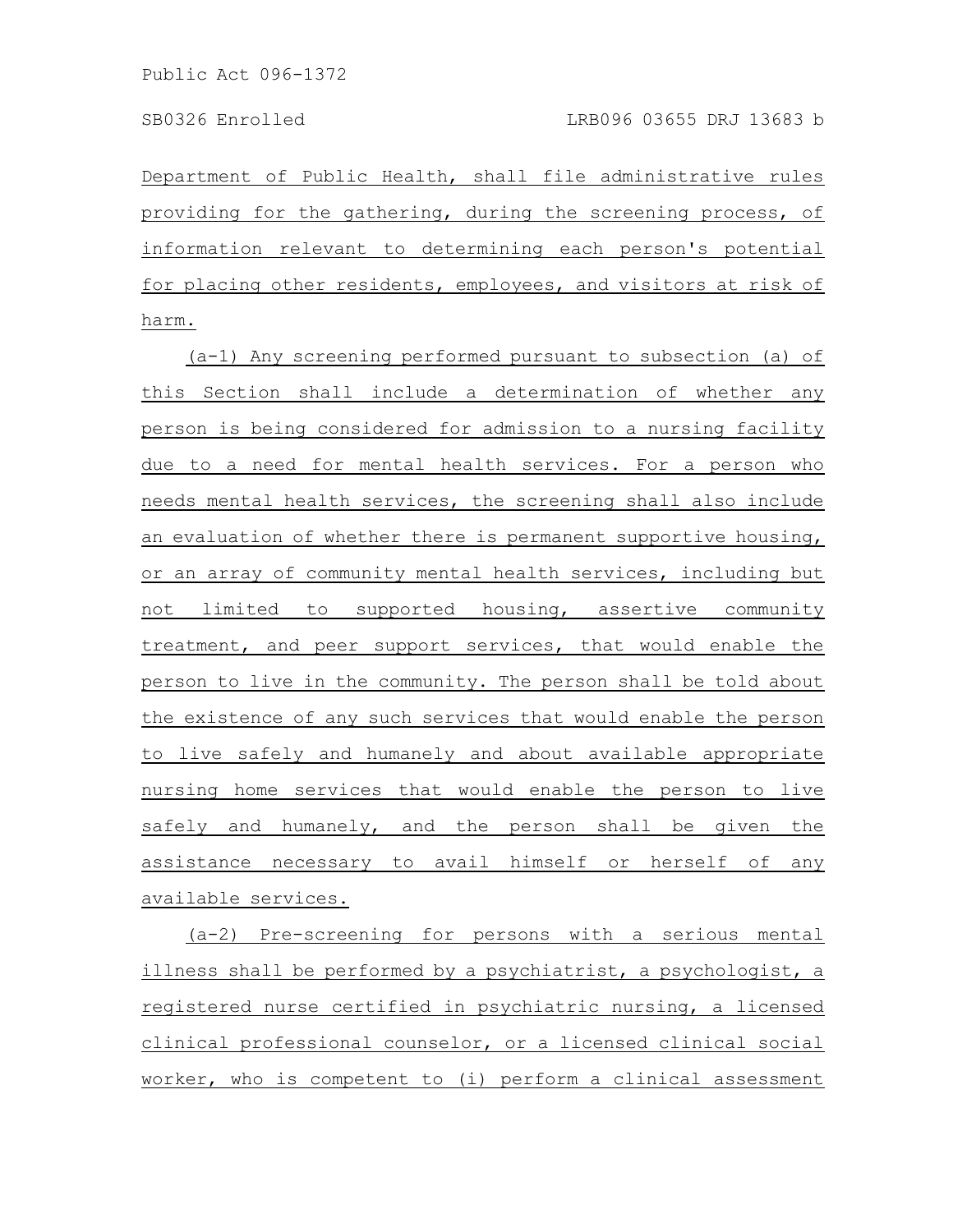of the individual, (ii) certify a diagnosis, (iii) make a determination about the individual's current need for treatment, including substance abuse treatment, and recommend specific treatment, and (iv) determine whether a facility or a community-based program is able to meet the needs of the individual.

For any person entering a nursing facility, the pre-screening agent shall make specific recommendations about what care and services the individual needs to receive, beginning at admission, to attain or maintain the individual's highest level of independent functioning and to live in the most integrated setting appropriate for his or her physical and personal care and developmental and mental health needs. These recommendations shall be revised as appropriate by the pre-screening or re-screening agent based on the results of resident review and in response to changes in the resident's wishes, needs, and interest in transition.

Upon the person entering the nursing facility, the Department of Human Services or its designee shall assist the person in establishing a relationship with a community mental health agency or other appropriate agencies in order to (i) promote the person's transition to independent living and (ii) support the person's progress in meeting individual goals.

(a-3) The Department of Human Services, by rule, shall provide for a prohibition on conflicts of interest for pre-admission screeners. The rule shall provide for waiver of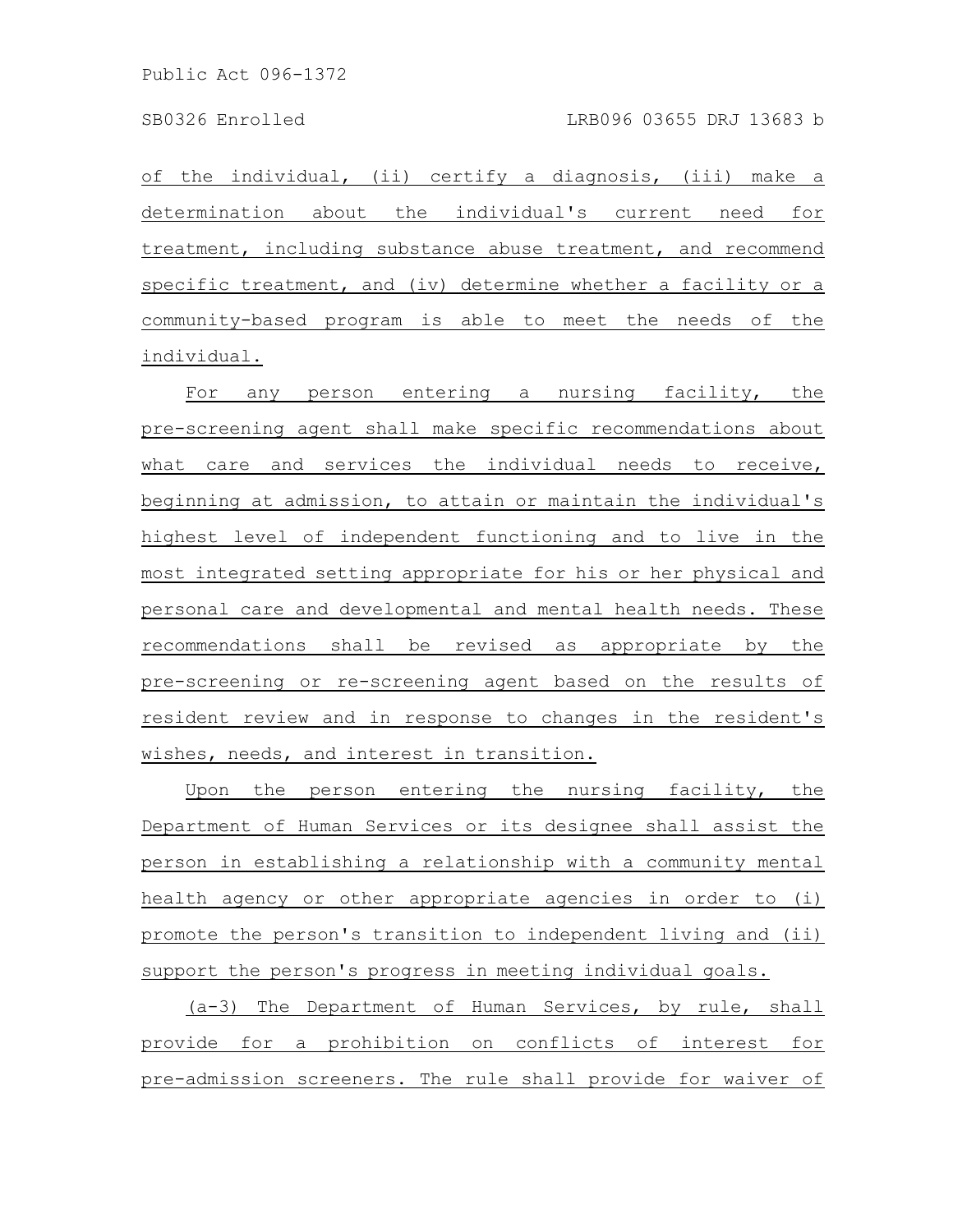those conflicts by the Department of Human Services if the Department of Human Services determines that a scarcity of qualified pre-admission screeners exists in a given community and that, absent a waiver of conflicts, an insufficient number of pre-admission screeners would be available. If a conflict is waived, the pre-admission screener shall disclose the conflict of interest to the screened individual in the manner provided for by rule of the Department of Human Services. For the purposes of this subsection, a "conflict of interest" includes, but is not limited to, the existence of a professional or financial relationship between (i) a PAS-MH corporate or a PAS-MH agent and (ii) a community provider or long-term care facility.

(b) In addition to the screening required by subsection (a), a facility, except for those licensed as long term care for under age 22 facilities, shall, within 24 hours after admission, request a criminal history background check pursuant to the Uniform Conviction Information Act for all persons age 18 or older seeking admission to the facility, unless a background check was initiated by a hospital pursuant to subsection (d) of Section 6.09 of the Hospital Licensing Act. Background checks conducted pursuant to this Section shall be based on the resident's name, date of birth, and other identifiers as required by the Department of State Police. If the results of the background check are inconclusive, the facility shall initiate a fingerprint-based check, unless the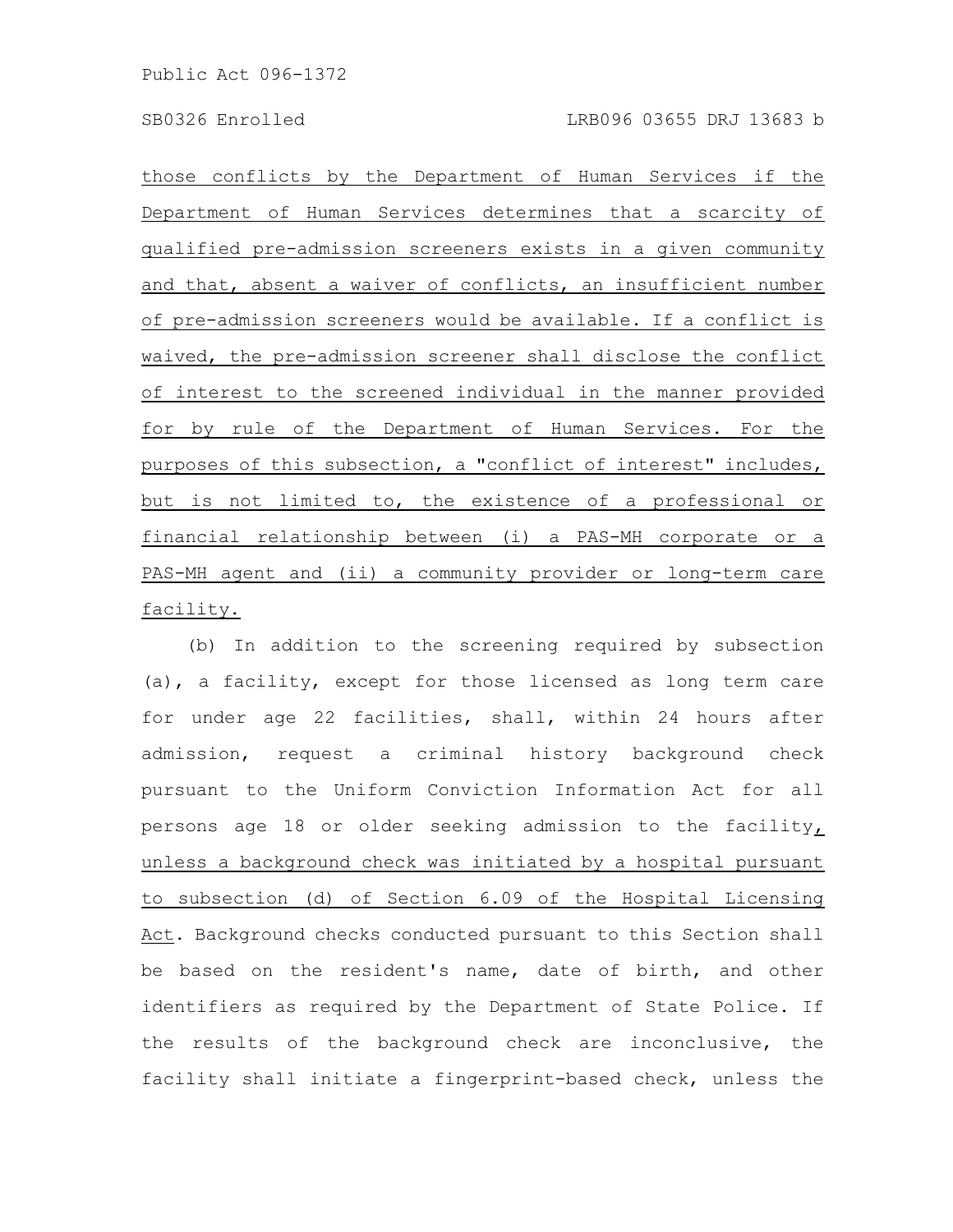## SB0326 Enrolled LRB096 03655 DRJ 13683 b

fingerprint check is waived by the Director of Public Health based on verification by the facility that the resident is completely immobile or that the resident meets other criteria related to the resident's health or lack of potential risk which may be established by Departmental rule. A waiver issued pursuant to this Section shall be valid only while the resident is immobile or while the criteria supporting the waiver exist. The facility shall provide for or arrange for any required fingerprint-based checks to be taken on the premises of the facility. If a fingerprint-based check is required, the facility shall arrange for it to be conducted in a manner that is respectful of the resident's dignity and that minimizes any emotional or physical hardship to the resident.

A facility, except for those licensed as long term care for under age 22 facilities, shall, within 60 days after effective date of this amendatory Act of the 94th General Assembly, request a criminal history background check pursuant the Uniform Conviction Information Act for all persons are residents of the facility on the effective date of this amendatory Act of the 94th General Assembly. The facility shall the results of the criminal history background immediately upon receipt thereof. If the results of the background check are inconclusive, the facility shall fingerprint-based check unless the fingerprint-based is waived by the Director of Public Health based rification by the facility that the resident is completely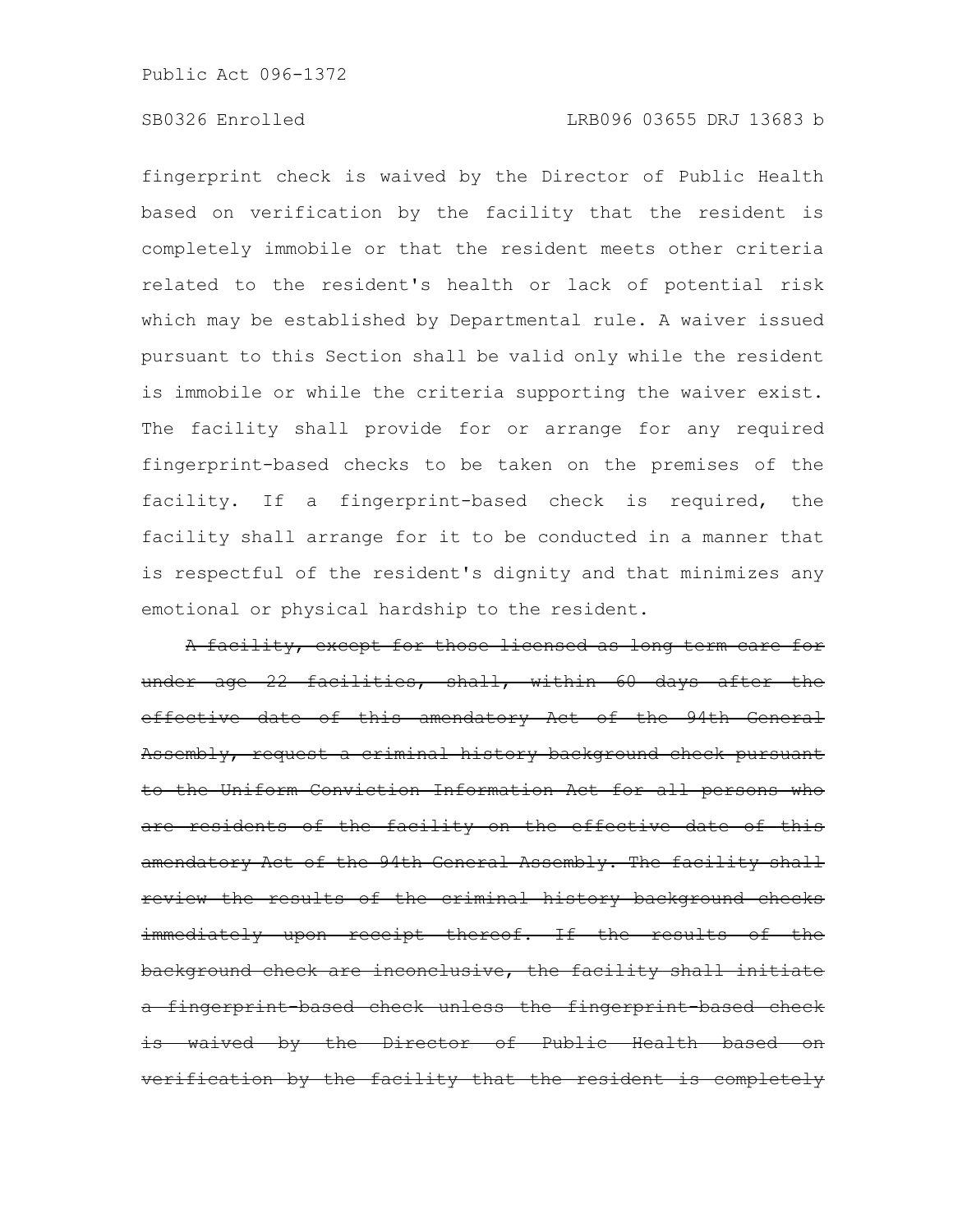immobile or that the resident meets other criteria related the resident's health or lack of potential risk which established by Departmental rule. A waiver issued pursuant this Section shall be valid only while the residen or while the criteria supporting the waiver exist. The facility shall provide for or arrange for any required fingerprint based checks to be taken on the premises of the facility. If a fingerprint-based check is required, the facility shall arrange for it to be conducted in a manner that is respectful of the resident's dignity and that minimizes any emotional or physical hardship to the resident.

(c) If the results of a resident's criminal history background check reveal that the resident is an identified offender as defined in Section 1-114.01, the facility shall do the following:

(1) Immediately notify the Department of State Police, in the form and manner required by the Department of State Police, in collaboration with the Department of Public Health, that the resident is an identified offender.

(2) Within 72 hours, arrange for a fingerprint-based criminal history record inquiry to be requested on the identified offender resident. The inquiry shall be based on the subject's name, sex, race, date of birth, fingerprint images, and other identifiers required by the Department of State Police. The inquiry shall be processed through the files of the Department of State Police and the Federal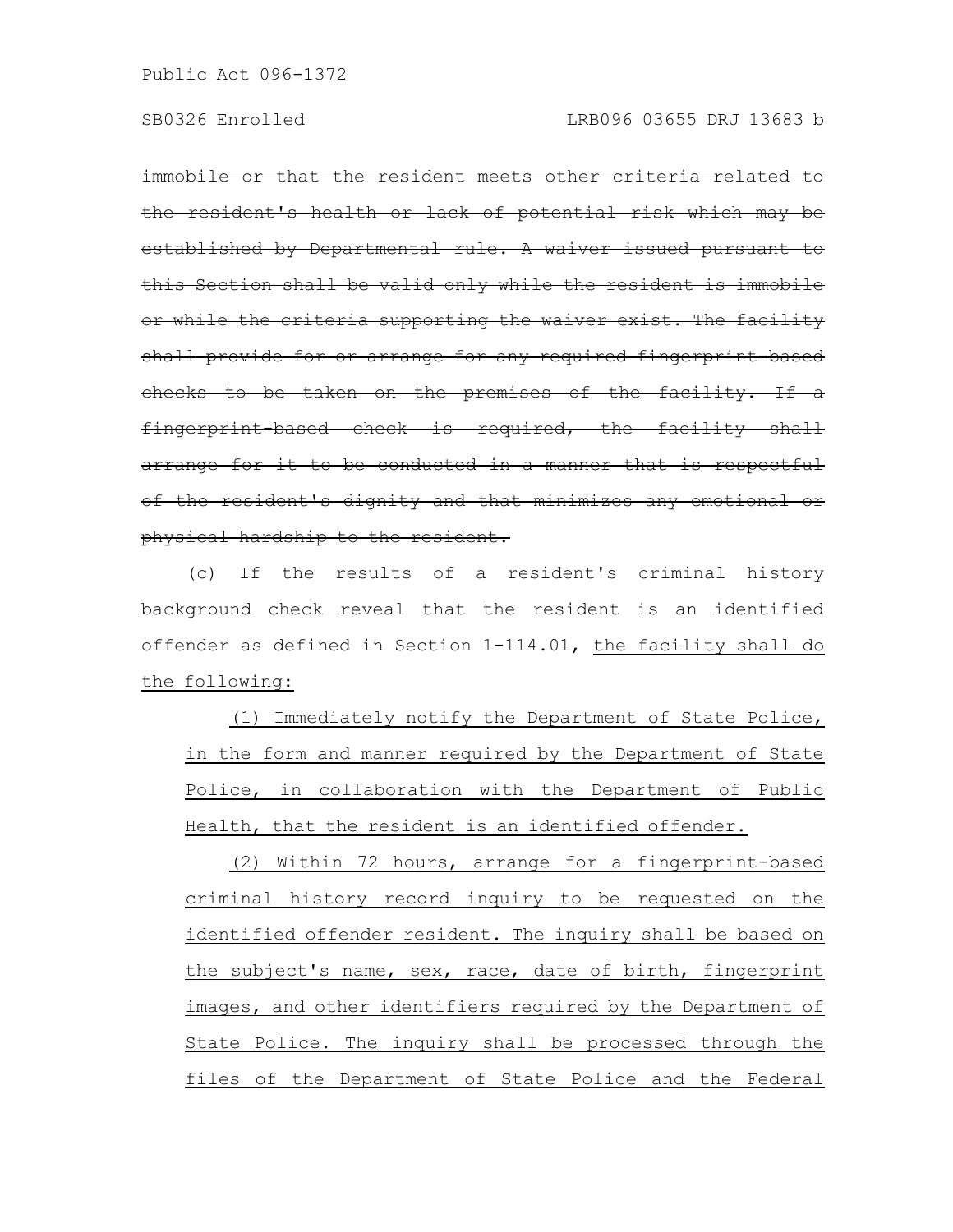Bureau of Investigation to locate any criminal history record information that may exist regarding the subject. The Federal Bureau of Investigation shall furnish to the Department of State Police, pursuant to an inquiry under this paragraph (2), any criminal history record information contained in its files.

The facility shall comply with all applicable provisions contained in the Uniform Conviction Information Act.

All name-based and fingerprint-based criminal history record inquiries shall be submitted to the Department of State Police electronically in the form and manner prescribed by the Department of State Police. The Department of State Police may charge the facility a fee for processing name-based and fingerprint-based criminal history record inquiries. The fee shall be deposited into the State Police Services Fund. The fee shall not exceed the actual cost of processing the inquiry. the facility shall immediately fax the resident's name and criminal history information to the Illinois Department of Public Health, which shall conduct a Criminal History Analysis pursuant to Section 2-201.6. The Criminal History Analysis shall be conducted independently of the Illinois Department Public Health's Office of Healthcare Requlation. The Office Healthcare Regulation shall have no involvement with process of reviewing or analyzing the criminal history of identified offenders.

(d) (Blank). The Illinois Department of Public Health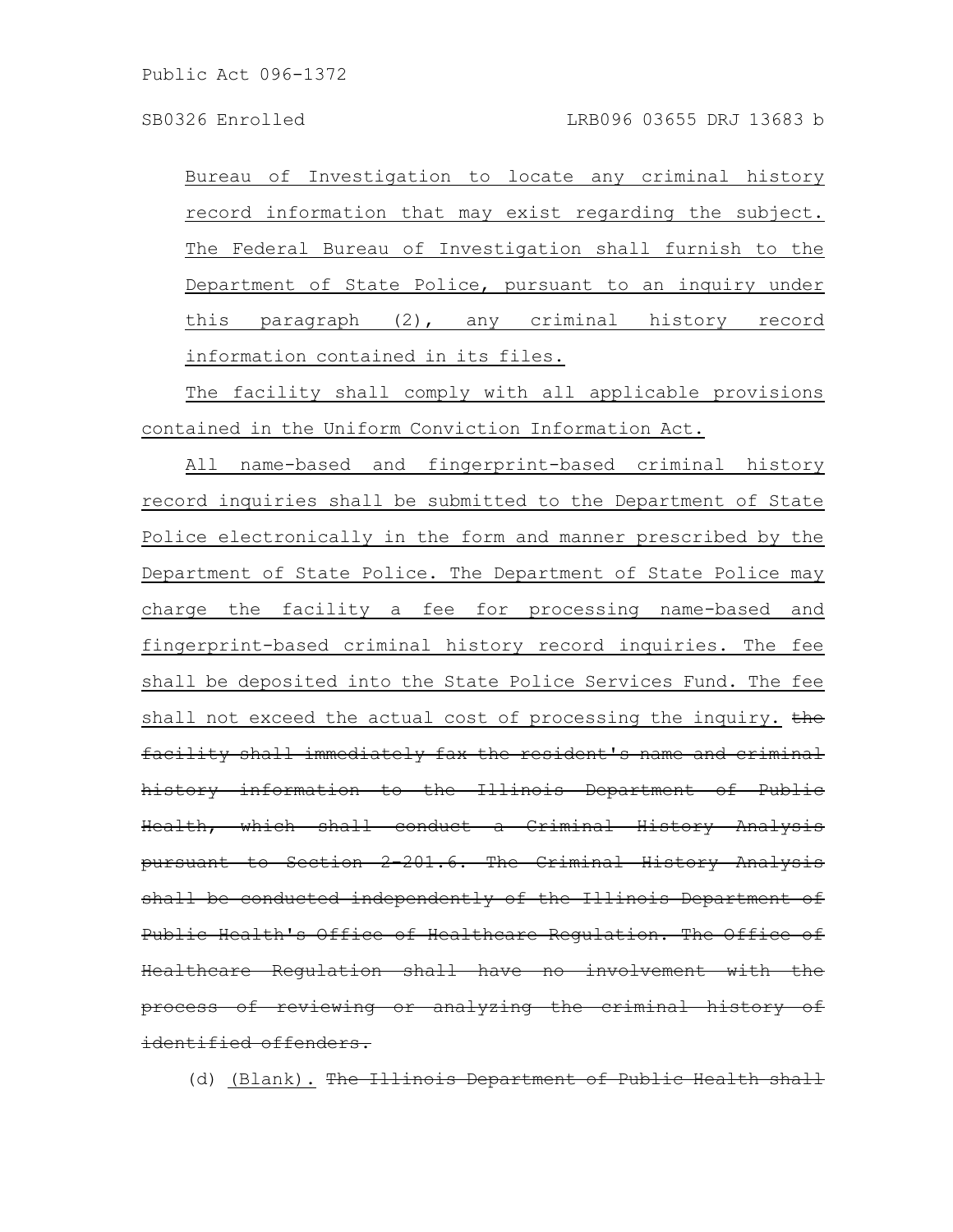eontinuing record of all residents ntified offenders under Section 1-114.01 e number of identified offender residents eneral Assembly.

(e) The Department shall develop and maintain a de-identified database of residents who have injured facility staff, facility visitors, or other residents, and the attendant circumstances, solely for the purposes of evaluating and improving resident pre-screening and assessment procedures (including the Criminal History Report prepared under Section 2-201.6) and the adequacy of Department requirements concerning the provision of care and services to residents. A resident shall not be listed in the database until a Department survey confirms the accuracy of the listing. The names of persons listed in the database and information that would allow them to be individually identified shall not be made public. Neither the Department nor any other agency of State government may use information in the database to take any action against any individual, licensee, or other entity, unless the Department or agency receives the information independent of this subsection (e). All information collected, maintained, or developed under the authority of this subsection (e) for the purposes of the database maintained under this subsection (e) shall be treated in the same manner as information that is subject to Part 21 of Article VIII of the Code of Civil Procedure.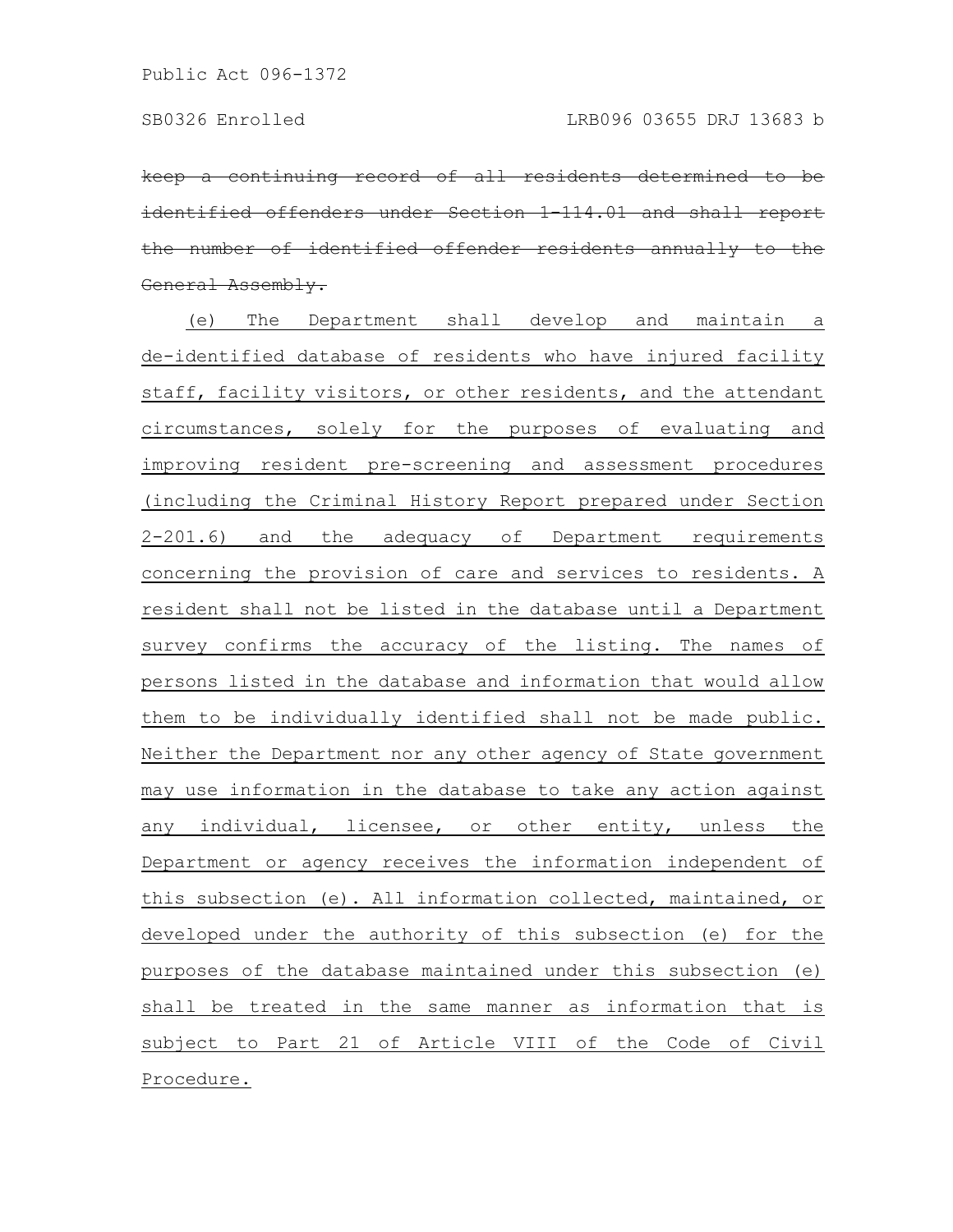(Source: P.A. 94-163, eff. 7-11-05; 94-752, eff. 5-10-06.)

(210 ILCS 45/2-201.6)

Sec. 2-201.6. Criminal History Report Analysis.

(a) The Department of State Police shall prepare immediately commence a Criminal History Report Analysis when it receives information, through the criminal history background check required pursuant to subsection (d) of Section 6.09 of the Hospital Licensing Act or subsection (c)  $\overline{b}$  of Section  $2-201.5$ , or through any other means, that a resident of a facility is an identified offender.

(b) The Department of State Police shall complete the Criminal History Report within 10 business The Department shall complete the Criminal History Analysis as soon as practicable, but not later than 14 days after receiving information under subsection (a) that a resident is an identified offender receiving notice from the facility under subsection (a).

(c) The Criminal History Report Analysis shall include, but not be limited to,  $\frac{11}{10}$  of the following:

(1) (Blank). Consultation with the identified offender's assigned parole agent or probation officer, if applicable.

(2) (Blank). Consultation with the convicting prosecutor's office.

(3) (Blank). A review of the statement of facts. reports, and victim impact statements, if avail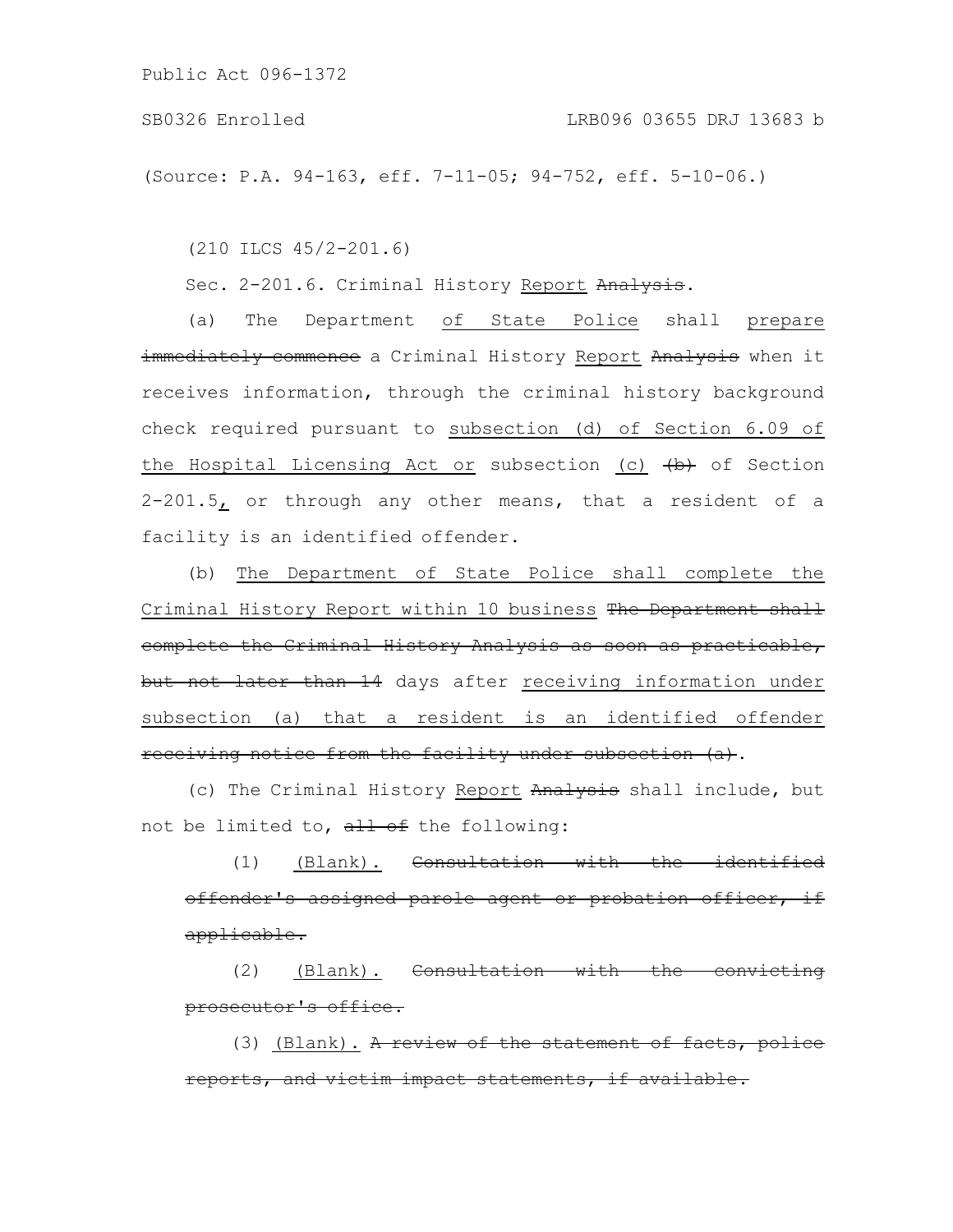SB0326 Enrolled LRB096 03655 DRJ 13683 b

(3.5) Copies of the identified offender's parole, mandatory supervised release, or probation orders.

(4) An interview with the identified offender.

(5) (Blank). Consultation with the facility administrator or facility medical director, regarding the physical condition of the identified offender.

(6) A detailed summary Consideration of the entire criminal history of the offender, including arrests, convictions, and the date of the identified offender's last conviction relative to the date of admission to a long-term care facility.

(7) If the identified offender is a convicted or registered sex offender, a review of any and all sex offender evaluations conducted on that offender. If there is no sex offender evaluation available, the Department of State Police shall arrange, through the Department of Public Health, provide for a sex offender evaluation to be conducted on the identified offender. If the convicted or registered sex offender is under supervision by the Illinois Department of Corrections or a county probation department, the sex offender evaluation shall be arranged by and at the expense of the supervising agency. All evaluations conducted on convicted or registered sex offenders under this Act shall be conducted by sex offender evaluators approved by the Sex Offender Management Board.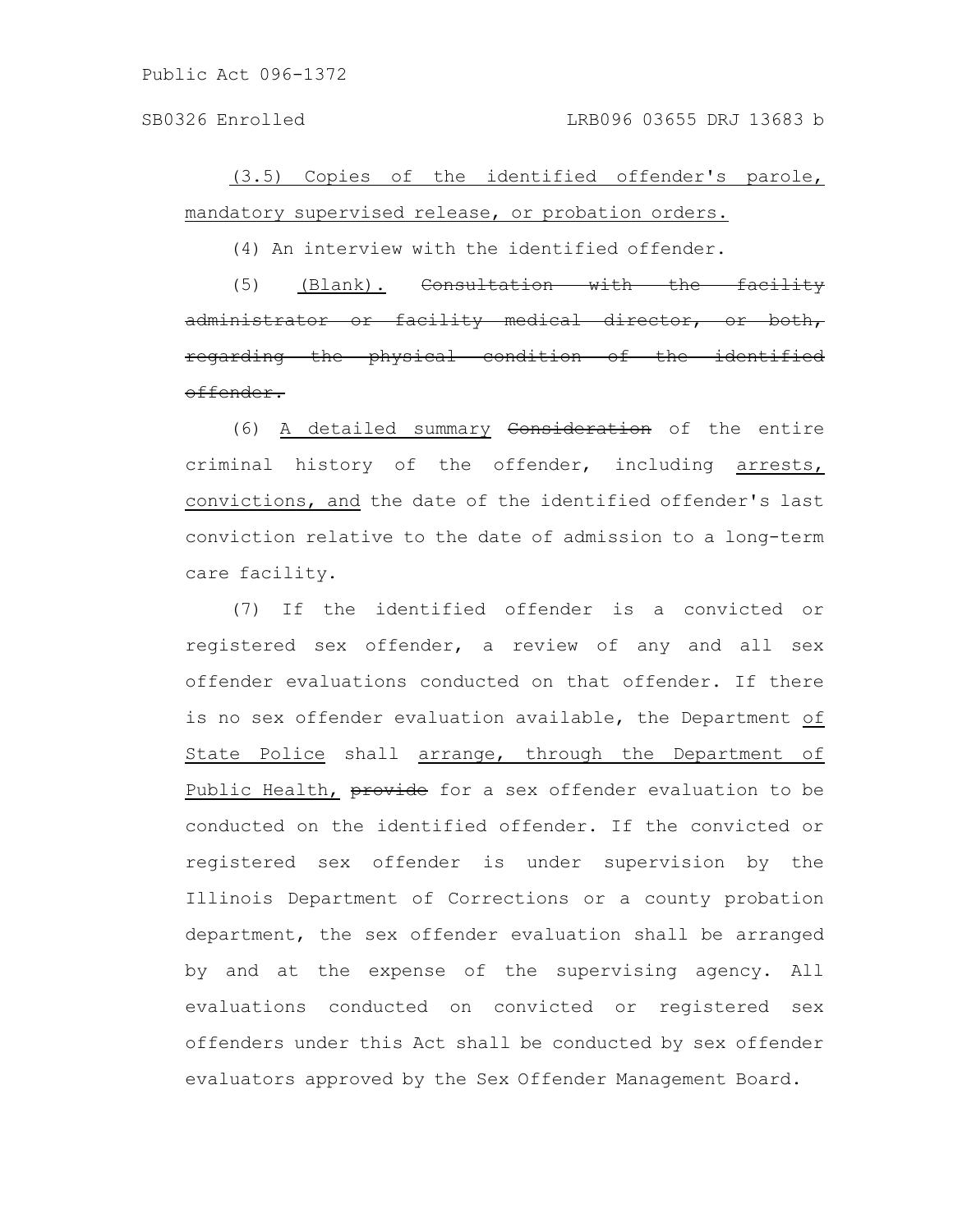(d) The Department of State Police shall provide the prepare a Criminal History Analysis Report to a licensed forensic psychologist. After (i) consideration of the Criminal History Report, (ii) consultation with the facility administrator or the facility medical director, or both, regarding the mental and physical condition of the identified offender, and (iii) reviewing the facility's file on the identified offender, including all incident reports, all information regarding medication and medication compliance, and all information regarding previous discharges or transfers from other facilities, the licensed forensic psychologist shall prepare an Identified Offender Report and Recommendation. The Identified Offender Report and Recommendation based on the analysis conducted pursuant to subsection (c). The Report shall include a summary of the Risk Analysis and shall detail whether and to what extent the identified offender's criminal history necessitates the implementation of security measures within the long-term care facility. If the identified offender is a convicted or registered sex offender or if the Identified Offender Report and Recommendation <del>Department's Criminal History Analysis</del> reveals that the identified offender poses a significant risk of harm to others within the facility, the offender shall be required to have his or her own room within the facility.

(e) The licensed forensic psychologist shall complete the Identified Offender Report and Recommendation within 14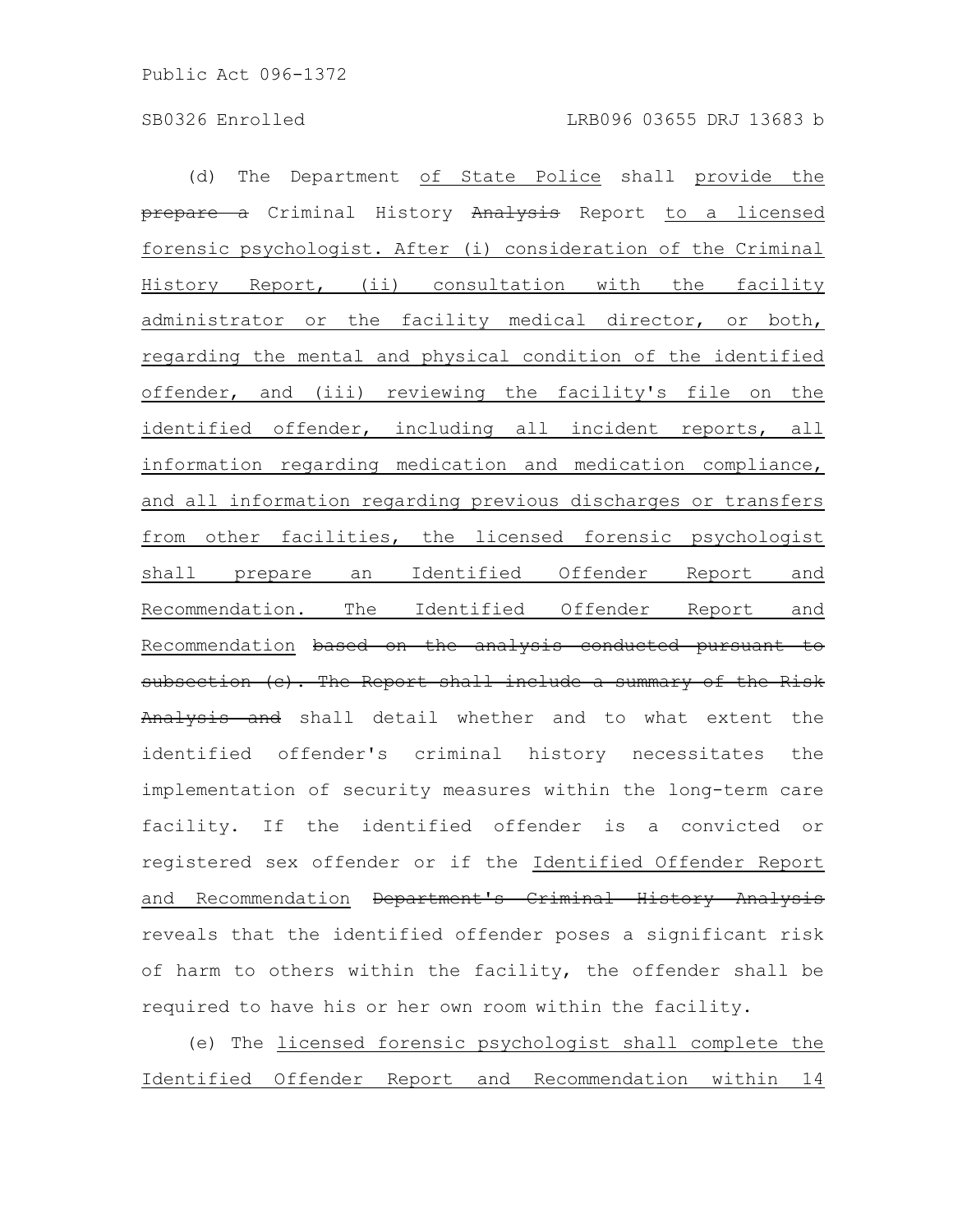business days after receiving the Criminal History Analysis Report and shall promptly provide the Identified Offender Report and Recommendation to the Department of State Police, which shall provide the Identified Offender Report and Recommendation be provided to the following:

(1) The long-term care facility within which the identified offender resides.

(2) The Chief of Police of the municipality in which the facility is located.

(3) The State of Illinois Long Term Care Ombudsman.

(4) The Department of Public Health.

(e-5) The Department of Public Health shall keep a continuing record of all residents determined to be identified offenders as defined in Section 1-114.01 and shall report the number of identified offender residents annually to the General Assembly.

(f) The facility shall incorporate the Identified Offender Report and Recommendation Criminal History Analysis Report into the identified offender's care plan created pursuant to 42 CFR 483.20.

(g) If, based on the Identified Offender Report and Recommendation Criminal History Analysis Report, a facility determines that it cannot manage the identified offender resident safely within the facility, it shall commence involuntary transfer or discharge proceedings pursuant to Section 3-402.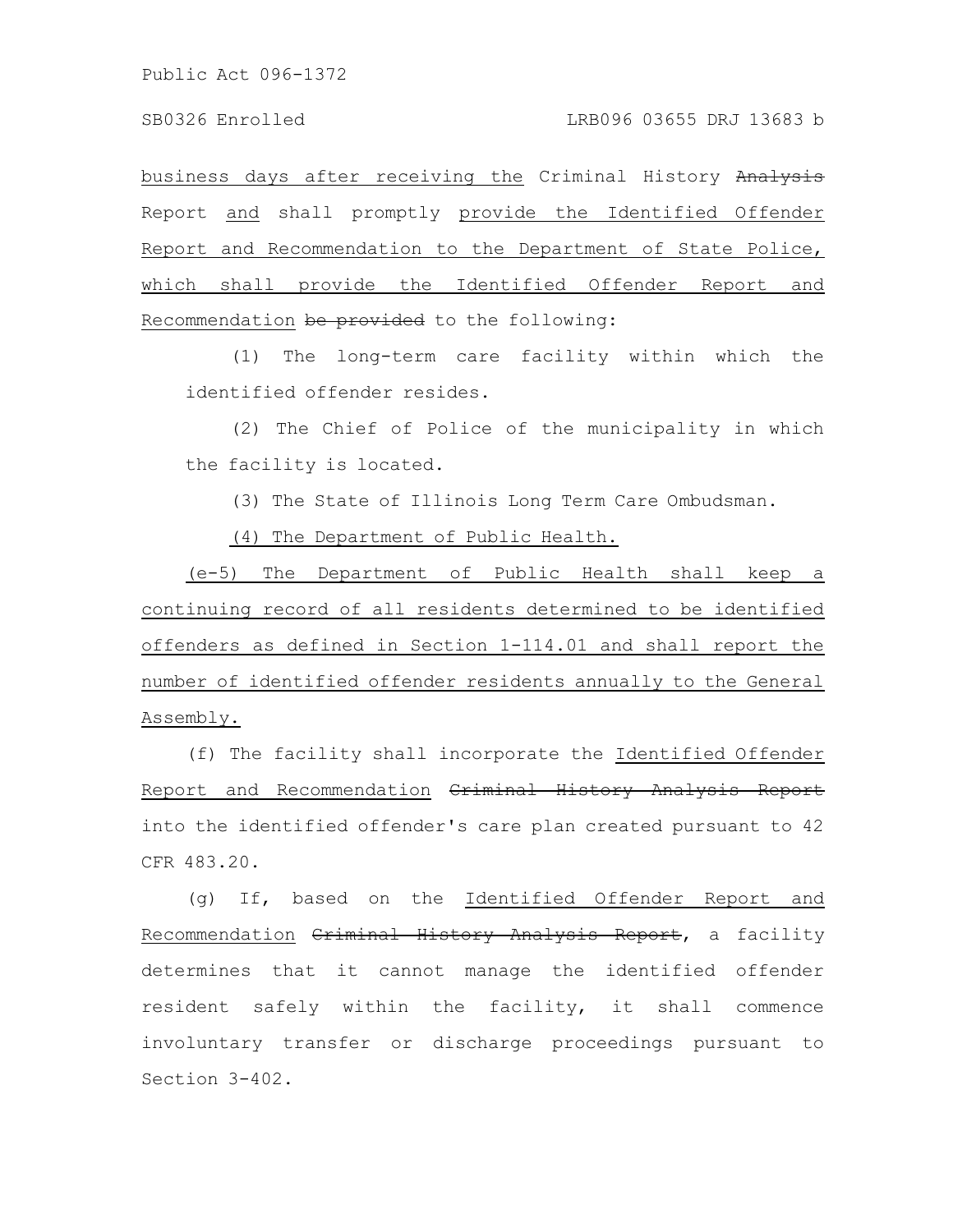## SB0326 Enrolled LRB096 03655 DRJ 13683 b

(h) Except for willful and wanton misconduct, any person authorized to participate in the development of a Criminal History Analysis or Criminal History Analysis Report or Identified Offender Report and Recommendation is immune from criminal or civil liability for any acts or omissions as the result of his or her good faith effort to comply with this Section.

(Source: P.A. 94-752, eff. 5-10-06.)

(210 ILCS 45/2-201.7 new)

Sec. 2-201.7. Expanded criminal history background check pilot program.

(a) The purpose of this Section is to establish a pilot program based in Cook and Will counties in which an expanded criminal history background check screening process will be utilized to better identify residents of licensed long term care facilities who, because of their criminal histories, may pose a risk to other vulnerable residents.

(b) In this Section, "mixed population facility" means a facility that has more than 25 residents with a diagnosis of serious mental illness and residents 65 years of age or older.

(c) Every mixed population facility located in Cook County or Will County shall participate in the pilot program and shall employ expanded criminal history background check screening procedures for all residents admitted to the facility who are at least 18 years of age but less than 65 years of age. Under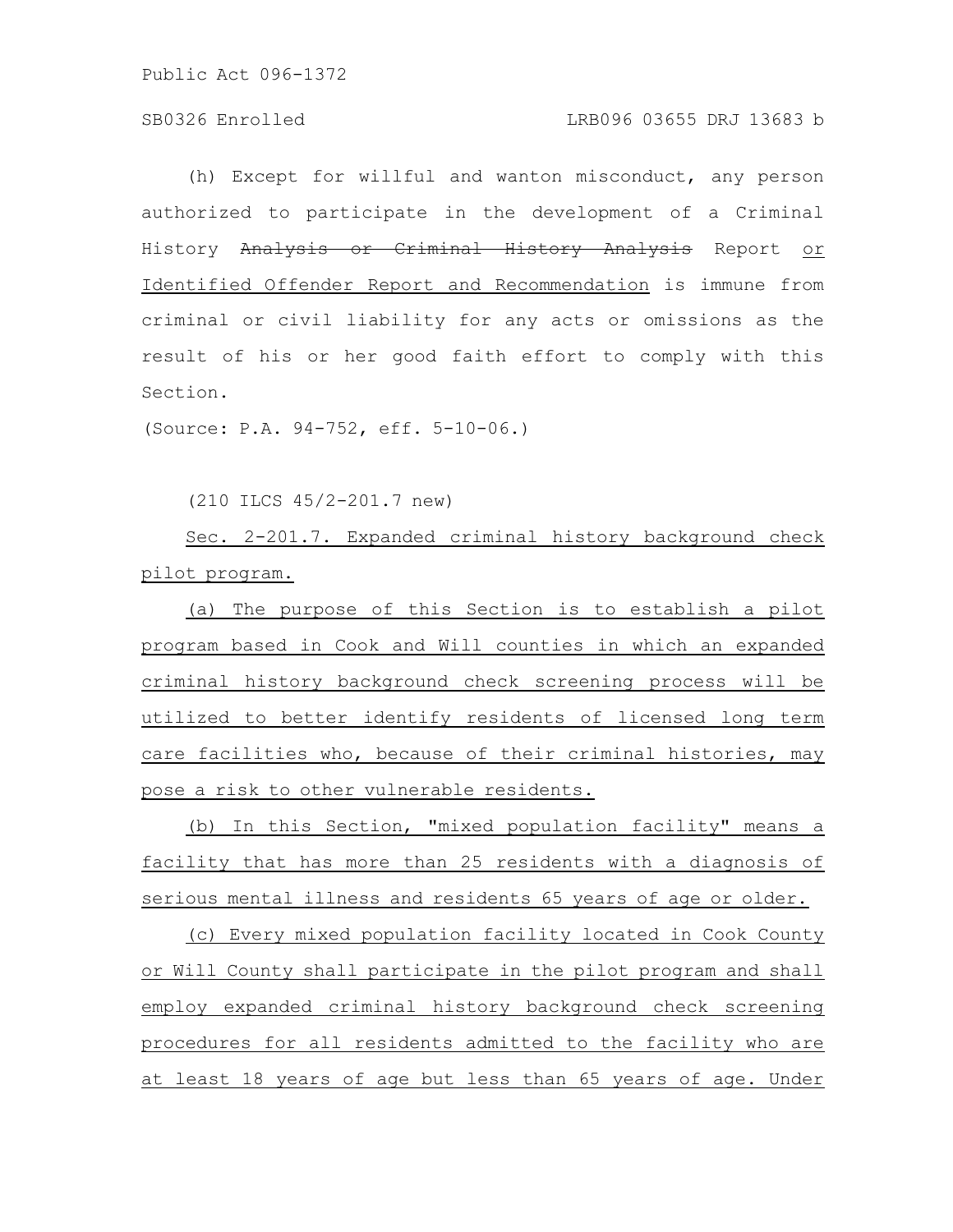the pilot program, criminal history background checks required under this Act shall employ fingerprint-based criminal history record inquiries or comparably comprehensive name-based criminal history background checks. Fingerprint-based criminal history record inquiries shall be conducted pursuant to subsection (c-2) of Section 2-201.5. A Criminal History Report and an Identified Offender Report and Recommendation shall be completed pursuant to Section 2-201.6 if the results of the expanded criminal history background check reveal that a resident is an identified offender as defined in Section 1-114.01.

(d) If an expanded criminal history background check reveals that a resident is an identified offender as defined in Section 1-114.01, the facility shall be notified within 72 hours.

(e) The cost of the expanded criminal history background checks conducted pursuant to the pilot program shall not exceed \$50 per resident and shall be paid by the facility. The Department of State Police shall implement all potential measures to minimize the cost of the expanded criminal history background checks to the participating long term care facilities.

(f) The pilot program shall run for a period of one year after the effective date of this amendatory Act of the 96th General Assembly. Promptly after the end of that one-year period, the Department shall report the results of the pilot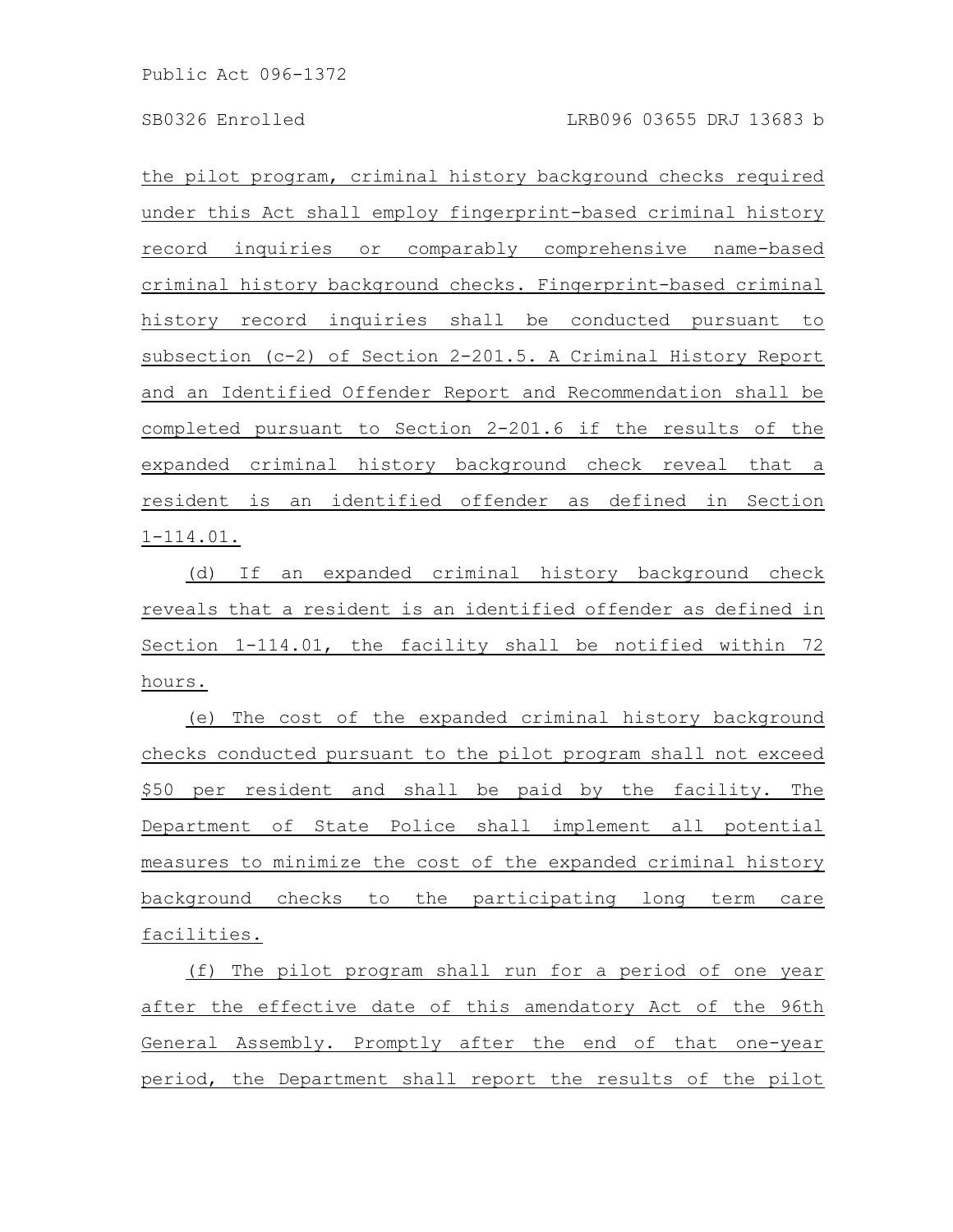### SB0326 Enrolled LRB096 03655 DRJ 13683 b

### program to the General Assembly.

(210 ILCS 45/2-205) (from Ch. 111 1/2, par. 4152-205)

Sec. 2-205. The following information is subject to disclosure to the public from the Department or the Department of Healthcare and Family Services:

(1) Information submitted under Sections 3-103 and 3-207 except information concerning the remuneration of personnel licensed, registered, or certified by the Department of Professional Regulation and monthly charges for an individual private resident;

(2) Records of license and certification inspections, surveys, and evaluations of facilities, other reports of inspections, surveys, and evaluations of resident care, whether a facility has been designated a distressed facility, and the basis for the designation, and reports concerning a facility prepared pursuant to Titles XVIII and XIX of the Social Security Act, subject to the provisions of the Social Security Act;

(3) Cost and reimbursement reports submitted by a facility under Section 3-208, reports of audits of facilities, and other public records concerning costs incurred by, revenues received by, and reimbursement of facilities; and

(4) Complaints filed against a facility and complaint investigation reports, except that a complaint or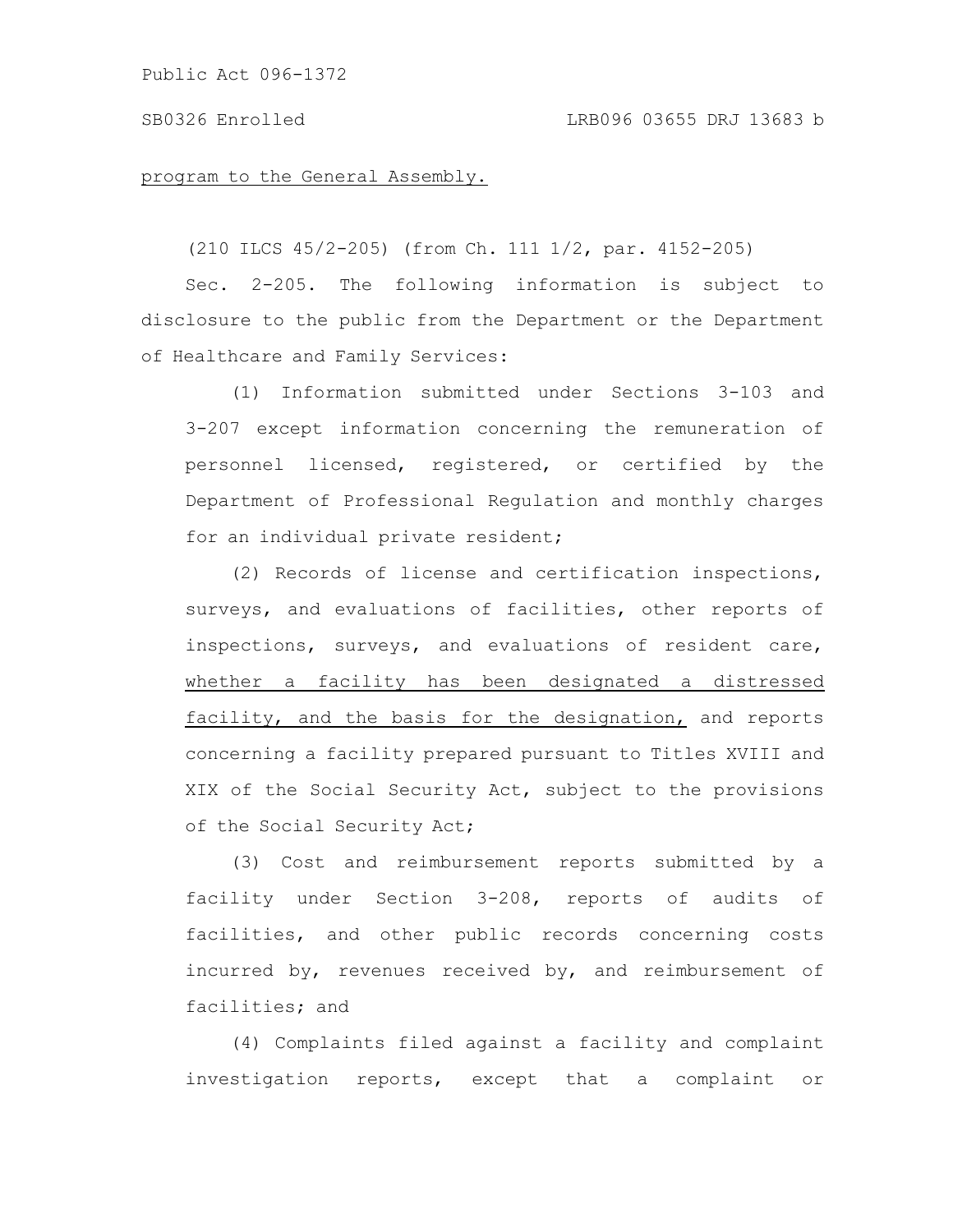### SB0326 Enrolled LRB096 03655 DRJ 13683 b

complaint investigation report shall not be disclosed to a person other than the complainant or complainant's representative before it is disclosed to a facility under Section 3-702, and, further, except that a complainant or resident's name shall not be disclosed except under Section  $3 - 702$ .

The Department shall disclose information under this Section in accordance with provisions for inspection and copying of public records required by the Freedom of Information Act.

However, the disclosure of information described in subsection (1) shall not be restricted by any provision of the Freedom of Information Act.

(Source: P.A. 95-331, eff. 8-21-07.)

(210 ILCS 45/3-103) (from Ch. 111 1/2, par. 4153-103)

Sec. 3-103. The procedure for obtaining a valid license shall be as follows:

(1) Application to operate a facility shall be made to the Department on forms furnished by the Department.

(2) All license applications shall be accompanied with an application fee. The fee for an annual license shall be \$1,990 \$995. Facilities that pay a fee or assessment pursuant to Article V-C of the Illinois Public Aid Code shall be exempt from the license fee imposed under this item (2). The fee for a 2-year license shall be double the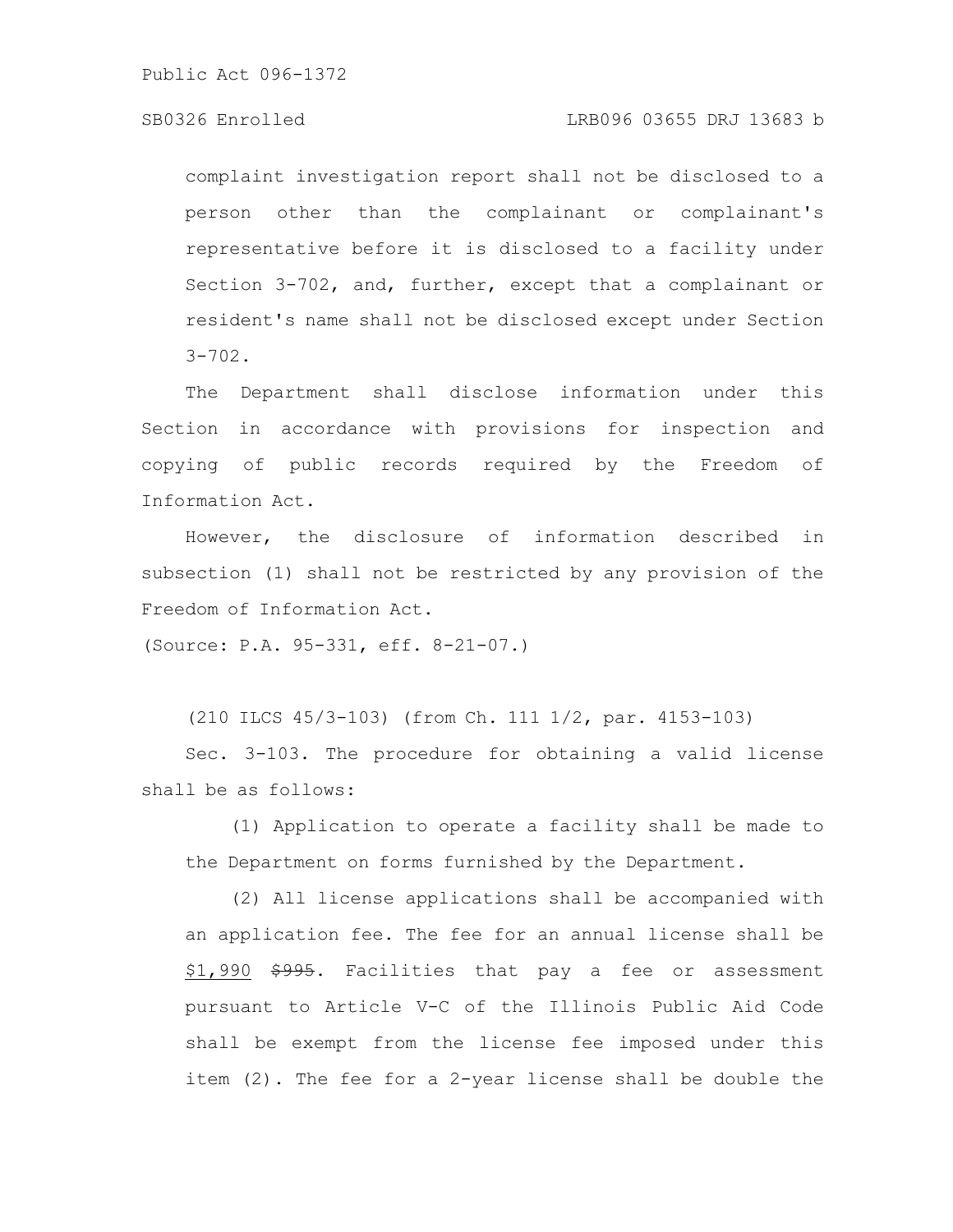## SB0326 Enrolled LRB096 03655 DRJ 13683 b

fee for the annual license set forth in the preceding sentence. The fees collected shall be deposited with the State Treasurer into the Long Term Care Monitor/Receiver Fund, which has been created as a special fund in the State treasury. This special fund is to be used by the Department for expenses related to the appointment of monitors and receivers as contained in Sections 3-501 through 3-517 of this Act, for the enforcement of this Act, and for implementation of the Abuse Prevention Review Team Act. The Department may reduce or waive a penalty pursuant to Section 3-308 only if that action will not threaten the ability of the Department to meet the expenses required to be met by the Long Term Care Monitor/Receiver Fund. At the end of each fiscal year, any funds in excess of \$1,000,000 held in the Long Term Care Monitor/Receiver Fund shall be deposited in the State's General Revenue Fund. The application shall be under oath and the submission of false or misleading information shall be a Class A misdemeanor. The application shall contain the following information:

(a) The name and address of the applicant if an individual, and if a firm, partnership, or association, of every member thereof, and in the case of a corporation, the name and address thereof and of its officers and its registered agent, and in the case of a unit of local government, the name and address of its chief executive officer;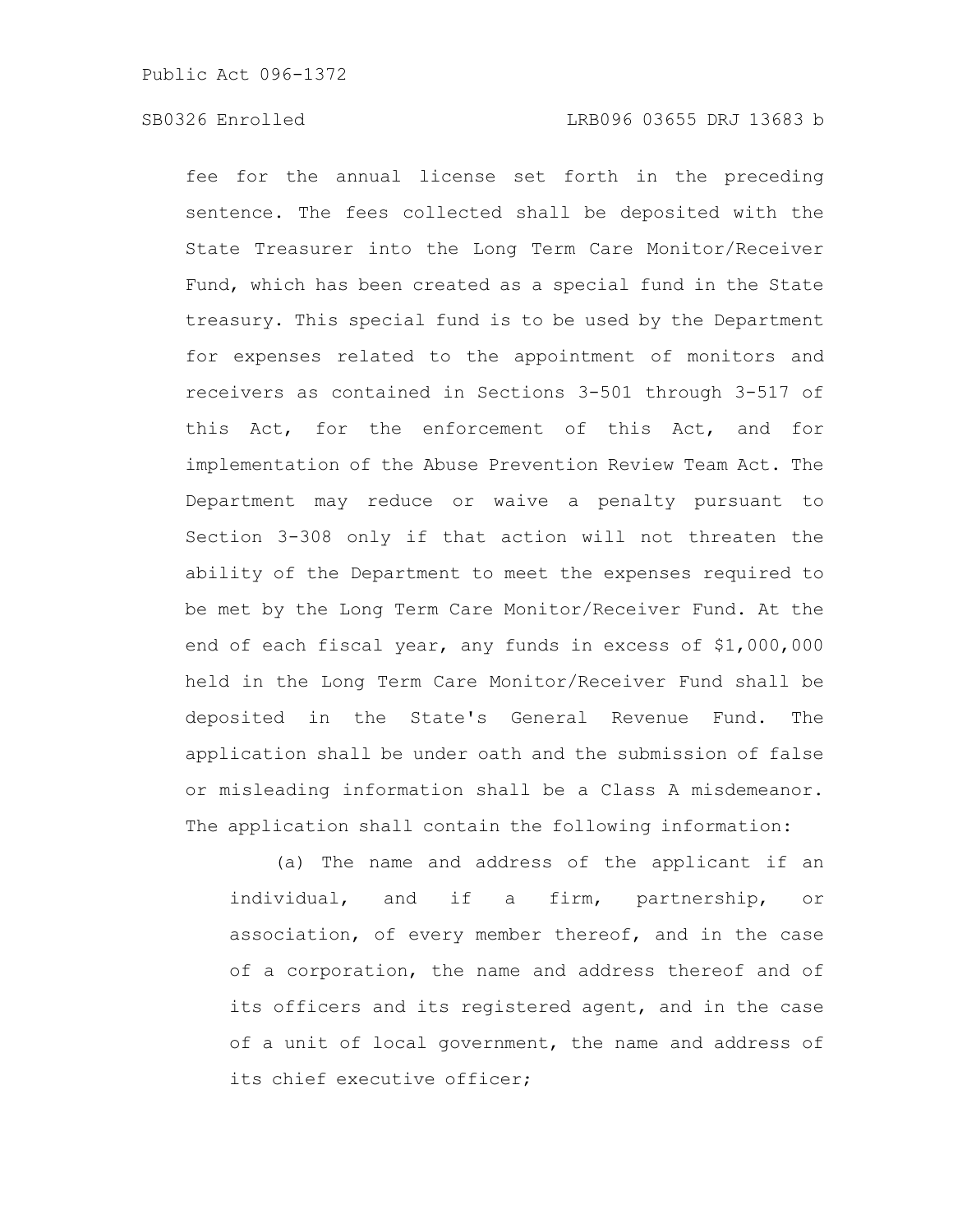(b) The name and location of the facility for which a license is sought;

(c) The name of the person or persons under whose management or supervision the facility will be conducted;

(d) The number and type of residents for which maintenance, personal care, or nursing is to be provided; and

(e) Such information relating to the number, experience, and training of the employees of the facility, any management agreements for the operation of the facility, and of the moral character of the applicant and employees as the Department may deem necessary.

(3) Each initial application shall be accompanied by a financial statement setting forth the financial condition of the applicant and by a statement from the unit of local government having zoning jurisdiction over the facility's location stating that the location of the facility is not in violation of a zoning ordinance. An initial application for a new facility shall be accompanied by a permit as required by the "Illinois Health Facilities Planning Act". After the application is approved, the applicant shall advise the Department every 6 months of any changes in the information originally provided in the application.

(4) Other information necessary to determine the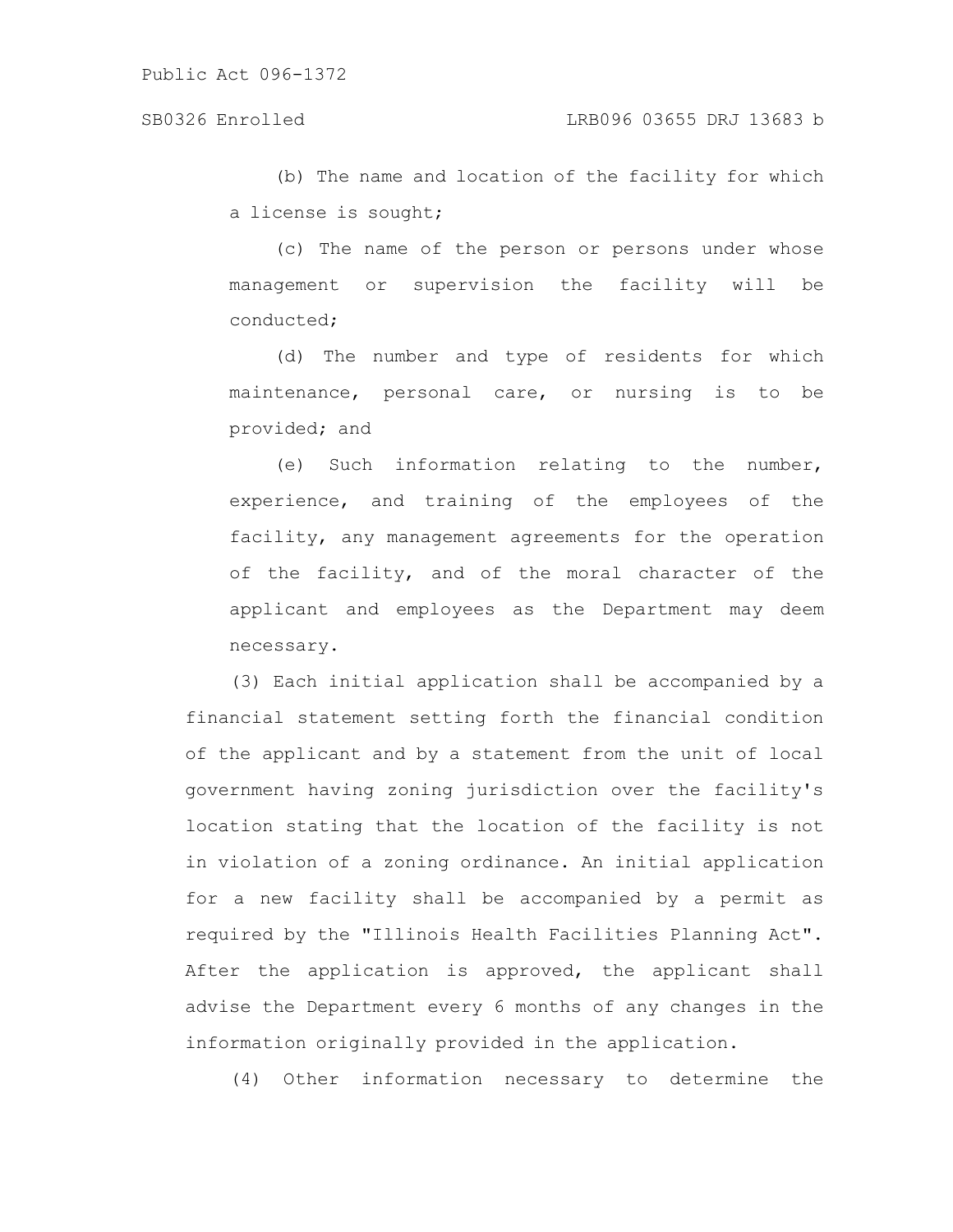identity and qualifications of an applicant to operate a facility in accordance with this Act shall be included in the application as required by the Department in regulations.

(Source: P.A. 96-758, eff. 8-25-09.)

(210 ILCS 45/3-113) (from Ch. 111 1/2, par. 4153-113)

Sec. 3-113. The license granted to the transferee shall be subject to the plan of correction submitted by the previous owner and approved by the Department and any conditions contained in a conditional license issued to the previous owner. If there are outstanding violations and no approved plan of correction has been implemented, the Department may issue a conditional license and plan of correction as provided in Sections 3-311 through 3-317. The license granted to a transferee for a facility that is in receivership shall be subject to any contractual obligations assumed by a grantee under the Equity in Long-term Care Quality Act and to the plan submitted by the receiver for continuing and increasing adherence to best practices in providing high-quality nursing home care, unless the grant is repaid, under conditions to be determined by rule by the Department in its administration of the Equity in Long-term Care Quality Act.

(Source: P.A. 91-357, eff. 7-29-99.)

(210 ILCS 45/3-117) (from Ch. 111 1/2, par. 4153-117)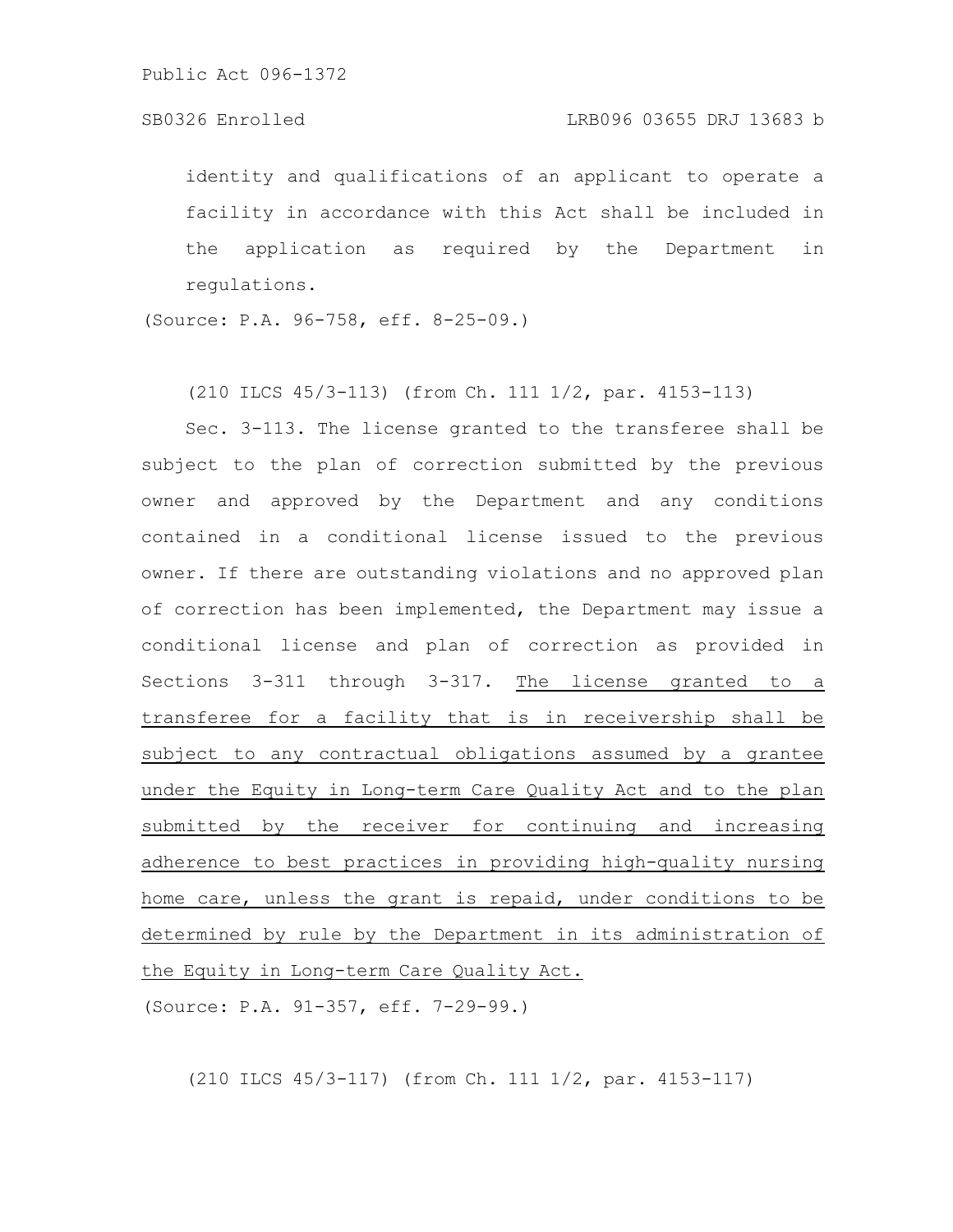Sec. 3-117. An application for a license may be denied for any of the following reasons:

(1) Failure to meet any of the minimum standards set forth by this Act or by rules and regulations promulgated by the Department under this Act.

(2) Conviction of the applicant, or if the applicant is a firm, partnership or association, of any of its members, or if a corporation, the conviction of the corporation or any of its officers or stockholders, or of the person designated to manage or supervise the facility, of a felony, or of 2 or more misdemeanors involving moral turpitude, during the previous 5 years as shown by a certified copy of the record of the court of conviction.

(3) Personnel insufficient in number or unqualified by training or experience to properly care for the proposed number and type of residents.

(4) Insufficient financial or other resources to operate and conduct the facility in accordance with standards promulgated by the Department under this Act and with contractual obligations assumed by a recipient of a grant under the Equity in Long-term Care Quality Act and the plan (if applicable) submitted by a grantee for continuing and increasing adherence to best practices in providing high-quality nursing home care.

(5) Revocation of a facility license during the previous 5 years, if such prior license was issued to the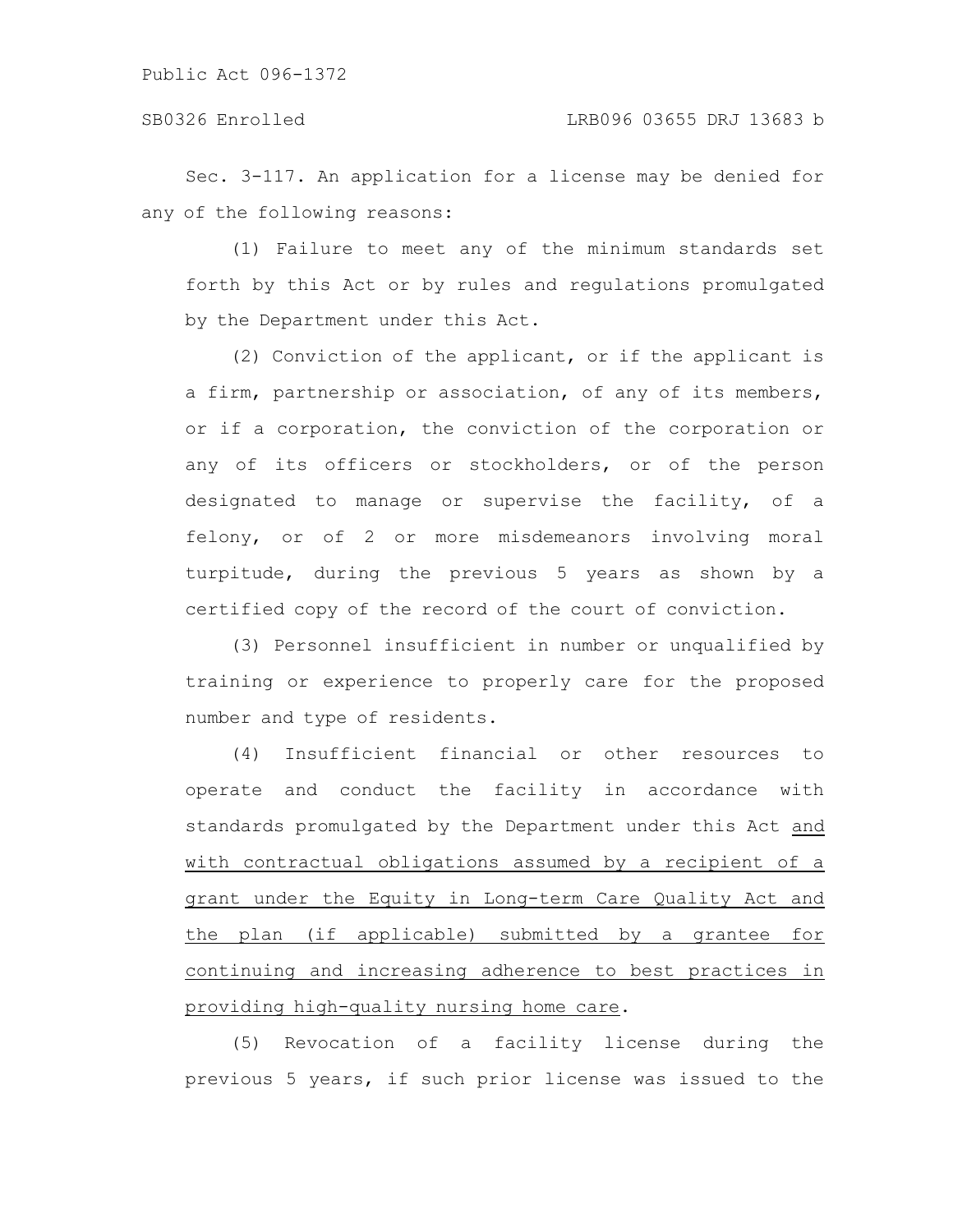## SB0326 Enrolled LRB096 03655 DRJ 13683 b

individual applicant, a controlling owner or controlling combination of owners of the applicant; or any affiliate of the individual applicant or controlling owner of the applicant and such individual applicant, controlling owner of the applicant or affiliate of the applicant was a controlling owner of the prior license; provided, however, that the denial of an application for a license pursuant to this subsection must be supported by evidence that such prior revocation renders the applicant unqualified or incapable of meeting or maintaining a facility in accordance with the standards and rules promulgated by the Department under this Act.

(6) That the facility is not under the direct supervision of a full-time administrator, as defined by regulation, who is licensed, if required, under the Nursing Home Administrators Licensing and Disciplinary Act.

(7) That the facility is in receivership and the proposed licensee has not submitted a specific detailed plan to bring the facility into compliance with the requirements of this Act and with federal certification requirements, if the facility is certified, and to keep the facility in such compliance.

(Source: P.A. 95-331, eff. 8-21-07.)

(210 ILCS 45/3-119) (from Ch. 111 1/2, par. 4153-119) Sec. 3-119. (a) The Department, after notice to the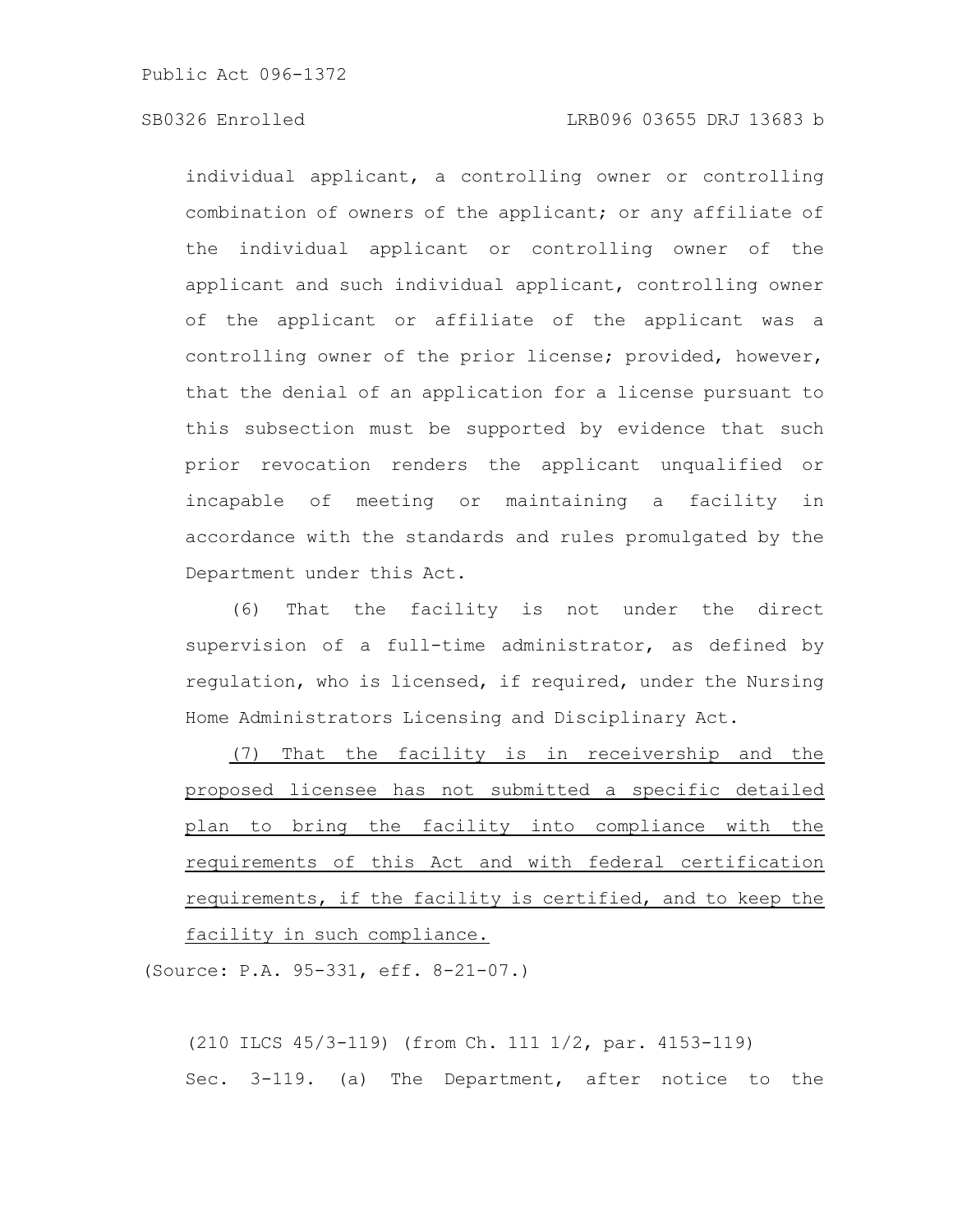applicant or licensee, may suspend, revoke or refuse to renew a license in any case in which the Department finds any of the following:

(1) There has been a substantial failure to comply with this Act or the rules and regulations promulgated by the Department under this Act. A substantial failure by a facility shall include, but not be limited to, any of the following:

(A) termination of Medicare or Medicaid certification by the Centers for Medicare and Medicaid Services; or

(B) a failure by the facility to pay any fine assessed under this Act after the Department has sent to the facility at least 2 notices of assessment that include a schedule of payments as determined by the Department, taking into account extenuating circumstances and financial hardships of the facility.

(2) Conviction of the licensee, or of the person designated to manage or supervise the facility, of a felony, or of 2 or more misdemeanors involving moral turpitude, during the previous 5 years as shown by a certified copy of the record of the court of conviction.

(3) Personnel is insufficient in number or unqualified by training or experience to properly care for the number and type of residents served by the facility.

(4) Financial or other resources are insufficient to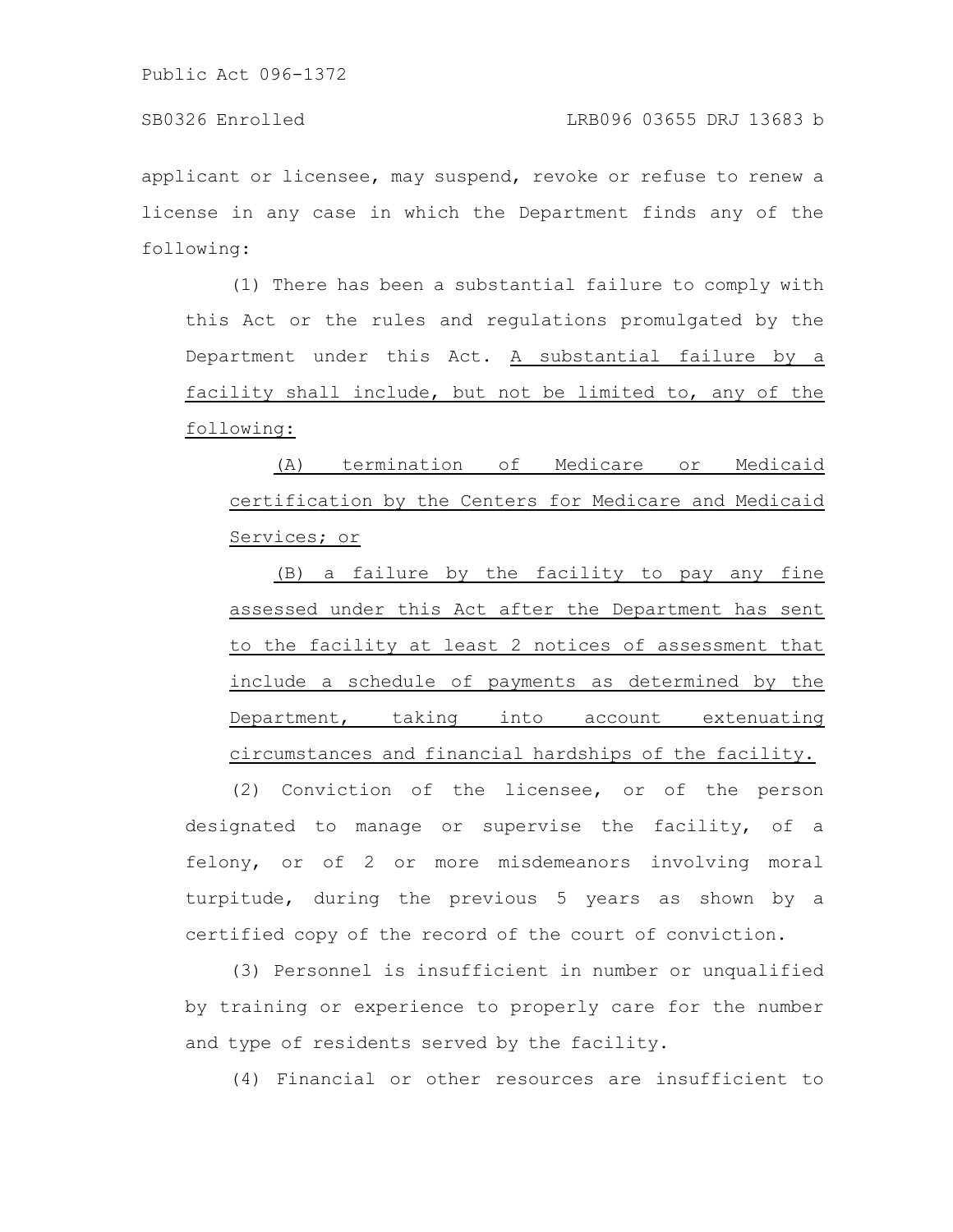conduct and operate the facility in accordance with standards promulgated by the Department under this Act.

(5) The facility is not under the direct supervision of a full-time administrator, as defined by regulation, who is licensed, if required, under the Nursing Home Administrators Licensing and Disciplinary Act.

(6) The facility has committed 2 Type "AA" violations within a 2-year period.

(b) Notice under this Section shall include a clear and concise statement of the violations on which the nonrenewal or revocation is based, the statute or rule violated and notice of the opportunity for a hearing under Section 3-703.

(c) If a facility desires to contest the nonrenewal or revocation of a license, the facility shall, within 10 days after receipt of notice under subsection (b) of this Section, notify the Department in writing of its request for a hearing under Section 3-703. Upon receipt of the request the Department shall send notice to the facility and hold a hearing as provided under Section 3-703.

(d) The effective date of nonrenewal or revocation of a license by the Department shall be any of the following:

(1) Until otherwise ordered by the circuit court, revocation is effective on the date set by the Department in the notice of revocation, or upon final action after hearing under Section 3-703, whichever is later.

(2) Until otherwise ordered by the circuit court,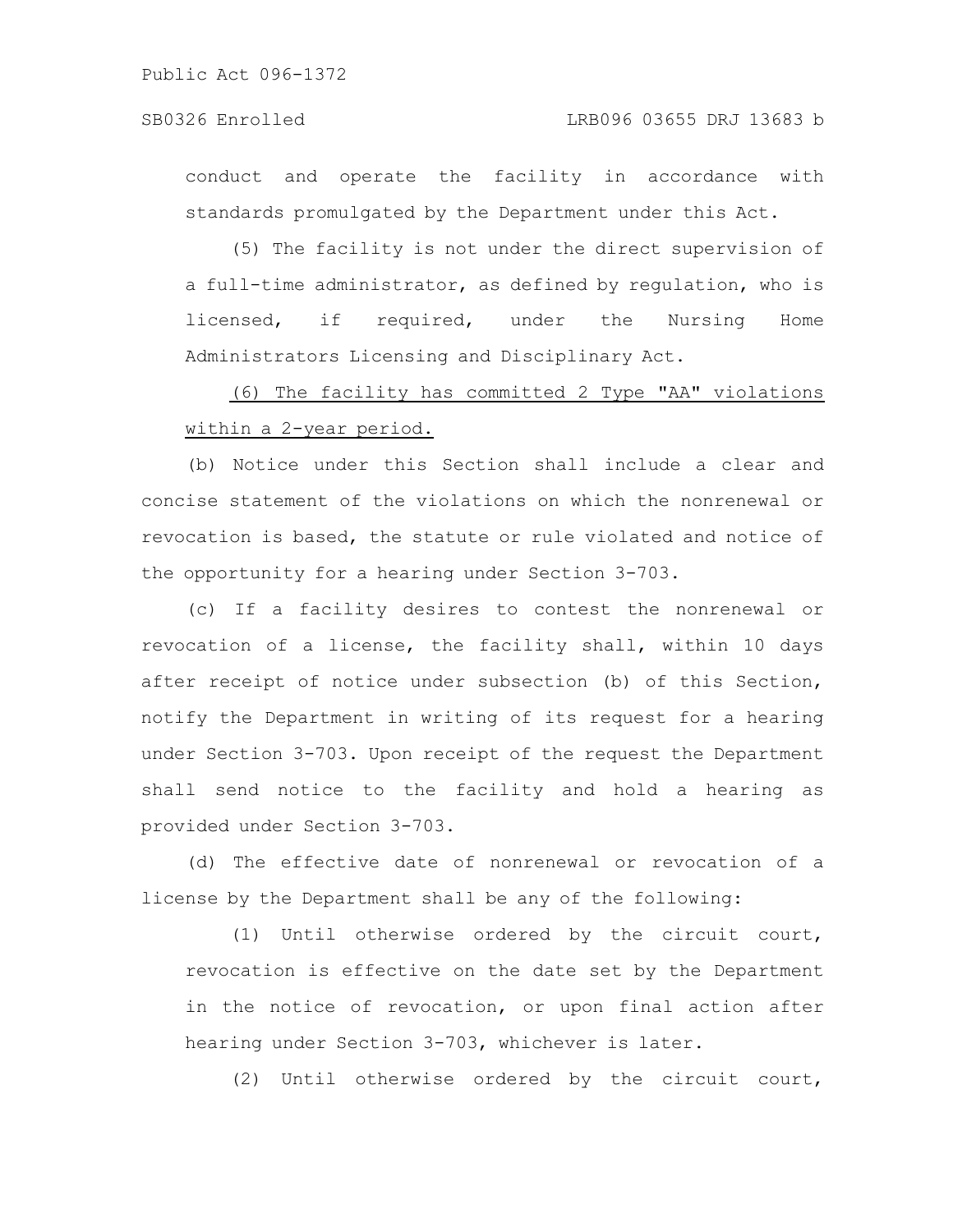# SB0326 Enrolled LRB096 03655 DRJ 13683 b

nonrenewal is effective on the date of expiration of any existing license, or upon final action after hearing under Section 3-703, whichever is later; however, a license shall not be deemed to have expired if the Department fails to timely respond to a timely request for renewal under this Act or for a hearing to contest nonrenewal under paragraph  $(c)$ .

(3) The Department may extend the effective date of license revocation or expiration in any case in order to permit orderly removal and relocation of residents.

The Department may refuse to issue or may suspend the license of any person who fails to file a return, or to pay the tax, penalty or interest shown in a filed return, or to pay any final assessment of tax, penalty or interest, as required by any tax Act administered by the Illinois Department of Revenue, until such time as the requirements of any such tax Act are satisfied.

(Source: P.A. 95-331, eff. 8-21-07.)

(210 ILCS 45/3-120 new)

Sec. 3-120. Certification of behavioral management units.

(a) No later than January 1, 2011, the Department shall file with the Joint Committee on Administrative Rules, pursuant to the Illinois Administrative Procedure Act, proposed rules or proposed amendments to existing rules to certify distinct self-contained units within existing nursing homes for the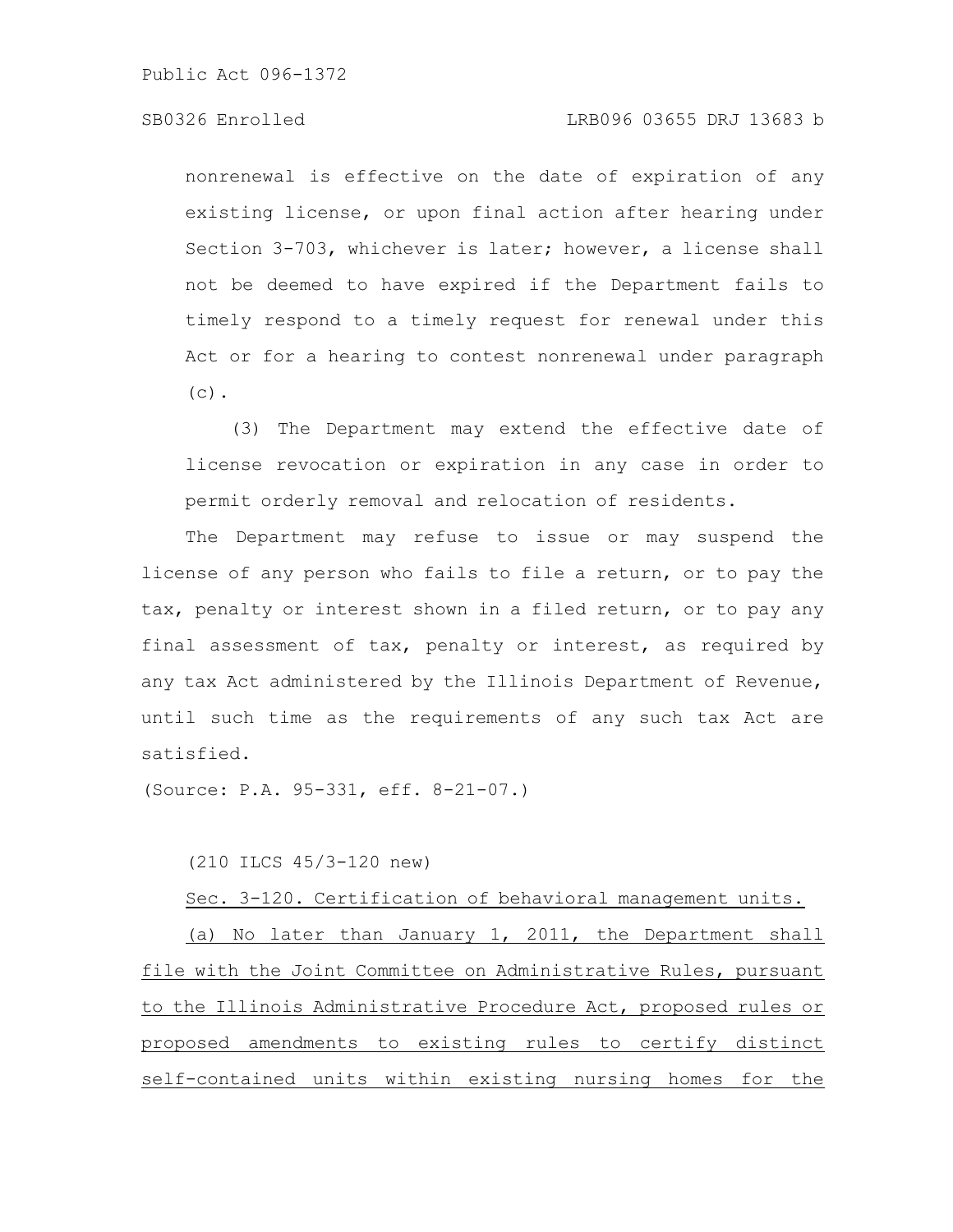behavioral management of persons with a high risk of aggression. The purpose of the certification program is to ensure that the safety of residents, employees, and the public is preserved.

(b) The Department's rules shall, at a minimum, provide for the following:

(1) A security and safety assessment, completed before admission to a certified unit if an Identified Offender Report and Recommendation or other criminal risk analysis has not been completed, to identify existing or potential residents at risk of committing violent acts and determine appropriate preventive action to be taken. The assessment shall include, but need not be limited to, (i) a measure of the frequency of, (ii) an identification of the precipitating factors for, and (iii) the consequences of, violent acts. The security and safety assessment shall be in addition to any risk-of-harm assessment performed by a PAS screener, but may use the results of this or any other assessment. The security and safety assessment shall be completed by the same licensed forensic psychologist who prepares Identified Offender Reports and Recommendations for identified offenders.

(2) Development of an individualized treatment and behavior management plan for each resident to reduce overall and specific risks.

(3) Room selection and appropriateness of roommate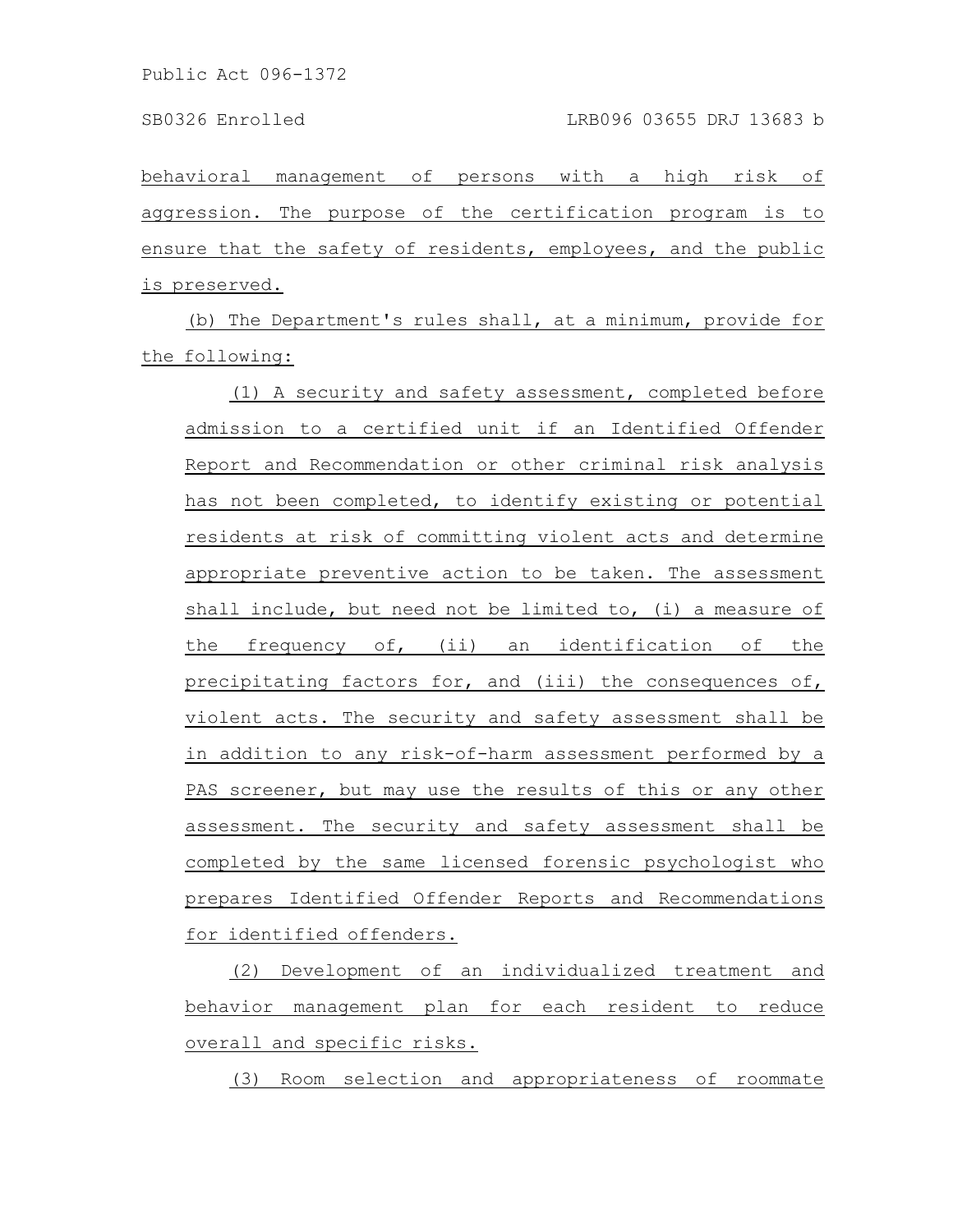assignment.

(4) Protection of residents, employees, and members of the public from aggression by residents.

(5) Supervision and monitoring.

(6) Staffing levels.

(7) Quality assurance and improvement.

(8) Staff training, conducted during orientation and periodically thereafter, specific to each job description covering the following topics as appropriate:

(A) The violence escalation cycle.

(B) Violence predicting factors.

(C) Obtaining a history from a resident with a history of violent behavior.

(D) Verbal and physical techniques to de-escalate and minimize violent behavior.

(E) Strategies to avoid physical harm.

(F) Containment techniques, as permitted and governed by law.

(G) Appropriate treatment to reduce violent behavior.

(H) Documenting and reporting incidents of violence.

(I) The process whereby employees affected by a violent act may be debriefed or calmed down and the tension of the situation may be reduced.

(J) Any resources available to employees for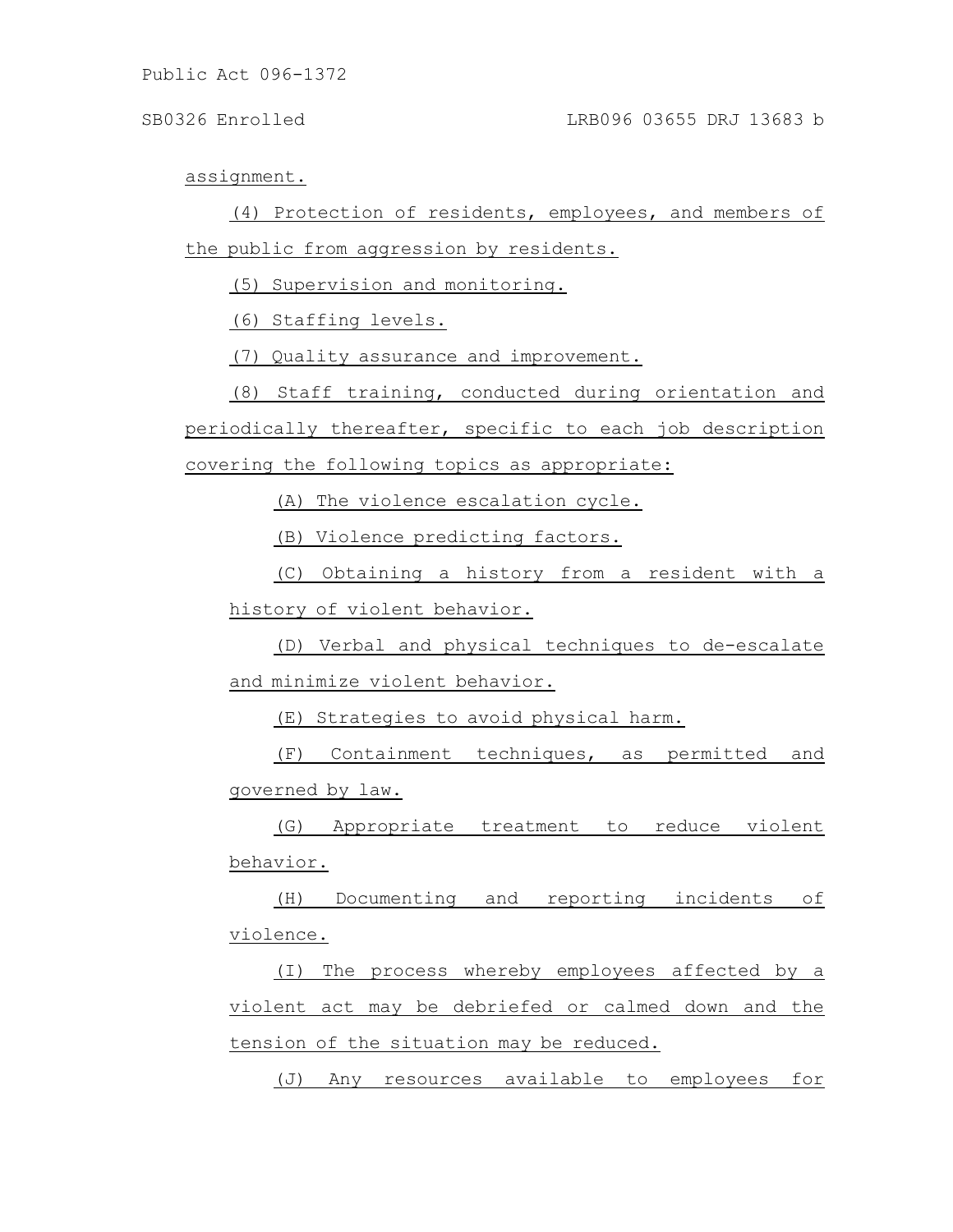coping with violence.

(K) Any other topic deemed appropriate based on job description and the needs of this population.

(9) Elimination or reduction of environmental factors that affect resident safety.

(10) Periodic independent reassessment of the individual resident for appropriateness of continued placement on the certified unit. For the purposes of this paragraph (10), "independent" means that no professional or financial relationship exists between any person making the assessment and any community provider or long term care facility.

(11) A definition of a "person with high risk of aggression".

The Department shall develop the administrative rules under this subsection (b) in collaboration with other relevant State agencies and in consultation with (i) advocates for residents, (ii) providers of nursing home services, and (iii) labor and employee-representation organizations.

(c) A long term care facility found to be out of compliance with the certification requirements under Section 3-120 may be subject to denial, revocation, or suspension of the behavioral management unit certification or the imposition of sanctions and penalties, including the immediate suspension of new admissions. Hearings shall be conducted pursuant to Part 7 of Article III of this Act.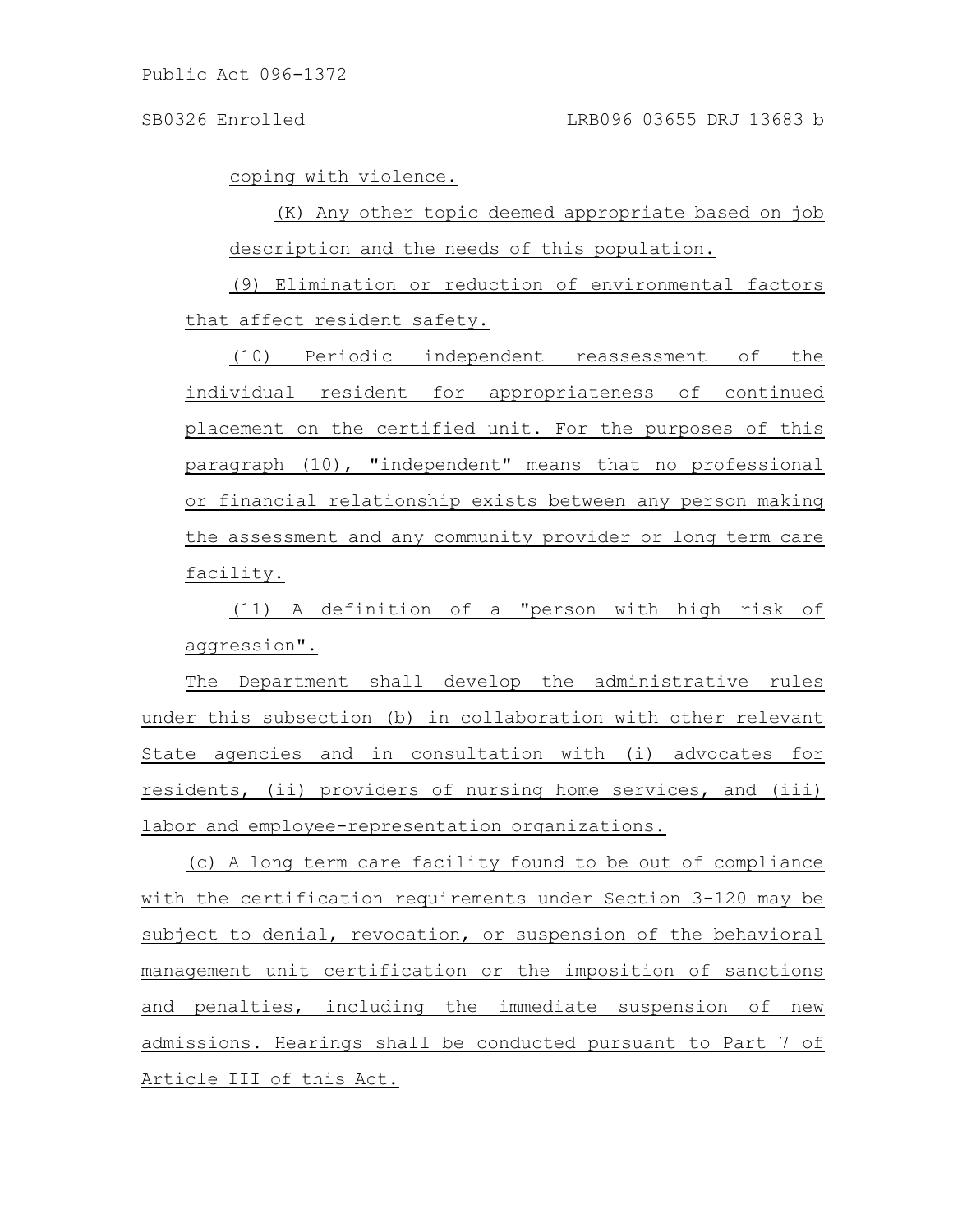(d) The Department shall establish a certification fee schedule by rule, in consultation with advocates, nursing homes, and representatives of associations representing long term care facilities.

(210 ILCS 45/3-202.05 new)

Sec. 3-202.05. Staffing ratios effective July 1, 2010 and thereafter.

(a) For the purpose of computing staff to resident ratios, direct care staff shall include:

(1) registered nurses;

(2) licensed practical nurses;

(3) certified nurse assistants;

(4) psychiatric services rehabilitation aides;

(5) rehabilitation and therapy aides;

(6) psychiatric services rehabilitation coordinators;

(7) assistant directors of nursing;

(8) 50% of the Director of Nurses' time; and

(9) 30% of the Social Services Directors' time.

The Department shall, by rule, allow certain facilities subject to 77 Ill. Admin. Code 300.4000 and following (Subpart S) and 300.6000 and following (Subpart T) to utilize specialized clinical staff, as defined in rules, to count towards the staffing ratios.

(b) Beginning July 1, 2011, and thereafter, light intermediate care shall be staffed at the same staffing ratio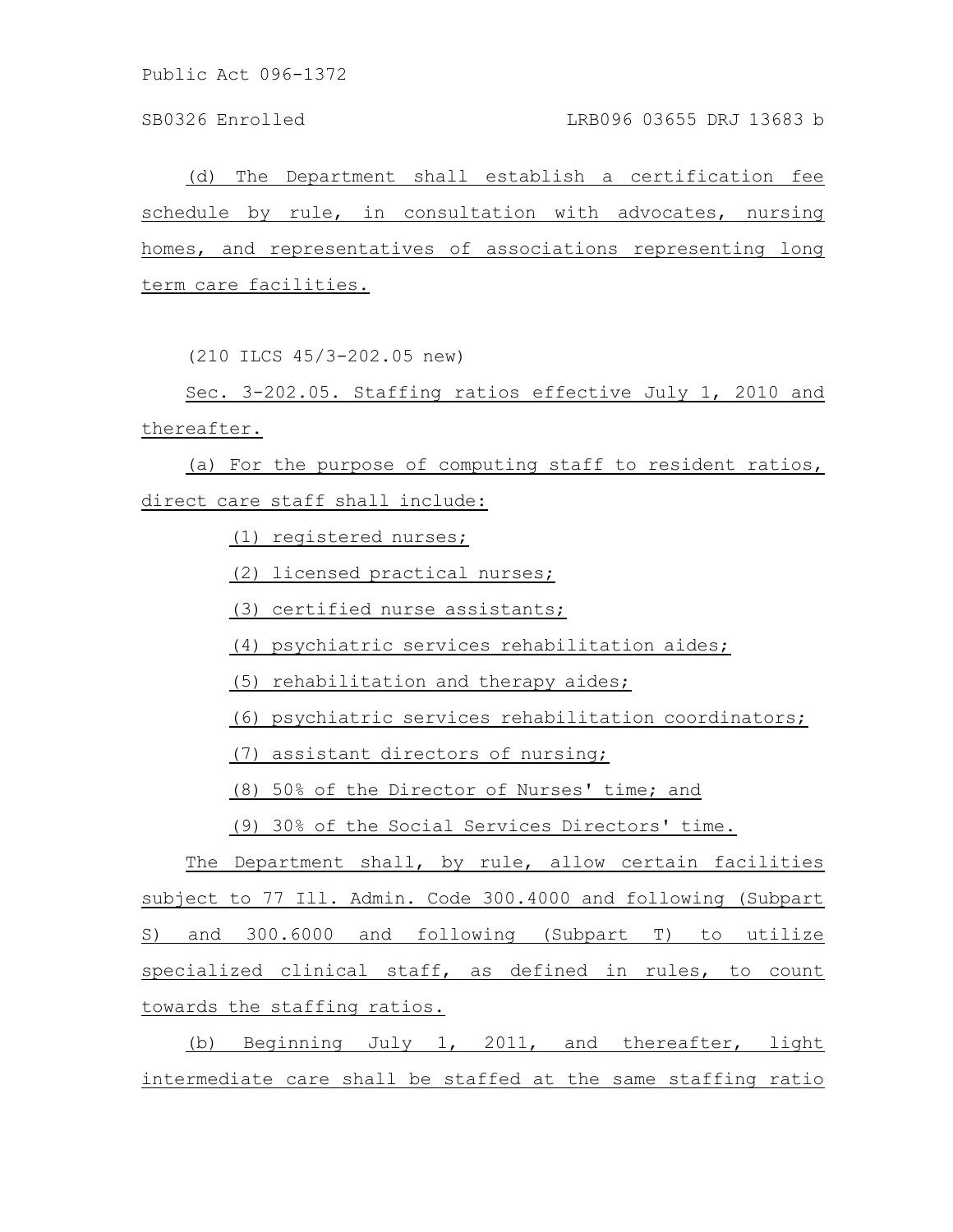as intermediate care.

(c) Facilities shall notify the Department within 60 days after the effective date of this amendatory Act of the 96th General Assembly, in a form and manner prescribed by the Department, of the staffing ratios in effect on the effective date of this amendatory Act of the 96th General Assembly for both intermediate and skilled care and the number of residents receiving each level of care.

(d)(1) Effective July 1, 2010, for each resident needing skilled care, a minimum staffing ratio of 2.5 hours of nursing and personal care each day must be provided; for each resident needing intermediate care, 1.7 hours of nursing and personal care each day must be provided.

(2) Effective January 1, 2011, the minimum staffing ratios shall be increased to 2.7 hours of nursing and personal care each day for a resident needing skilled care and 1.9 hours of nursing and personal care each day for a resident needing intermediate care.

(3) Effective January 1, 2012, the minimum staffing ratios shall be increased to 3.0 hours of nursing and personal care each day for a resident needing skilled care and 2.1 hours of nursing and personal care each day for a resident needing intermediate care.

(4) Effective January 1, 2013, the minimum staffing ratios shall be increased to 3.4 hours of nursing and personal care each day for a resident needing skilled care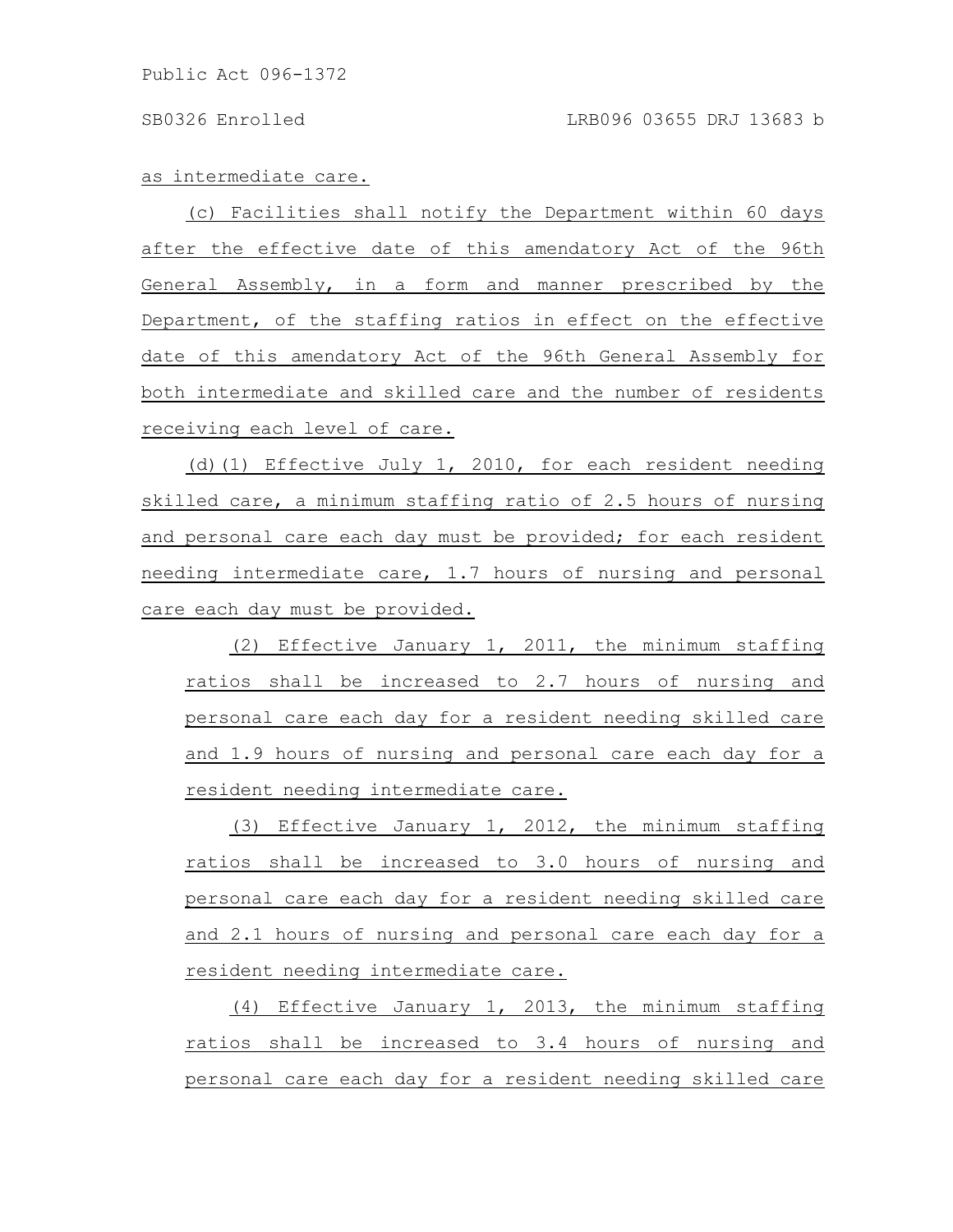and 2.3 hours of nursing and personal care each day for a resident needing intermediate care.

(5) Effective January 1, 2014, the minimum staffing ratios shall be increased to 3.8 hours of nursing and personal care each day for a resident needing skilled care and 2.5 hours of nursing and personal care each day for a resident needing intermediate care.

(210 ILCS 45/3-202.2a new)

Sec. 3-202.2a. Comprehensive resident care plan. A facility, with the participation of the resident and the resident's guardian or representative, as applicable, must develop and implement a comprehensive care plan for each resident that includes measurable objectives and timetables to meet the resident's medical, nursing, and mental and psychosocial needs that are identified in the resident's comprehensive assessment, which allow the resident to attain or maintain the highest practicable level of independent functioning, and provide for discharge planning to the least restrictive setting based on the resident's care needs. The assessment shall be developed with the active participation of the resident and the resident's guardian or representative, as applicable.

(210 ILCS 45/3-202.2b new) Sec. 3-202.2b. Certification of psychiatric rehabilitation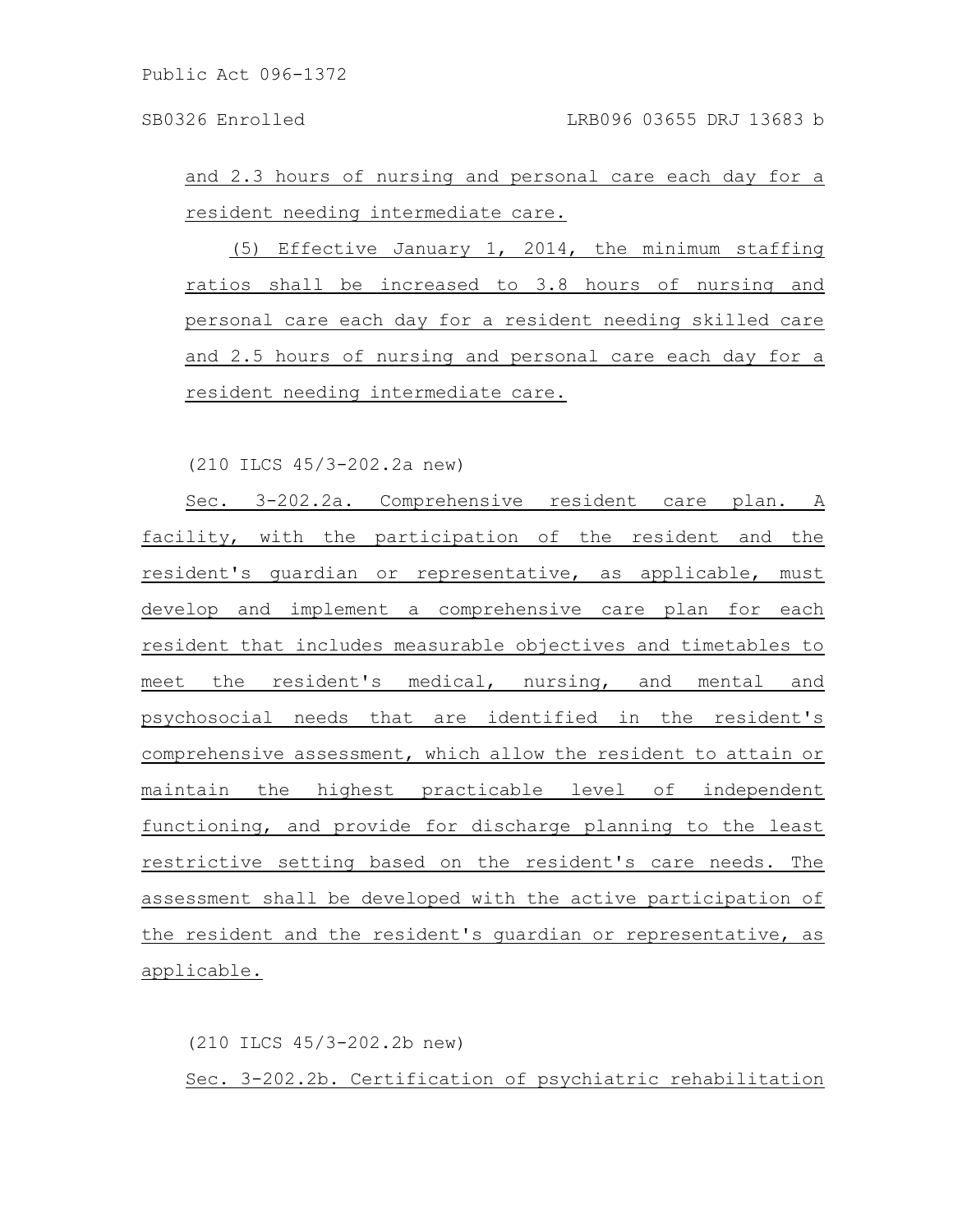## program.

(a) No later than January 1, 2011, the Department shall file with the Joint Committee on Administrative Rules, pursuant to the Illinois Administrative Procedure Act, proposed rules or proposed amendments to existing rules to establish a special certification program for compliance with 77 Ill. Admin. Code 300.4000 and following (Subpart S), which provides for psychiatric rehabilitation services that are required to be offered by a long term care facility licensed under this Act that serves residents with serious mental illness. Compliance with standards promulgated pursuant to this Section must be demonstrated before a long term care facility licensed under this Act is eligible to become certified under this Section and annually thereafter.

(b) No long term care facility shall establish, operate, maintain, or offer psychiatric rehabilitation services, or admit, retain, or seek referrals of a resident with a serious mental illness diagnosis, unless and until a valid certification, which remains unsuspended, unrevoked, and unexpired, has been issued.

(c) A facility that currently serves a resident with serious mental illness may continue to admit such residents until the Department performs a certification review and determines that the facility does not meet the requirements for certification. The Department, at its discretion, may provide an additional 90-day period for the facility to meet the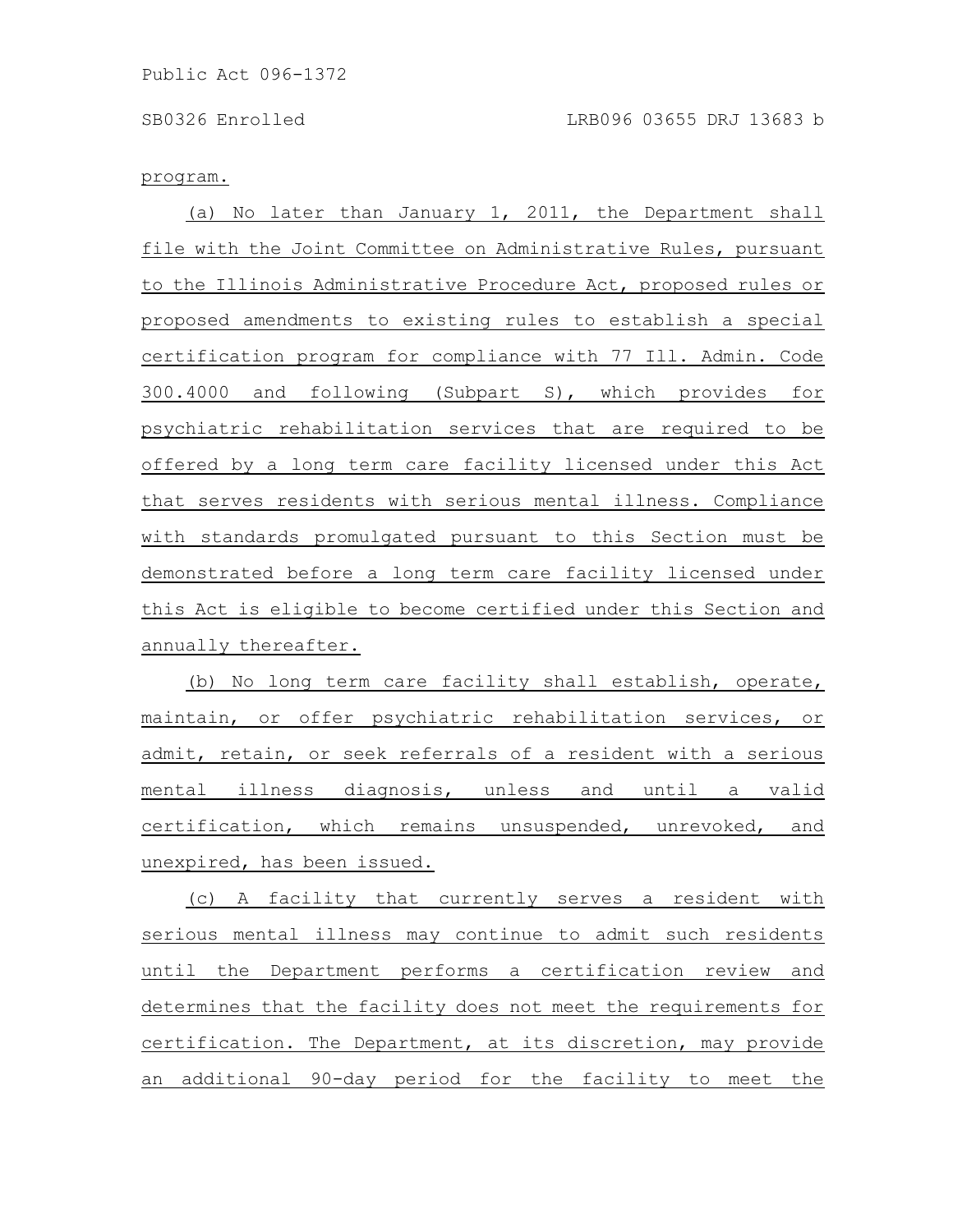requirements for certification if it finds that the facility has made a good faith effort to comply with all certification requirements and will achieve total compliance with the requirements before the end of the 90-day period. The facility shall be prohibited from admitting residents with serious mental illness until the Department certifies the facility to be in compliance with the requirements of this Section.

(d) A facility currently serving residents with serious mental illness that elects to terminate provision of services to this population must immediately notify the Department of its intent, cease to admit new residents with serious mental illness, and give notice to all existing residents with serious mental illness of their impending discharge. These residents shall be accorded all rights and assistance provided to a resident being involuntarily discharged and those provided under Section 2-201.5. The facility shall continue to adhere to all requirements of 77 Ill. Admin. Code 300.4000 until all residents with serious mental illness have been discharged.

(e) A long term care facility found to be out of compliance with the certification requirements under this Section may be subject to denial, revocation, or suspension of the psychiatric rehabilitation services certification or the imposition of sanctions and penalties, including the immediate suspension of new admissions. Hearings shall be conducted pursuant to Article III, Part 7 of this Act.

(f) The Department shall indicate, on its list of licensed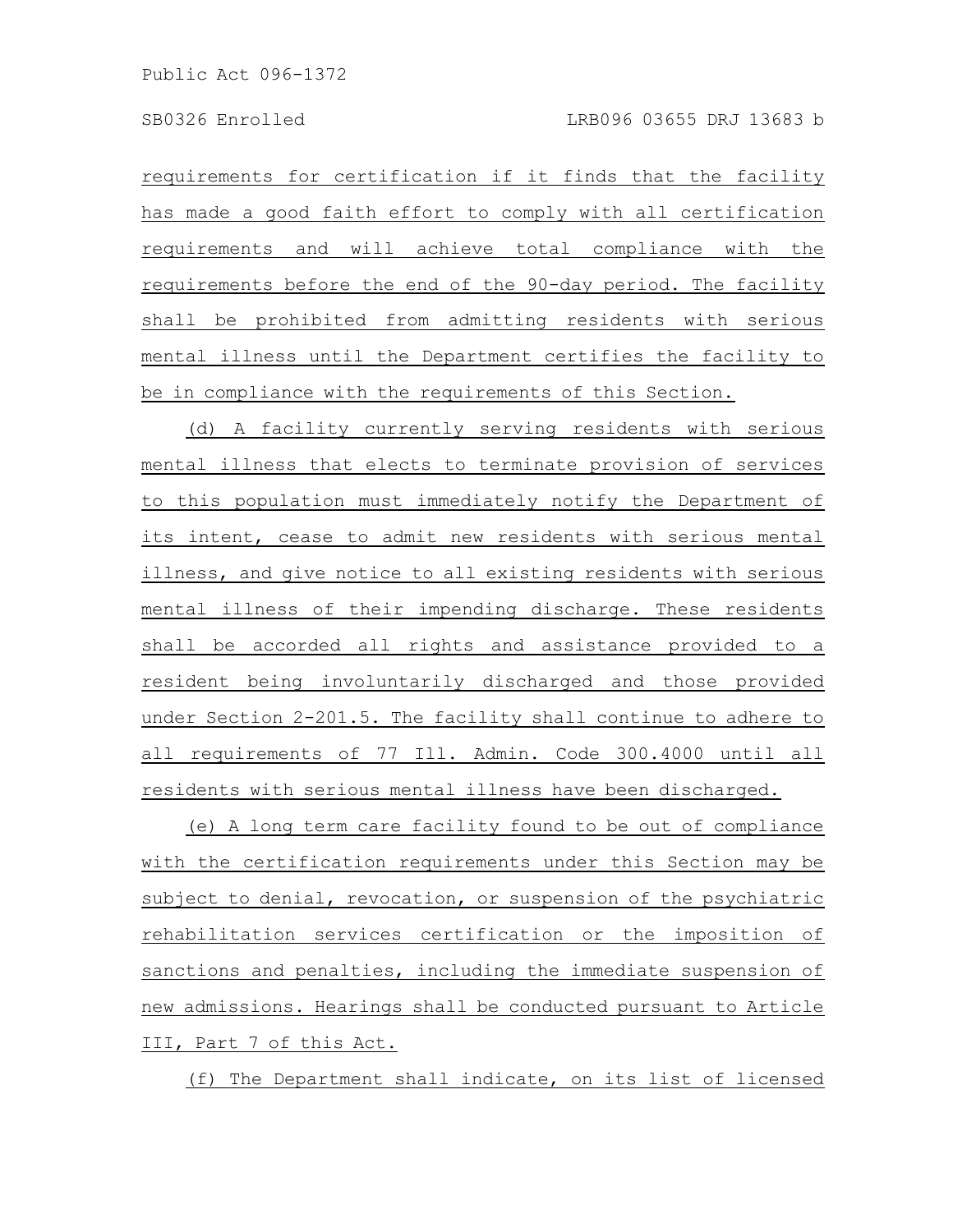long term care facilities, which facilities are certified under this Section and shall distribute this list to the appropriate State agencies charged with administering and implementing the State's program of pre-admission screening and resident review, hospital discharge planners, Area Agencies on Aging, Case Coordination Units, and others upon request.

(g) No public official, agent, or employee of the State, or any subcontractor of the State, may refer or arrange for the placement of a person with serious mental illness in a long term care facility that is not certified under this Section. No public official, agent, or employee of the State, or any subcontractor of the State, may place the name of a long term care facility on a list of facilities serving the seriously mentally ill for distribution to the general public or to professionals arranging for placements or making referrals unless the facility is certified under this Section.

(h) Certification requirements. The Department shall establish requirements for certification that augment current quality of care standards for long term care facilities serving residents with serious mental illness, which shall include admission, discharge planning, psychiatric rehabilitation services, development of age-group appropriate treatment plan goals and services, behavior management services, coordination with community mental health services, staff qualifications and training, clinical consultation, resident access to the outside community, and appropriate environment and space for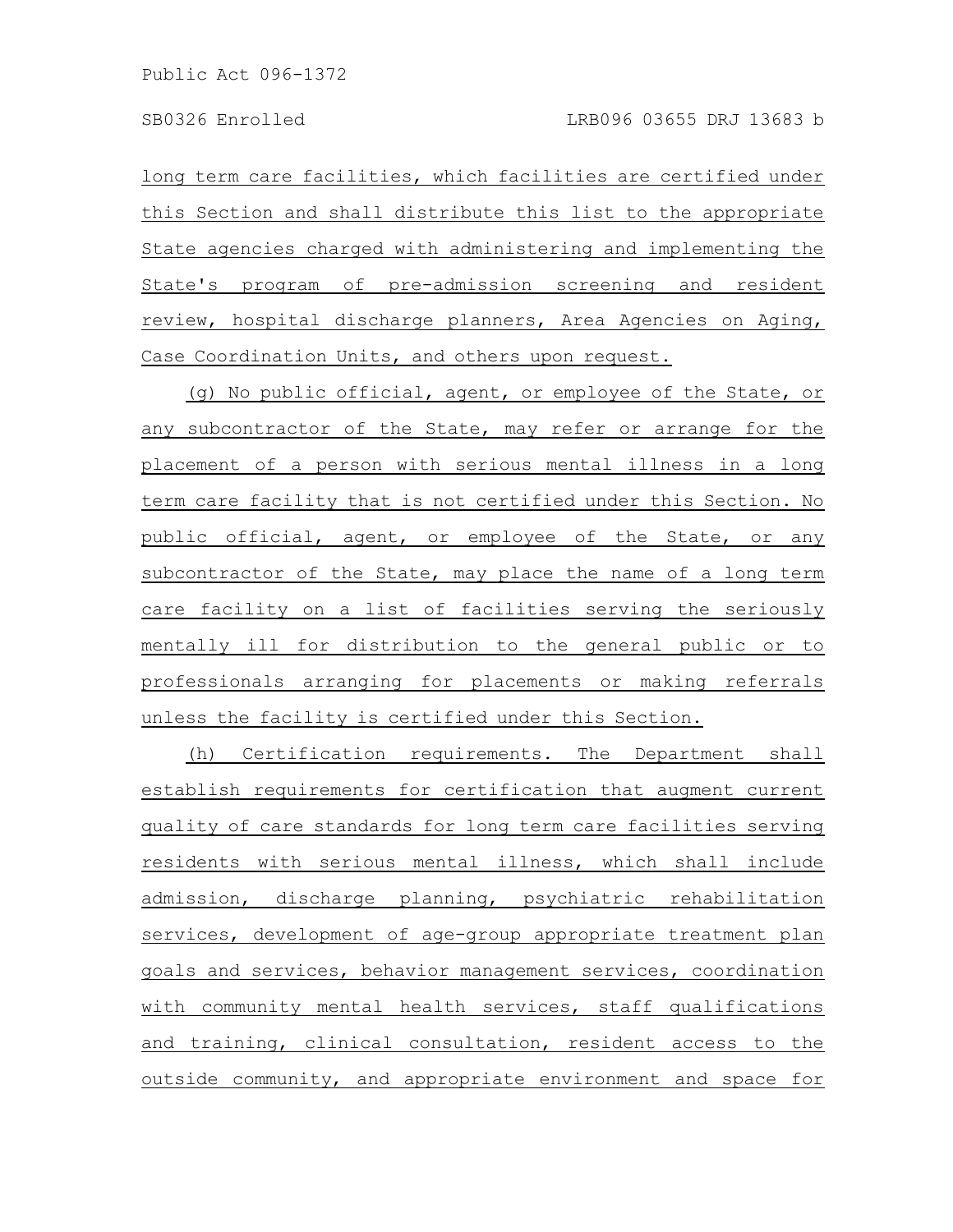resident programs, recreation, privacy, and any other issue deemed appropriate by the Department. The augmented standards shall at a minimum include, but need not be limited to, the following:

(1) Staff sufficient in number and qualifications necessary to meet the scheduled and unscheduled needs of the residents on a 24-hour basis. The Department shall establish by rule the minimum number of psychiatric services rehabilitation coordinators in relation to the number of residents with serious mental illness residing in the facility.

(2) The number and qualifications of consultants required to be contracted with to provide continuing education and training, and to assist with program development.

(3) Training for all new employees specific to the care needs of residents with a serious mental illness diagnosis during their orientation period and annually thereafter. Training shall be independent of the Department and overseen by an agency designated by the Governor to determine the content of all facility employee training and to provide training for all trainers of facility employees. Training of employees shall at minimum include, but need not be limited to, (i) the impact of a serious mental illness diagnosis, (ii) the recovery paradigm and the role of psychiatric rehabilitation, (iii) preventive strategies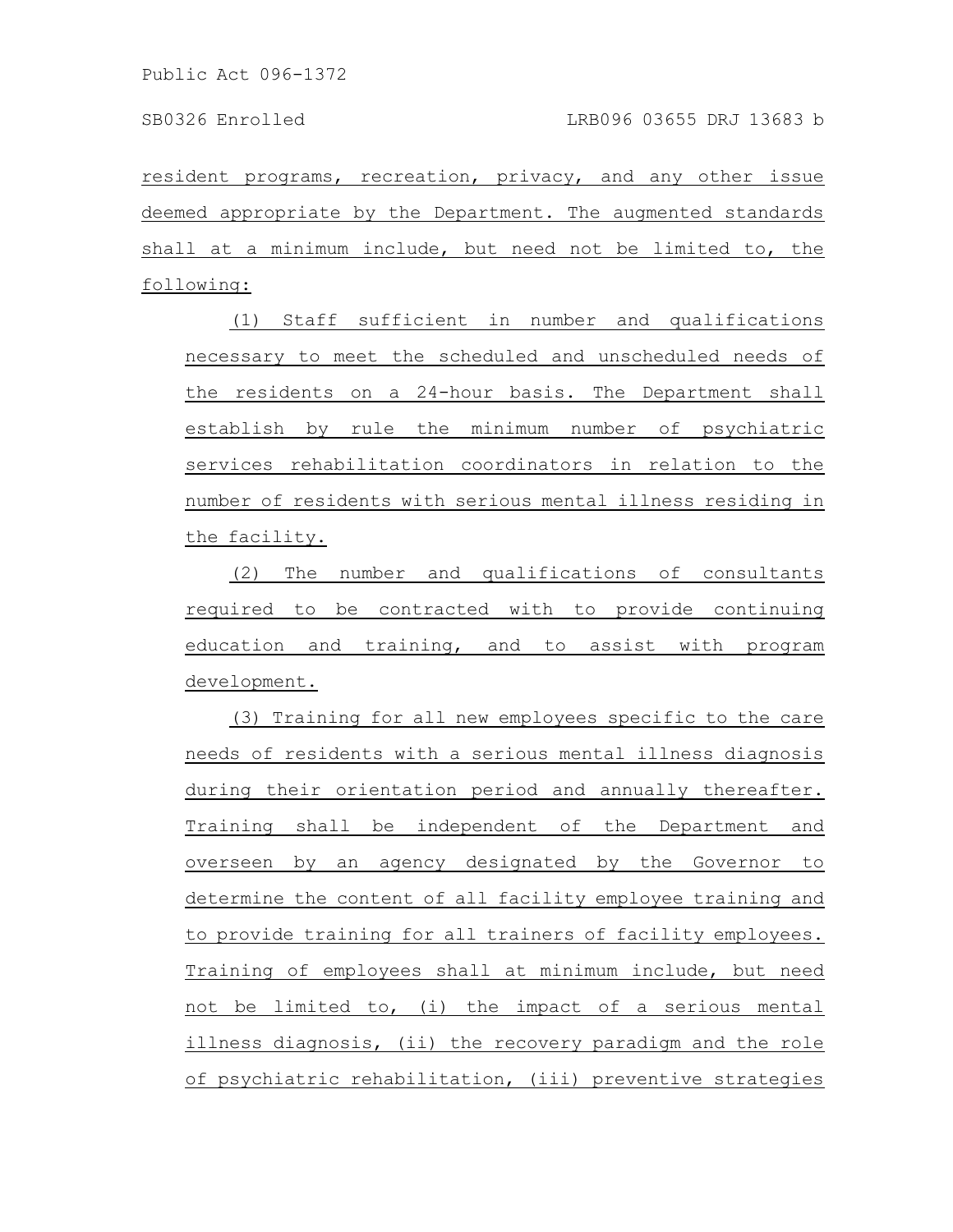for managing aggression and crisis prevention, (iv) basic psychiatric rehabilitation techniques and service delivery, (v) resident rights, (vi) abuse prevention, (vii) appropriate interaction between staff and residents, and (viii) any other topic deemed by the Department to be important to ensuring quality of care.

(4) Quality assessment and improvement requirements, in addition to those contained in this Act on the effective date of this amendatory Act of the 96th General Assembly, specific to a facility's residential psychiatric rehabilitation services, which shall be made available to the Department upon request. A facility shall be required at a minimum to develop and maintain policies and procedures that include, but need not be limited to, evaluation of the appropriateness of resident admissions based on the facility's capacity to meet specific needs, resident assessments, development and implementation of care plans, and discharge planning.

(5) Room selection and appropriateness of roommate assignment.

(6) Comprehensive quarterly review of all treatment plans for residents with serious mental illness by the resident's interdisciplinary team, which takes into account, at a minimum, the resident's progress, prior assessments, and treatment plan.

(7) Substance abuse screening and management and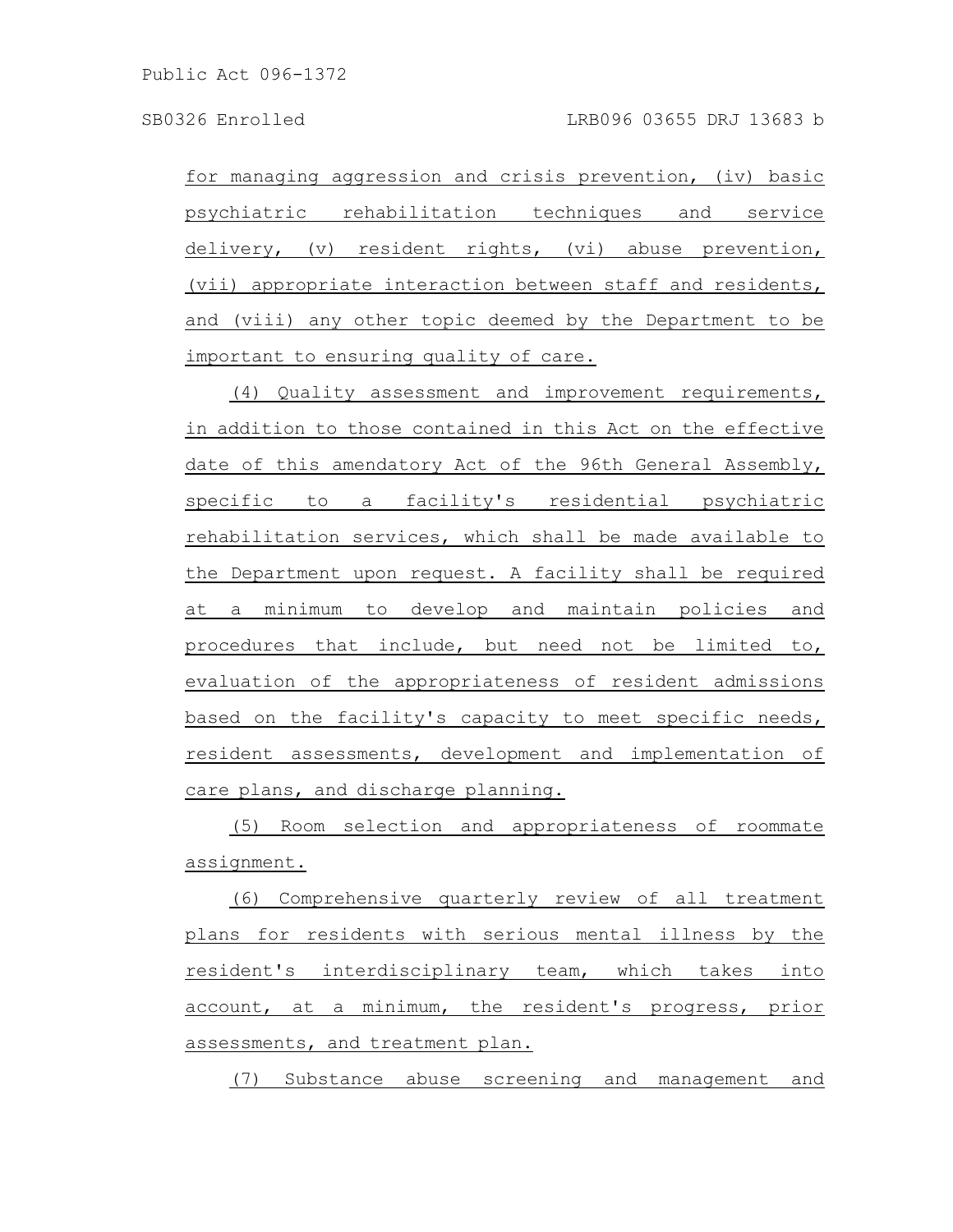documented referral relationships with certified substance abuse treatment providers.

(8) Administration of psychotropic medications to a resident with serious mental illness who is incapable of giving informed consent, in compliance with the applicable provisions of the Mental Health and Developmental Disabilities Code.

(i) The Department shall establish a certification fee schedule by rule, in consultation with advocates, nursing homes, and representatives of associations representing long term care facilities.

(j) The Director or her or his designee shall seek input from the Long Term Care Facility Advisory Board before filing rules to implement this Section.

Rules proposed no later than January 1, 2011 under this Section shall take effect 180 days after being approved by the Joint Committee on Administrative Rules.

(210 ILCS 45/3-206) (from Ch. 111 1/2, par. 4153-206)

Sec. 3-206. The Department shall prescribe a curriculum for training nursing assistants, habilitation aides, and child care aides.

(a) No person, except a volunteer who receives no compensation from a facility and is not included for the purpose of meeting any staffing requirements set forth by the Department, shall act as a nursing assistant, habilitation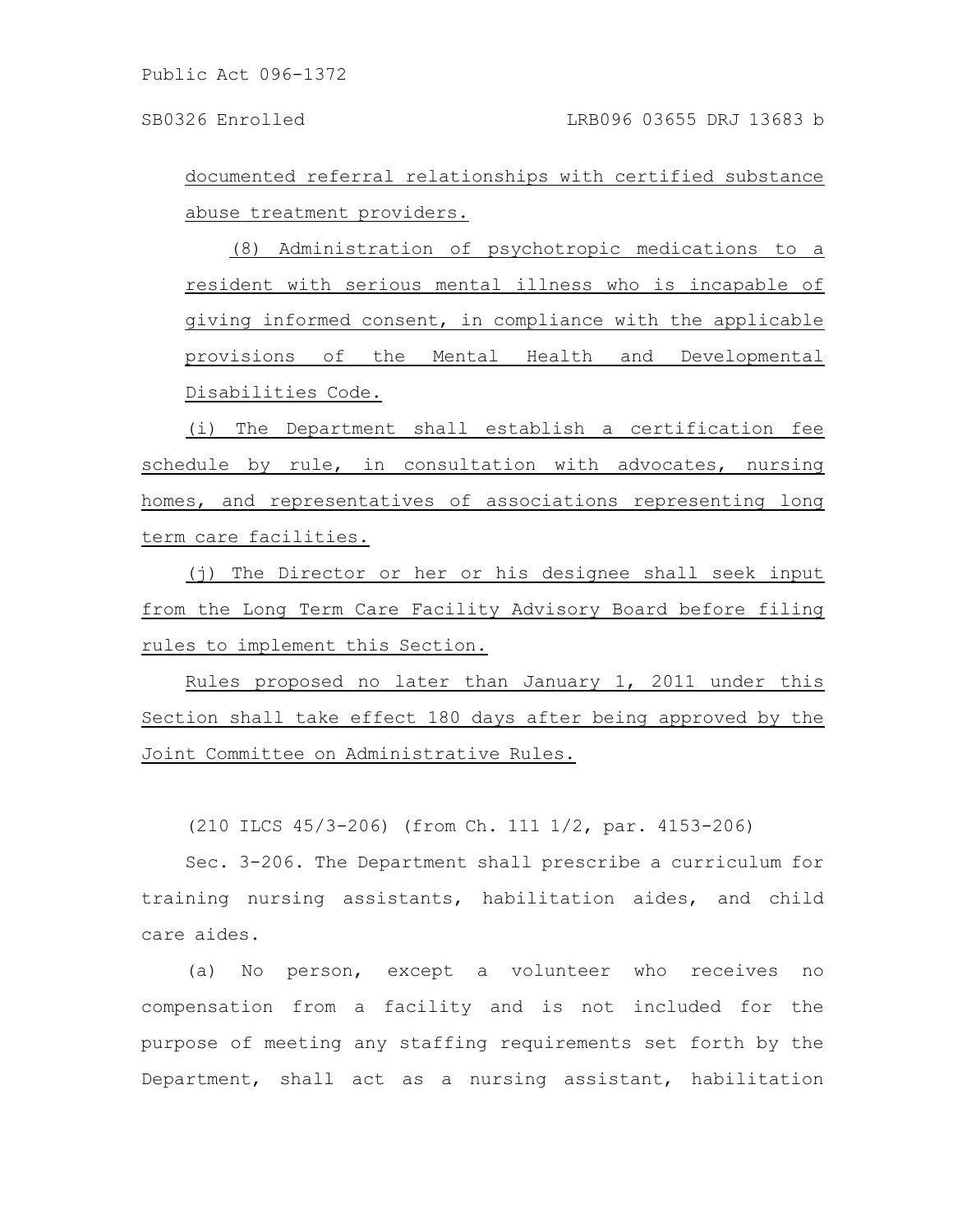## SB0326 Enrolled LRB096 03655 DRJ 13683 b

aide, or child care aide in a facility, nor shall any person, under any other title, not licensed, certified, or registered to render medical care by the Department of Professional Regulation, assist with the personal, medical, or nursing care of residents in a facility, unless such person meets the following requirements:

(1) Be at least 16 years of age, of temperate habits and good moral character, honest, reliable and trustworthy.+

(2) Be able to speak and understand the English language or a language understood by a substantial percentage of the facility's residents. $\div$ 

(3) Provide evidence of employment or occupation, if any, and residence for 2 years prior to his present employment.+

(4) Have completed at least 8 years of grade school or provide proof of equivalent knowledge.+

(5) Begin a current course of training for nursing assistants, habilitation aides, or child care aides, approved by the Department, within 45 days of initial employment in the capacity of a nursing assistant, habilitation aide, or child care aide at any facility. Such courses of training shall be successfully completed within 120 days of initial employment in the capacity of nursing assistant, habilitation aide, or child care aide at a facility. Nursing assistants, habilitation aides, and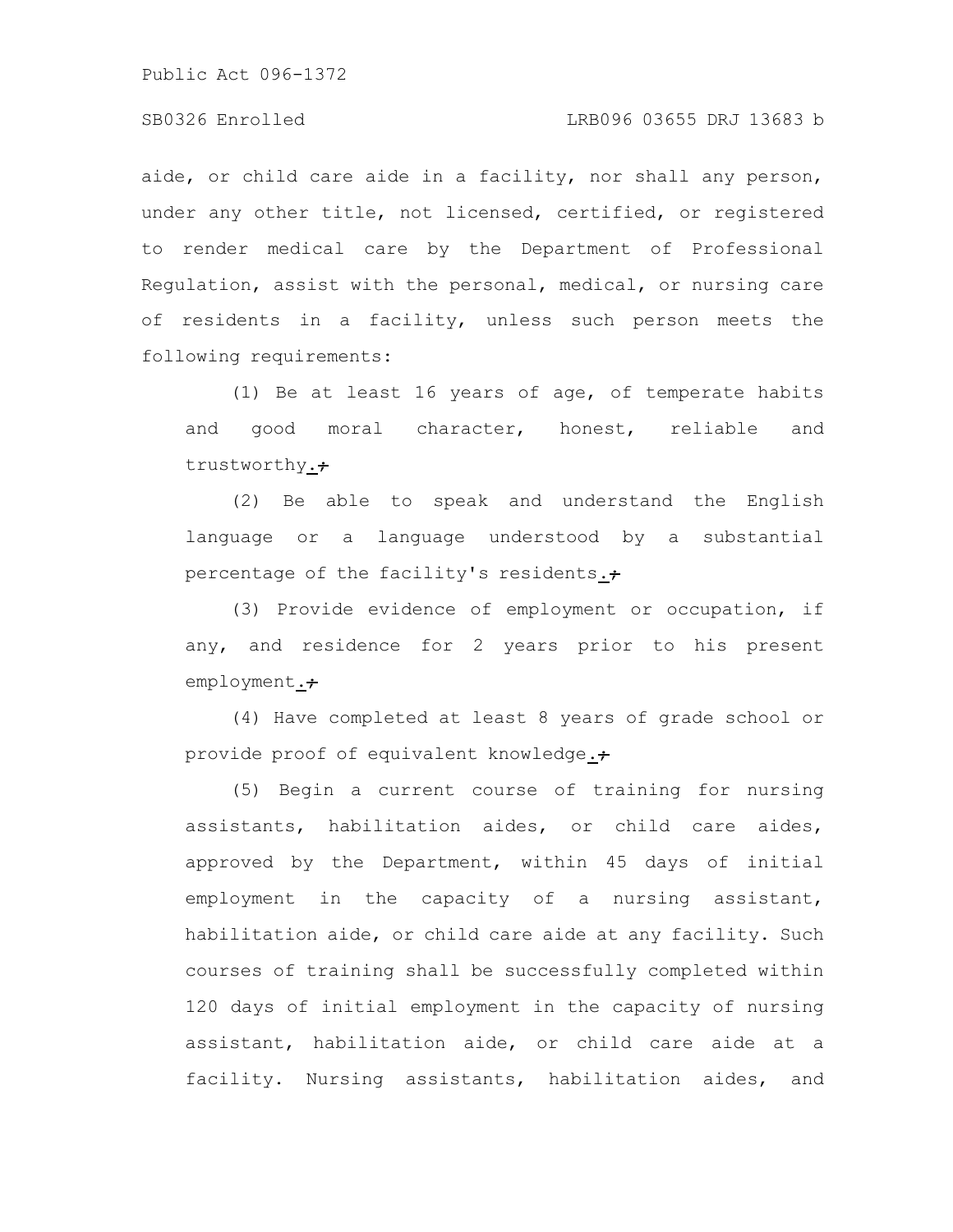child care aides who are enrolled in approved courses in community colleges or other educational institutions on a term, semester or trimester basis, shall be exempt from the 120 day completion time limit. The Department shall adopt rules for such courses of training. These rules shall include procedures for facilities to carry on an approved course of training within the facility.

The Department may accept comparable training in lieu of the 120 hour course for student nurses, foreign nurses, military personnel, or employes of the Department of Human Services.

The facility shall develop and implement procedures, which shall be approved by the Department, for an ongoing review process, which shall take place within the facility, for nursing assistants, habilitation aides, and child care aides.

At the time of each regularly scheduled licensure survey, or at the time of a complaint investigation, the Department may require any nursing assistant, habilitation aide, or child care aide to demonstrate, either through written examination or action, or both, sufficient knowledge in all areas of required training. If such knowledge is inadequate the Department shall require the nursing assistant, habilitation aide, or child care aide to complete inservice training and review in the facility until the nursing assistant, habilitation aide, or child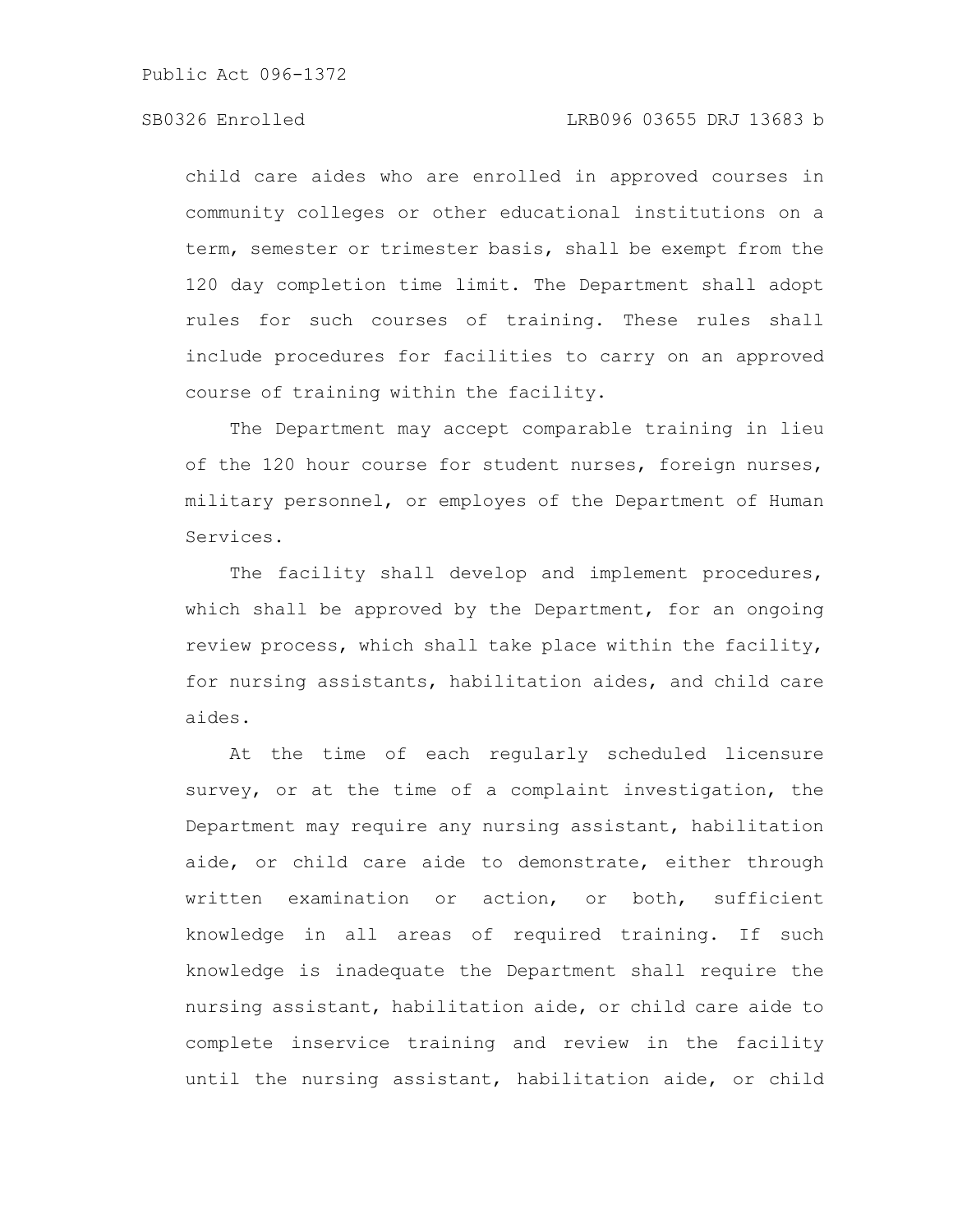care aide demonstrates to the Department, either through written examination or action, or both, sufficient knowledge in all areas of required training. $, \frac{1}{2}$ 

(6) Be familiar with and have general skills related to resident care.

(a-0.5) An educational entity, other than a secondary school, conducting a nursing assistant, habilitation aide, or child care aide training program shall initiate a UCIA criminal history record check in accordance with the Health Care Worker Background Check Act prior to entry of an individual into the training program. A secondary school may initiate a UCIA criminal history record check in accordance with the Health Care Worker Background Check Act at any time during or after prior to the entry of an individual into a training program.

(a-1) Nursing assistants, habilitation aides, or child care aides seeking to be included on the registry maintained under Section 3-206.01 on or after January 1, 1996 must authorize the Department of Public Health or its designee that tests nursing assistants to request a UCIA criminal history record check in accordance with the Health Care Worker Background Check Act and submit all necessary information. An individual may not newly be included on the registry unless a criminal history record check has been conducted with respect to the individual.

(b) Persons subject to this Section shall perform their duties under the supervision of a licensed nurse.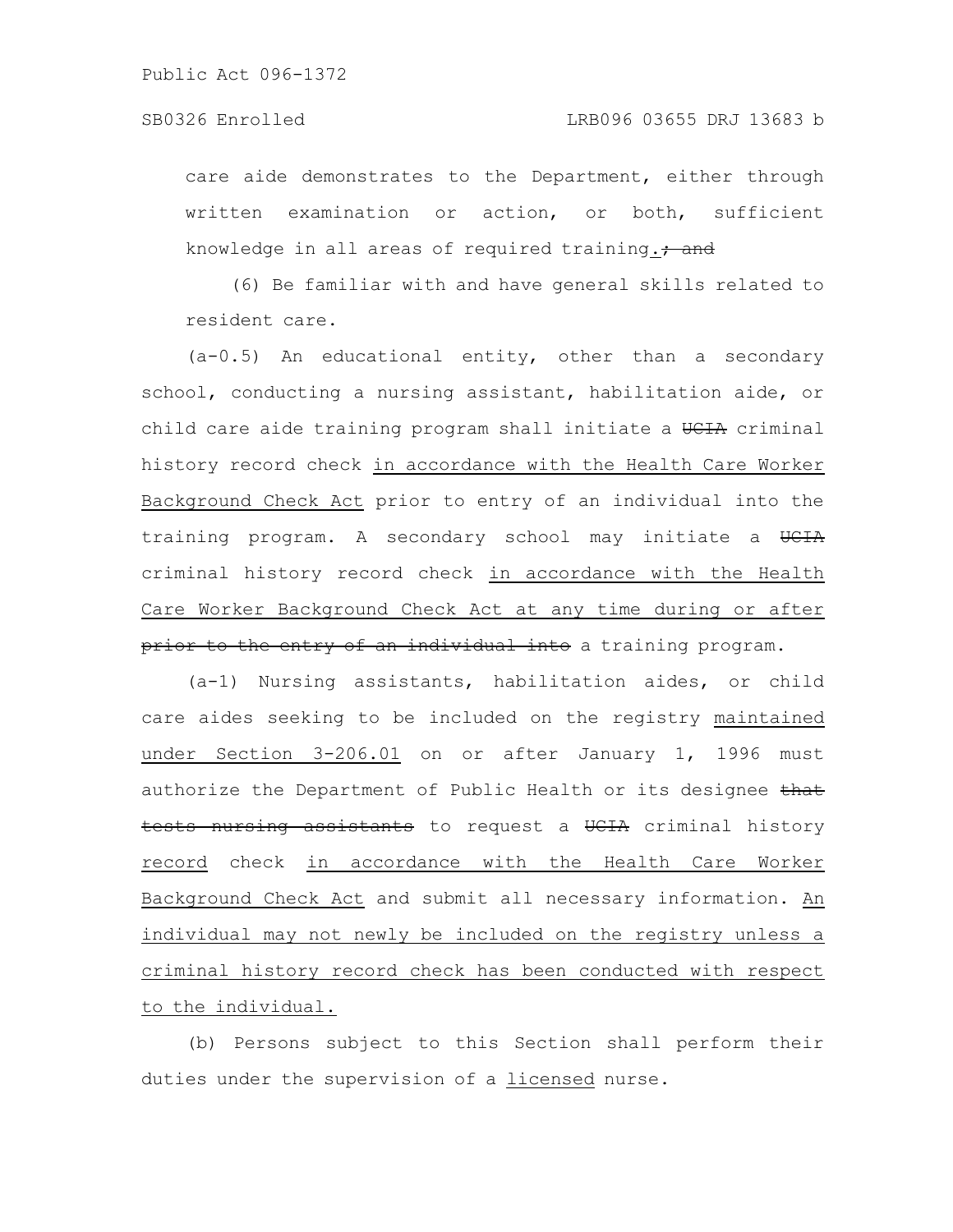# SB0326 Enrolled LRB096 03655 DRJ 13683 b

(c) It is unlawful for any facility to employ any person in the capacity of nursing assistant, habilitation aide, or child care aide, or under any other title, not licensed by the State of Illinois to assist in the personal, medical, or nursing care of residents in such facility unless such person has complied with this Section.

(d) Proof of compliance by each employee with the requirements set out in this Section shall be maintained for each such employee by each facility in the individual personnel folder of the employee. Proof of training shall be obtained only from the health care worker registry.

(e) Each facility shall obtain access to the health care worker registry's web application, maintain the employment and demographic information relating to eertify to the Department on a form provided by the Department the name and residence address of each employee, and verify by the category and type of employment that each employee subject to this Section meets all the requirements of this Section.

(f) Any facility that is operated under Section 3-803 shall be exempt from the requirements of this Section.

(g) Each skilled nursing and intermediate care facility that admits persons who are diagnosed as having Alzheimer's disease or related dementias shall require all nursing assistants, habilitation aides, or child care aides, who did not receive 12 hours of training in the care and treatment of such residents during the training required under paragraph (5)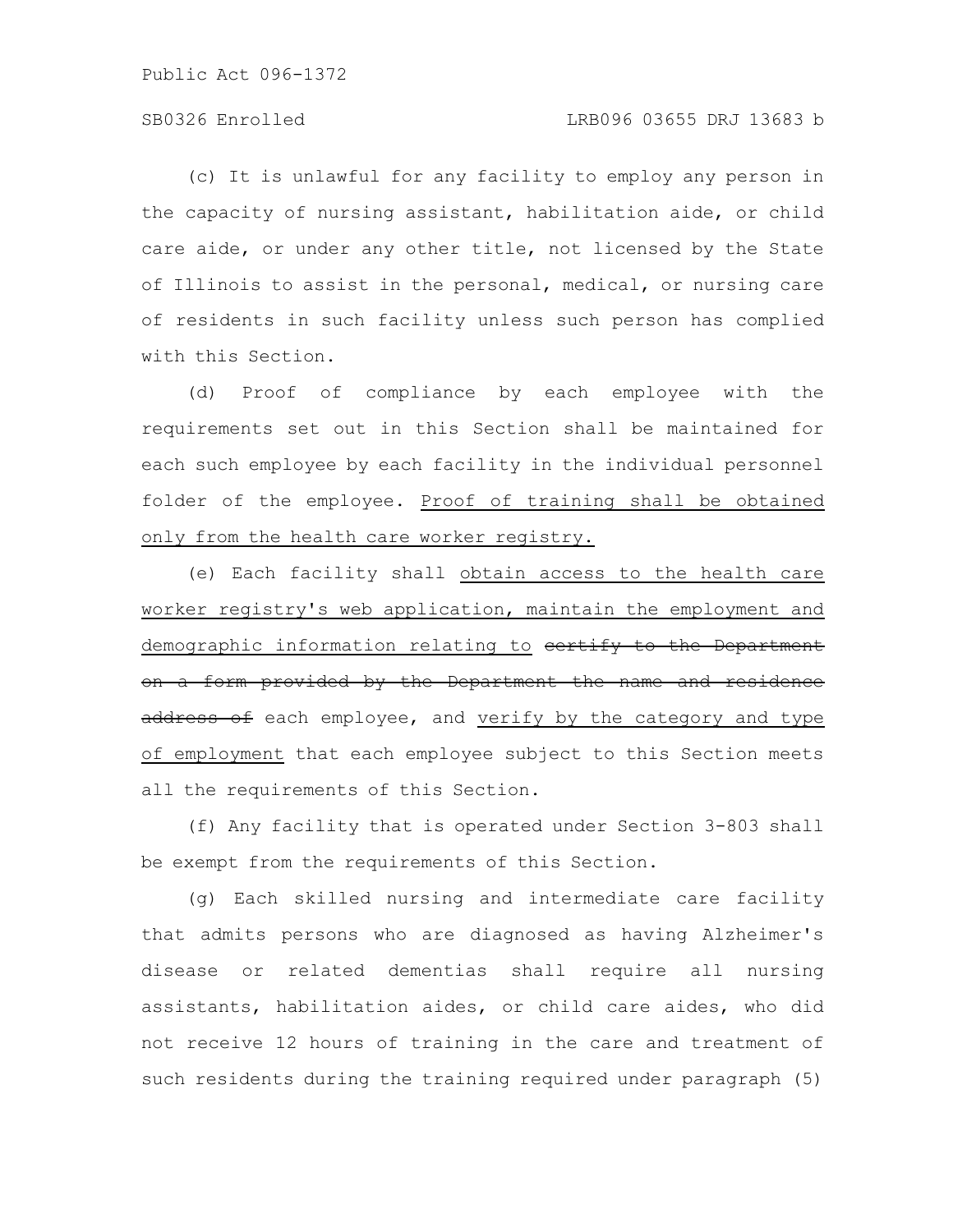# SB0326 Enrolled LRB096 03655 DRJ 13683 b

of subsection (a), to obtain 12 hours of in-house training in the care and treatment of such residents. If the facility does not provide the training in-house, the training shall be obtained from other facilities, community colleges or other educational institutions that have a recognized course for such training. The Department shall, by rule, establish a recognized course for such training. The Department's rules shall provide that such training may be conducted in-house at each facility subject to the requirements of this subsection, in which case such training shall be monitored by the Department.

The Department's rules shall also provide for circumstances and procedures whereby any person who has received training that meets the requirements of this subsection shall not be required to undergo additional training if he or she is transferred to or obtains employment at a different facility or a facility other than a long-term care facility but remains continuously employed for pay as a nursing assistant, habilitation aide, or child care aide. Individuals who have performed no nursing or nursing-related services for a period of 24 consecutive months shall be listed as "inactive" and as such do not meet the requirements of this Section. Licensed sheltered care facilities shall be exempt from the requirements of this Section.

(Source: P.A. 91-598, eff. 1-1-00.)

(210 ILCS 45/3-206.01) (from Ch. 111 1/2, par. 4153-206.01)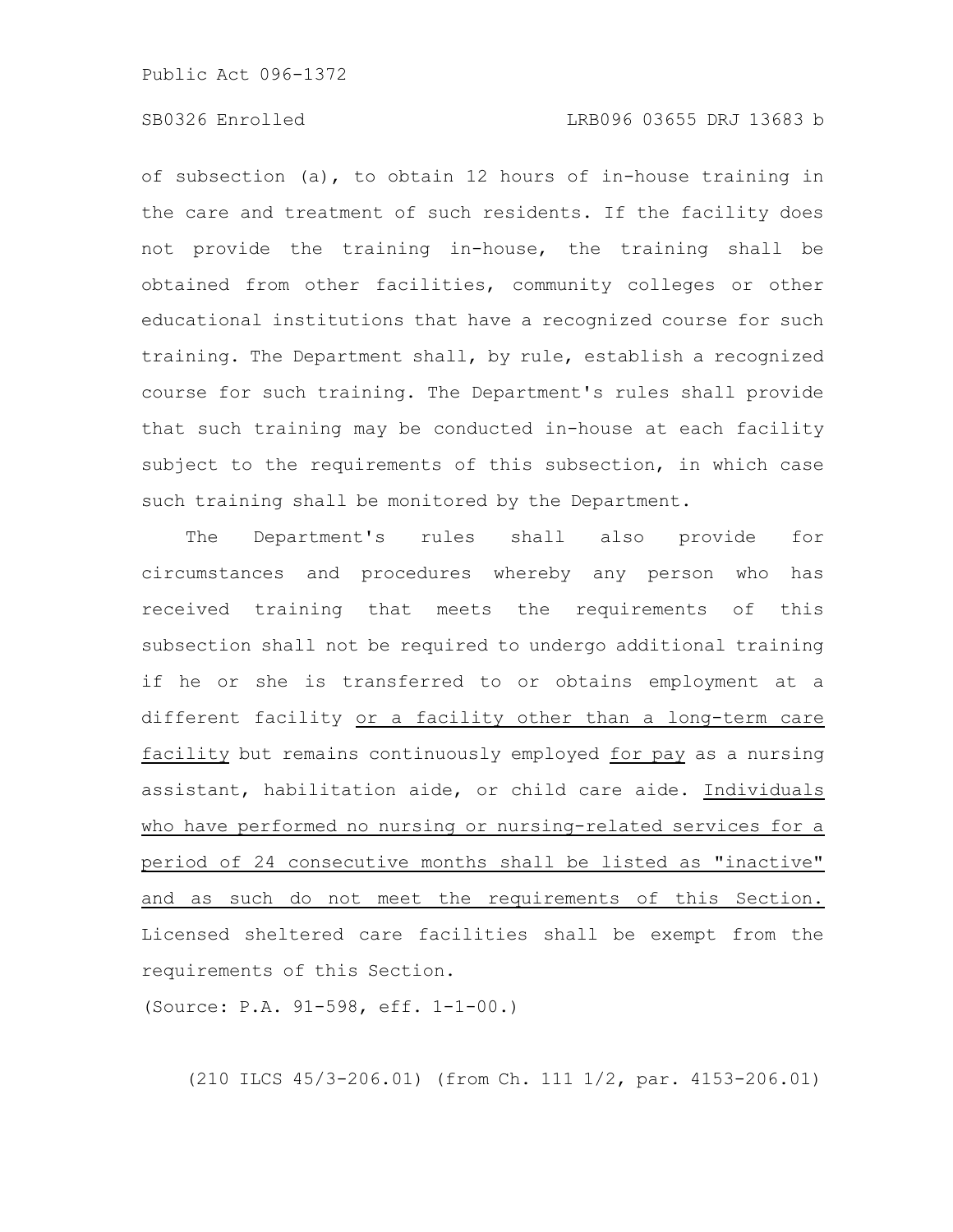Sec. 3-206.01. Health care worker registry.

(a) The Department shall establish and maintain a registry of all individuals who (i) have satisfactorily completed the training required by Section 3-206, (ii) have begun a current course of training as set forth in Section 3-206, or (iii) are otherwise acting as a nursing assistant, habilitation aide, home health aide, psychiatric services rehabilitation aide, or child care aide. The registry shall include the individual's name of the nursing assistant, habilitation aide, or child care aide, his or her current address, Social Security number, and the date and location of the training course completed by the individual, and whether the individual has any of the disqualifying convictions listed in Section 25 of the Health Care Worker Background Check Act from the date of the individual's last criminal records check. Any individual placed on the registry is required to inform the Department of any change of address within 30 days. A facility shall not employ an individual as a nursing assistant, habilitation aide, home health aide, psychiatric services rehabilitation aide, or child care aide, or newly hired as an individual who may have access to a resident, a resident's living quarters, or a resident's personal, financial, or medical records, unless the facility has inquired of the Department's health care worker registry Department as to information in the registry concerning the individual. The facility and shall not employ an individual as a nursing assistant, habilitation aide, or child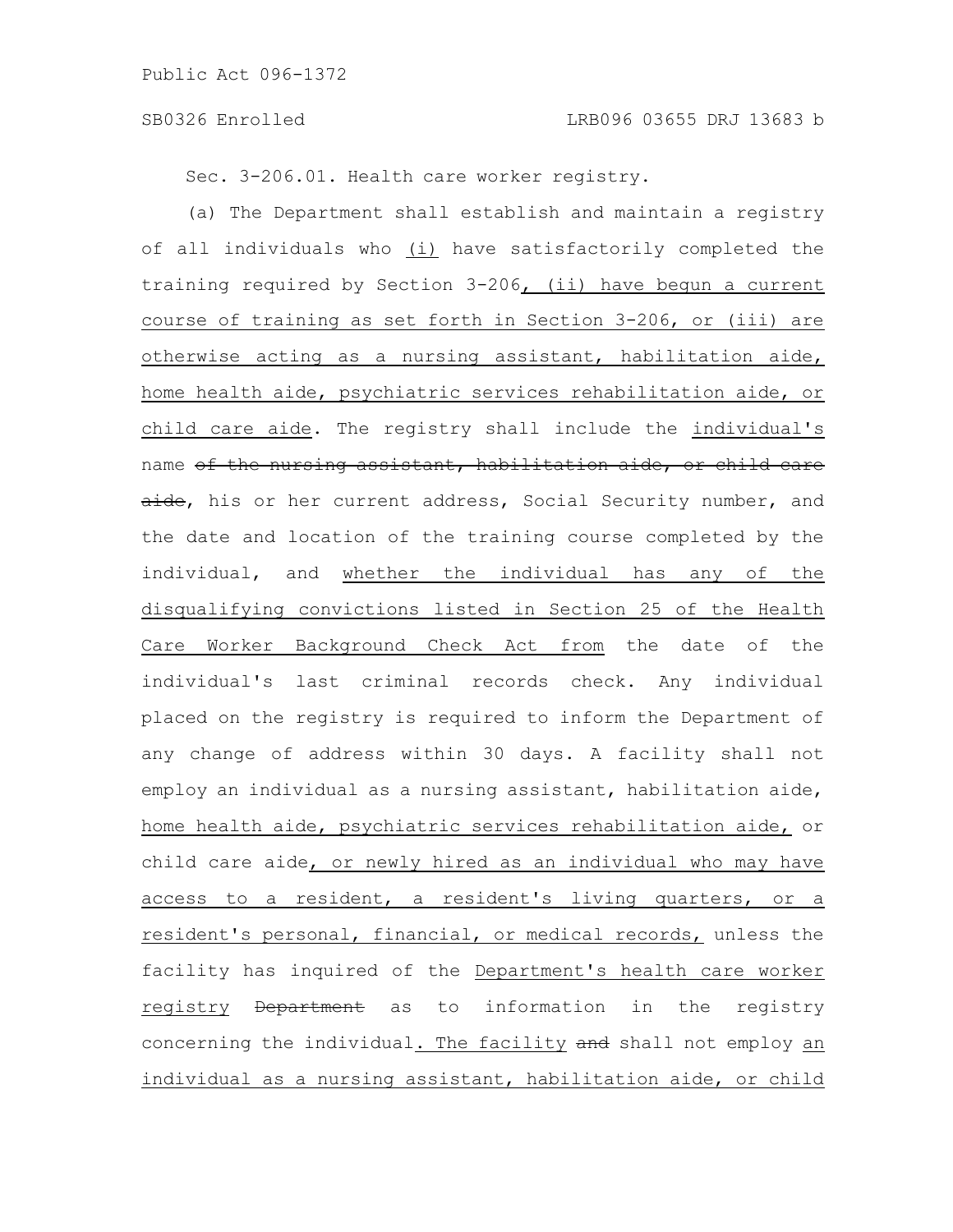care aide if that individual is anyone not on the registry unless the individual is enrolled in a training program under paragraph (5) of subsection (a) of Section 3-206 of this Act.

If the Department finds that a nursing assistant, habilitation aide, home health aide, psychiatric services rehabilitation aide, or child care aide, or an unlicensed individual, has abused or neglected a resident or an individual under his or her care, neglected a resident, or misappropriated resident property of a resident or an individual under his or her care in a facility, the Department shall notify the individual of this finding by certified mail sent to the address contained in the registry. The notice shall give the individual an opportunity to contest the finding in a hearing before the Department or to submit a written response to the findings in lieu of requesting a hearing. If, after a hearing or if the individual does not request a hearing, the Department finds that the individual abused a resident, neglected a resident, or misappropriated resident property in a facility, the finding shall be included as part of the registry as well as a clear and accurate summary brief statement from the individual, if he or she chooses to make such a statement. The Department shall make the following information in the registry available to the public: an individual's full name; the date an individual successfully completed a nurse aide training or competency evaluation; and whether the Department has made a finding that an individual has been guilty of abuse or neglect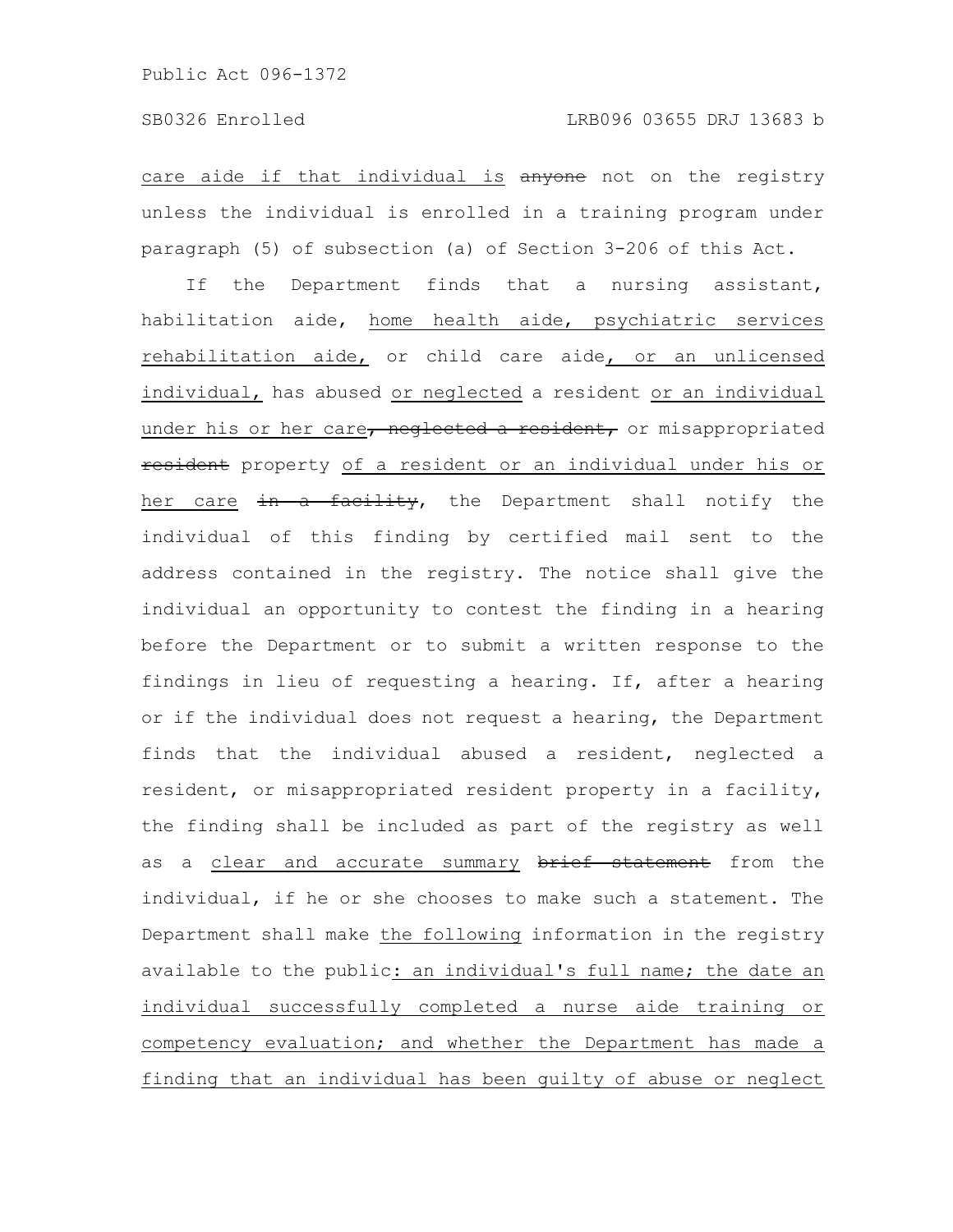# SB0326 Enrolled LRB096 03655 DRJ 13683 b

of a resident or misappropriation of resident property. In the case of inquiries to the registry concerning an individual listed in the registry, any information disclosed concerning such a finding shall also include disclosure of the individual's  $\frac{a}{b}$  statement in the registry relating to the finding or a clear and accurate summary of the statement.

(b) The Department shall add to the health care worker registry records of findings as reported by the Inspector General or remove from the health care worker registry records of findings as reported by the Department of Human Services, under subsection (g-5) of Section 1-17 of the Department of Human Services Act.

(Source: P.A. 95-545, eff. 8-28-07.)

(210 ILCS 45/3-206.02) (from Ch. 111 1/2, par. 4153-206.02) Sec. 3-206.02. (a) The Department, after notice to the nursing assistant, habilitation aide, home health aide, psychiatric services rehabilitation aide, or child care aide, may denote that the Department has found any of the following:

(1) The nursing assistant, habilitation aide, home health aide, psychiatric services rehabilitation aide, or child care aide has abused a resident.

(2) The nursing assistant, habilitation aide, home health aide, psychiatric services rehabilitation aide, or child care aide has neglected a resident.

(3) The nursing assistant, habilitation aide, home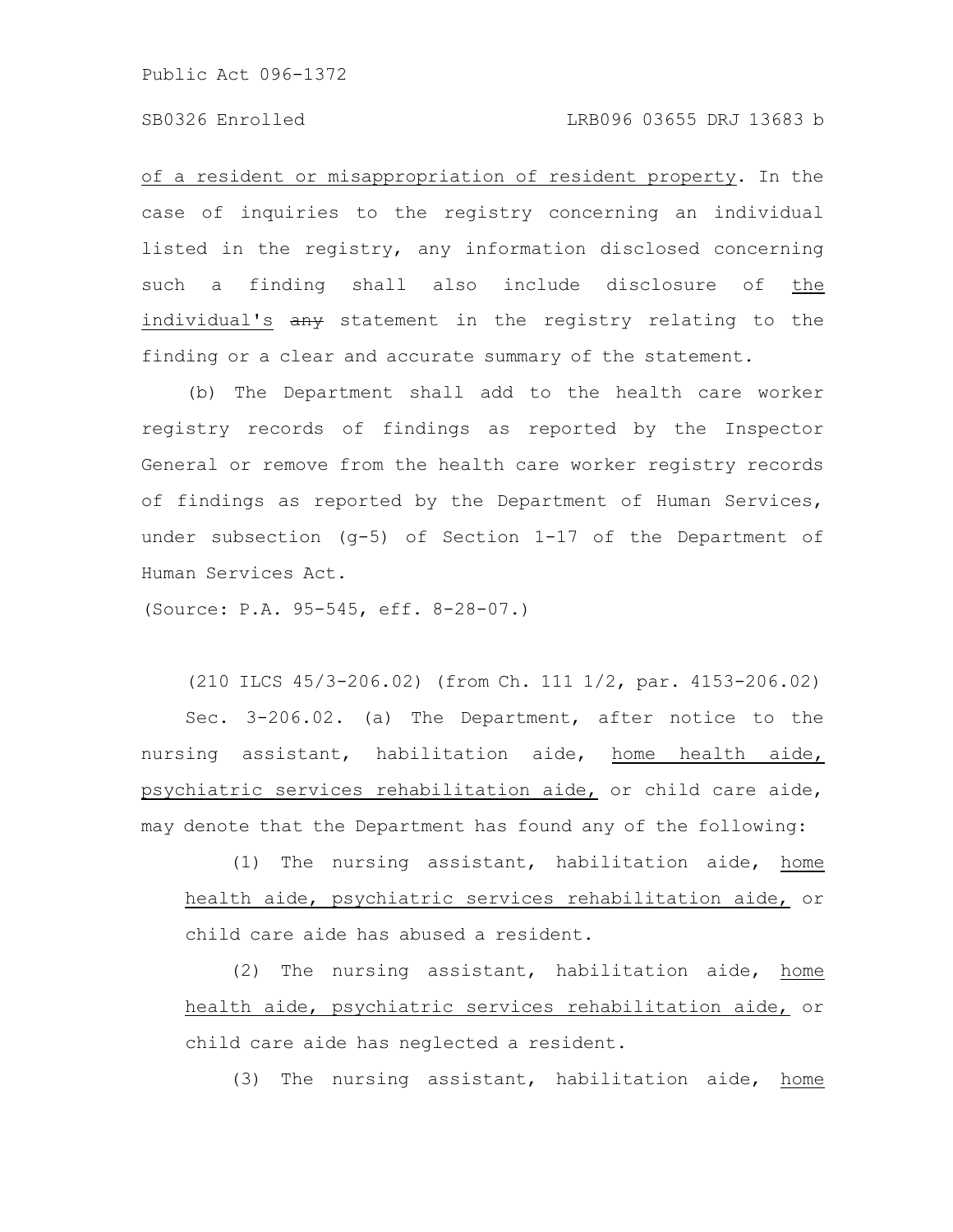health aide, psychiatric services rehabilitation aide, or child care aide has misappropriated resident property.

(4) The nursing assistant, habilitation aide, home health aide, psychiatric services rehabilitation aide, or child care aide has been convicted of (i) a felony, (ii) a misdemeanor, an essential element of which is dishonesty, or (iii) any crime that is directly related to the duties of a nursing assistant, habilitation aide, or child care aide.

(b) Notice under this Section shall include a clear and concise statement of the grounds denoting abuse, neglect, or theft and notice of the opportunity for a hearing to contest the designation.

(c) The Department may denote any nursing assistant, habilitation aide, home health aide, psychiatric services rehabilitation aide, or child care aide on the registry who fails (i) to file a return, (ii) to pay the tax, penalty or interest shown in a filed return, or (iii) to pay any final assessment of tax, penalty or interest, as required by any tax Act administered by the Illinois Department of Revenue, until the time the requirements of the tax Act are satisfied.

(c-1) The Department shall document criminal background check results pursuant to the requirements of the Health Care Worker Background Check Act.

(d) At any time after the designation on the registry pursuant to subsection (a), (b), or (c) of this Section, a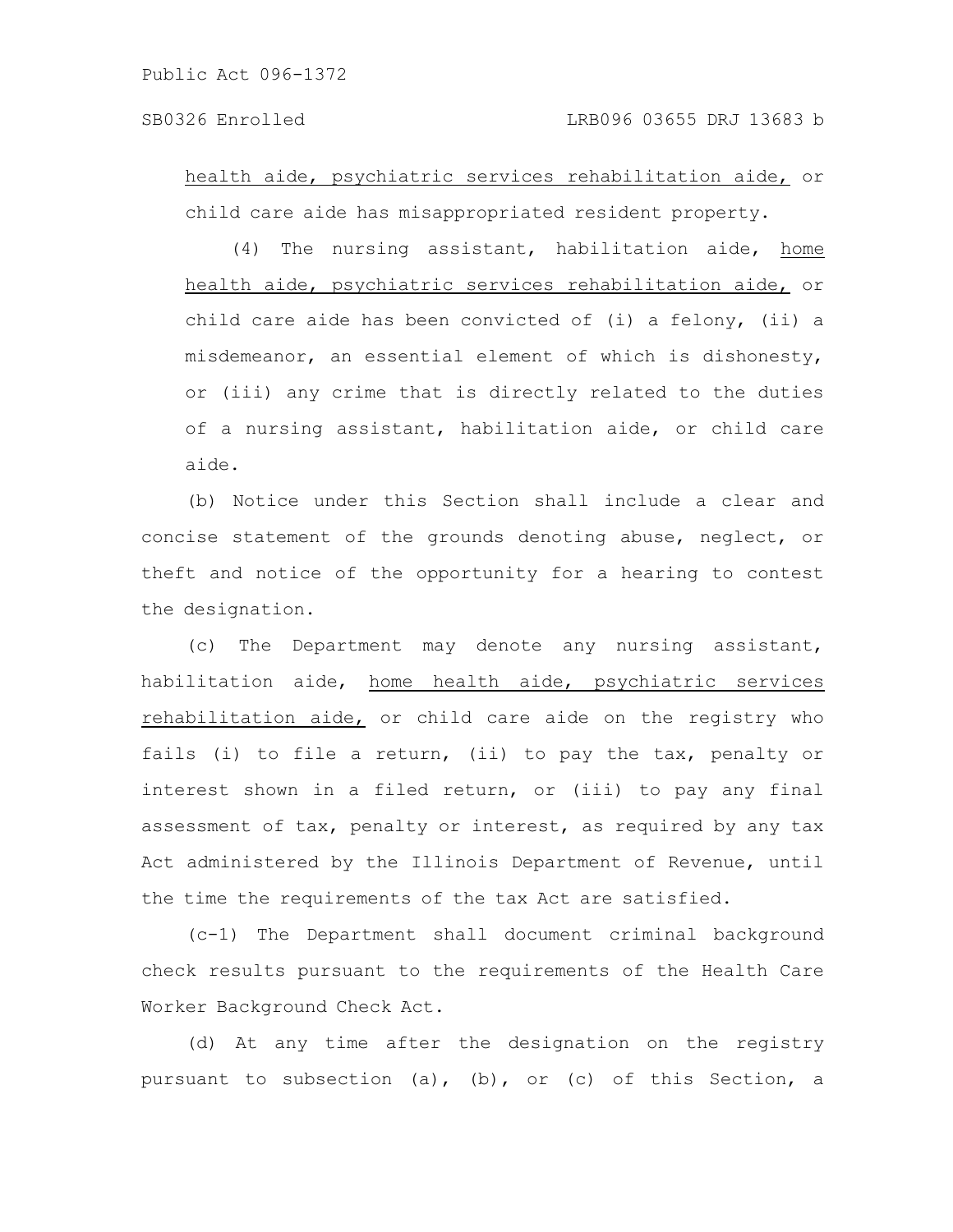#### SB0326 Enrolled LRB096 03655 DRJ 13683 b

nursing assistant, habilitation aide, home health aide, psychiatric services rehabilitation aide, or child care aide may petition the Department for removal of a designation of neglect on the registry. The Department may remove the designation of neglect of the nursing assistant, habilitation aide, home health aide, psychiatric services rehabilitation aide, or child care aide on the registry unless, after an investigation and a hearing, the Department determines that removal of designation is not in the public interest.

(Source: P.A. 91-598, eff. 1-1-00.)

(210 ILCS 45/3-212) (from Ch. 111 1/2, par. 4153-212) Sec. 3-212. Inspection.

(a) The Department, whenever it deems necessary in accordance with subsection (b), shall inspect, survey and evaluate every facility to determine compliance with applicable licensure requirements and standards. Submission of a facility's current Consumer Choice Information Report required by Section 2-214 shall be verified at time of inspection. An inspection should occur within 120 days prior to license renewal. The Department may periodically visit a facility for the purpose of consultation. An inspection, survey, or evaluation, other than an inspection of financial records, shall be conducted without prior notice to the facility. A visit for the sole purpose of consultation may be announced. The Department shall provide training to surveyors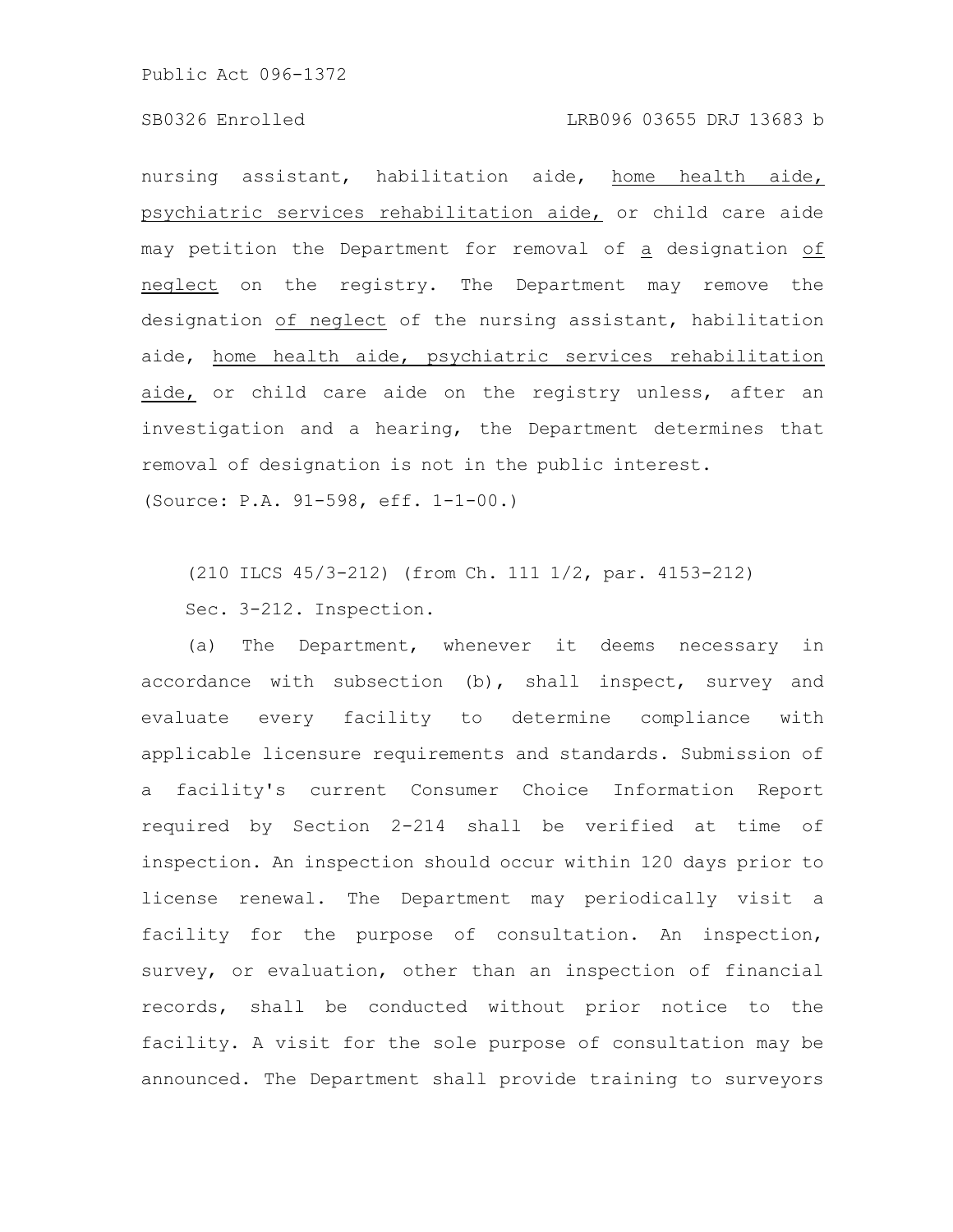about the appropriate assessment, care planning, and care of persons with mental illness (other than Alzheimer's disease or related disorders) to enable its surveyors to determine whether a facility is complying with State and federal requirements about the assessment, care planning, and care of those persons.

(a-1) An employee of a State or unit of local government agency charged with inspecting, surveying, and evaluating facilities who directly or indirectly gives prior notice of an inspection, survey, or evaluation, other than an inspection of financial records, to a facility or to an employee of a facility is guilty of a Class A misdemeanor.

An inspector or an employee of the Department who intentionally prenotifies a facility, orally or in writing, of a pending complaint investigation or inspection shall be guilty of a Class A misdemeanor. Superiors of persons who have prenotified a facility shall be subject to the same penalties, if they have knowingly allowed the prenotification. A person found guilty of prenotifying a facility shall be subject to disciplinary action by his or her employer.

If the Department has a good faith belief, based upon information that comes to its attention, that a violation of this subsection has occurred, it must file a complaint with the Attorney General or the State's Attorney in the county where the violation took place within 30 days after discovery of the information.

(a-2) An employee of a State or unit of local government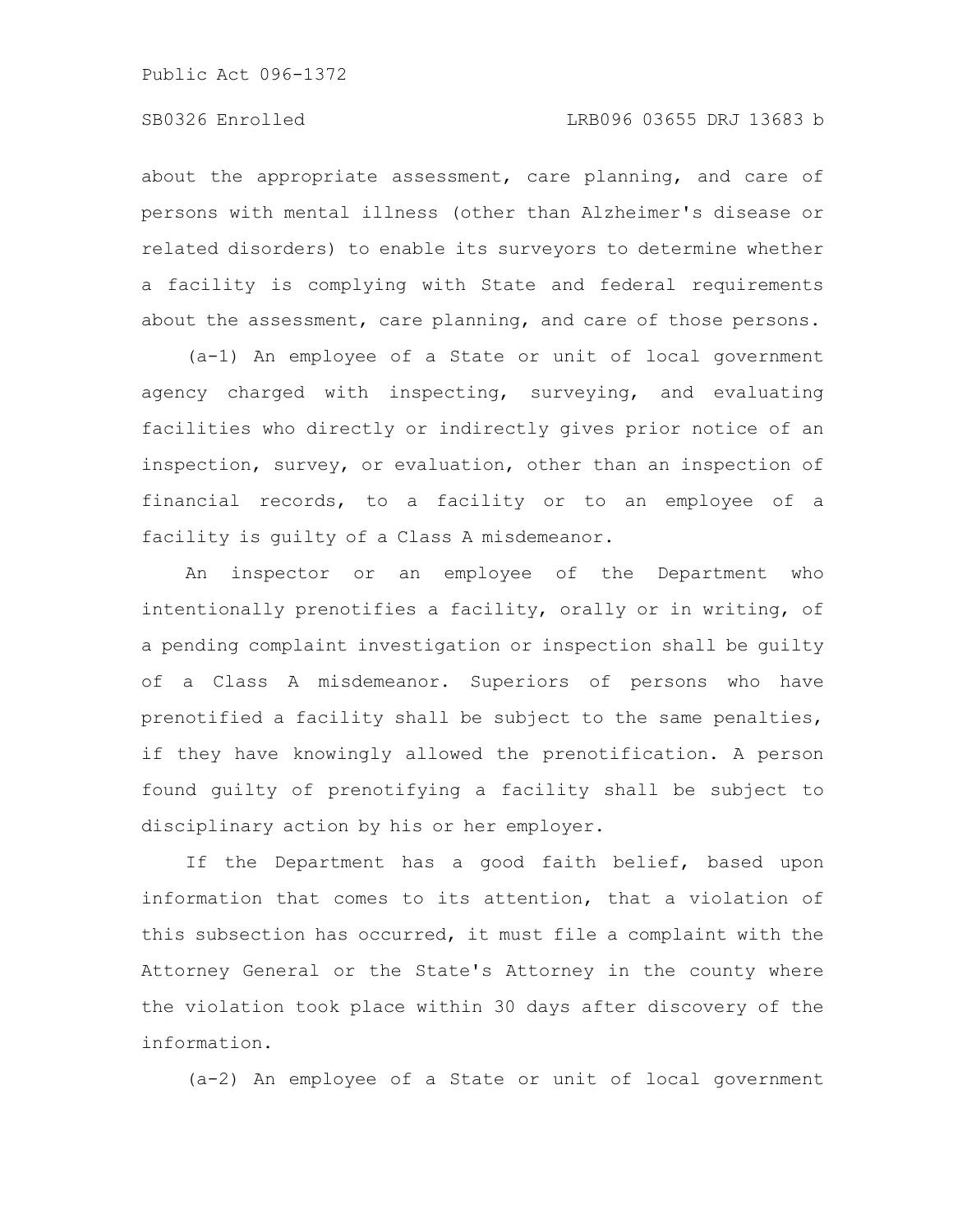# SB0326 Enrolled LRB096 03655 DRJ 13683 b

agency charged with inspecting, surveying, or evaluating facilities who willfully profits from violating the confidentiality of the inspection, survey, or evaluation process shall be guilty of a Class 4 felony and that conduct shall be deemed unprofessional conduct that may subject a person to loss of his or her professional license. An action to prosecute a person for violating this subsection (a-2) may be brought by either the Attorney General or the State's Attorney in the county where the violation took place.

(b) In determining whether to make more than the required number of unannounced inspections, surveys and evaluations of a facility the Department shall consider one or more of the following: previous inspection reports; the facility's history of compliance with standards, rules and regulations promulgated under this Act and correction of violations, penalties or other enforcement actions; the number and severity of complaints received about the facility; any allegations of resident abuse or neglect; weather conditions; health emergencies; other reasonable belief that deficiencies exist.

(b-1) The Department shall not be required to determine whether a facility certified to participate in the Medicare program under Title XVIII of the Social Security Act, or the Medicaid program under Title XIX of the Social Security Act, and which the Department determines by inspection under this Section or under Section 3-702 of this Act to be in compliance with the certification requirements of Title XVIII or XIX, is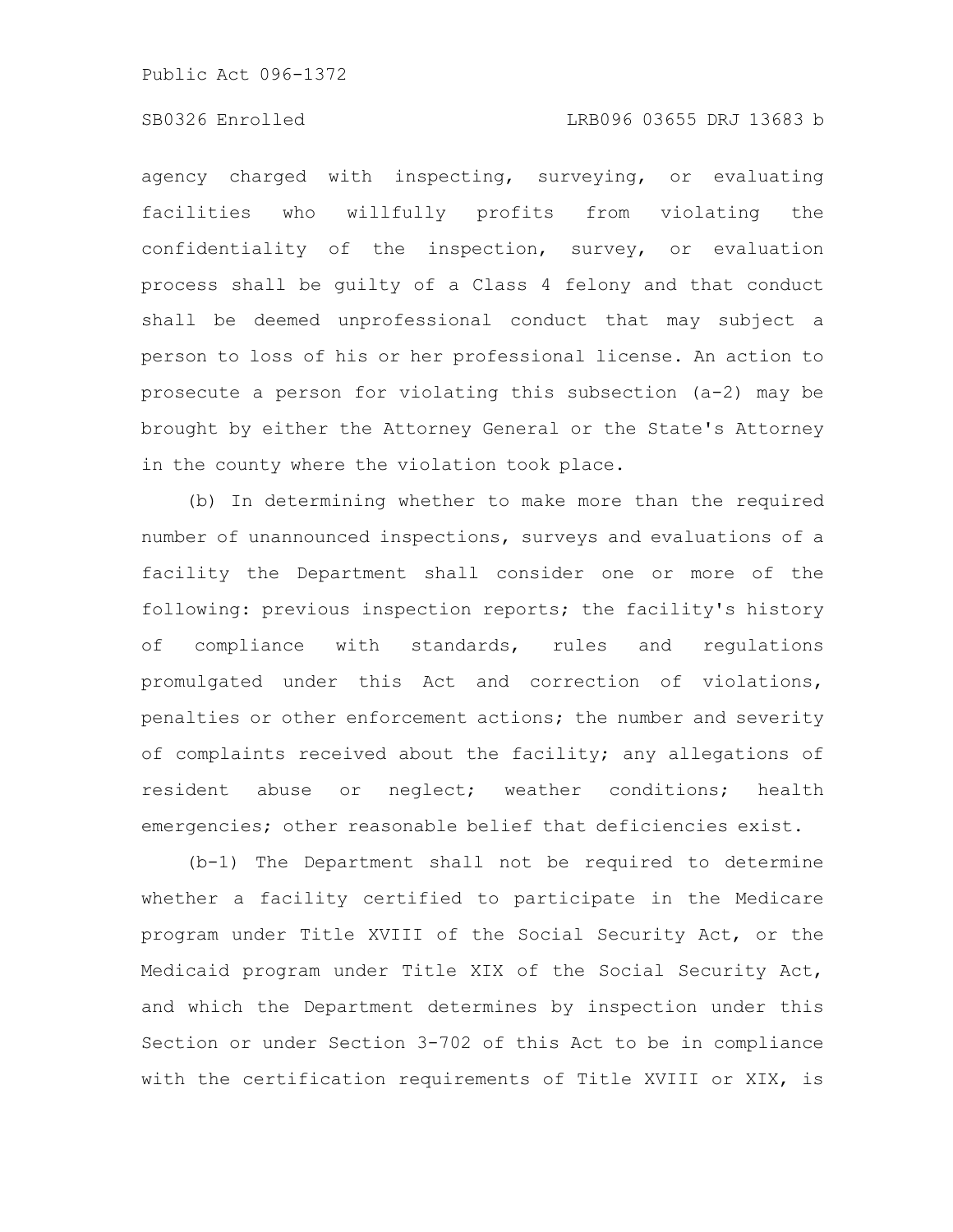in compliance with any requirement of this Act that is less stringent than or duplicates a federal certification requirement. In accordance with subsection (a) of this Section or subsection (d) of Section 3-702, the Department shall determine whether a certified facility is in compliance with requirements of this Act that exceed federal certification requirements. If a certified facility is found to be out of compliance with federal certification requirements, the results of an inspection conducted pursuant to Title XVIII or XIX of the Social Security Act may be used as the basis for enforcement remedies authorized and commenced, with the Department's discretion to evaluate whether penalties are warranted, under this Act. Enforcement of this Act against a certified facility shall be commenced pursuant to the requirements of this Act, unless enforcement remedies sought pursuant to Title XVIII or XIX of the Social Security Act exceed those authorized by this Act. As used in this subsection, "enforcement remedy" means a sanction for violating a federal certification requirement or this Act.

(c) Upon completion of each inspection, survey and evaluation, the appropriate Department personnel who conducted the inspection, survey or evaluation shall submit a copy of their report to the licensee upon exiting the facility, and shall submit the actual report to the appropriate regional office of the Department. Such report and any recommendations for action by the Department under this Act shall be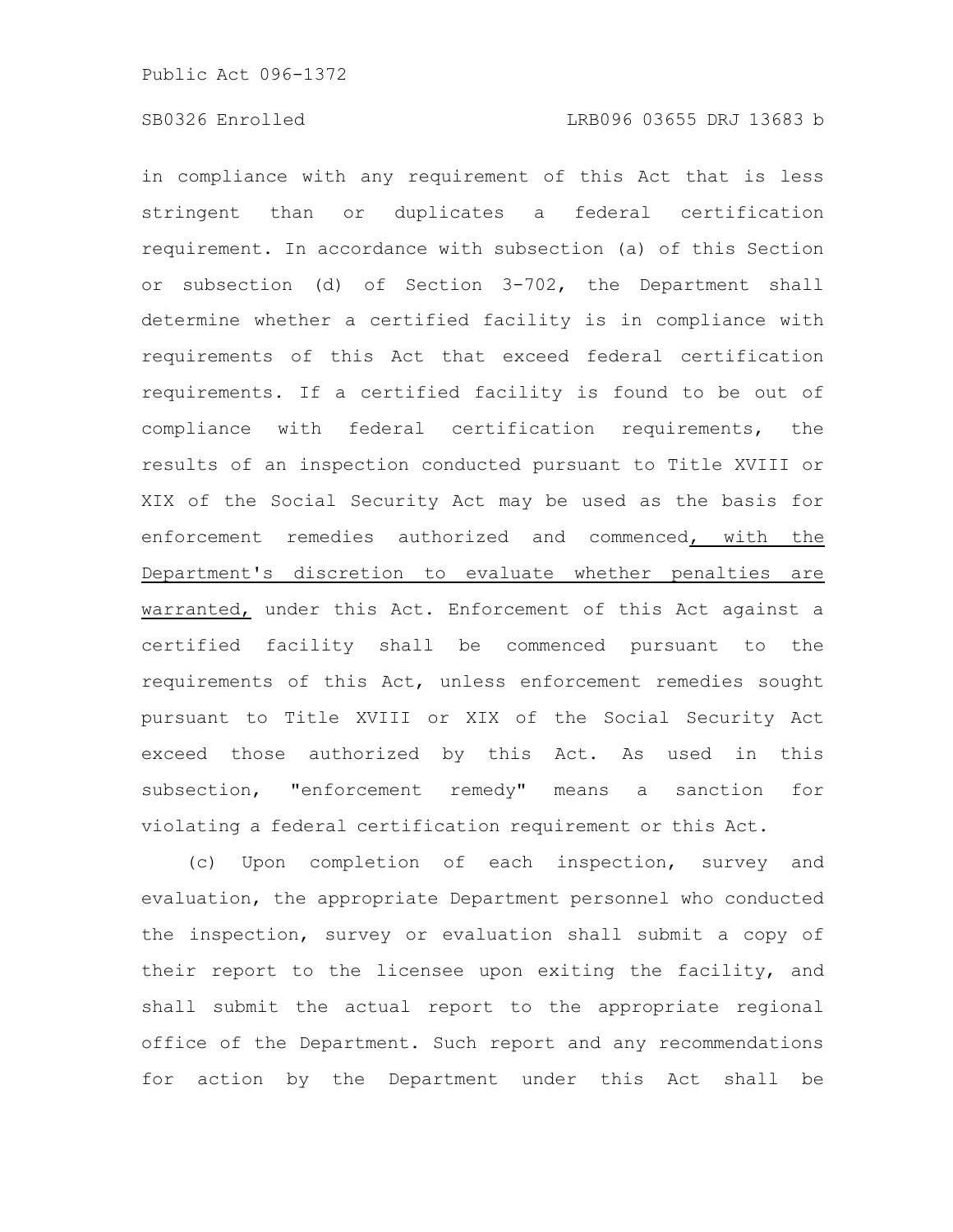# SB0326 Enrolled LRB096 03655 DRJ 13683 b

transmitted to the appropriate offices of the associate director of the Department, together with related comments or documentation provided by the licensee which may refute findings in the report, which explain extenuating circumstances that the facility could not reasonably have prevented, or which indicate methods and timetables for correction of deficiencies described in the report. Without affecting the application of subsection (a) of Section 3-303, any documentation or comments of the licensee shall be provided within 10 days of receipt of the copy of the report. Such report shall recommend to the Director appropriate action under this Act with respect to findings against a facility. The Director shall then determine whether the report's findings constitute a violation or violations of which the facility must be given notice. Such determination shall be based upon the severity of the finding, the danger posed to resident health and safety, the comments and documentation provided by the facility, the diligence and efforts to correct deficiencies, correction of the reported deficiencies, the frequency and duration of similar findings in previous reports and the facility's general inspection history. Violations shall be determined under this subsection no later than 90 60 days after completion of each inspection, survey and evaluation.

(d) The Department shall maintain all inspection, survey and evaluation reports for at least 5 years in a manner accessible to and understandable by the public.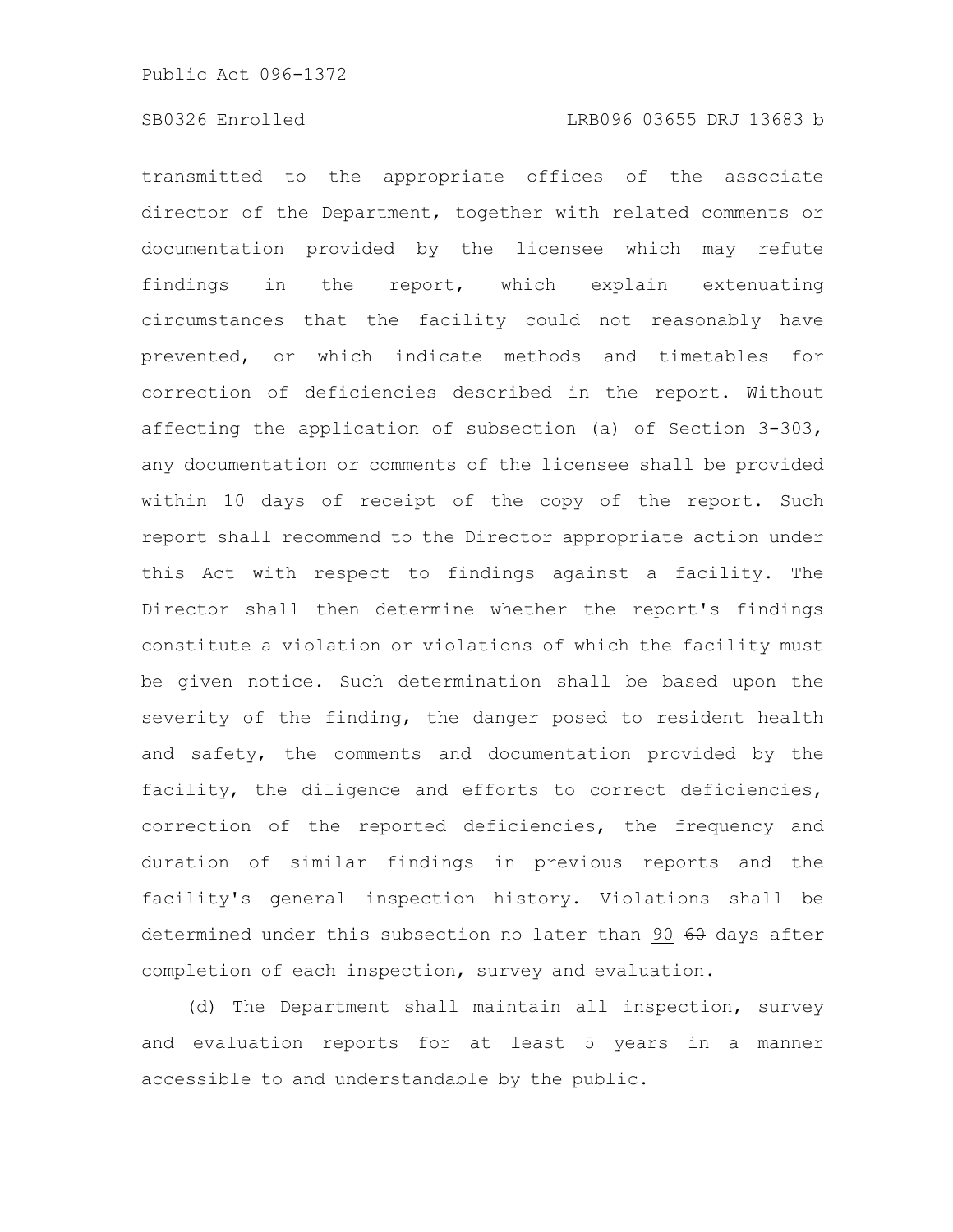(e) Revisit surveys. The Department shall conduct a revisit to its licensure and certification surveys, consistent with federal regulations and guidelines.

(Source: P.A. 95-823, eff. 1-1-09.)

(210 ILCS 45/3-303) (from Ch. 111 1/2, par. 4153-303)

Sec. 3-303. (a) The situation, condition or practice constituting a Type "AA" violation or a Type "A" violation shall be abated or eliminated immediately unless a fixed period of time, not exceeding 15 days, as determined by the Department and specified in the notice of violation, is required for correction.

(b) At the time of issuance of a notice of a Type "B" violation, the Department shall request a plan of correction which is subject to the Department's approval. The facility shall have 10 days after receipt of notice of violation in which to prepare and submit a plan of correction. The Department may extend this period up to 30 days where correction involves substantial capital improvement. The plan shall include a fixed time period not in excess of 90 days within which violations are to be corrected. If the Department rejects a plan of correction, it shall send notice of the rejection and the reason for the rejection to the facility. The facility shall have 10 days after receipt of the notice of rejection in which to submit a modified plan. If the modified plan is not timely submitted, or if the modified plan is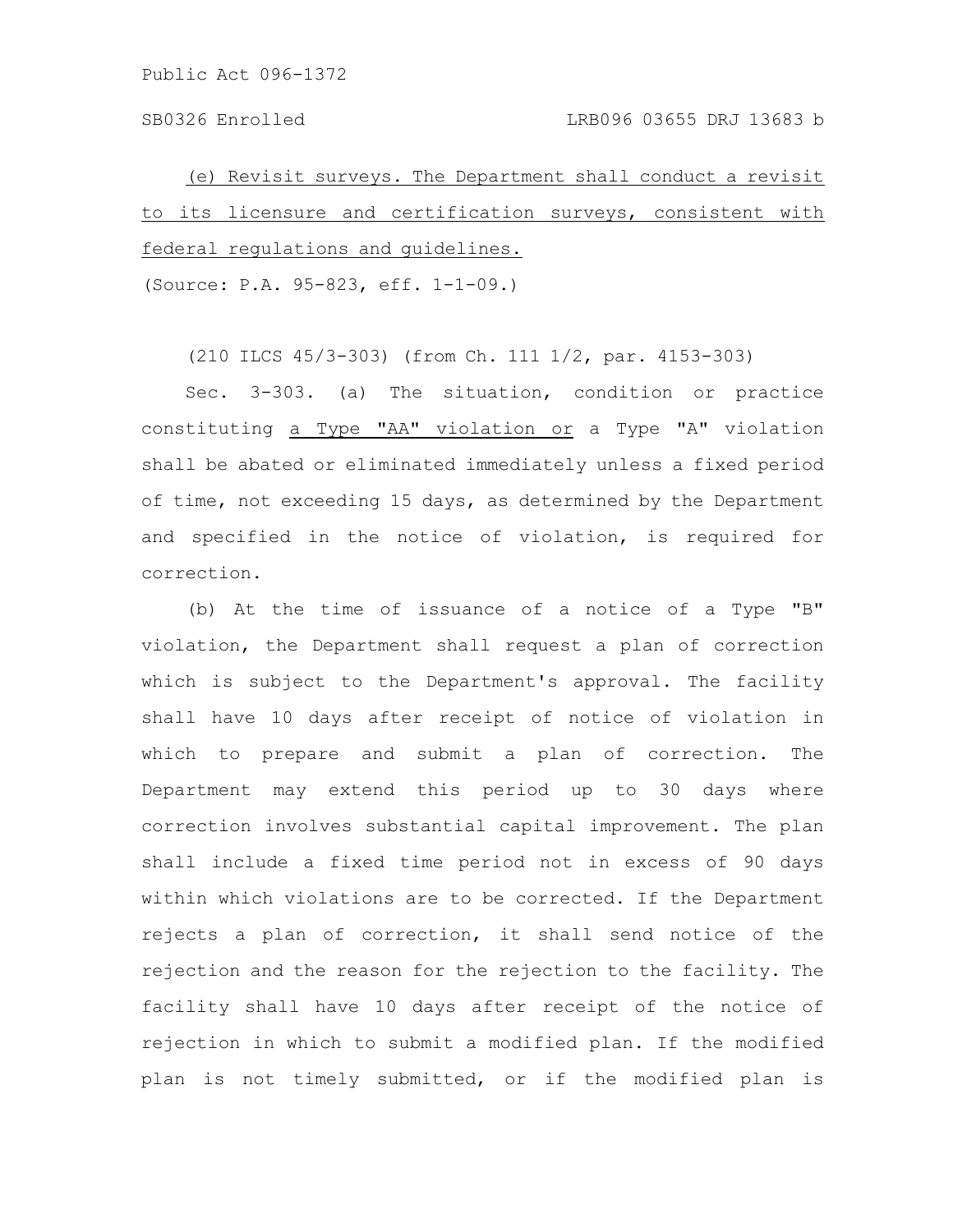rejected, the facility shall follow an approved plan of correction imposed by the Department.

(c) If the violation has been corrected prior to submission and approval of a plan of correction, the facility may submit a report of correction in place of a plan of correction. Such report shall be signed by the administrator under oath.

(d) Upon a licensee's petition, the Department shall determine whether to grant a licensee's request for an extended correction time. Such petition shall be served on the Department prior to expiration of the correction time originally approved. The burden of proof is on the petitioning facility to show good cause for not being able to comply with the original correction time approved.

(e) If a facility desires to contest any Department action under this Section it shall send a written request for a hearing under Section 3-703 to the Department within 10 days of receipt of notice of the contested action. The Department shall commence the hearing as provided under Section 3-703. Whenever possible, all action of the Department under this Section arising out of a violation shall be contested and determined at a single hearing. Issues decided after a hearing may not be reheard at subsequent hearings under this Section.

(Source: P.A. 85-1378.)

(210 ILCS 45/3-303.2) (from Ch. 111 1/2, par. 4153-303.2) Sec. 3-303.2. (a) If the Department finds a situation,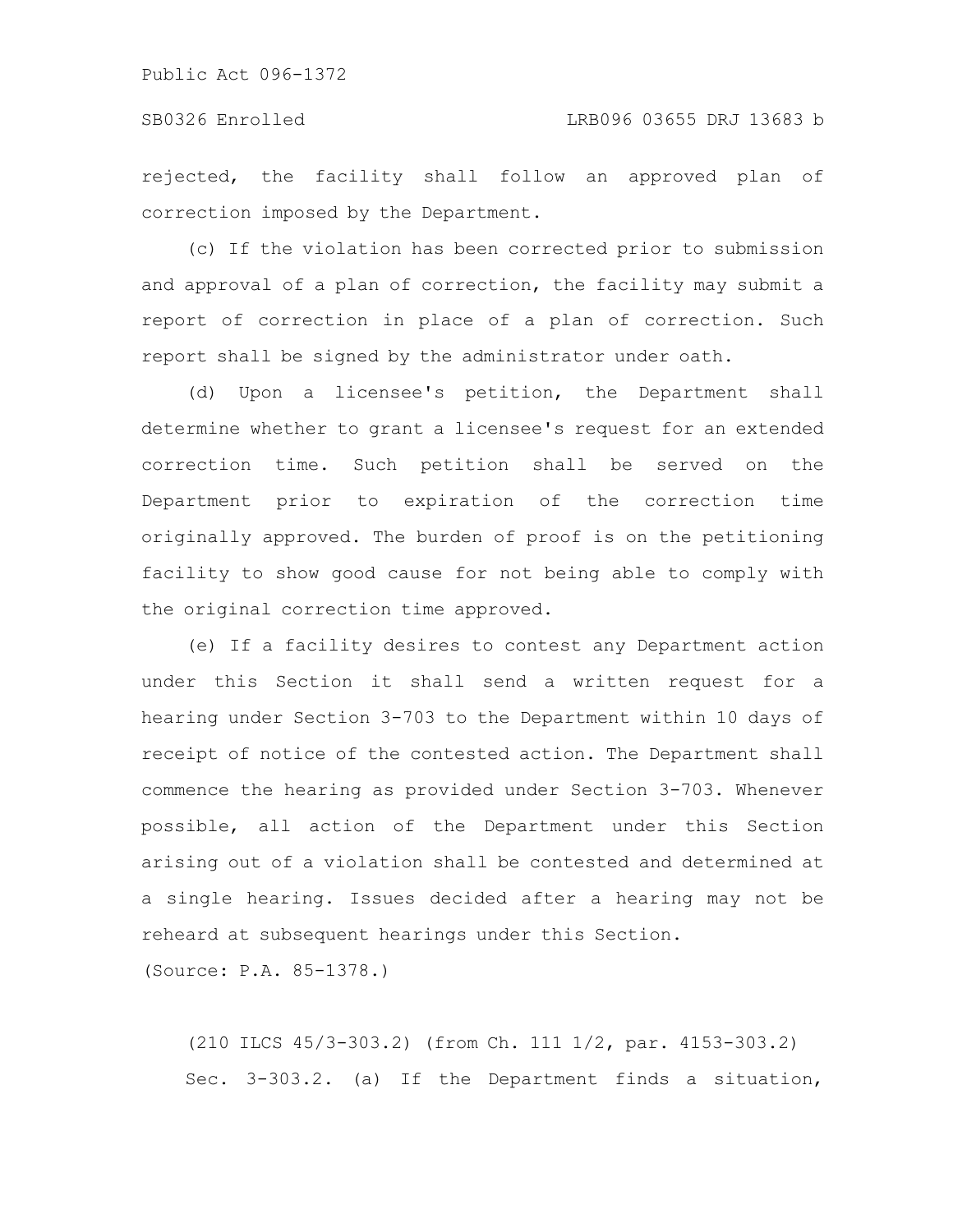condition or practice which violates this Act or any rule promulgated thereunder which does not constitute a Type "AA", Type "A", Type "B", or Type "C" violation directly threaten the health, safety or welfare of a resident, the Department shall issue an administrative warning. Any administrative warning shall be served upon the facility in the same manner as the notice of violation under Section 3-301. The facility shall be responsible for correcting the situation, condition or practice; however, no written plan of correction need be submitted for an administrative warning, except for violations of Sections 3-401 through 3-413 or the rules promulgated thereunder. A written plan of correction is required to be filed for an administrative warning issued for violations of Sections 3-401 through 3-413 or the rules promulgated thereunder.

(b) If, however, the situation, condition or practice which resulted in the issuance of an administrative warning, with the exception of administrative warnings issued pursuant to Sections 3-401 through 3-413 or the rules promulgated thereunder, is not corrected by the next on-site inspection by the Department which occurs no earlier than 90 days from the issuance of the administrative warning, a written plan of correction must be submitted in the same manner as provided in subsection (b) of Section 3-303.

(Source: P.A. 87-549.)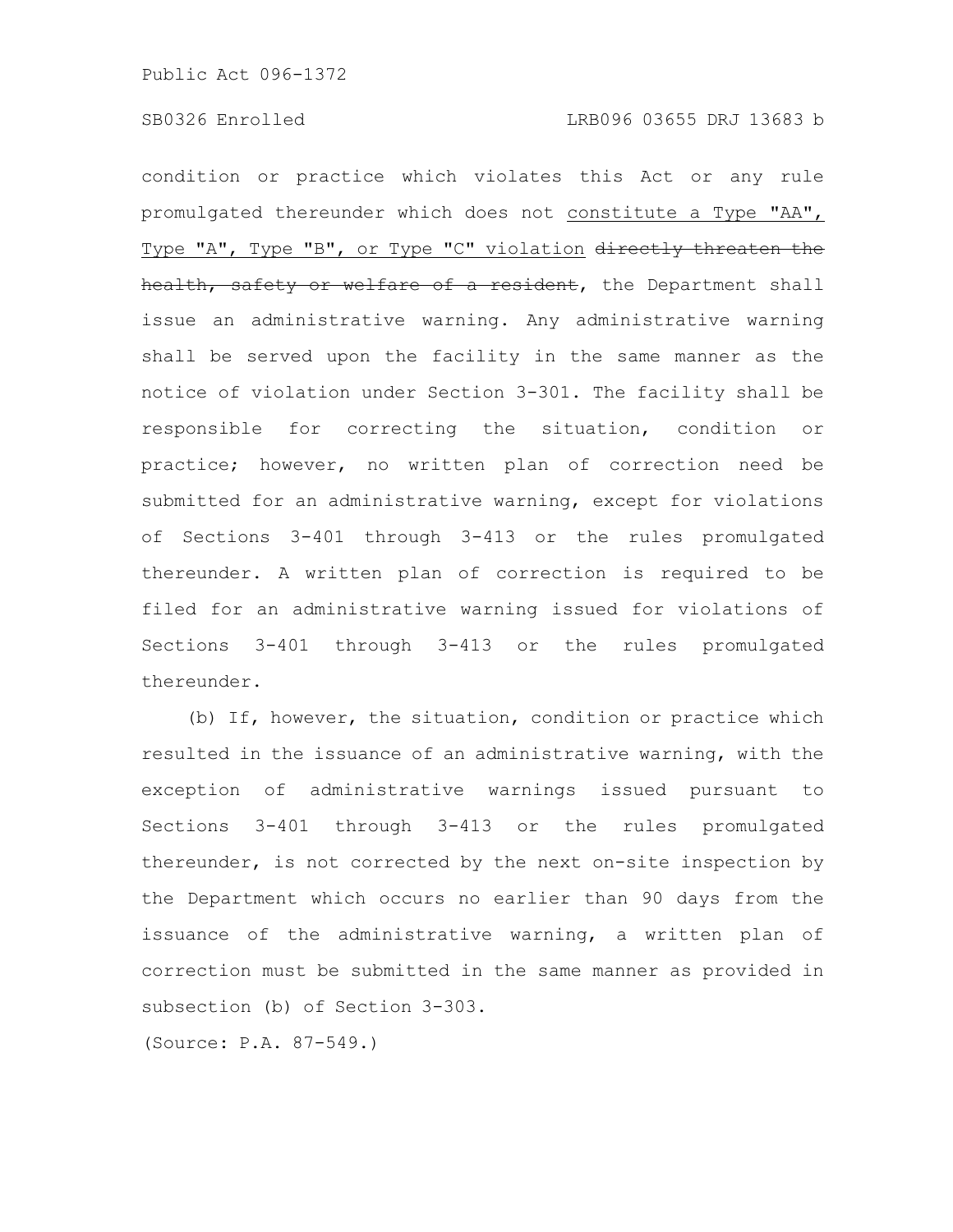#### SB0326 Enrolled LRB096 03655 DRJ 13683 b

(210 ILCS 45/3-304.1)

Sec. 3-304.1. Public computer access to information.

(a) The Department must make information regarding nursing homes in the State available to the public in electronic form on the World Wide Web, including all of the following information:

(1) who regulates nursing homes;

(2) information in the possession of the Department that is listed in Sections 3-210 and 3-304;

(3) deficiencies and plans of correction;

- (4) enforcement remedies;
- (5) penalty letters;
- (6) designation of penalty monies;

(7) the U.S. Department of Health and Human Services' Health Care Financing Administration special projects or federally required inspections;

(8) advisory standards;

(9) deficiency-free surveys; and

(10) enforcement actions and enforcement summaries;  $\overline{\text{and}}$   $\overline{\cdot}$ 

# (11) distressed facilities.

(b) No fee or other charge may be imposed by the Department as a condition of accessing the information.

(c) The electronic public access provided through the World Wide Web shall be in addition to any other electronic or print distribution of the information.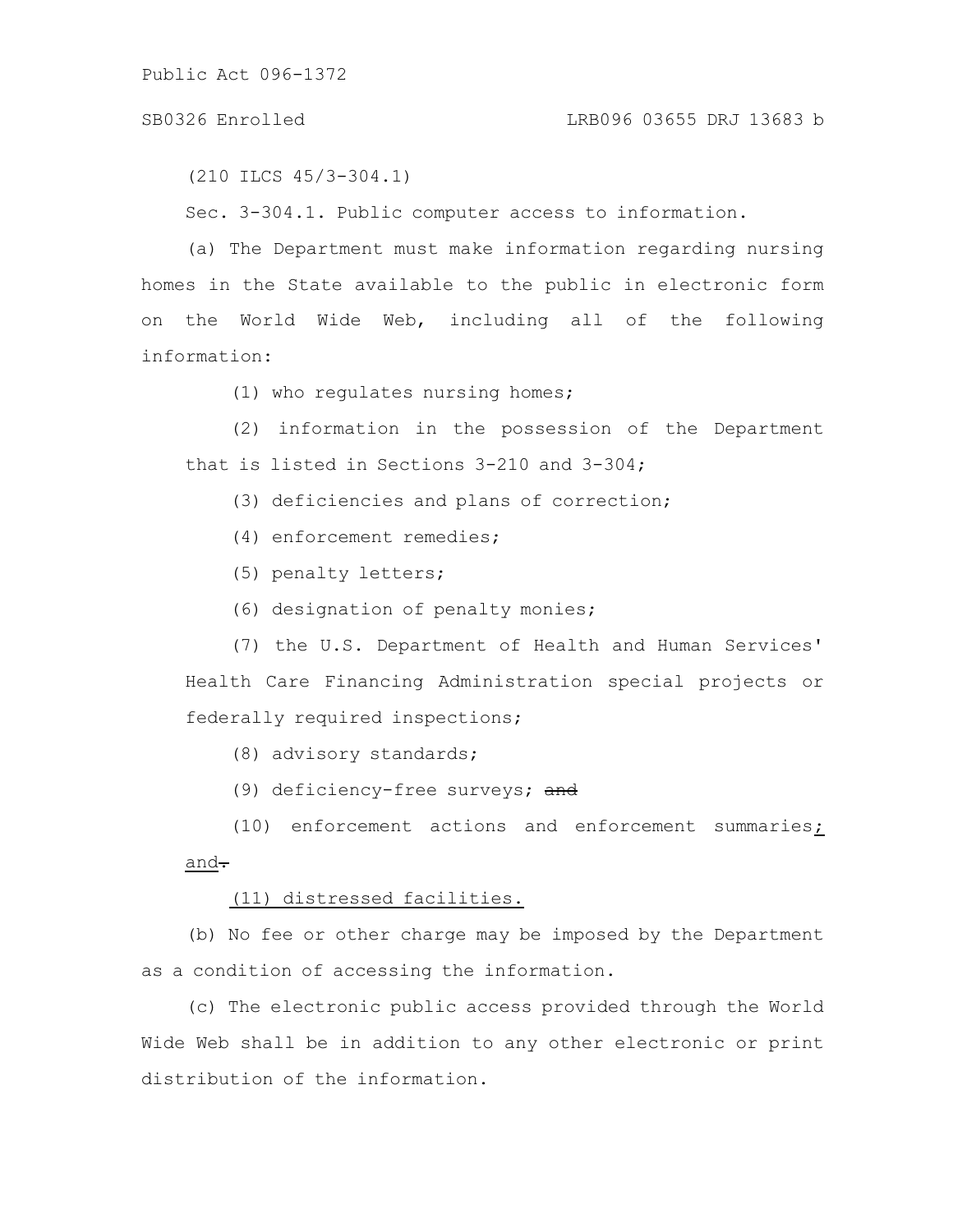(d) The information shall be made available as provided in this Section in the shortest practicable time after it is publicly available in any other form.

(Source: P.A. 91-290, eff. 1-1-00.)

(210 ILCS 45/3-304.2 new)

Sec. 3-304.2. Designation of distressed facilities.

(a) By May 1, 2011, and quarterly thereafter, the Department shall generate and publish quarterly a list of distressed facilities. Criteria for inclusion of certified facilities on the list shall be those used by the U.S. General Accounting Office in report 9-689, until such time as the Department by rule modifies the criteria.

(b) In deciding whether and how to modify the criteria used by the General Accounting Office, the Department shall complete a test run of any substitute criteria to determine their reliability by comparing the number of facilities identified as distressed against the number of distressed facilities generated using the criteria contained in the General Accounting Office report. The Department may not adopt substitute criteria that generate fewer facilities with a distressed designation than are produced by the General Accounting Office criteria during the test run.

(c) The Department shall, by rule, adopt criteria to identify non-Medicaid-certified facilities that are distressed and shall publish this list quarterly beginning October 1,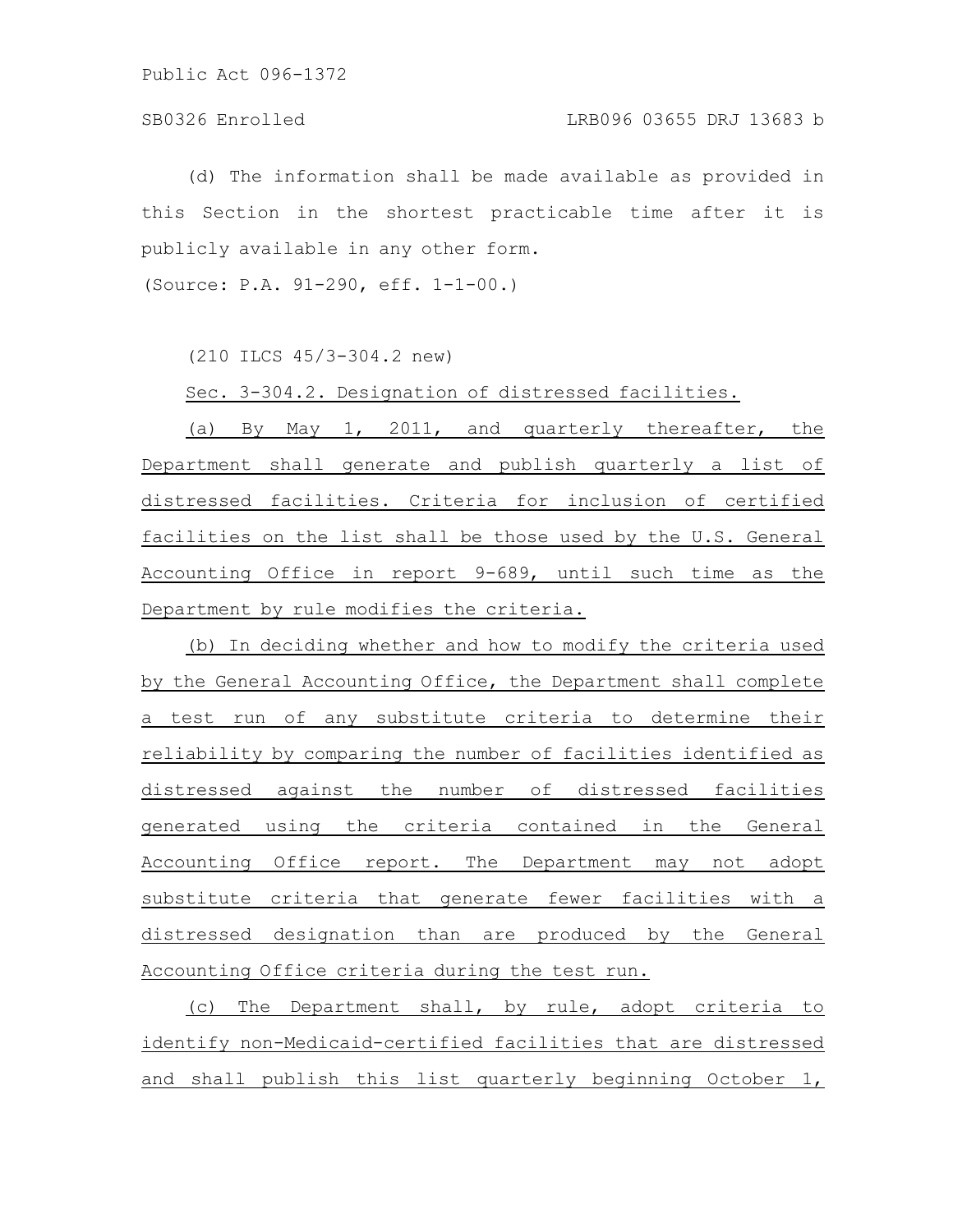2011.

(d) The Department shall notify each facility of its distressed designation, and of the calculation on which it is based.

(e) A distressed facility may contract with an independent consultant meeting criteria established by the Department. If the distressed facility does not seek the assistance of an independent consultant, the Department shall place a monitor or a temporary manager in the facility, depending on the Department's assessment of the condition of the facility.

(f) Independent consultant. A facility that has been designated a distressed facility may contract with an independent consultant to develop and assist in the implementation of a plan of improvement to bring and keep the facility in compliance with this Act and, if applicable, with federal certification requirements. A facility that contracts with an independent consultant shall have 90 days to develop a plan of improvement and demonstrate a good faith effort at implementation, and another 90 days to achieve compliance and take whatever additional actions are called for in the improvement plan to maintain compliance. A facility that the Department determines has a plan of improvement likely to bring and keep the facility in compliance and that has demonstrated good faith efforts at implementation within the first 90 days may be eligible to receive a grant under the Equity in Long-term Care Quality Act to assist it in achieving and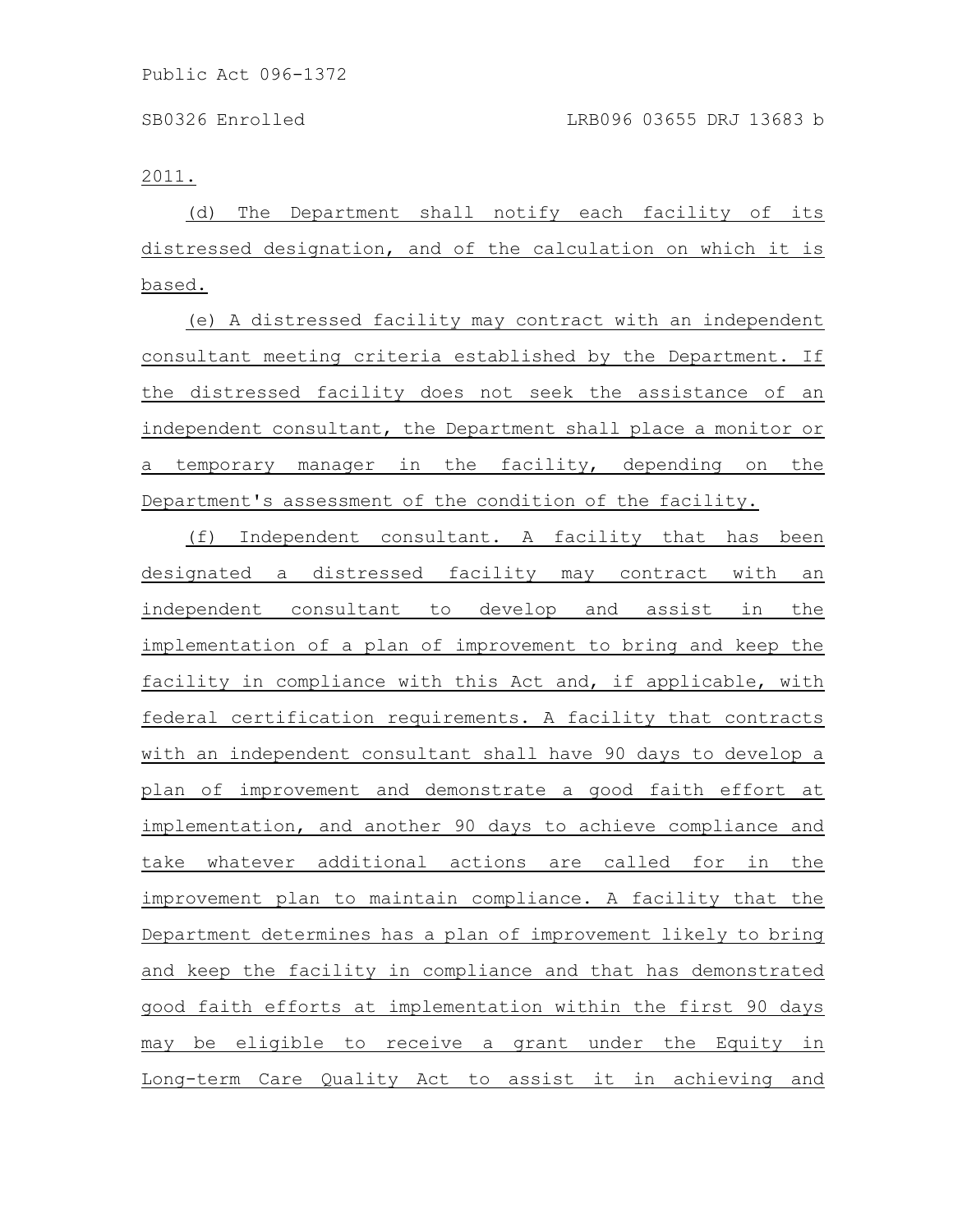maintaining compliance. In this subsection, "independent" consultant means an individual who has no professional or financial relationship with the facility, any person with a reportable ownership interest in the facility, or any related parties. In this subsection, "related parties" has the meaning attributed to it in the instructions for completing Medicaid cost reports.

(f) Monitor and temporary managers. A distressed facility that does not contract with a consultant shall be assigned a monitor or a temporary manager at the Department's discretion. The cost of the temporary manager shall be paid by the facility. The temporary manager shall have the authority determined by the Department, which may grant the temporary manager any or all of the authority a court may grant a receiver. The temporary manager may apply to the Equity in Long-term Care Quality Fund for grant funds to implement the plan of improvement.

(g) The Department shall by rule establish a mentor program for owners of distressed facilities.

(h) The Department shall by rule establish sanctions (in addition to those authorized elsewhere in this Article) against distressed facilities that are not in compliance with this Act and (if applicable) with federal certification requirements. Criteria for imposing sanctions shall take into account a facility's actions to address the violations and deficiencies that caused its designation as a distressed facility, and its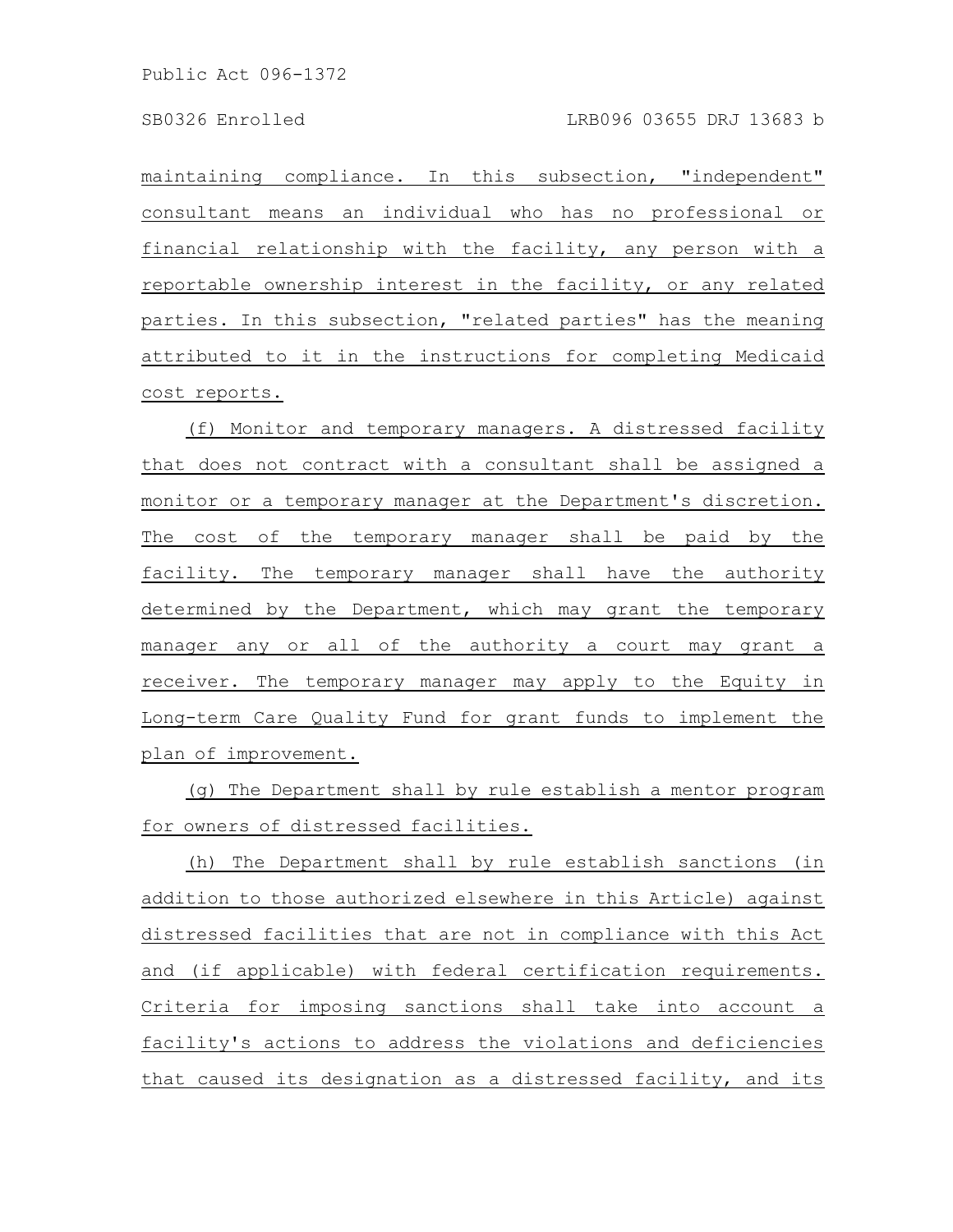compliance with this Act and with federal certification requirements (if applicable), subsequent to its designation as a distressed facility, including mandatory revocations if criteria can be agreed upon by the Department, resident advocates, and representatives of the nursing home profession. By February 1, 2011, the Department shall report to the General Assembly on the results of negotiations about creating criteria for mandatory license revocations of distressed facilities and make recommendations about any statutory changes it believes are appropriate to protect the health, safety, and welfare of nursing home residents.

(i) The Department may establish by rule criteria for restricting the owner of a facility on the distressed list from acquiring additional skilled nursing facilities.

(210 ILCS 45/3-305) (from Ch. 111 1/2, par. 4153-305)

Sec. 3-305. The license of a facility which is in violation of this Act or any rule adopted thereunder may be subject to the penalties or fines levied by the Department as specified in this Section.

(1) A Unless a greater penalty or fine is allowed under subsection (3), a licensee who commits a Type "AA" "A" violation as defined in Section  $1-128.5$   $1-129$  is automatically issued a conditional license for a period of 6 months to coincide with an acceptable plan of correction and assessed a fine up to \$25,000 per violation computed at a rate of \$5.00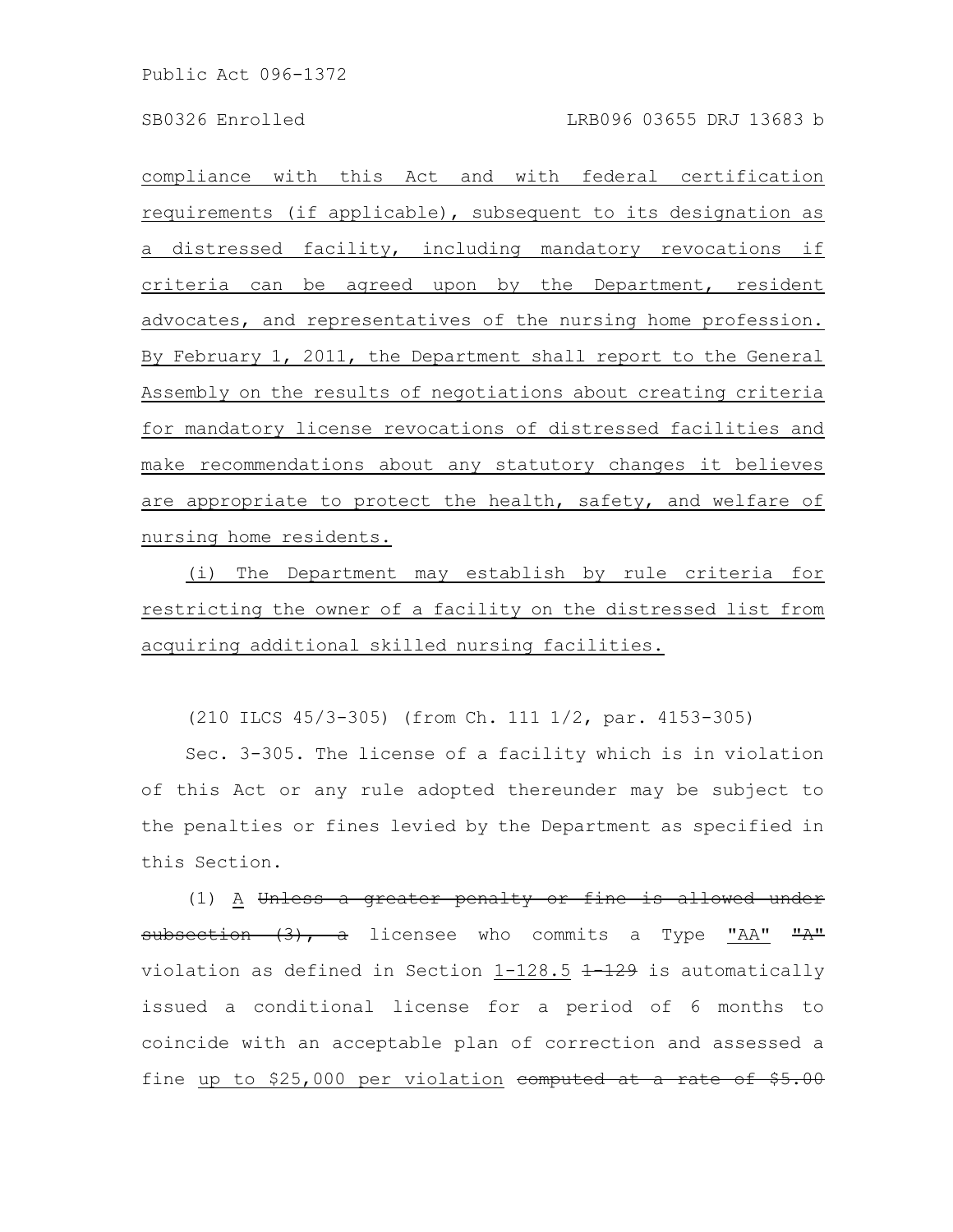per resident in the facility plus 20 cents per resident for each day of the violation, commencing on the date a notice of the violation is served under Section 3-301 and ending on the date the violation is corrected, or a fine of not less \$5,000, or when death, serious mental or physical harm, permanent disability, or disfigurement results, a fine of not less than \$10,000, whichever is greater.

(1.5) A licensee who commits a Type "A" violation as defined in Section 1-129 is automatically issued a conditional license for a period of 6 months to coincide with an acceptable plan of correction and assessed a fine of up to \$12,500 per violation.

(2) A licensee who commits a Type "B" violation as defined in Section 1-130 shall be assessed a fine of up to \$1,100 per violation or who is issued an administrative warning for a violation of Sections 3-401 through 3-413 or the rules promulgated thereunder is subject to a penalty computed at a rate of \$3 per resident in the facility, plus 15 cents per resident for each day of the violation, commencing on the date a notice of the violation is served under Section 3-301 and ending on the date the violation is corrected, or a fine not less than \$500, whichever is greater. Such fine shall be assessed on the date of notice of the violation and shall suspended for violations that continue after such date upon completion of a plan of correction in accordance with Section 308 in relation to the assessment of fines and correction.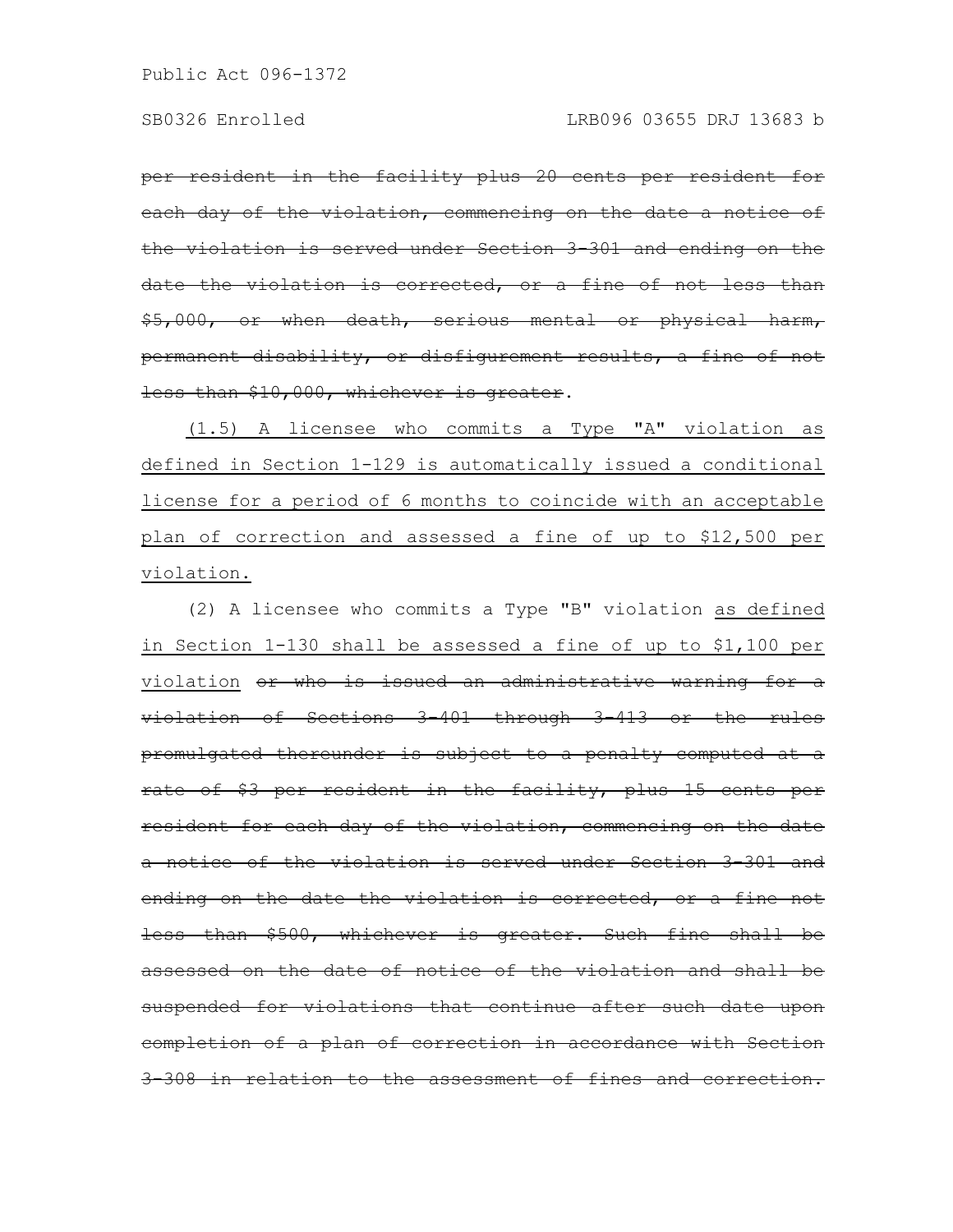Failure to correct such violation within the time approved under a plan of correction shall result in a fine and conditional license as provided under subsection (5).

(2.5) A licensee who commits 10 or more Type "C" violations, as defined in Section 1-132, in a single survey shall be assessed a fine of up to \$250 per violation. A licensee who commits one or more Type "C" violations with a high risk designation, as defined by rule, shall be assessed a fine of up to \$500 per violation.

(3) A licensee who commits a Type "AA" or Type "A" violation as defined in Section 1-128.5 or 1-129 which continues beyond the time specified in paragraph (a) of Section 3-303 which is cited as a repeat violation shall have its license revoked and shall be assessed a fine of 3 times the fine computed per resident per day under subsection (1).

(4) A licensee who fails to satisfactorily comply with an accepted plan of correction for a Type "B" violation or an administrative warning issued pursuant to Sections 3-401 through 3-413 or the rules promulgated thereunder shall be automatically issued a conditional license for a period of not less than 6 months. A second or subsequent acceptable plan of correction shall be filed. A fine shall be assessed in accordance with subsection (2) when cited for the repeat violation. This fine shall be computed for all days of the violation, including the duration of the first plan of correction compliance time.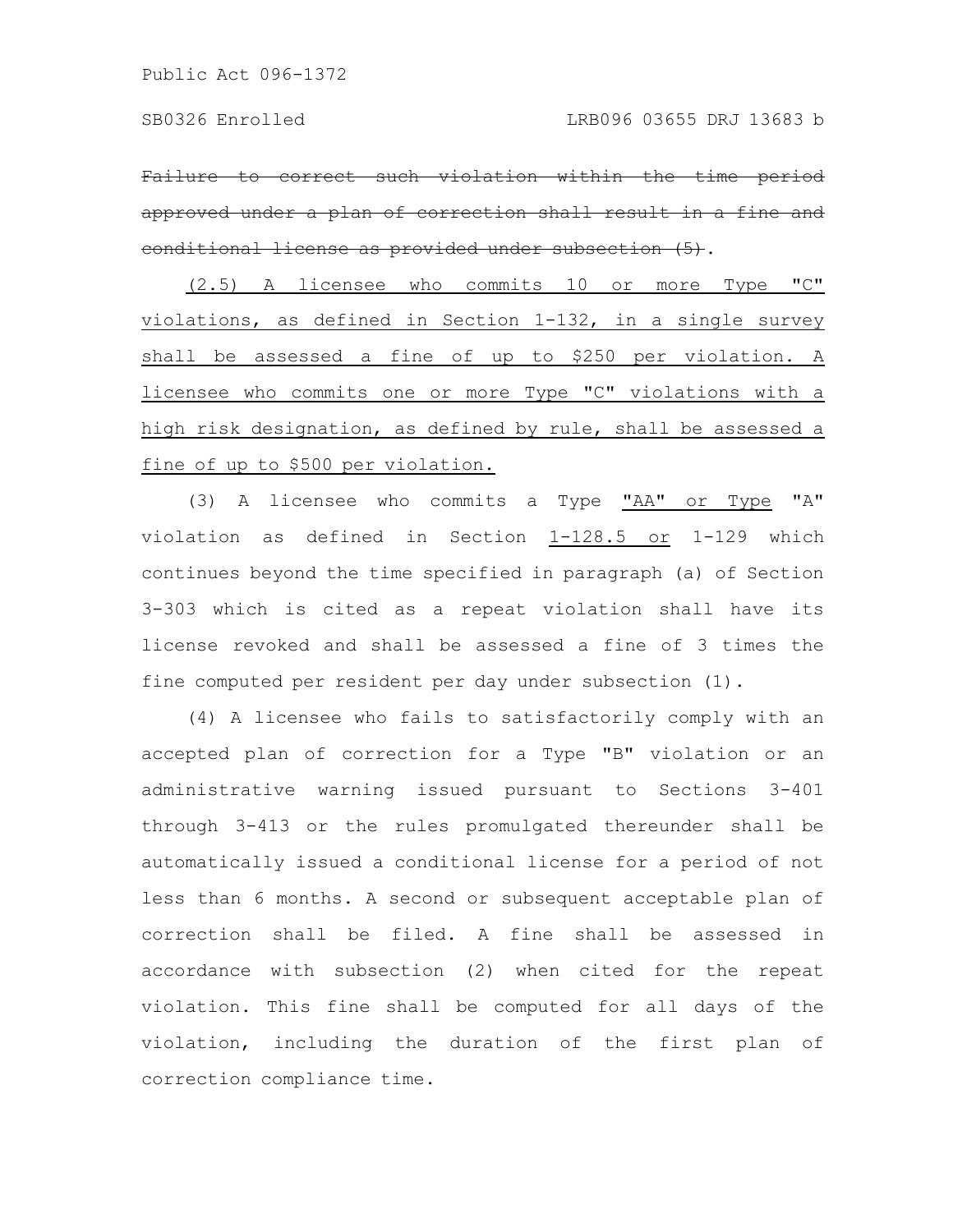# SB0326 Enrolled LRB096 03655 DRJ 13683 b

(5) For the purpose of computing a penalty under subsections (2) through (4), the number of residents per day shall be based on the average number of residents in the facility during the 30 days preceding the discovery of the violation.

(6) When the Department finds that a provision of Article II has been violated with regard to a particular resident, the Department shall issue an order requiring the facility to reimburse the resident for injuries incurred, or \$100, whichever is greater. In the case of a violation involving any action other than theft of money belonging to a resident, reimbursement shall be ordered only if a provision of Article II has been violated with regard to that or any other resident of the facility within the 2 years immediately preceding the violation in question.

(7) For purposes of assessing fines under this Section, a repeat violation shall be a violation which has been cited during one inspection of the facility for which an accepted plan of correction was not complied with or. A repeat violation shall not be a new citation of the same rule if, unless the licensee is not substantially addressing the issue routinely throughout the facility.

(7.5) If an occurrence results in more than one type of violation as defined in this Act (that is, a Type "AA", Type "A", Type "B", or Type "C" violation), the maximum fine that may be assessed for that occurrence is the maximum fine that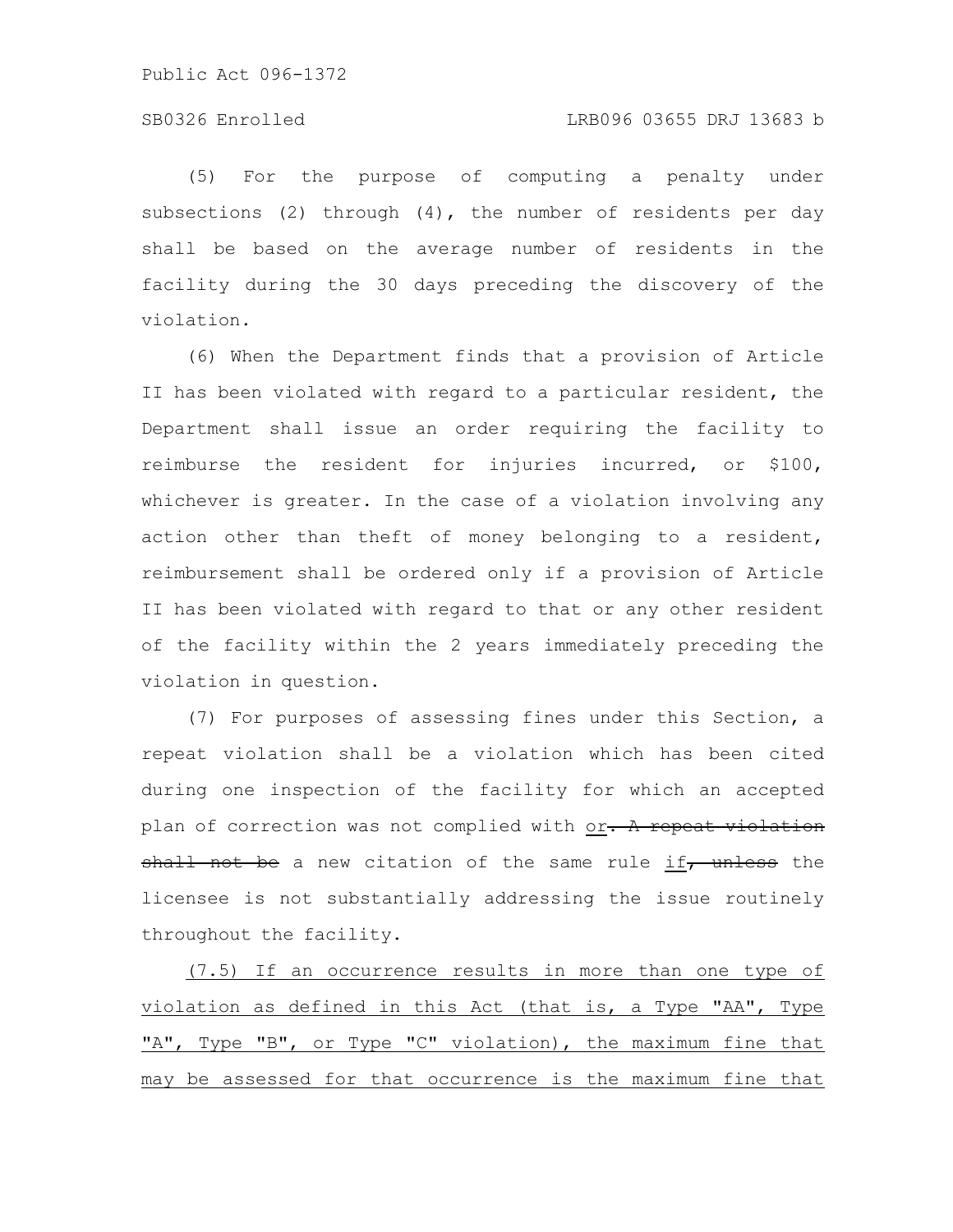may be assessed for the most serious type of violation charged. For purposes of the preceding sentence, a Type "AA" violation is the most serious type of violation that may be charged, followed by a Type "A", Type "B", or Type "C" violation, in that order.

(8) The minimum and maximum fines that may be assessed pursuant to this Section shall be twice those otherwise specified for any facility that willfully makes a misstatement of fact to the Department, or willfully fails to make a required notification to the Department, if that misstatement or failure delays the start of a surveyor or impedes a survey.

(9) High risk designation. If the Department finds that a facility has violated a provision of the Illinois Administrative Code that has a high risk designation, or that a facility has violated the same provision of the Illinois Administrative Code 3 or more times in the previous 12 months, the Department may assess a fine of up to 2 times the maximum fine otherwise allowed.

(10) If a licensee has paid a civil monetary penalty imposed pursuant to the Medicare and Medicaid Certification Program for the equivalent federal violation giving rise to a fine under this Section, the Department shall offset the fine by the amount of the civil monetary penalty. The offset may not reduce the fine by more than 75% of the original fine, however. (Source: P.A. 86-407; 87-549; 87-1056.)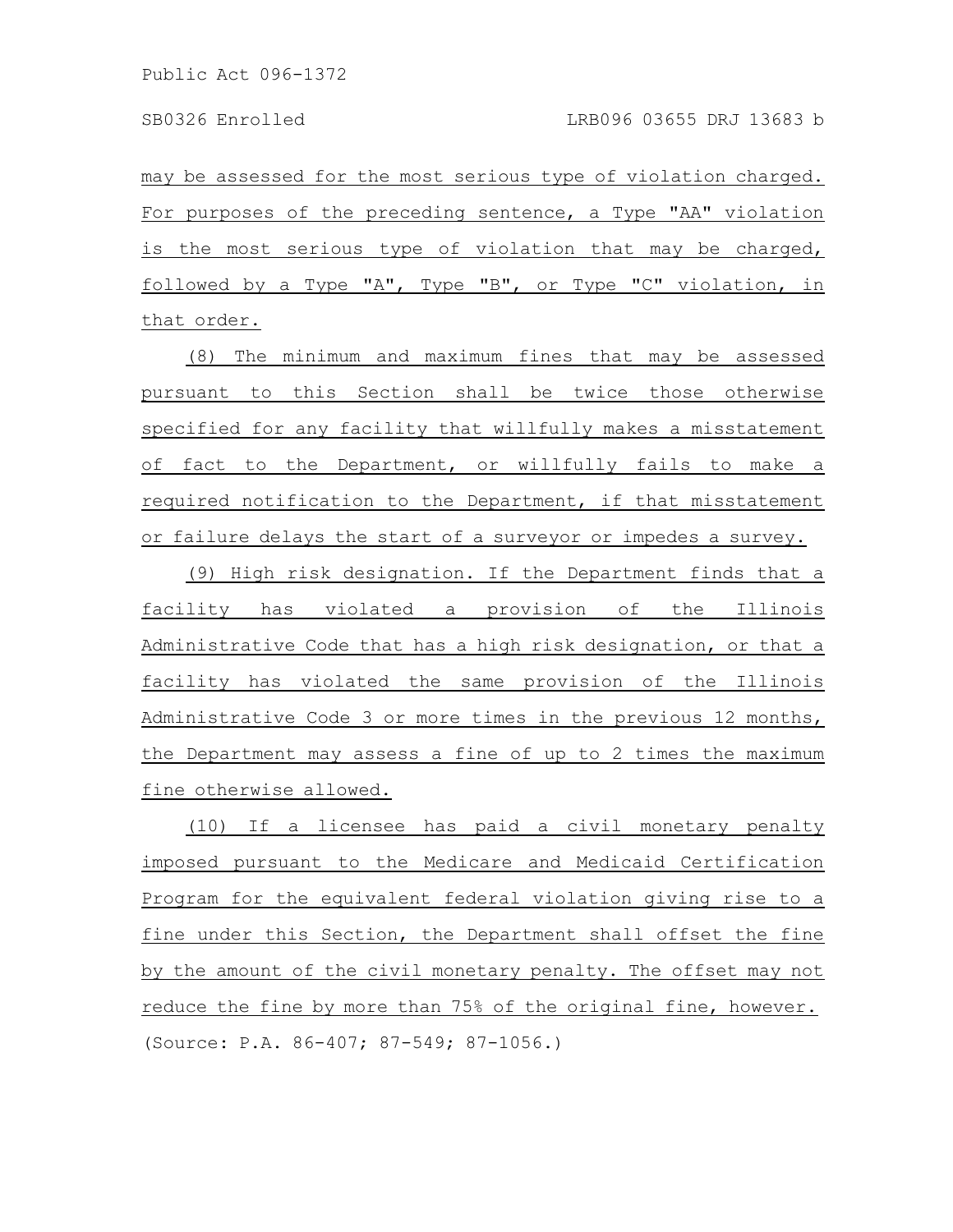#### SB0326 Enrolled LRB096 03655 DRJ 13683 b

(210 ILCS 45/3-306) (from Ch. 111 1/2, par. 4153-306)

Sec. 3-306. In determining whether a penalty is to be imposed and in determining  $f(x)$  is the amount of the penalty to be imposed, if any, for a violation, the Director shall consider the following factors:

(1) The gravity of the violation, including the probability that death or serious physical or mental harm to a resident will result or has resulted; the severity of the actual or potential harm, and the extent to which the provisions of the applicable statutes or regulations were violated;

(2) The reasonable diligence exercised by the licensee and efforts to correct violations.

(3) Any previous violations committed by the licensee; and

(4) The financial benefit to the facility of committing or continuing the violation.

(Source: P.A. 81-223.)

(210 ILCS 45/3-309) (from Ch. 111 1/2, par. 4153-309)

Sec. 3-309. A facility may contest an assessment of a penalty by sending a written request to the Department for hearing under Section 3-703. Upon receipt of the request the Department shall hold a hearing as provided under Section 3-703. Instead of requesting a hearing pursuant to Section 3-703, a facility may, within 10 business days after receipt of the notice of violation and fine assessment, transmit to the Department (i) 65% of the amount assessed for each violation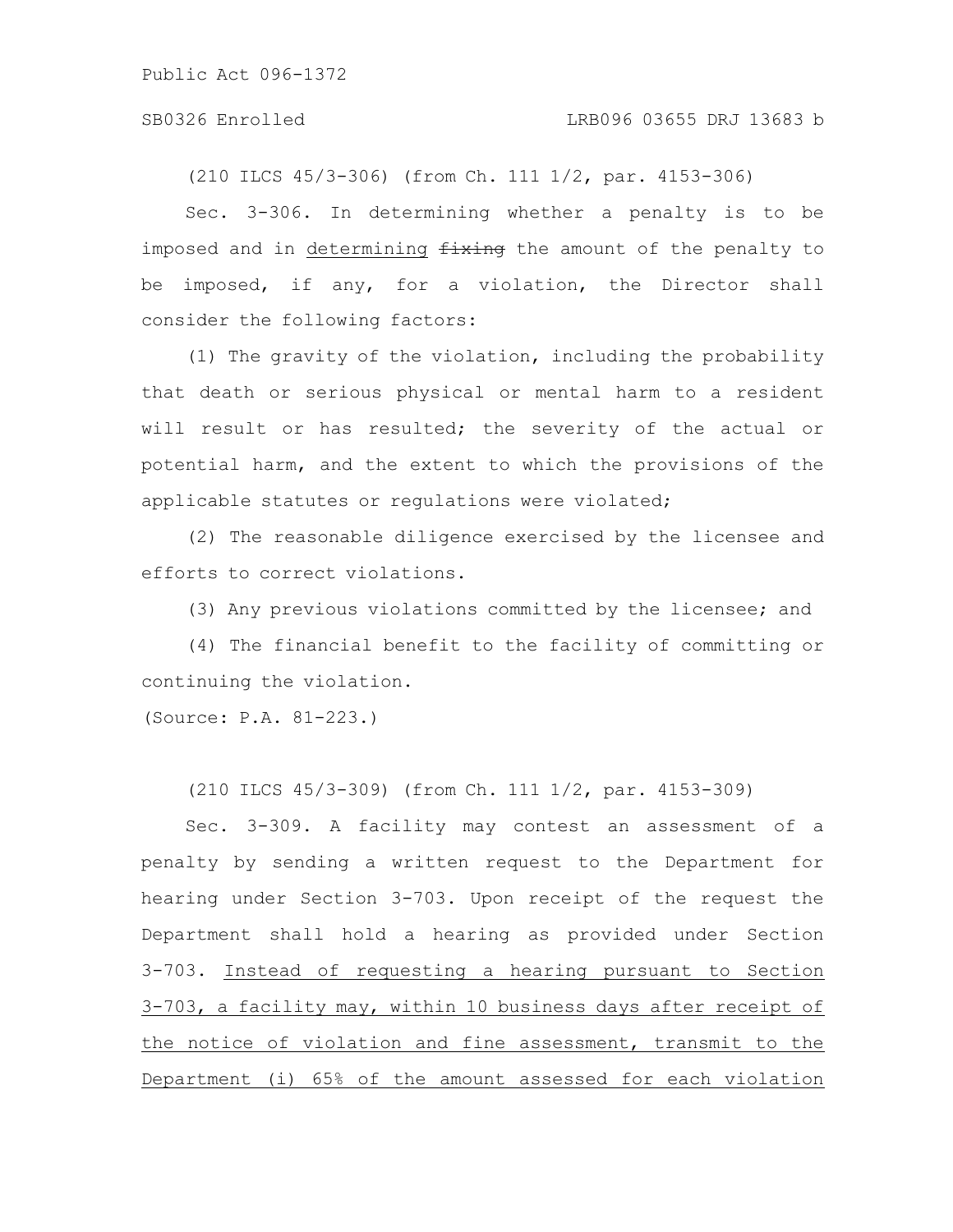specified in the penalty assessment or (ii) in the case of a fine subject to offset under paragraph (10) of Section 3-305, up to 75% of the amount assessed.

(Source: P.A. 81-223.)

(210 ILCS 45/3-310) (from Ch. 111 1/2, par. 4153-310)

Sec. 3-310. All penalties shall be paid to the Department within 10 days of receipt of notice of assessment or, if the penalty is contested under Section 3-309, within 10 days of receipt of the final decision, unless the decision is appealed and the order is stayed by court order under Section 3-713. A facility choosing to waive the right to a hearing under Section 3-309 shall submit a payment totaling 65% of the original fine amount along with the written waiver. A penalty assessed under this Act shall be collected by the Department and shall be deposited with the State Treasurer into the Long Term Care Monitor/Receiver Fund. If the person or facility against whom a penalty has been assessed does not comply with a written demand for payment within 30 days, the Director shall issue an order to do any of the following:

(1) Direct the State Treasurer or Comptroller to deduct the amount of the fine from amounts otherwise due from the State for the penalty, including any payments to be made from the Medicaid Long Term Care Provider Participation Fee Trust Fund established under Section 5-4.31 of the Illinois Public Aid Code, and remit that amount to the Department;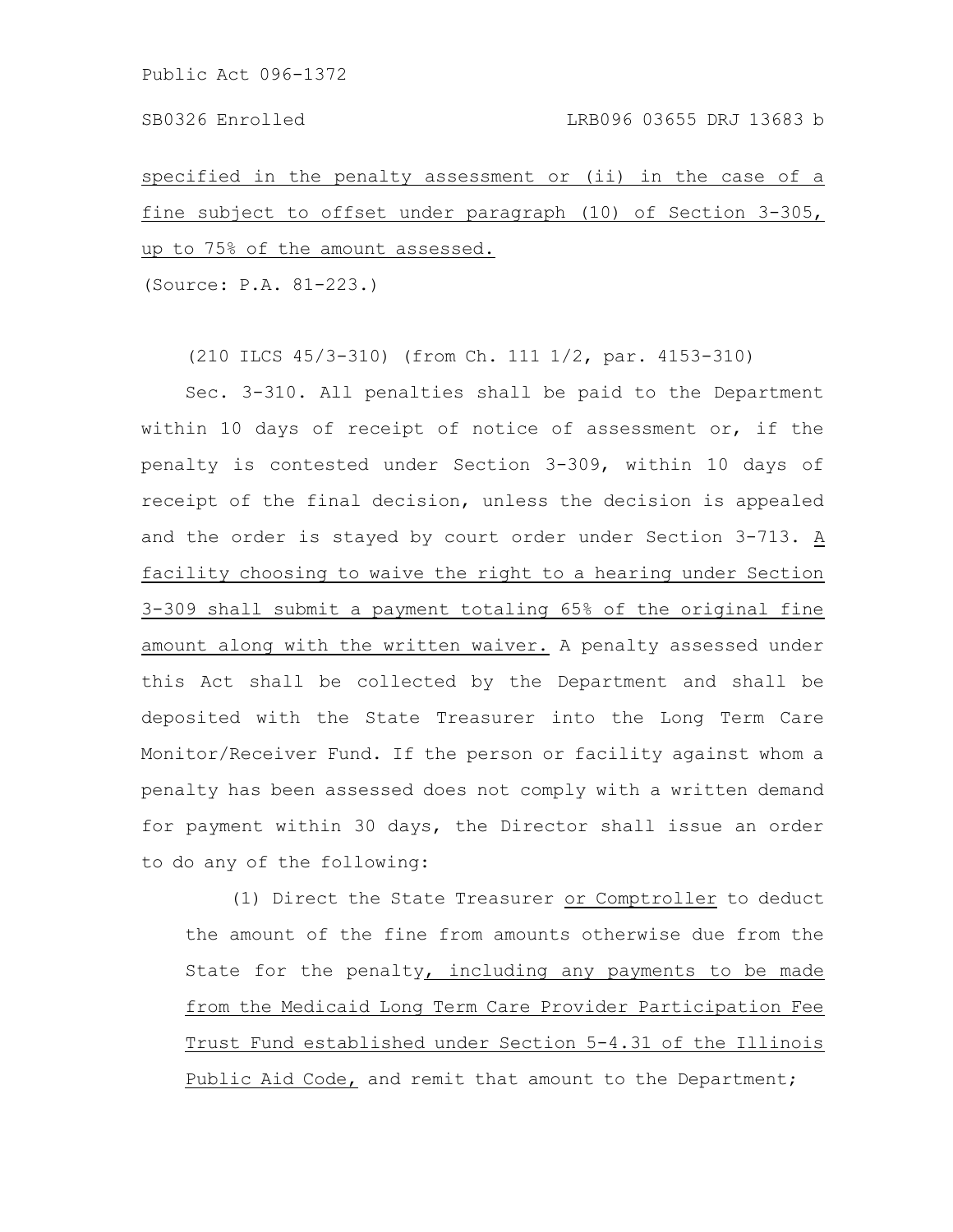(2) Add the amount of the penalty to the facility's licensing fee; if the licensee refuses to make the payment at the time of application for renewal of its license, the license shall not be renewed; or

(3) Bring an action in circuit court to recover the amount of the penalty.

With the approval of the federal centers for Medicaid and Medicare services, the Director of Public Health shall set aside 50% of the federal civil monetary penalties collected each year to be used to award grants under the Equity Innovations in Long-term Care Quality Grants Act.

(Source: P.A. 92-784, eff. 8-6-02.)

(210 ILCS 45/3-318) (from Ch. 111 1/2, par. 4153-318)

Sec. 3-318. (a) No person shall:

(1) Intentionally fail to correct or interfere with the correction of a Type "AA", Type "A", or Type "B" violation within the time specified on the notice or approved plan of correction under this Act as the maximum period given for correction, unless an extension is granted and the corrections are made before expiration of extension;

(2) Intentionally prevent, interfere with, or attempt to impede in any way any duly authorized investigation and enforcement of this Act;

(3) Intentionally prevent or attempt to prevent any examination of any relevant books or records pertinent to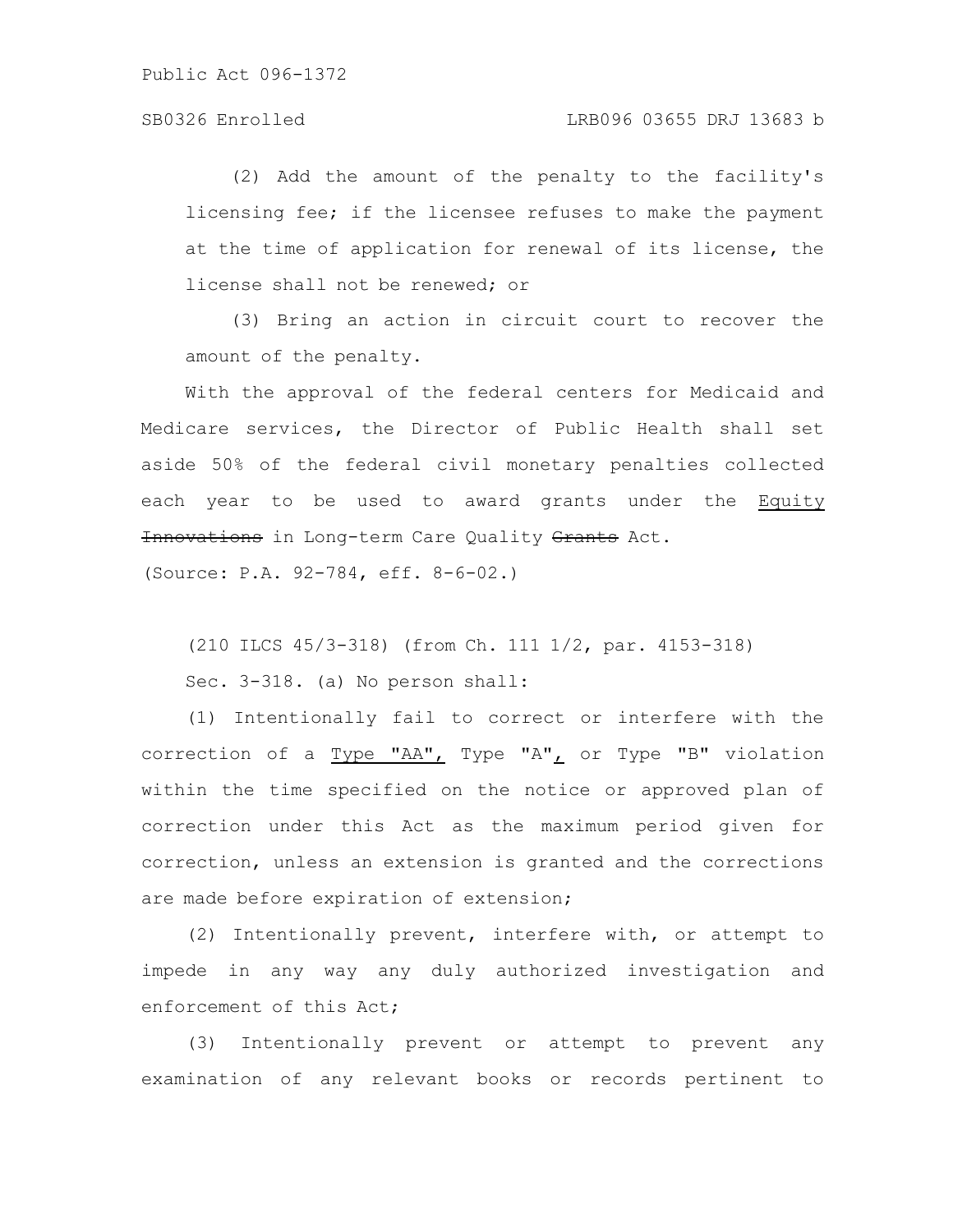#### SB0326 Enrolled LRB096 03655 DRJ 13683 b

investigations and enforcement of this Act;

(4) Intentionally prevent or interfere with the preservation of evidence pertaining to any violation of this Act or the rules promulgated under this Act;

(5) Intentionally retaliate or discriminate against any resident or employee for contacting or providing information to any state official, or for initiating, participating in, or testifying in an action for any remedy authorized under this Act;

(6) Wilfully file any false, incomplete or intentionally misleading information required to be filed under this Act, or wilfully fail or refuse to file any required information; or

(7) Open or operate a facility without a license.

(b) A violation of this Section is a business offense, punishable by a fine not to exceed \$10,000, except as otherwise provided in subsection (2) of Section 3-103 as to submission of false or misleading information in a license application.

(c) The State's Attorney of the county in which the facility is located, or the Attorney General, shall be notified by the Director of any violations of this Section.

(Source: P.A. 83-1530.)

(210 ILCS 45/3-402) (from Ch. 111 1/2, par. 4153-402)

Sec. 3-402. Involuntary transfer or discharge of a resident from a facility shall be preceded by the discussion required under Section 3-408 and by a minimum written notice of 21 days,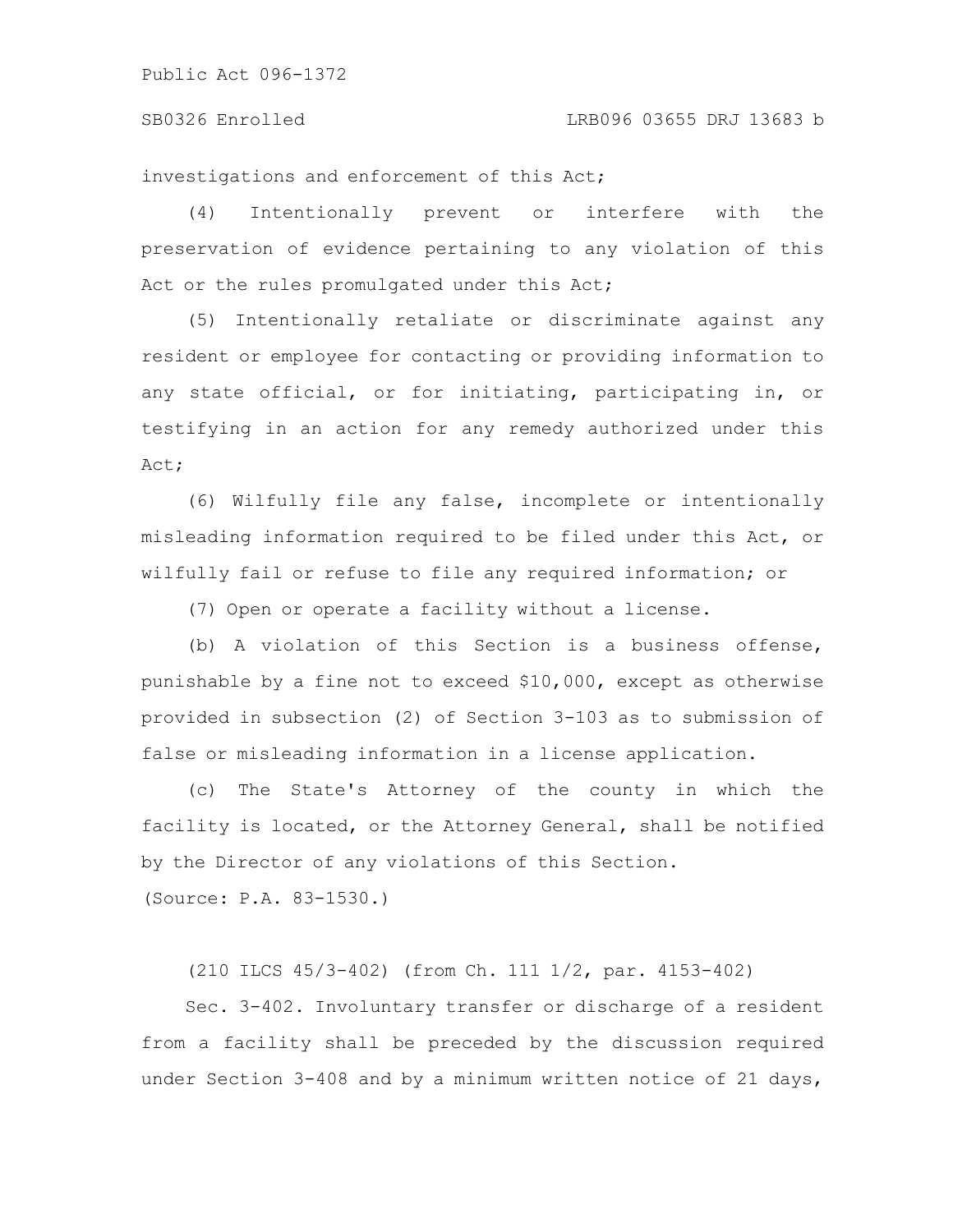except in one of the following instances:

(a) When when an emergency transfer or discharge is ordered by the resident's attending physician because of the resident's health care needs. $\frac{1}{100}$ 

(b) When when the transfer or discharge is mandated by the physical safety of other residents, the facility staff, or facility visitors, as documented in the clinical record. The Department shall be notified prior to any such involuntary transfer or discharge. The Department shall immediately offer transfer, or discharge and relocation assistance to residents transferred or discharged under this subparagraph (b), and the Department may place relocation teams as provided in Section 3-419 of this Act.

(c) When an identified offender is within the provisional admission period defined in Section 1-120.3. If the Identified Offender Report and Recommendation prepared under Section 2-201.6 shows that the identified offender poses a serious threat or danger to the physical safety of other residents, the facility staff, or facility visitors in the admitting facility and the facility determines that it is unable to provide a safe environment for the other residents, the facility staff, or facility visitors, the facility shall transfer or discharge the identified offender within 3 days after its receipt of the Identified Offender Report and Recommendation.

(Source: P.A. 84-1322.)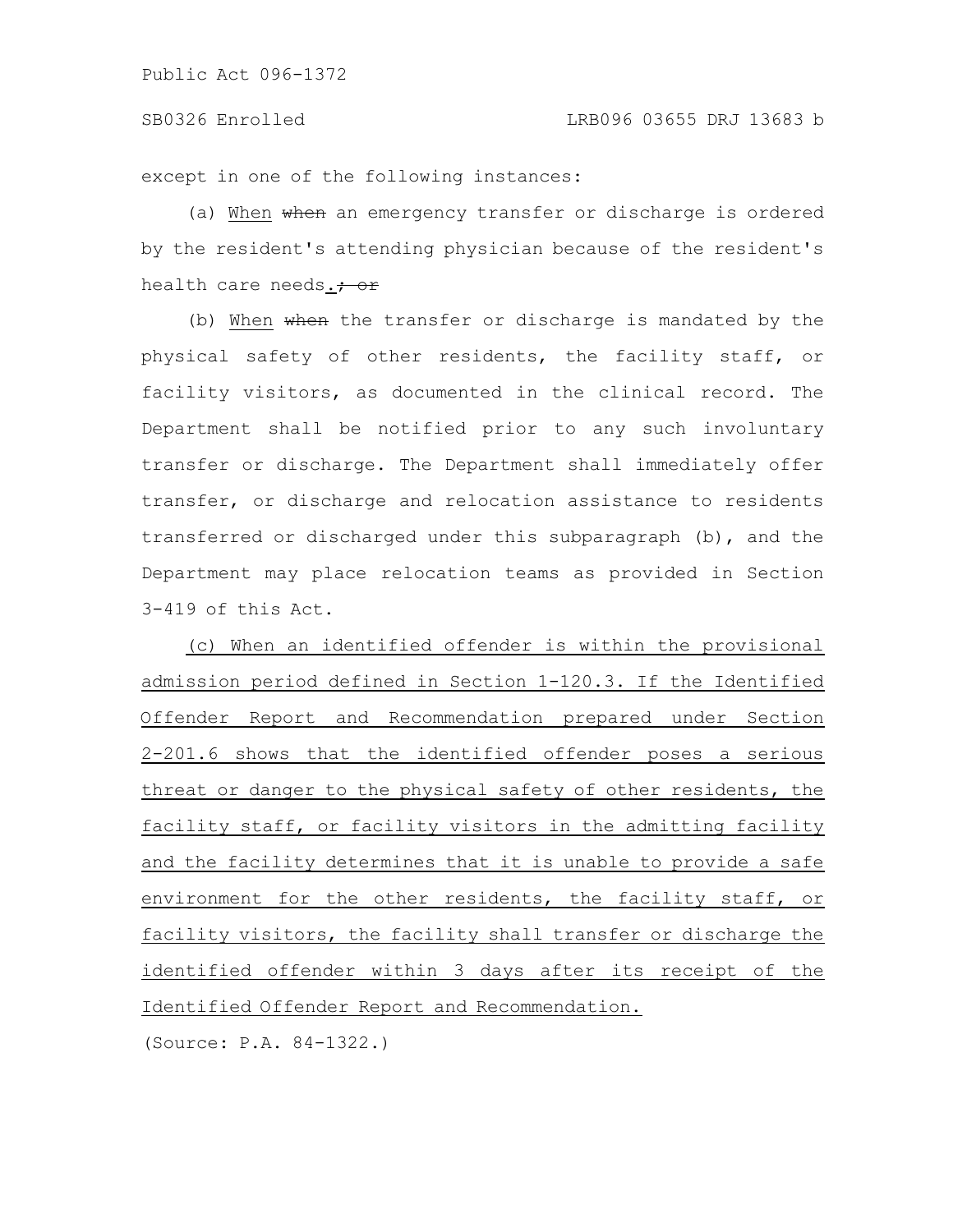#### SB0326 Enrolled LRB096 03655 DRJ 13683 b

(210 ILCS 45/3-501) (from Ch. 111 1/2, par. 4153-501)

Sec. 3-501. The Department may place an employee or agent to serve as a monitor in a facility or may petition the circuit court for appointment of a receiver for a facility, or both, when any of the following conditions exist:

(a) The facility is operating without a license;

(b) The Department has suspended, revoked or refused to renew the existing license of the facility;

(c) The facility is closing or has informed the Department that it intends to close and adequate arrangements for relocation of residents have not been made at least 30 days prior to closure;

(d) The Department determines that an emergency exists, whether or not it has initiated revocation or nonrenewal procedures, if because of the unwillingness or inability of the licensee to remedy the emergency the Department believes a monitor or receiver is necessary; or

(e) The Department is notified that the facility is terminated or will not be renewed for participation in the federal reimbursement program under either Title XVIII or Title XIX of the Social Security Act; or  $\div$ 

(f) The facility has been designated a distressed facility by the Department and does not have a consultant employed pursuant to subsection (f) of Section 3-304.2 and an acceptable plan of improvement, or the Department has reason to believe the facility is not complying with the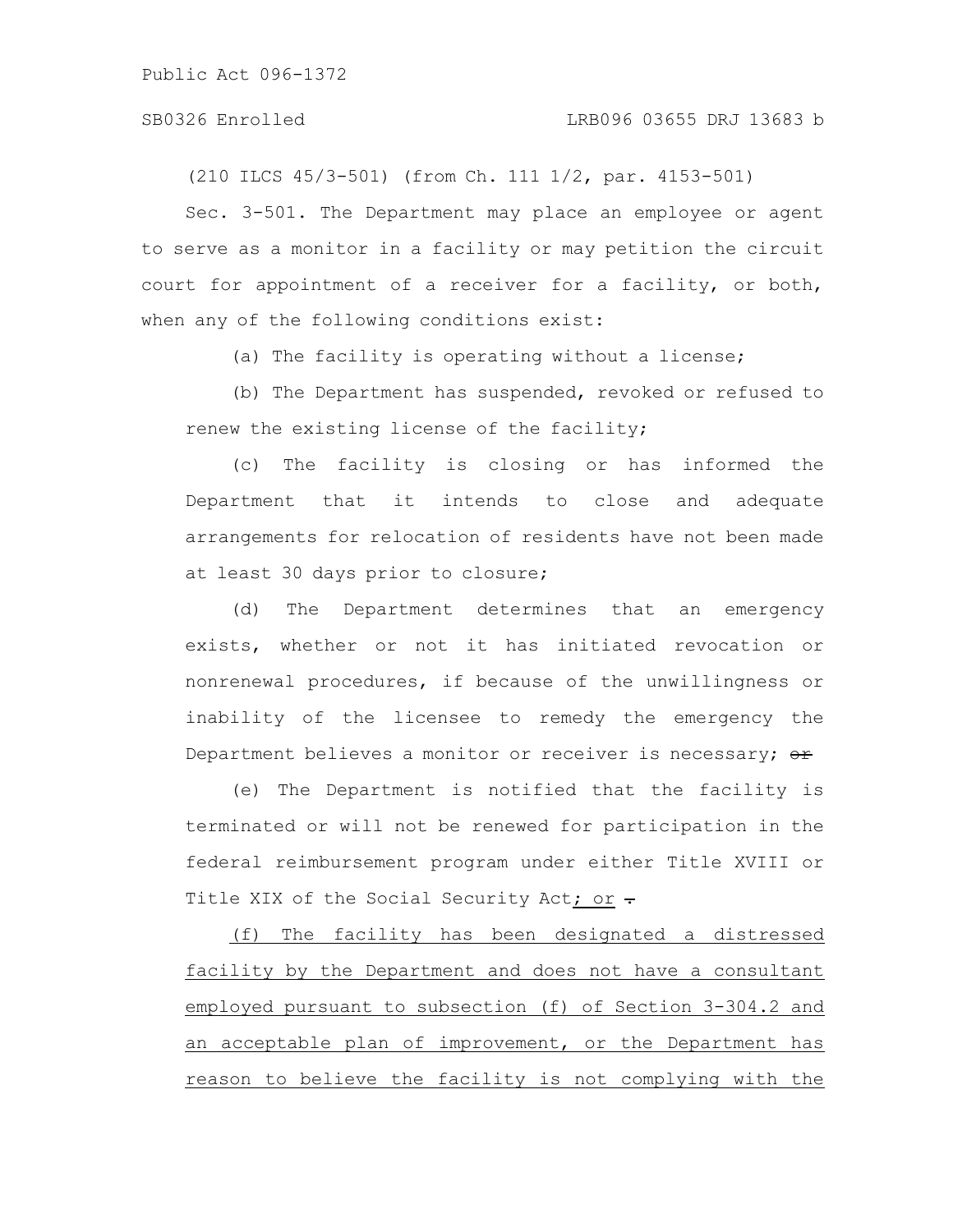plan of improvement. Nothing in this paragraph (f) shall preclude the Department from placing a monitor in a facility if otherwise justified by law.

As used in subsection (d) and Section 3-503, "emergency" means a threat to the health, safety or welfare of a resident that the facility is unwilling or unable to correct. (Source: P.A. 87-549.)

(210 ILCS 45/3-504) (from Ch. 111 1/2, par. 4153-504)

Sec. 3-504. The court shall hold a hearing within 5 days of the filing of the petition. The petition and notice of the hearing shall be served on the owner, administrator or designated agent of the facility as provided under the Civil Practice Law, or the petition and notice of hearing shall be posted in a conspicuous place in the facility not later than 3 days before the time specified for the hearing, unless a different period is fixed by order of the court. The court shall appoint a receiver for a limited time period, exceed 180 days, if it finds that:

(a) The facility is operating without a license;

(b) The Department has suspended, revoked or refused to renew the existing license of a facility;

(c) The facility is closing or has informed the Department that it intends to close and adequate arrangements for relocation of residents have not been made at least 30 days prior to closure; or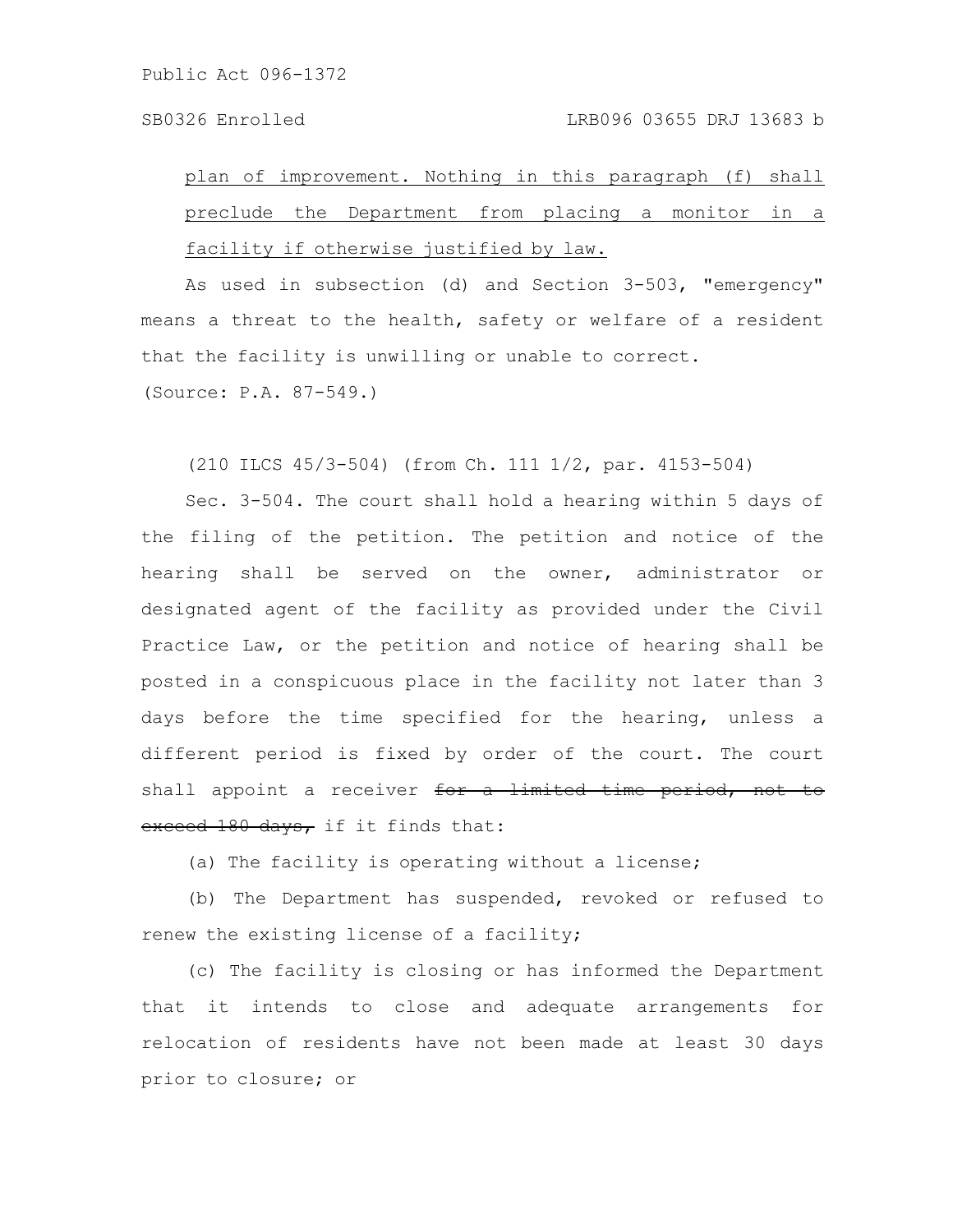# SB0326 Enrolled LRB096 03655 DRJ 13683 b

(d) An emergency exists, whether or not the Department has initiated revocation or nonrenewal procedures, if because of the unwillingness or inability of the licensee to remedy the emergency the appointment of a receiver is necessary. (Source: P.A. 82-783.)

(210 ILCS 45/3-808 new)

Sec. 3-808. Protocol for sexual assault victims; nursing home. The Department shall develop a protocol for the care and treatment of residents who have been sexually assaulted in a long term care facility or elsewhere.

(210 ILCS 45/3-809 new)

Sec. 3-809. Rules to implement changes. In developing rules and regulations to implement changes made by this amendatory Act of the 96th General Assembly, the Department shall seek the input of advocates for long term care facility residents, representatives of associations representing long term care facilities, and representatives of associations representing employees of long term care facilities.

(210 ILCS 45/3-810 new)

Sec. 3-810. Whistleblower protection.

(a) In this Section, "retaliatory action" means the reprimand, discharge, suspension, demotion, denial of promotion or transfer, or change in the terms and conditions of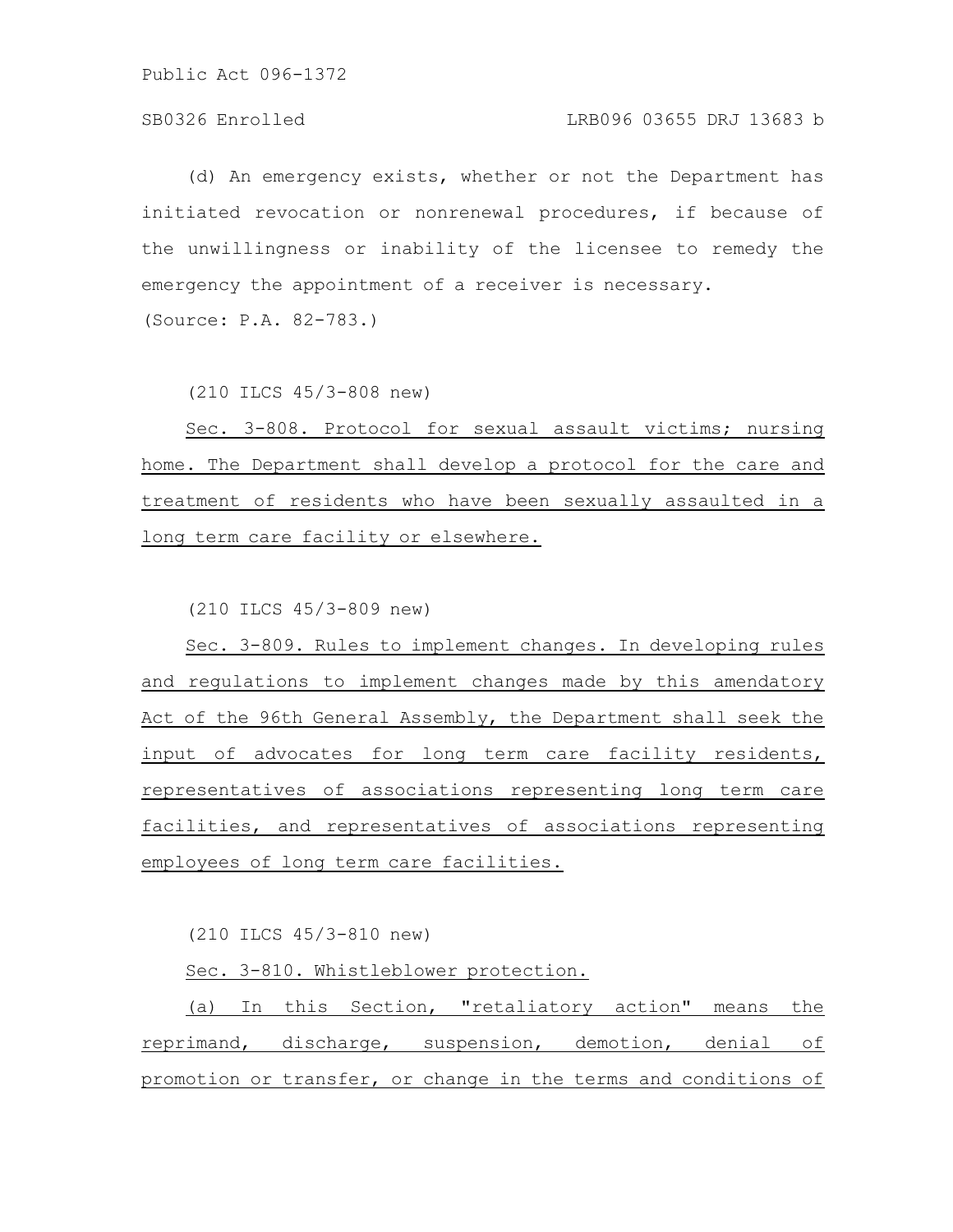employment of any employee of a facility that is taken in retaliation for the employee's involvement in a protected activity as set forth in paragraphs (1) through (3) of subsection (b).

(b) A facility shall not take any retaliatory action against an employee of the facility, including a nursing home administrator, because the employee does any of the following:

(1) Discloses or threatens to disclose to a supervisor or to a public body an activity, inaction, policy, or practice implemented by a facility that the employee reasonably believes is in violation of a law, rule, or regulation.

(2) Provides information to or testifies before any public body conducting an investigation, hearing, or inquiry into any violation of a law, rule, or regulation by a nursing home administrator.

(3) Assists or participates in a proceeding to enforce the provisions of this Act.

(c) A violation of this Section may be established only upon a finding that (i) the employee of the facility engaged in conduct described in subsection (b) of this Section and (ii) this conduct was a contributing factor in the retaliatory action alleged by the employee. There is no violation of this Section, however, if the facility demonstrates by clear and convincing evidence that it would have taken the same unfavorable personnel action in the absence of that conduct.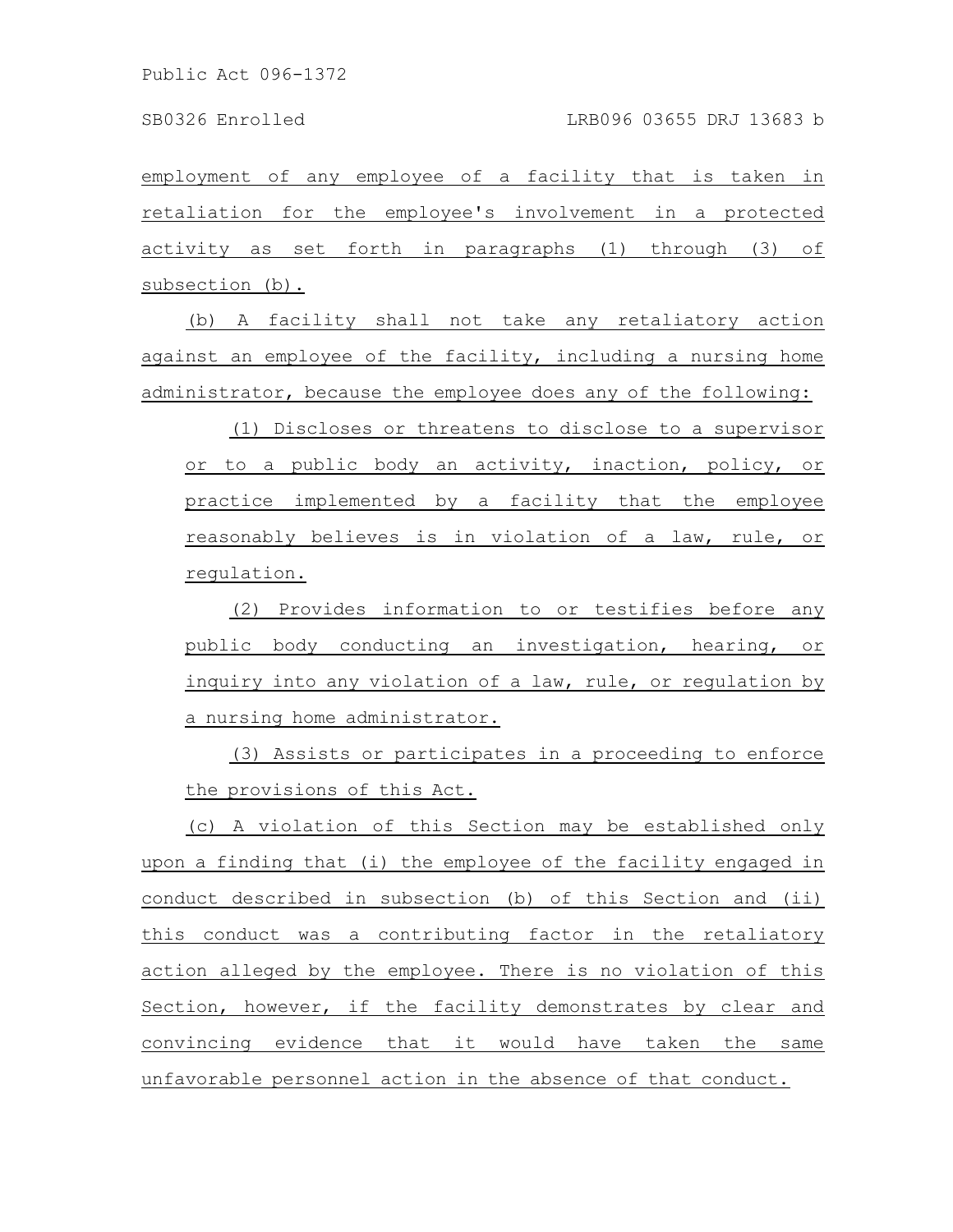(d) The employee of the facility may be awarded all remedies necessary to make the employee whole and to prevent future violations of this Section. Remedies imposed by the court may include, but are not limited to, all of the following:

(1) Reinstatement of the employee to either the same position held before the retaliatory action or to an equivalent position.

(2) Two times the amount of back pay.

(3) Interest on the back pay.

(4) Reinstatement of full fringe benefits and seniority rights.

(5) Payment of reasonable costs and attorney's fees.

(e) Nothing in this Section shall be deemed to diminish the rights, privileges, or remedies of an employee of a facility under any other federal or State law, rule, or regulation or under any employment contract.

Section 30. The Hospital Licensing Act is amended by changing Sections 6.09 and 7 as follows:

(210 ILCS 85/6.09) (from Ch. 111 1/2, par. 147.09)

(Text of Section before amendment by P.A. 96-339)

Sec. 6.09. (a) In order to facilitate the orderly transition of aged and disabled patients from hospitals to post-hospital care, whenever a patient who qualifies for the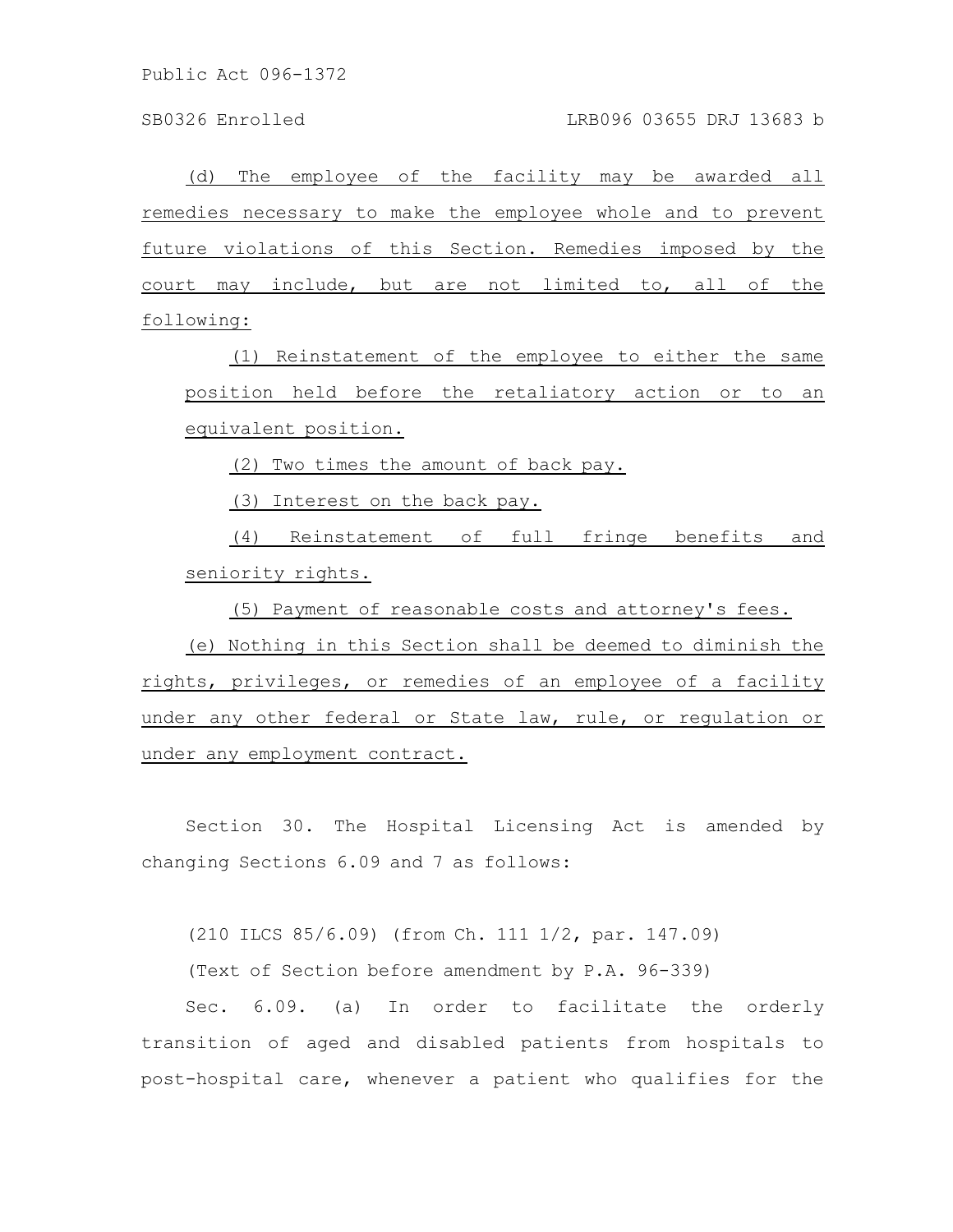federal Medicare program is hospitalized, the patient shall be notified of discharge at least 24 hours prior to discharge from the hospital. With regard to pending discharges to a skilled nursing facility, the hospital must notify the case coordination unit, as defined in 89 Ill. Adm. Code 240.260, at least 24 hours prior to discharge or, if home health services are ordered, the hospital must inform its designated case coordination unit, as defined in 89 Ill. Adm. Code 240.260, of the pending discharge and must provide the patient with the case coordination unit's telephone number and other contact information.

(b) Every hospital shall develop procedures for a physician with medical staff privileges at the hospital or any appropriate medical staff member to provide the discharge notice prescribed in subsection (a) of this Section. The procedures must include prohibitions against discharging or referring a patient to any of the following if unlicensed, uncertified, or unregistered: (i) a board and care facility, as defined in the Board and Care Home Act; (ii) an assisted living and shared housing establishment, as defined in the Assisted Living and Shared Housing Act; (iii) a facility licensed under the Nursing Home Care Act; (iv) a supportive living facility, as defined in Section 5-5.01a of the Illinois Public Aid Code; or (v) a free-standing hospice facility licensed under the Hospice Program Licensing Act if licensure, certification, or registration is required. The Department of Public Health shall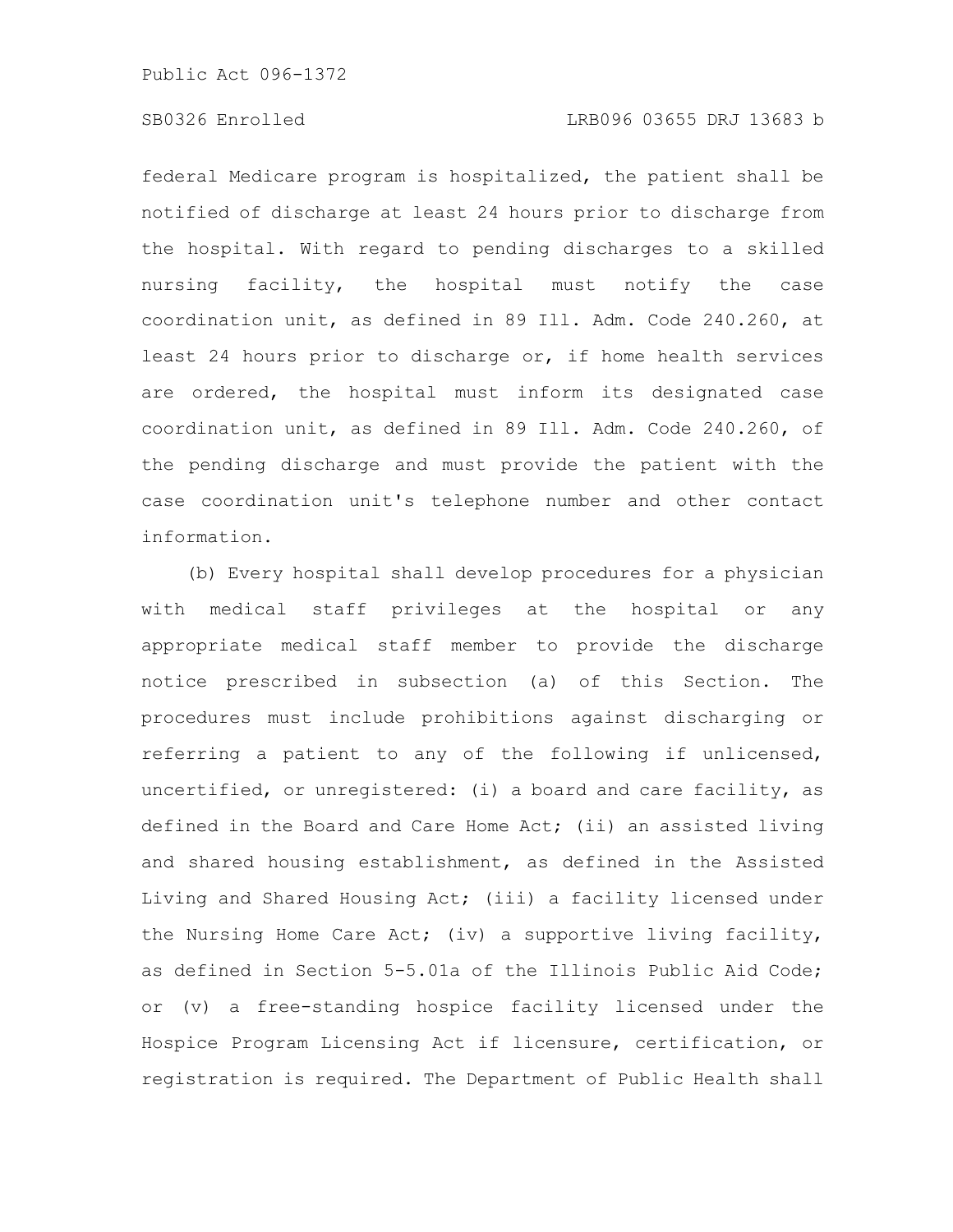# SB0326 Enrolled LRB096 03655 DRJ 13683 b

annually provide hospitals with a list of licensed, certified, or registered board and care facilities, assisted living and shared housing establishments, nursing homes, supportive living facilities, and hospice facilities. Reliance upon this list by a hospital shall satisfy compliance with this requirement. The procedure may also include a waiver for any case in which a discharge notice is not feasible due to a short length of stay in the hospital by the patient, or for any case in which the patient voluntarily desires to leave the hospital before the expiration of the 24 hour period.

(c) At least 24 hours prior to discharge from the hospital, the patient shall receive written information on the patient's right to appeal the discharge pursuant to the federal Medicare program, including the steps to follow to appeal the discharge and the appropriate telephone number to call in case the patient intends to appeal the discharge.

(d) Before transfer of a patient to a long term care facility licensed under the Nursing Home Care Act where elderly persons reside, a hospital shall as soon as practicable initiate a name-based criminal history background check by electronic submission to the Department of State Police for all persons between the ages of 18 and 70 years; provided, however, that a hospital shall be required to initiate such a background check only with respect to patients who:

(1) are transferring to a long term care facility for the first time;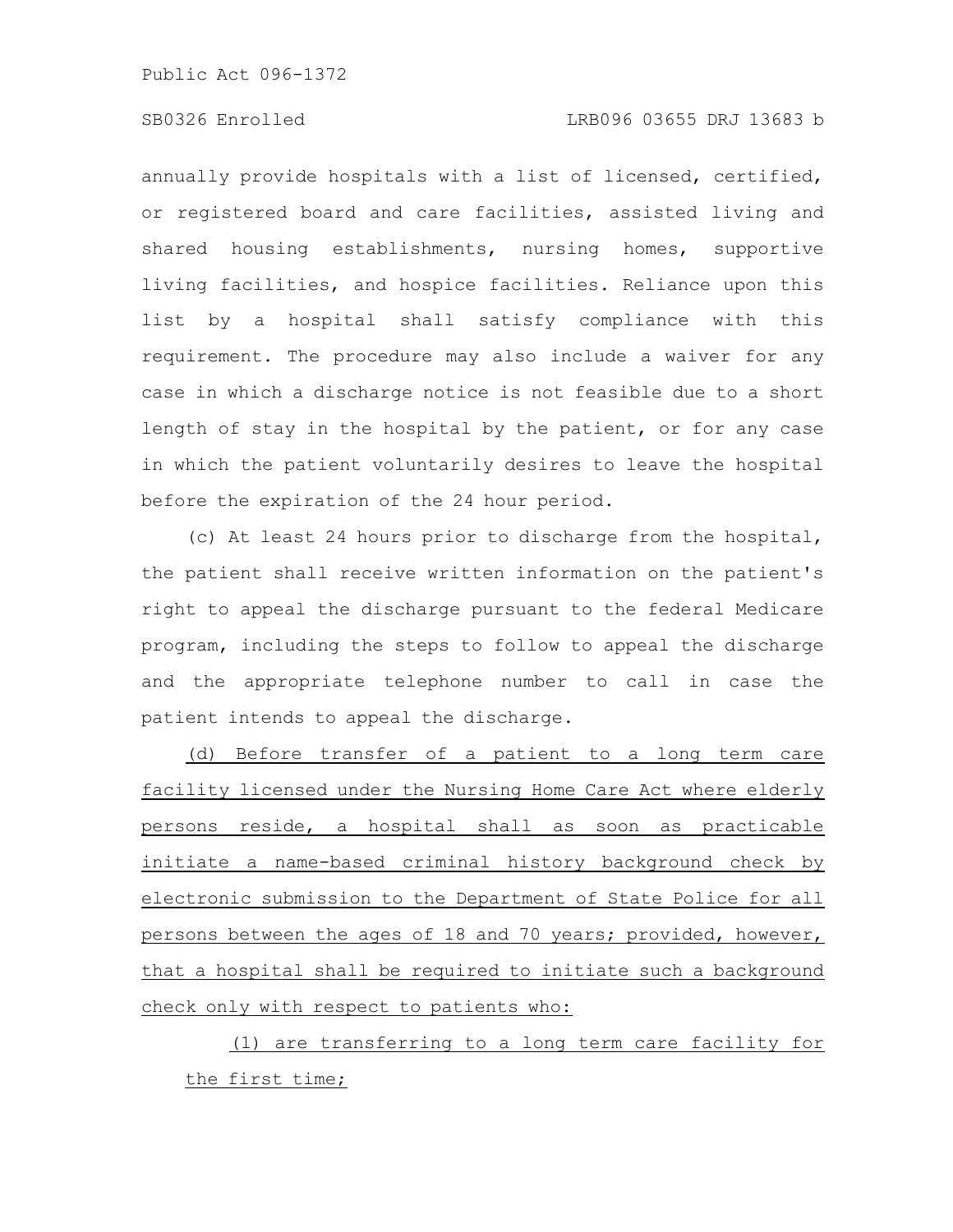(2) have been in the hospital more than 5 days;

(3) are reasonably expected to remain at the long term care facility for more than 30 days;

(4) have a known history of serious mental illness or substance abuse; and

(5) are independently ambulatory or mobile for more than a temporary period of time.

A hospital may also request a criminal history background check for a patient who does not meet any of the criteria set forth in items (1) through (5).

A hospital shall notify a long term care facility if the hospital has initiated a criminal history background check on a patient being discharged to that facility. In all circumstances in which the hospital is required by this subsection to initiate the criminal history background check, the transfer to the long term care facility may proceed regardless of the availability of criminal history results. Upon receipt of the results, the hospital shall promptly forward the results to the appropriate long term care facility. If the results of the background check are inconclusive, the hospital shall have no additional duty or obligation to seek additional information from, or about, the patient.

(Source: P.A. 94-335, eff. 7-26-05; 95-80, eff. 8-13-07; 95-651, eff. 10-11-07; 95-876, eff. 8-21-08.)

(Text of Section after amendment by P.A. 96-339)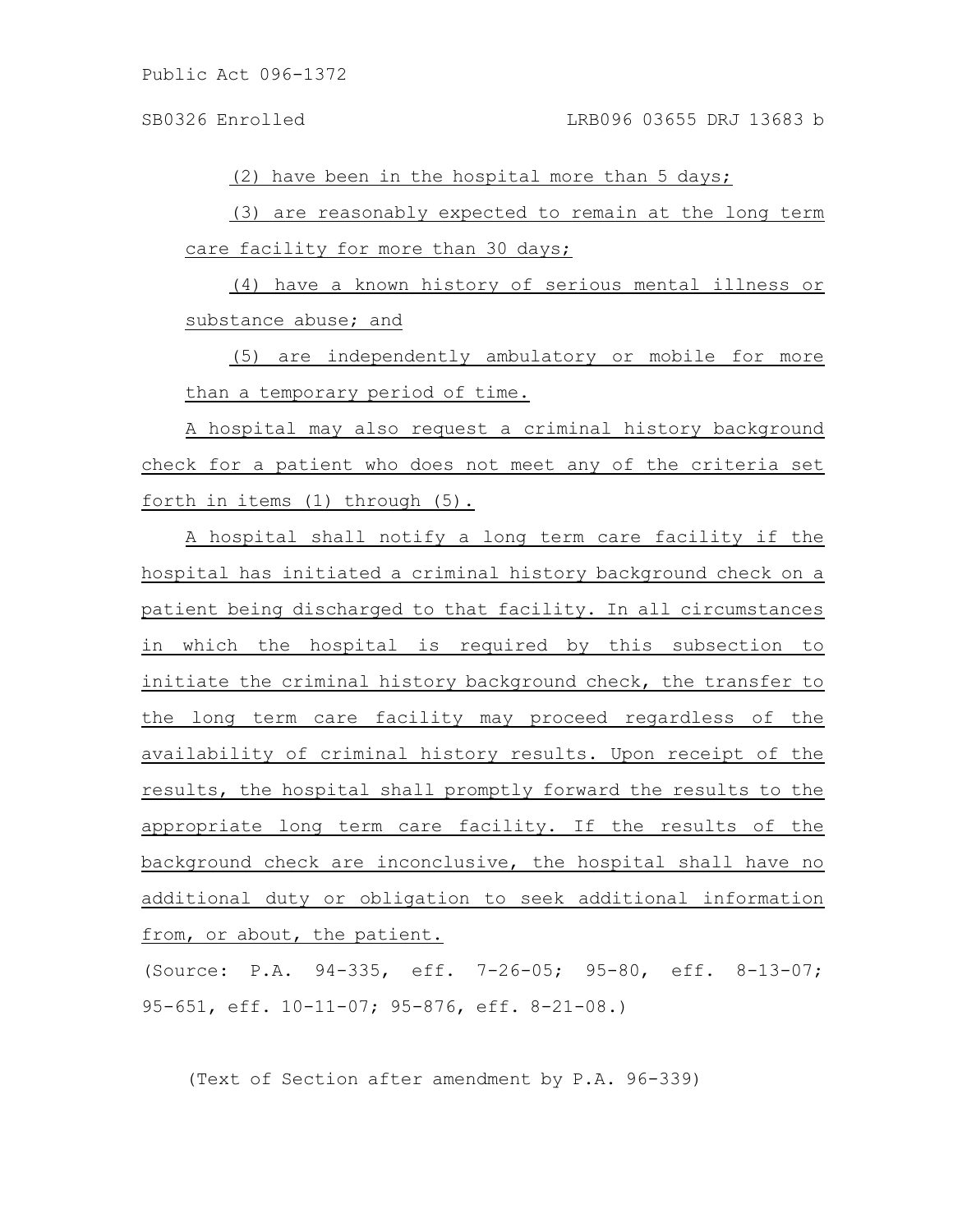# SB0326 Enrolled LRB096 03655 DRJ 13683 b

Sec. 6.09. (a) In order to facilitate the orderly transition of aged and disabled patients from hospitals to post-hospital care, whenever a patient who qualifies for the federal Medicare program is hospitalized, the patient shall be notified of discharge at least 24 hours prior to discharge from the hospital. With regard to pending discharges to a skilled nursing facility, the hospital must notify the case coordination unit, as defined in 89 Ill. Adm. Code 240.260, at least 24 hours prior to discharge or, if home health services are ordered, the hospital must inform its designated case coordination unit, as defined in 89 Ill. Adm. Code 240.260, of the pending discharge and must provide the patient with the case coordination unit's telephone number and other contact information.

(b) Every hospital shall develop procedures for a physician with medical staff privileges at the hospital or any appropriate medical staff member to provide the discharge notice prescribed in subsection (a) of this Section. The procedures must include prohibitions against discharging or referring a patient to any of the following if unlicensed, uncertified, or unregistered: (i) a board and care facility, as defined in the Board and Care Home Act; (ii) an assisted living and shared housing establishment, as defined in the Assisted Living and Shared Housing Act; (iii) a facility licensed under the Nursing Home Care Act or the MR/DD Community Care Act; (iv) a supportive living facility, as defined in Section 5-5.01a of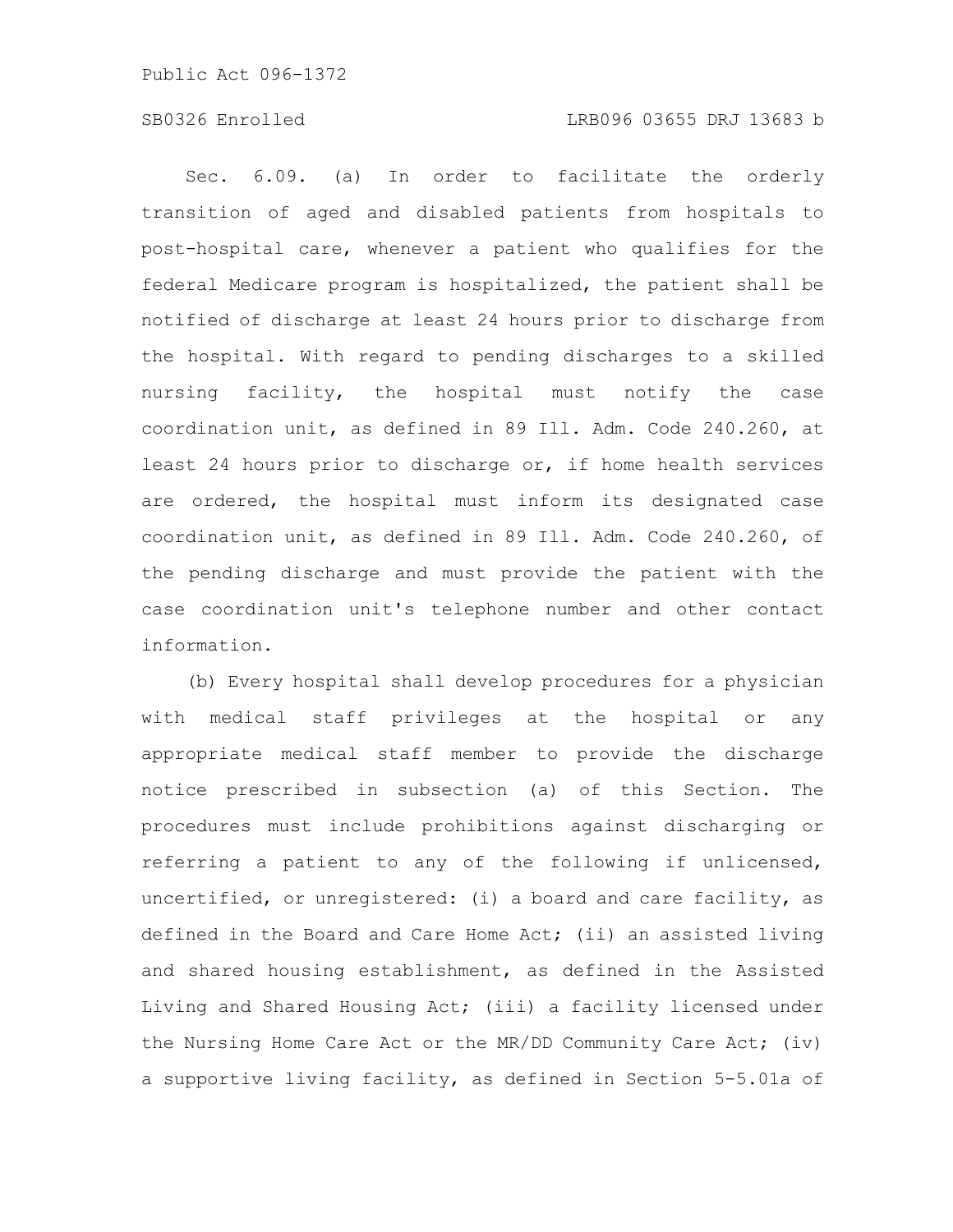the Illinois Public Aid Code; or (v) a free-standing hospice facility licensed under the Hospice Program Licensing Act if licensure, certification, or registration is required. The Department of Public Health shall annually provide hospitals with a list of licensed, certified, or registered board and care facilities, assisted living and shared housing establishments, nursing homes, supportive living facilities, facilities licensed under the MR/DD Community Care Act, and hospice facilities. Reliance upon this list by a hospital shall satisfy compliance with this requirement. The procedure may also include a waiver for any case in which a discharge notice is not feasible due to a short length of stay in the hospital by the patient, or for any case in which the patient voluntarily desires to leave the hospital before the expiration of the 24 hour period.

(c) At least 24 hours prior to discharge from the hospital, the patient shall receive written information on the patient's right to appeal the discharge pursuant to the federal Medicare program, including the steps to follow to appeal the discharge and the appropriate telephone number to call in case the patient intends to appeal the discharge.

(d) Before transfer of a patient to a long term care facility licensed under the Nursing Home Care Act where elderly persons reside, a hospital shall as soon as practicable initiate a name-based criminal history background check by electronic submission to the Department of State Police for all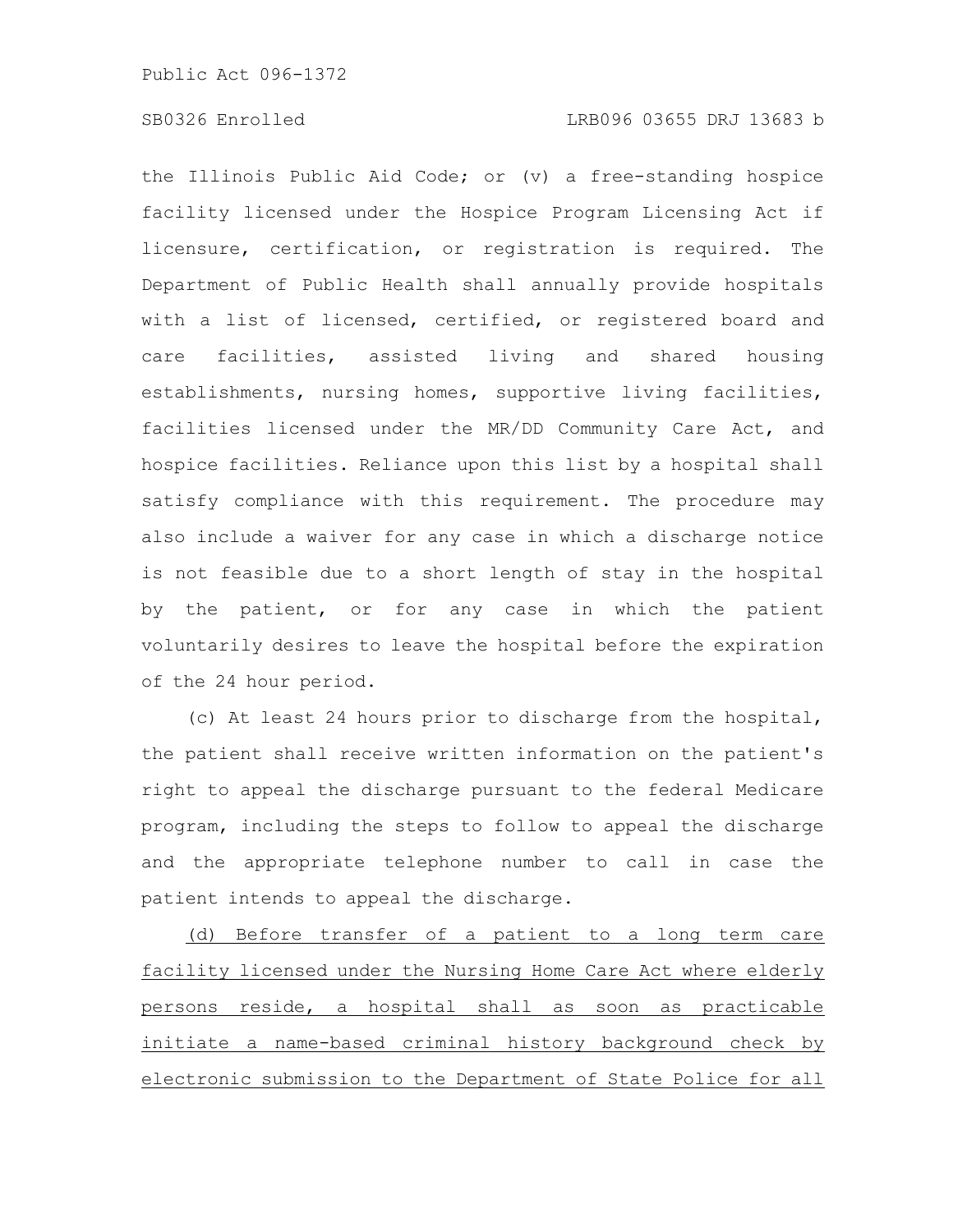persons between the ages of 18 and 70 years; provided, however, that a hospital shall be required to initiate such a background check only with respect to patients who:

(1) are transferring to a long term care facility for the first time;

(2) have been in the hospital more than 5 days;

(3) are reasonably expected to remain at the long term care facility for more than 30 days;

(4) have a known history of serious mental illness or substance abuse; and

(5) are independently ambulatory or mobile for more than a temporary period of time.

A hospital may also request a criminal history background check for a patient who does not meet any of the criteria set forth in items (1) through (5).

A hospital shall notify a long term care facility if the hospital has initiated a criminal history background check on a patient being discharged to that facility. In all circumstances in which the hospital is required by this subsection to initiate the criminal history background check, the transfer to the long term care facility may proceed regardless of the availability of criminal history results. Upon receipt of the results, the hospital shall promptly forward the results to the appropriate long term care facility. If the results of the background check are inconclusive, the hospital shall have no additional duty or obligation to seek additional information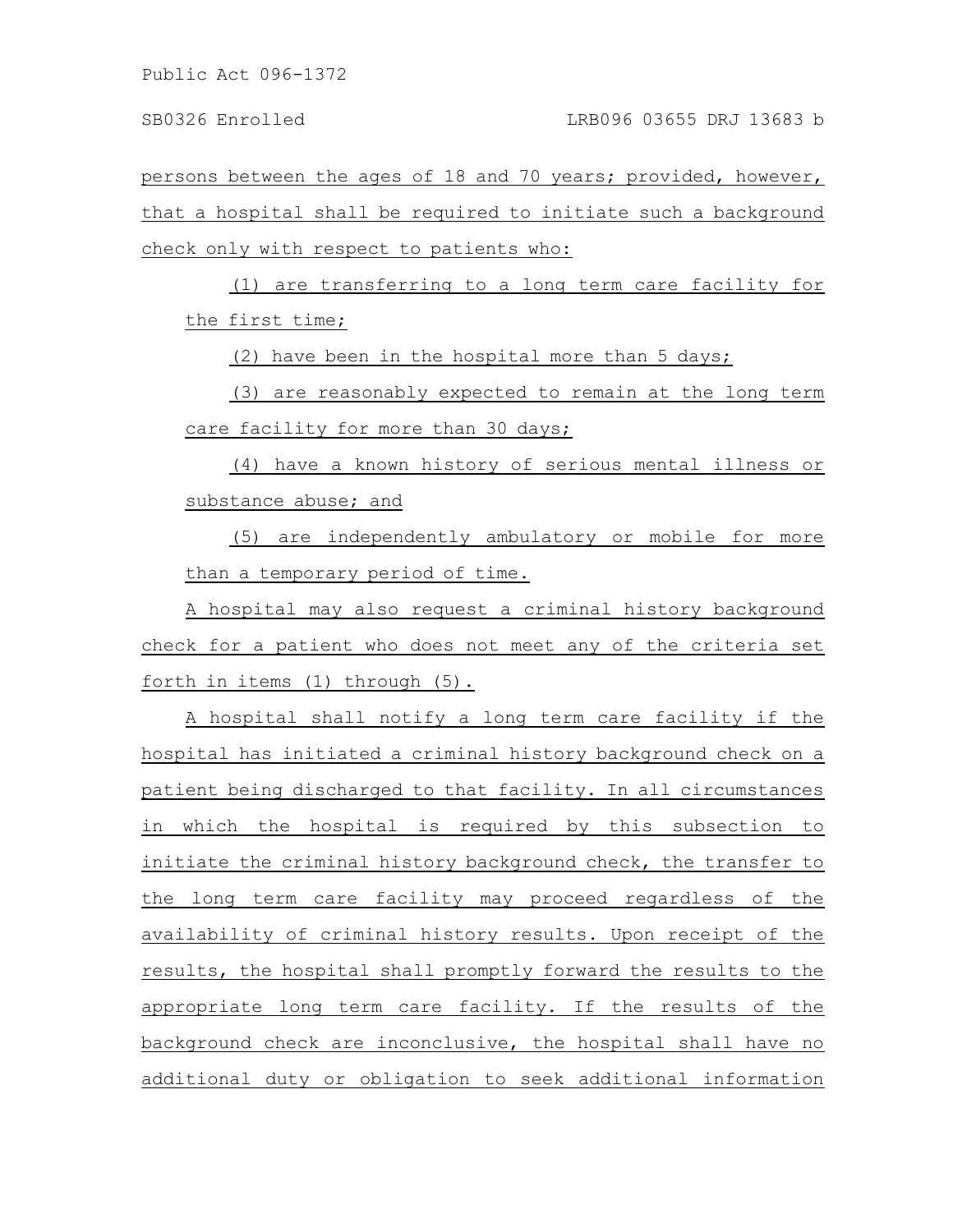#### from, or about, the patient.

(Source: P.A. 95-80, eff. 8-13-07; 95-651, eff. 10-11-07; 95-876, eff. 8-21-08; 96-339, eff. 7-1-10.)

# (210 ILCS 85/7) (from Ch. 111 1/2, par. 148)

Sec. 7. (a) The Director after notice and opportunity for hearing to the applicant or licensee may deny, suspend, or revoke a permit to establish a hospital or deny, suspend, or revoke a license to open, conduct, operate, and maintain a hospital in any case in which he finds that there has been a substantial failure to comply with the provisions of this Act, the Hospital Report Card Act, or the Illinois Adverse Health Care Events Reporting Law of 2005 or the standards, rules, and regulations established by virtue of any of those Acts. The Department may impose fines on hospitals, not to exceed \$500 per occurrence, for failing to initiate a criminal background check on a patient that meets the criteria for hospital-initiated background checks. In assessing whether to impose such a fine, the Department shall consider various factors including, but not limited to, whether the hospital has engaged in a pattern or practice of failing to initiate criminal background checks. Money from fines shall be deposited into the Long Term Care Provider Fund.

(b) Such notice shall be effected by registered mail or by personal service setting forth the particular reasons for the proposed action and fixing a date, not less than 15 days from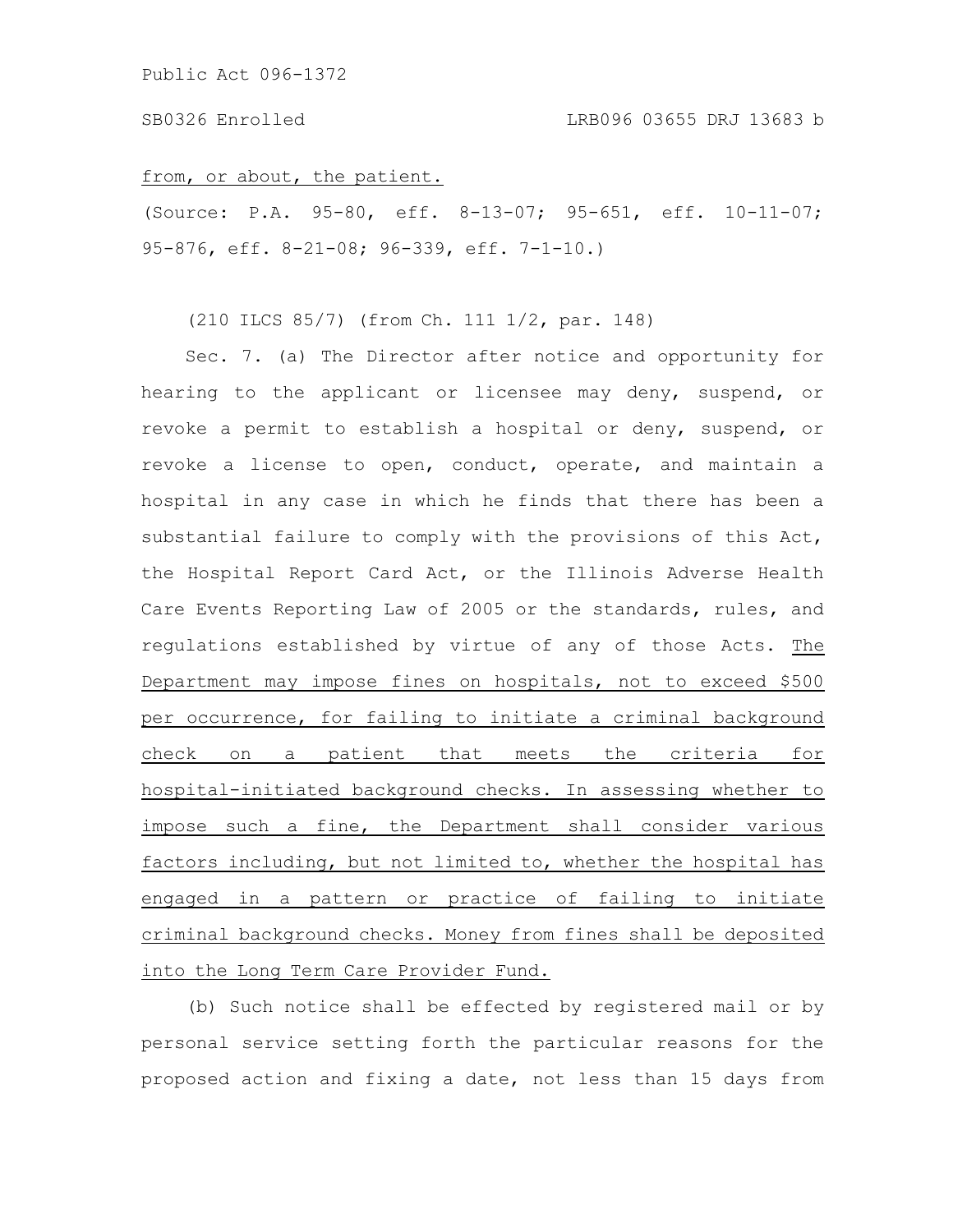the date of such mailing or service, at which time the applicant or licensee shall be given an opportunity for a hearing. Such hearing shall be conducted by the Director or by an employee of the Department designated in writing by the Director as Hearing Officer to conduct the hearing. On the basis of any such hearing, or upon default of the applicant or licensee, the Director shall make a determination specifying his findings and conclusions. In case of a denial to an applicant of a permit to establish a hospital, such determination shall specify the subsection of Section 6 under which the permit was denied and shall contain findings of fact forming the basis of such denial. A copy of such determination shall be sent by registered mail or served personally upon the applicant or licensee. The decision denying, suspending, or revoking a permit or a license shall become final 35 days after it is so mailed or served, unless the applicant or licensee, within such 35 day period, petitions for review pursuant to Section 13.

(c) The procedure governing hearings authorized by this Section shall be in accordance with rules promulgated by the Department and approved by the Hospital Licensing Board. A full and complete record shall be kept of all proceedings, including the notice of hearing, complaint, and all other documents in the nature of pleadings, written motions filed in the proceedings, and the report and orders of the Director and Hearing Officer. All testimony shall be reported but need not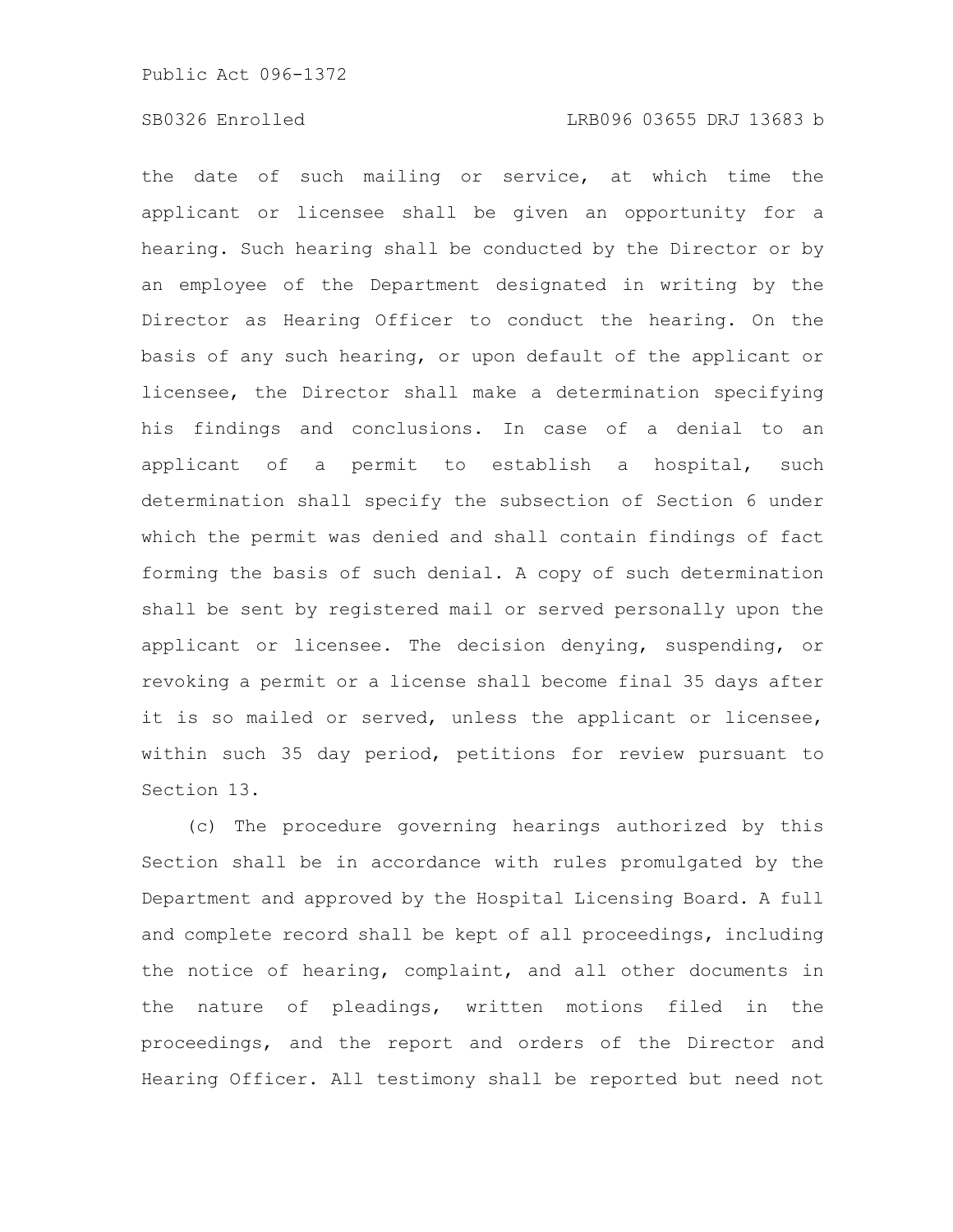be transcribed unless the decision is appealed pursuant to Section 13. A copy or copies of the transcript may be obtained by any interested party on payment of the cost of preparing such copy or copies.

(d) The Director or Hearing Officer shall upon his own motion, or on the written request of any party to the proceeding, issue subpoenas requiring the attendance and the giving of testimony by witnesses, and subpoenas duces tecum requiring the production of books, papers, records, or memoranda. All subpoenas and subpoenas duces tecum issued under the terms of this Act may be served by any person of full age. The fees of witnesses for attendance and travel shall be the same as the fees of witnesses before the Circuit Court of this State, such fees to be paid when the witness is excused from further attendance. When the witness is subpoenaed at the instance of the Director, or Hearing Officer, such fees shall be paid in the same manner as other expenses of the Department, and when the witness is subpoenaed at the instance of any other party to any such proceeding the Department may require that the cost of service of the subpoena or subpoena duces tecum and the fee of the witness be borne by the party at whose instance the witness is summoned. In such case, the Department in its discretion, may require a deposit to cover the cost of such service and witness fees. A subpoena or subpoena duces tecum issued as aforesaid shall be served in the same manner as a subpoena issued out of a court.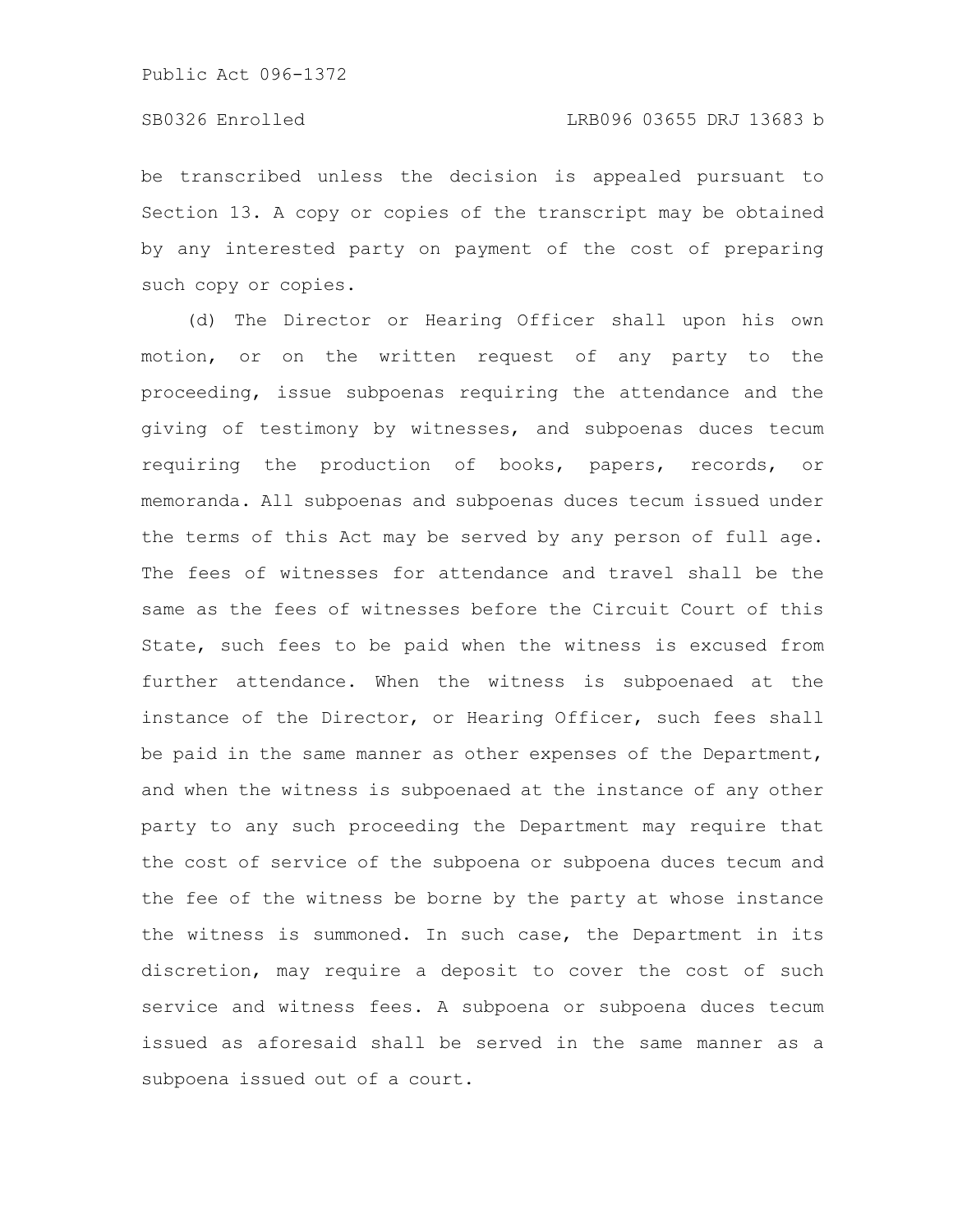# SB0326 Enrolled LRB096 03655 DRJ 13683 b

(e) Any Circuit Court of this State upon the application of the Director, or upon the application of any other party to the proceeding, may, in its discretion, compel the attendance of witnesses, the production of books, papers, records, or memoranda and the giving of testimony before the Director or Hearing Officer conducting an investigation or holding a hearing authorized by this Act, by an attachment for contempt, or otherwise, in the same manner as production of evidence may be compelled before the court.

(f) The Director or Hearing Officer, or any party in an investigation or hearing before the Department, may cause the depositions of witnesses within the State to be taken in the manner prescribed by law for like depositions in civil actions in courts of this State, and to that end compel the attendance of witnesses and the production of books, papers, records, or memoranda.

(Source: P.A. 93-563, eff. 1-1-04; 94-242, eff. 7-18-05.)

Section 33. The Medical Practice Act of 1987 is amended by changing Sections 23 and 36 as follows:

(225 ILCS 60/23) (from Ch. 111, par. 4400-23)

(Section scheduled to be repealed on December 31, 2010)

Sec. 23. Reports relating to professional conduct and capacity.

(A) Entities required to report.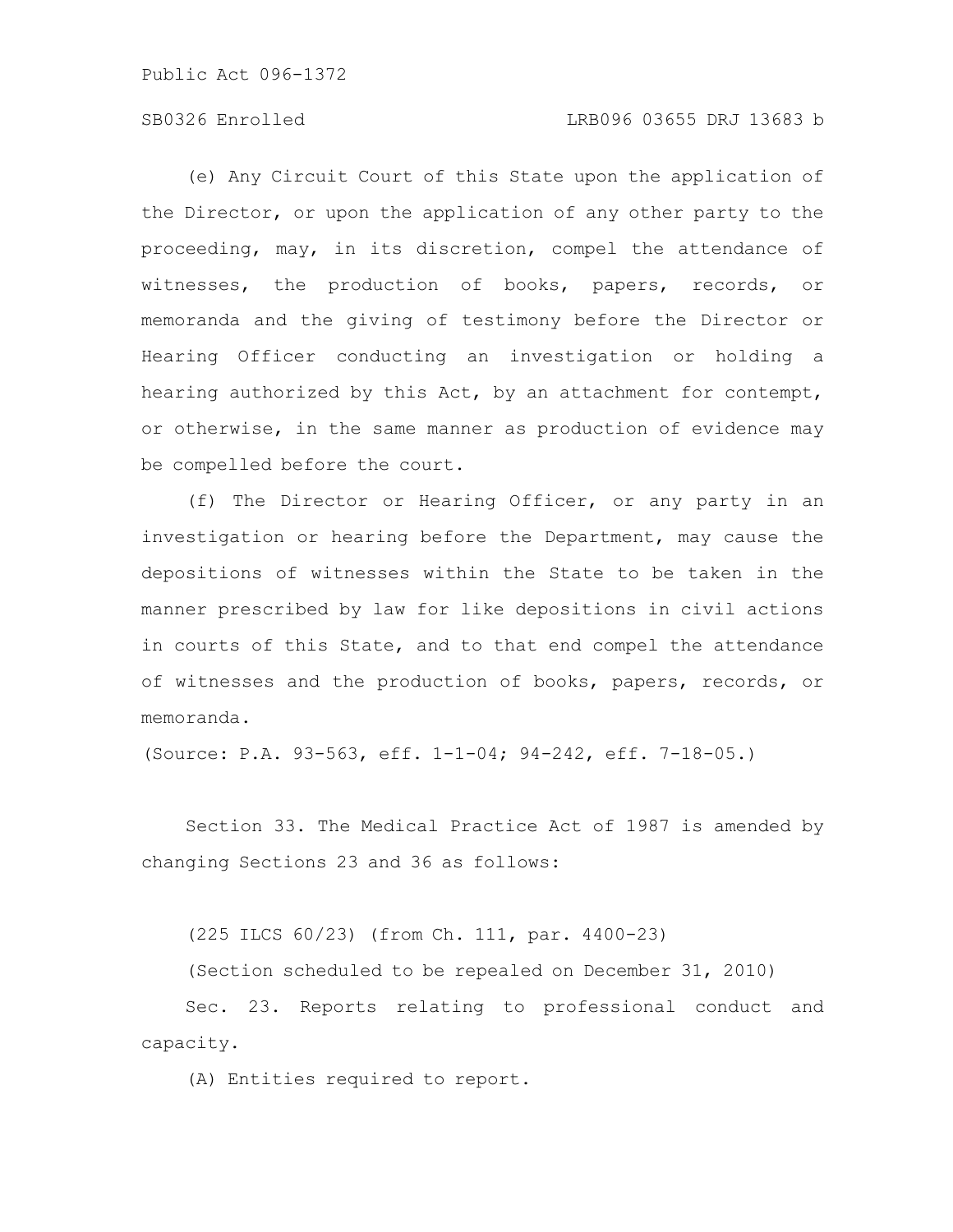(1) Health care institutions. The chief administrator or executive officer of any health care institution licensed by the Illinois Department of Public Health shall report to the Disciplinary Board when any person's clinical privileges are terminated or are restricted based on a final determination, in accordance with that institution's by-laws or rules and regulations, that a person has either committed an act or acts which may directly threaten patient care, and not of an administrative nature, or that a person may be mentally or physically disabled in such a manner as to endanger patients under that person's care. Such officer also shall report if a person accepts voluntary termination or restriction of clinical privileges in lieu of formal action based upon conduct related directly to patient care and not of administrative nature, or in lieu of formal action seeking to determine whether a person may be mentally or physically disabled in such a manner as to endanger patients under that person's care. The Medical Disciplinary Board shall, by rule, provide for the reporting to it of all instances in which a person, licensed under this Act, who is impaired by reason of age, drug or alcohol abuse or physical or mental impairment, is under supervision and, where appropriate, is in a program of rehabilitation. Such reports shall be strictly confidential and may be reviewed and considered only by the members of the Disciplinary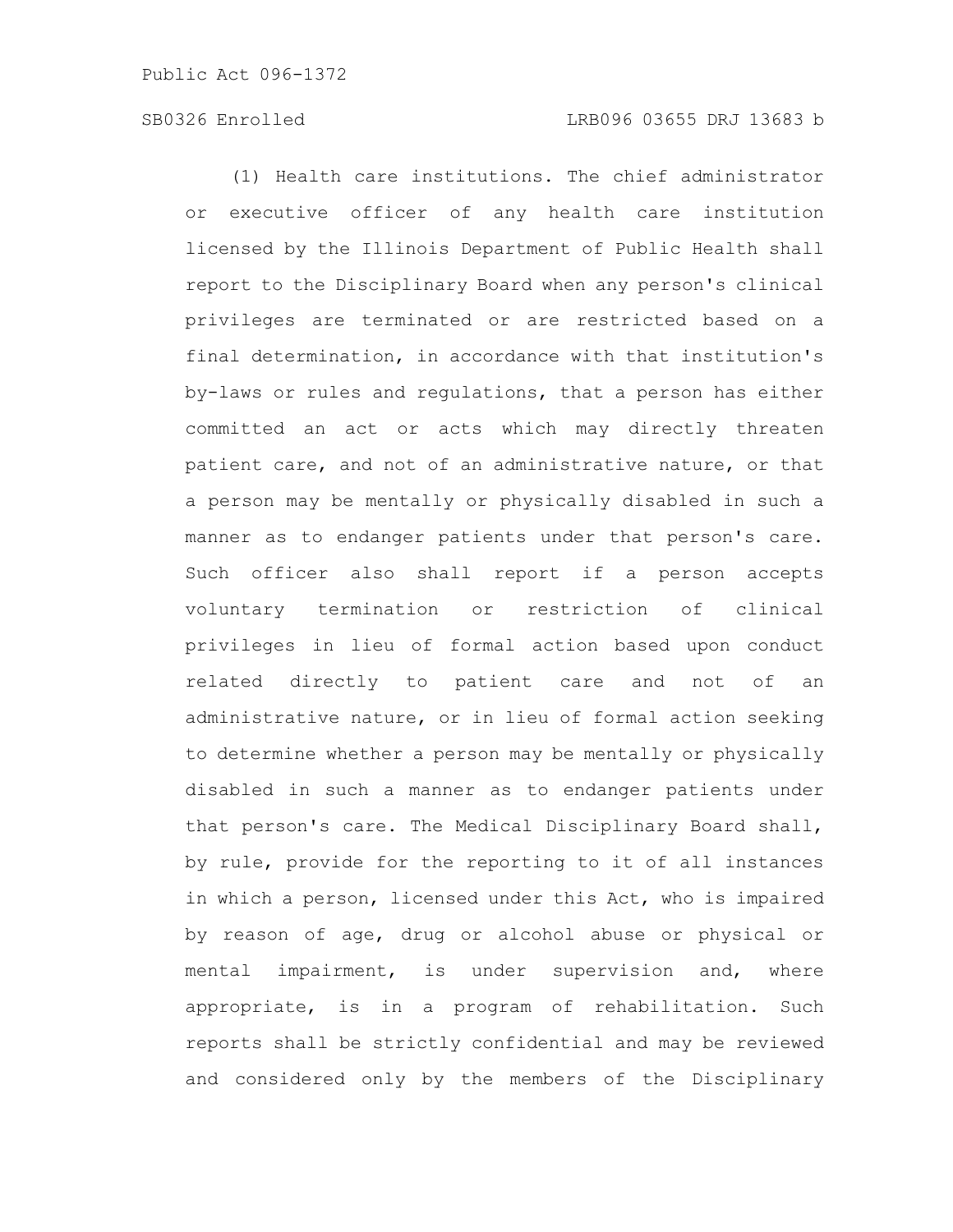Board, or by authorized staff as provided by rules of the Disciplinary Board. Provisions shall be made for the periodic report of the status of any such person not less than twice annually in order that the Disciplinary Board shall have current information upon which to determine the status of any such person. Such initial and periodic reports of impaired physicians shall not be considered records within the meaning of The State Records Act and shall be disposed of, following a determination by the Disciplinary Board that such reports are no longer required, in a manner and at such time as the Disciplinary Board shall determine by rule. The filing of such reports shall be construed as the filing of a report for purposes of subsection (C) of this Section.

(2) Professional associations. The President or chief executive officer of any association or society, of persons licensed under this Act, operating within this State shall report to the Disciplinary Board when the association or society renders a final determination that a person has committed unprofessional conduct related directly to patient care or that a person may be mentally or physically disabled in such a manner as to endanger patients under that person's care.

(3) Professional liability insurers. Every insurance company which offers policies of professional liability insurance to persons licensed under this Act, or any other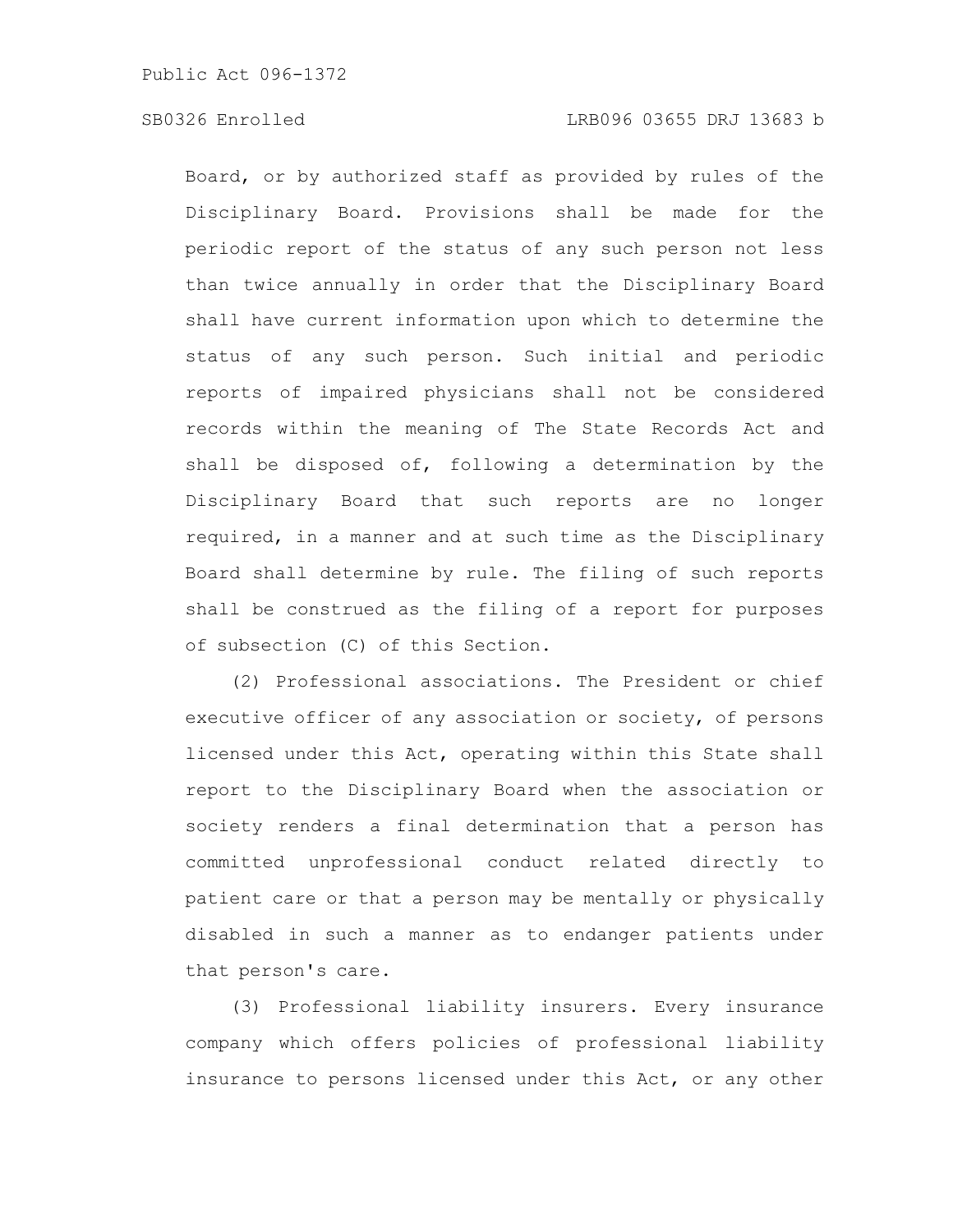entity which seeks to indemnify the professional liability of a person licensed under this Act, shall report to the Disciplinary Board the settlement of any claim or cause of action, or final judgment rendered in any cause of action, which alleged negligence in the furnishing of medical care by such licensed person when such settlement or final judgment is in favor of the plaintiff.

(4) State's Attorneys. The State's Attorney of each county shall report to the Disciplinary Board all instances in which a person licensed under this Act is convicted or otherwise found guilty of the commission of any felony. The State's Attorney of each county may report to the Disciplinary Board through a verified complaint any instance in which the State's Attorney believes that a physician has willfully violated the notice requirements of the Parental Notice of Abortion Act of 1995.

(5) State agencies. All agencies, boards, commissions, departments, or other instrumentalities of the government of the State of Illinois shall report to the Disciplinary Board any instance arising in connection with the operations of such agency, including the administration of any law by such agency, in which a person licensed under this Act has either committed an act or acts which may be a violation of this Act or which may constitute unprofessional conduct related directly to patient care or which indicates that a person licensed under this Act may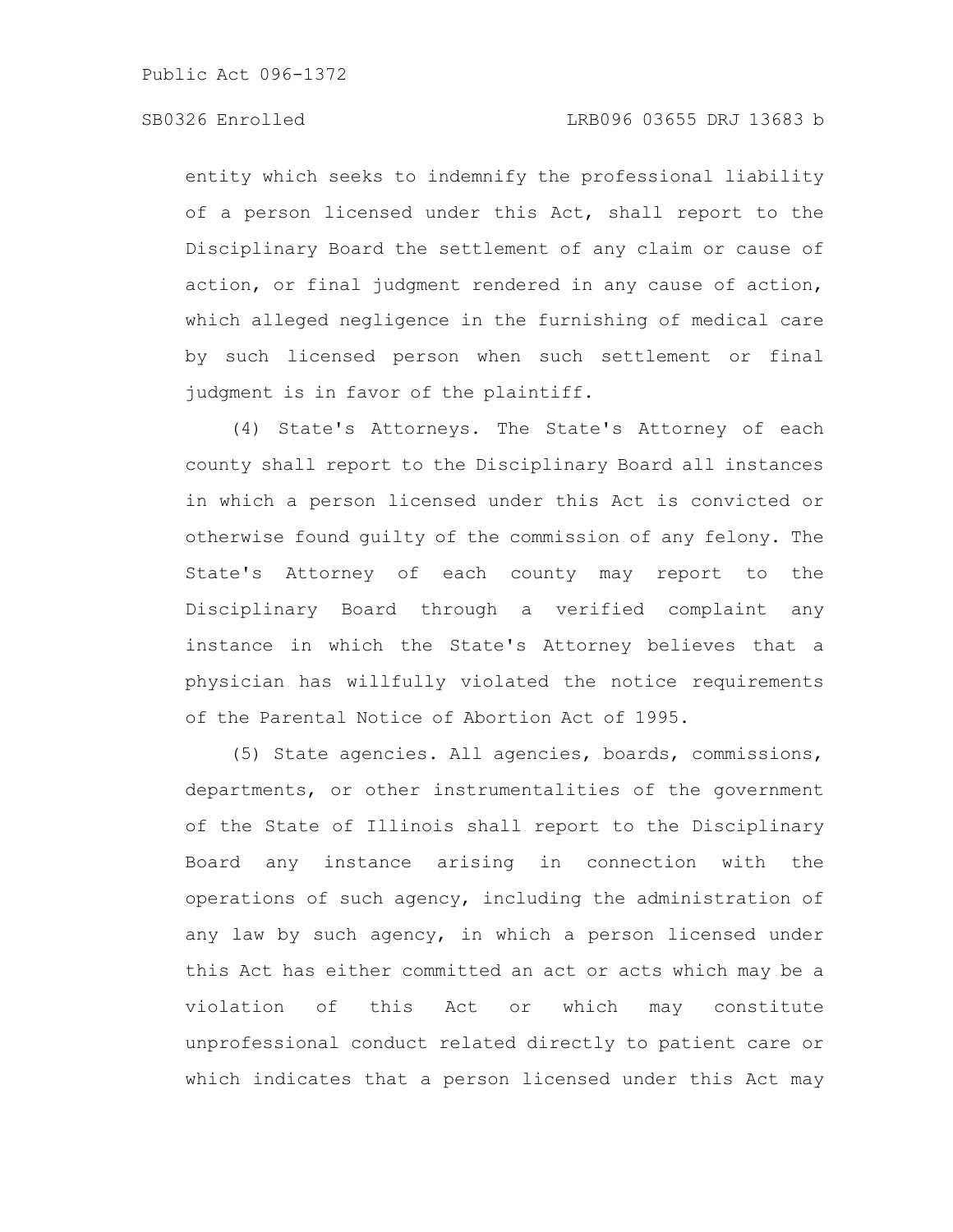be mentally or physically disabled in such a manner as to endanger patients under that person's care.

(B) Mandatory reporting. All reports required by items (34), (35), and (36) of subsection (A) of Section 22 and by Section 23 shall be submitted to the Disciplinary Board in a timely fashion. The reports shall be filed in writing within 60 days after a determination that a report is required under this Act. All reports shall contain the following information:

(1) The name, address and telephone number of the person making the report.

(2) The name, address and telephone number of the person who is the subject of the report.

(3) The name and date of birth of any patient or patients whose treatment is a subject of the report, if available, or other means of identification if such information is not available, identification of the hospital or other healthcare facility where the care at issue in the report was rendered, provided, however, no medical records may be revealed.

(4) A brief description of the facts which gave rise to the issuance of the report, including the dates of any occurrences deemed to necessitate the filing of the report.

(5) If court action is involved, the identity of the court in which the action is filed, along with the docket number and date of filing of the action.

(6) Any further pertinent information which the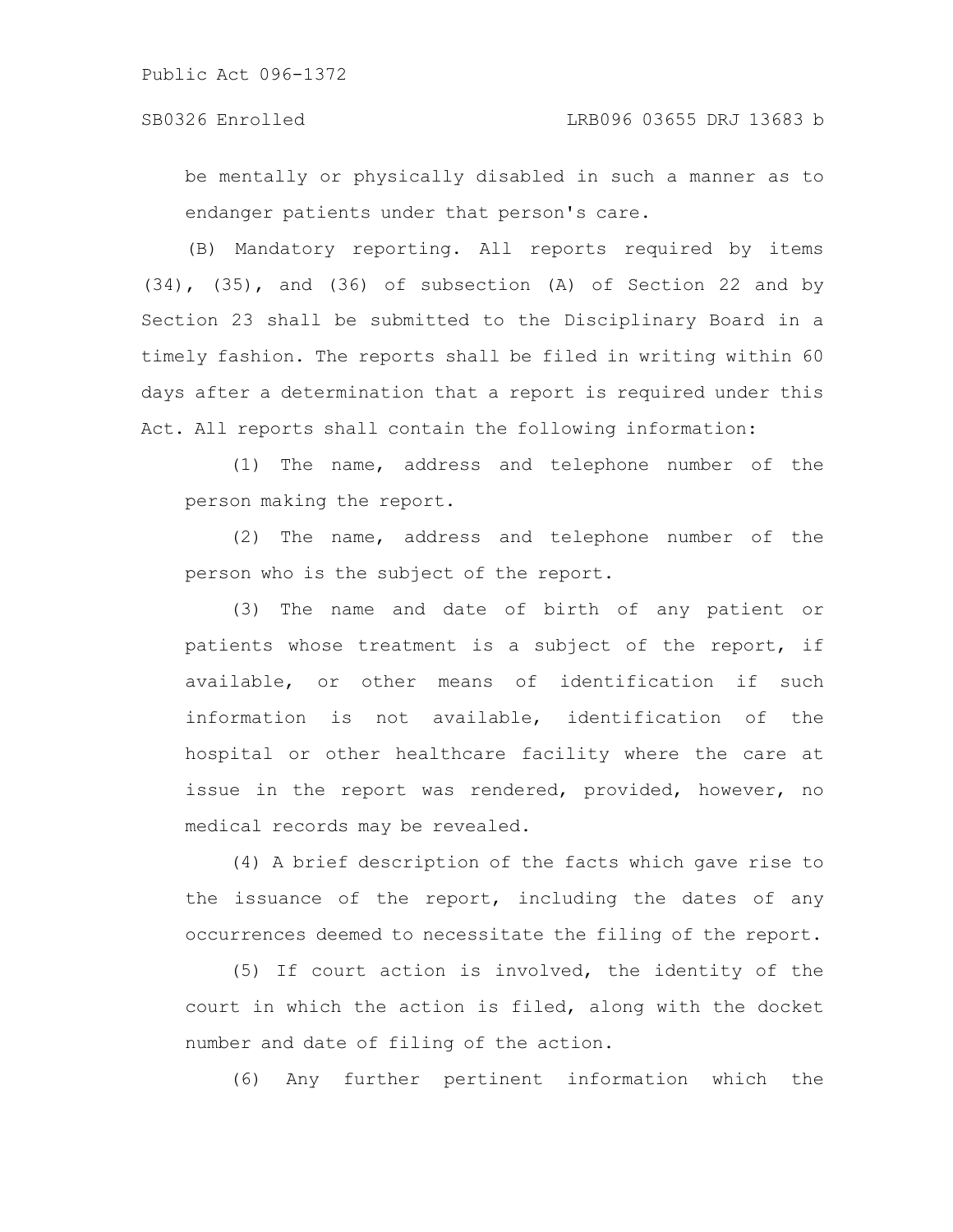reporting party deems to be an aid in the evaluation of the report.

The Disciplinary Board or Department may also exercise the power under Section 38 of this Act to subpoena copies of hospital or medical records in mandatory report cases alleging death or permanent bodily injury. Appropriate rules shall be adopted by the Department with the approval of the Disciplinary Board.

When the Department has received written reports concerning incidents required to be reported in items (34), (35), and (36) of subsection (A) of Section 22, the licensee's failure to report the incident to the Department under those items shall not be the sole grounds for disciplinary action.

Nothing contained in this Section shall act to in any way, waive or modify the confidentiality of medical reports and committee reports to the extent provided by law. Any information reported or disclosed shall be kept for the confidential use of the Disciplinary Board, the Medical Coordinators, the Disciplinary Board's attorneys, the medical investigative staff, and authorized clerical staff, as provided in this Act, and shall be afforded the same status as is provided information concerning medical studies in Part 21 of Article VIII of the Code of Civil Procedure, except that the Department may disclose information and documents to a federal, State, or local law enforcement agency pursuant to a subpoena in an ongoing criminal investigation or to a health care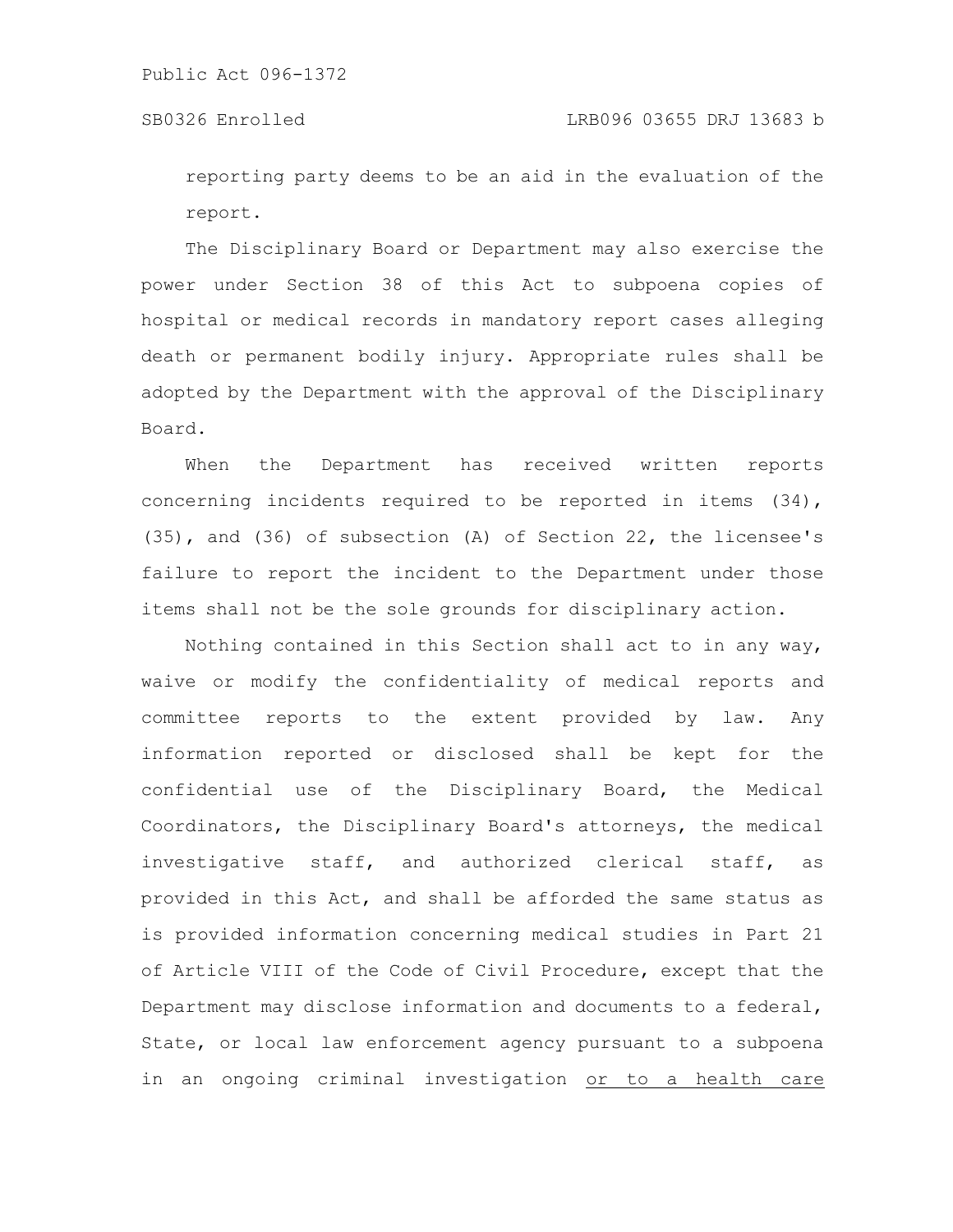licensing body of this State or another state or jurisdiction pursuant to an official request made by that licensing body. Furthermore, information and documents disclosed to a federal, State, or local law enforcement agency may be used by that agency only for the investigation and prosecution of a criminal offense, or, in the case of disclosure to a health care licensing body, only for investigations and disciplinary action proceedings with regard to a license. Information and documents disclosed to the Department of Public Health may be used by that Department only for investigation and disciplinary action regarding the license of a health care institution licensed by the Department of Public Health.

(C) Immunity from prosecution. Any individual or organization acting in good faith, and not in a wilful and wanton manner, in complying with this Act by providing any report or other information to the Disciplinary Board or a peer review committee, or assisting in the investigation or preparation of such information, or by voluntarily reporting to the Disciplinary Board or a peer review committee information regarding alleged errors or negligence by a person licensed under this Act, or by participating in proceedings of the Disciplinary Board or a peer review committee, or by serving as a member of the Disciplinary Board or a peer review committee, shall not, as a result of such actions, be subject to criminal prosecution or civil damages.

(D) Indemnification. Members of the Disciplinary Board,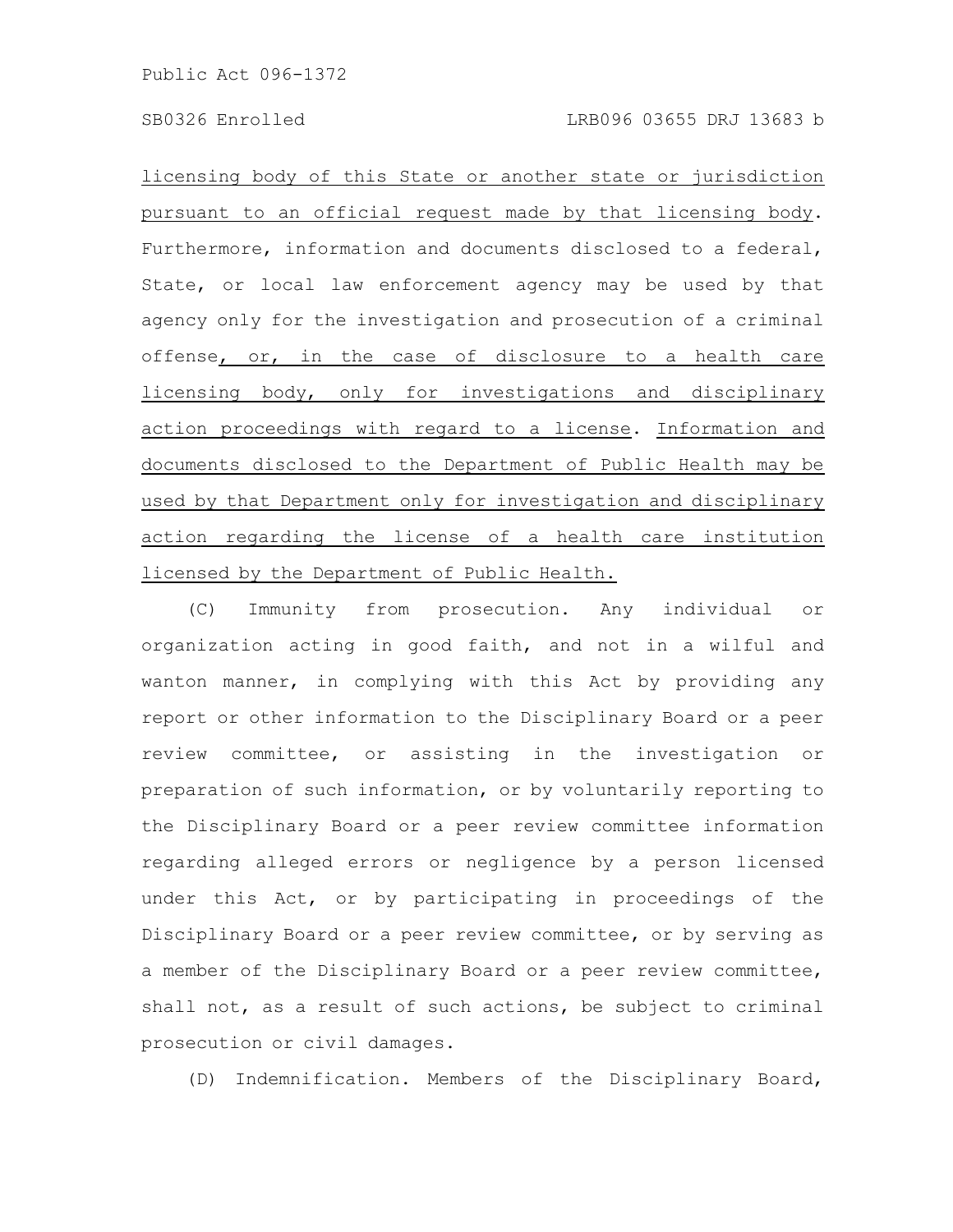the Medical Coordinators, the Disciplinary Board's attorneys, the medical investigative staff, physicians retained under contract to assist and advise the medical coordinators in the investigation, and authorized clerical staff shall be indemnified by the State for any actions occurring within the scope of services on the Disciplinary Board, done in good faith and not wilful and wanton in nature. The Attorney General shall defend all such actions unless he or she determines either that there would be a conflict of interest in such representation or that the actions complained of were not in good faith or were wilful and wanton.

Should the Attorney General decline representation, the member shall have the right to employ counsel of his or her choice, whose fees shall be provided by the State, after approval by the Attorney General, unless there is a determination by a court that the member's actions were not in good faith or were wilful and wanton.

The member must notify the Attorney General within 7 days of receipt of notice of the initiation of any action involving services of the Disciplinary Board. Failure to so notify the Attorney General shall constitute an absolute waiver of the right to a defense and indemnification.

The Attorney General shall determine within 7 days after receiving such notice, whether he or she will undertake to represent the member.

(E) Deliberations of Disciplinary Board. Upon the receipt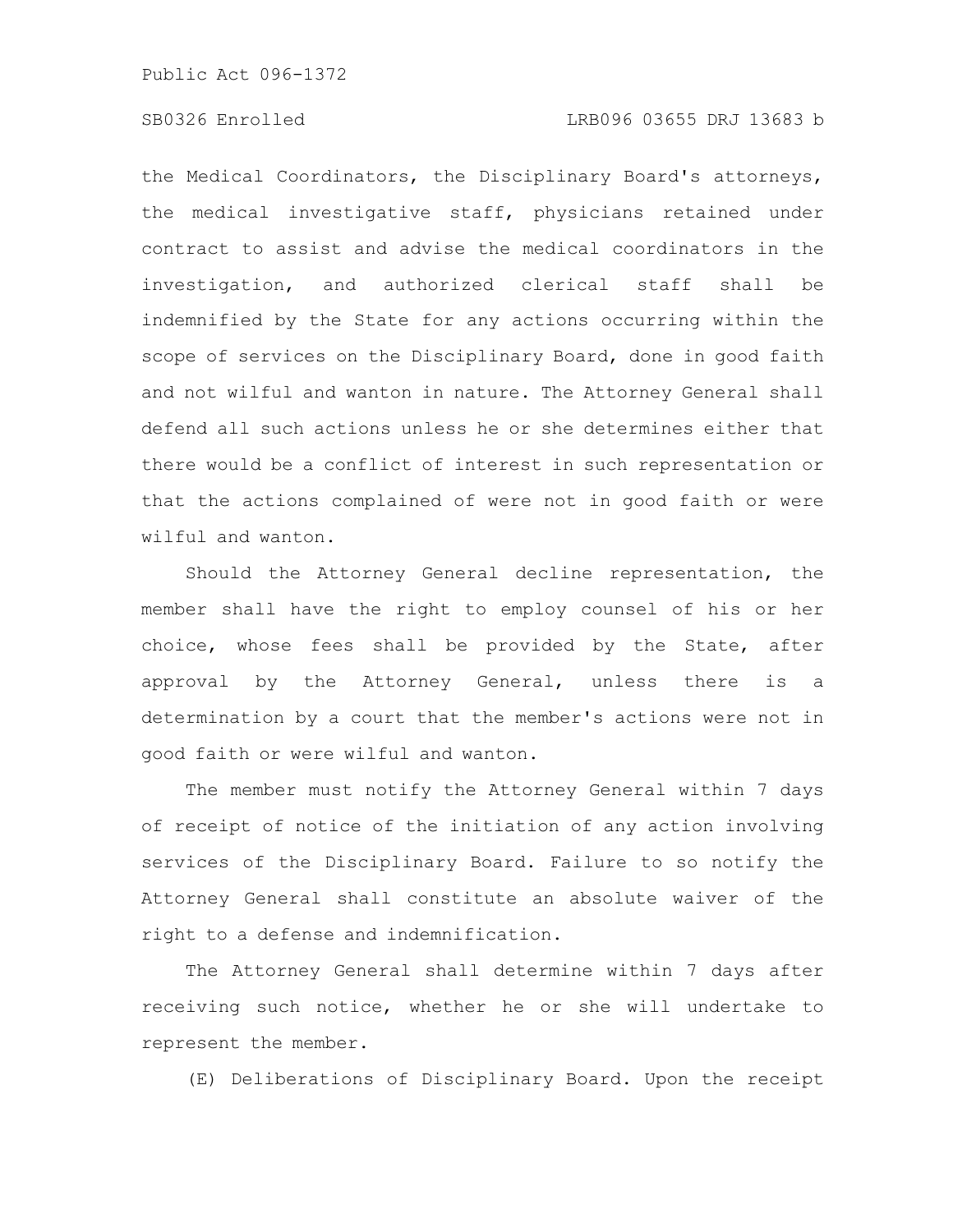of any report called for by this Act, other than those reports of impaired persons licensed under this Act required pursuant to the rules of the Disciplinary Board, the Disciplinary Board shall notify in writing, by certified mail, the person who is the subject of the report. Such notification shall be made within 30 days of receipt by the Disciplinary Board of the report.

The notification shall include a written notice setting forth the person's right to examine the report. Included in such notification shall be the address at which the file is maintained, the name of the custodian of the reports, and the telephone number at which the custodian may be reached. The person who is the subject of the report shall submit a written statement responding, clarifying, adding to, or proposing the amending of the report previously filed. The person who is the subject of the report shall also submit with the written statement any medical records related to the report. The statement and accompanying medical records shall become a permanent part of the file and must be received by the Disciplinary Board no more than 30 days after the date on which the person was notified by the Disciplinary Board of the existence of the original report.

The Disciplinary Board shall review all reports received by it, together with any supporting information and responding statements submitted by persons who are the subject of reports. The review by the Disciplinary Board shall be in a timely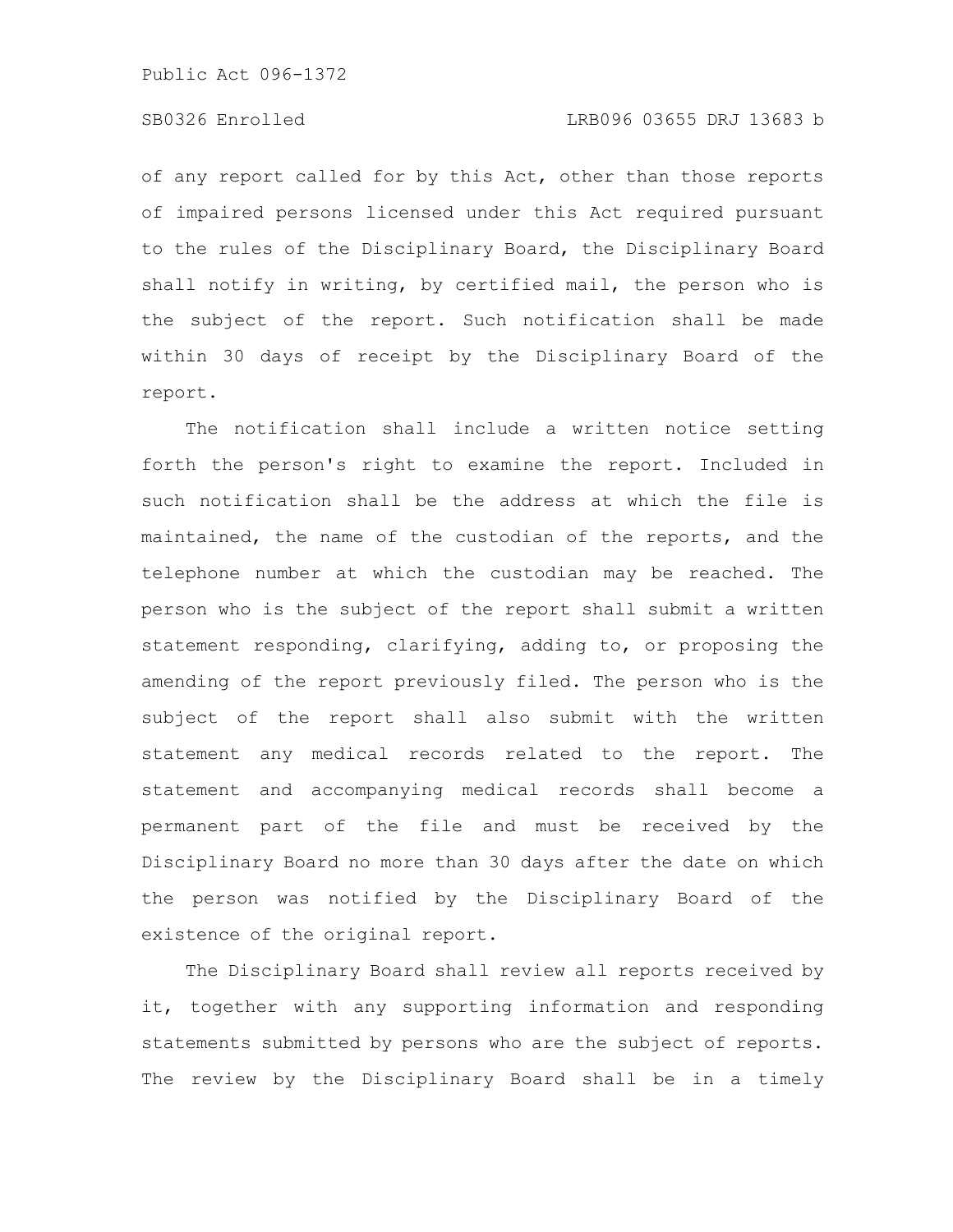manner but in no event, shall the Disciplinary Board's initial review of the material contained in each disciplinary file be less than 61 days nor more than 180 days after the receipt of the initial report by the Disciplinary Board.

When the Disciplinary Board makes its initial review of the materials contained within its disciplinary files, the Disciplinary Board shall, in writing, make a determination as to whether there are sufficient facts to warrant further investigation or action. Failure to make such determination within the time provided shall be deemed to be a determination that there are not sufficient facts to warrant further investigation or action.

Should the Disciplinary Board find that there are not sufficient facts to warrant further investigation, or action, the report shall be accepted for filing and the matter shall be deemed closed and so reported to the Secretary. The Secretary shall then have 30 days to accept the Medical Disciplinary Board's decision or request further investigation. The Secretary shall inform the Board in writing of the decision to request further investigation, including the specific reasons for the decision. The individual or entity filing the original report or complaint and the person who is the subject of the report or complaint shall be notified in writing by the Secretary of any final action on their report or complaint.

(F) Summary reports. The Disciplinary Board shall prepare, on a timely basis, but in no event less than once every other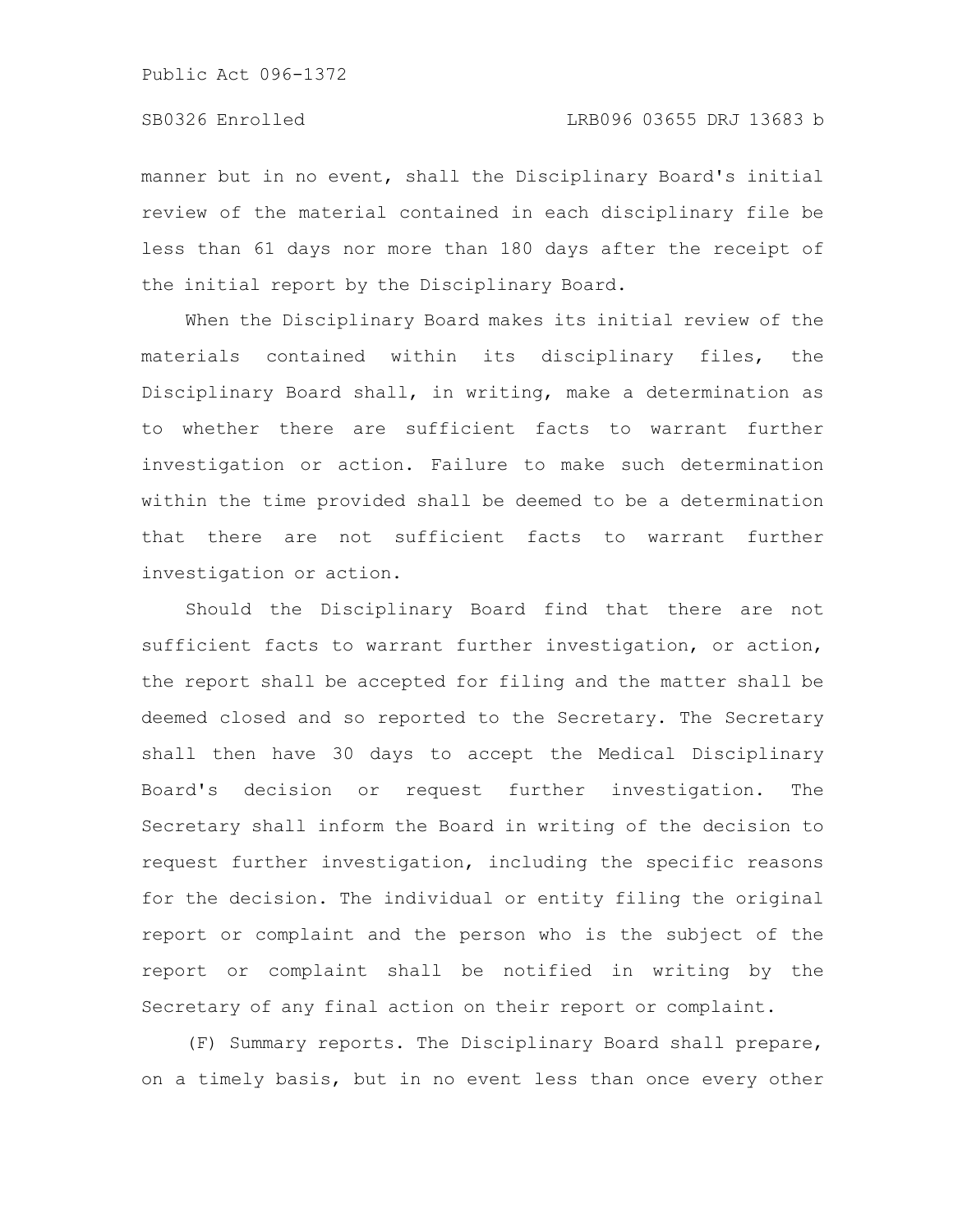## SB0326 Enrolled LRB096 03655 DRJ 13683 b

month, a summary report of final actions taken upon disciplinary files maintained by the Disciplinary Board. The summary reports shall be made available to the public upon request and payment of the fees set by the Department. This publication may be made available to the public on the Department's Internet website.

(G) Any violation of this Section shall be a Class A misdemeanor.

(H) If any such person violates the provisions of this Section an action may be brought in the name of the People of the State of Illinois, through the Attorney General of the State of Illinois, for an order enjoining such violation or for an order enforcing compliance with this Section. Upon filing of a verified petition in such court, the court may issue a temporary restraining order without notice or bond and may preliminarily or permanently enjoin such violation, and if it is established that such person has violated or is violating the injunction, the court may punish the offender for contempt of court. Proceedings under this paragraph shall be in addition to, and not in lieu of, all other remedies and penalties provided for by this Section.

(Source: P.A. 94-677, eff. 8-25-05; 95-639, eff. 10-5-07.)

(225 ILCS 60/36) (from Ch. 111, par. 4400-36) (Section scheduled to be repealed on December 31, 2010) Sec. 36. Upon the motion of either the Department or the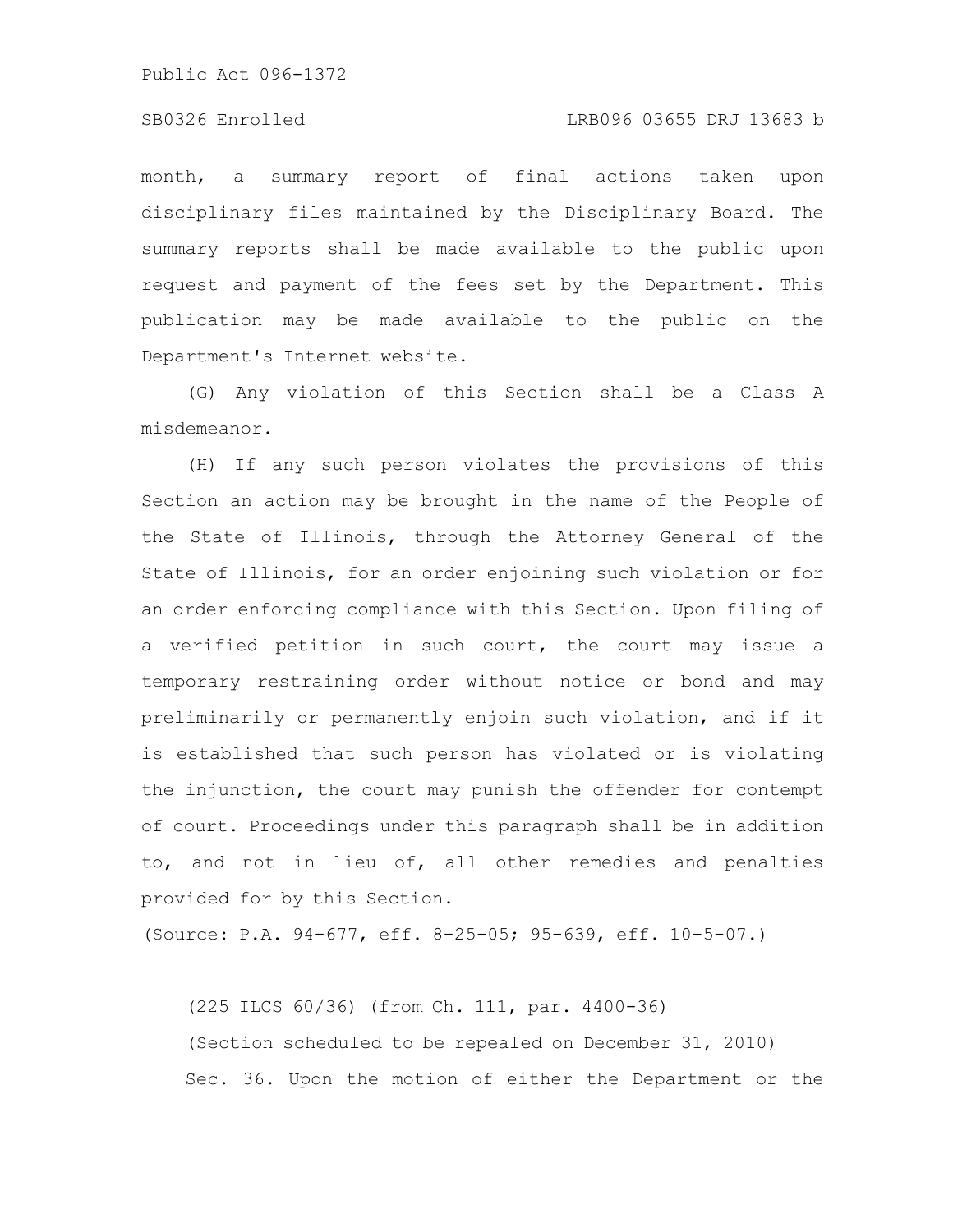Disciplinary Board or upon the verified complaint in writing of any person setting forth facts which, if proven, would constitute grounds for suspension or revocation under Section 22 of this Act, the Department shall investigate the actions of any person, so accused, who holds or represents that they hold a license. Such person is hereinafter called the accused.

The Department shall, before suspending, revoking, placing on probationary status, or taking any other disciplinary action as the Department may deem proper with regard to any license at least 30 days prior to the date set for the hearing, notify the accused in writing of any charges made and the time and place for a hearing of the charges before the Disciplinary Board, direct them to file their written answer thereto to the Disciplinary Board under oath within 20 days after the service on them of such notice and inform them that if they fail to file such answer default will be taken against them and their license may be suspended, revoked, placed on probationary status, or have other disciplinary action, including limiting the scope, nature or extent of their practice, as the Department may deem proper taken with regard thereto.

Where a physician has been found, upon complaint and investigation of the Department, and after hearing, to have performed an abortion procedure in a wilful and wanton manner upon a woman who was not pregnant at the time such abortion procedure was performed, the Department shall automatically revoke the license of such physician to practice medicine in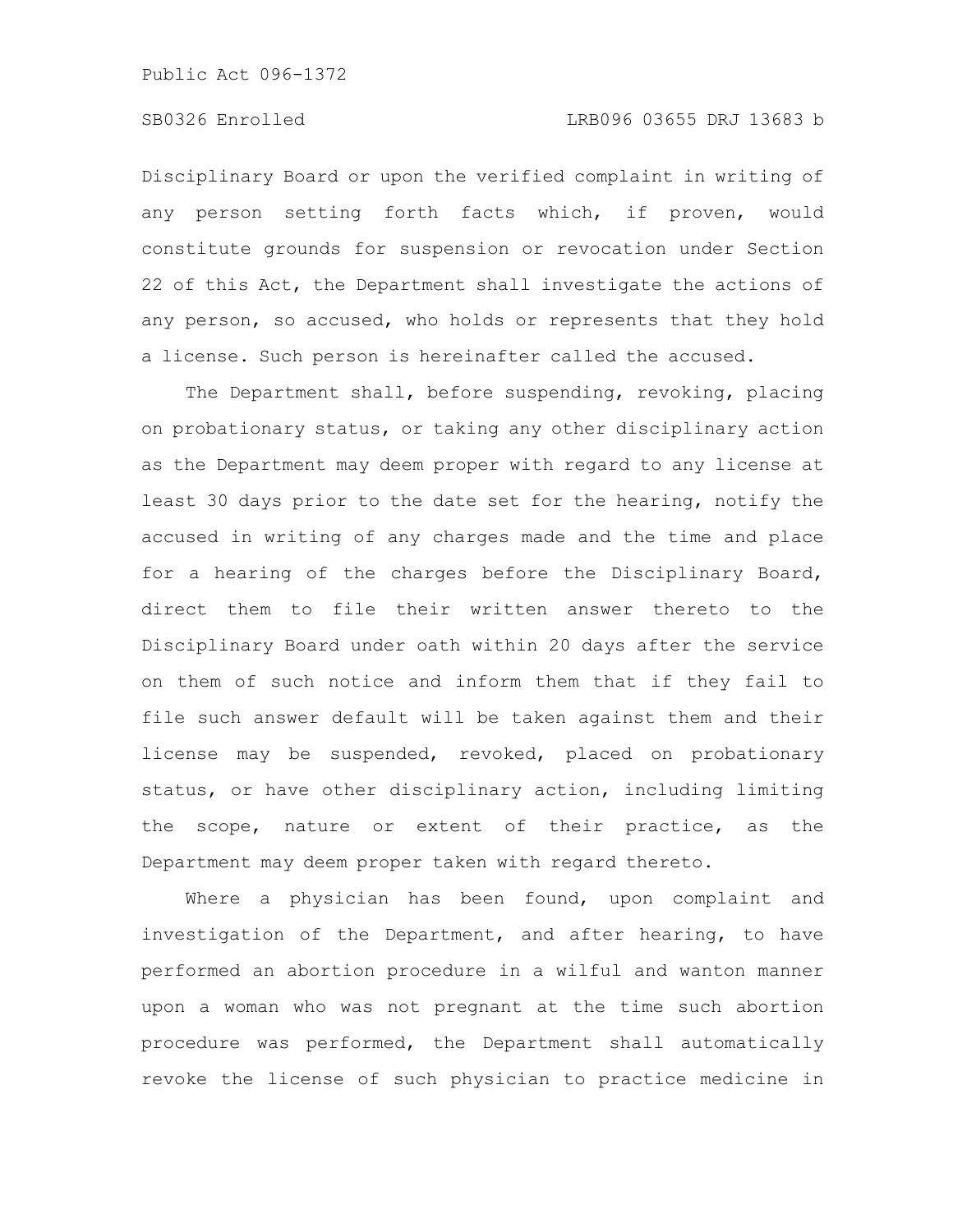Illinois.

Such written notice and any notice in such proceedings thereafter may be served by delivery of the same, personally, to the accused person, or by mailing the same by registered or certified mail to the address last theretofore specified by the accused in their last notification to the Department.

All information gathered by the Department during its investigation including information subpoenaed under Section 23 or 38 of this Act and the investigative file shall be kept for the confidential use of the Secretary, Disciplinary Board, the Medical Coordinators, persons employed by contract to advise the Medical Coordinator or the Department, the Disciplinary Board's attorneys, the medical investigative staff, and authorized clerical staff, as provided in this Act and shall be afforded the same status as is provided information concerning medical studies in Part 21 of Article VIII of the Code of Civil Procedure, except that the Department may disclose information and documents to a federal, State, or local law enforcement agency pursuant to a subpoena in an ongoing criminal investigation to a health care licensing body of this State or another state or jurisdiction pursuant to an official request made by that licensing body. Furthermore, information and documents disclosed to a federal, State, or local law enforcement agency may be used by that agency only for the investigation and prosecution of a criminal offense or, in the case of disclosure to a health care licensing body, only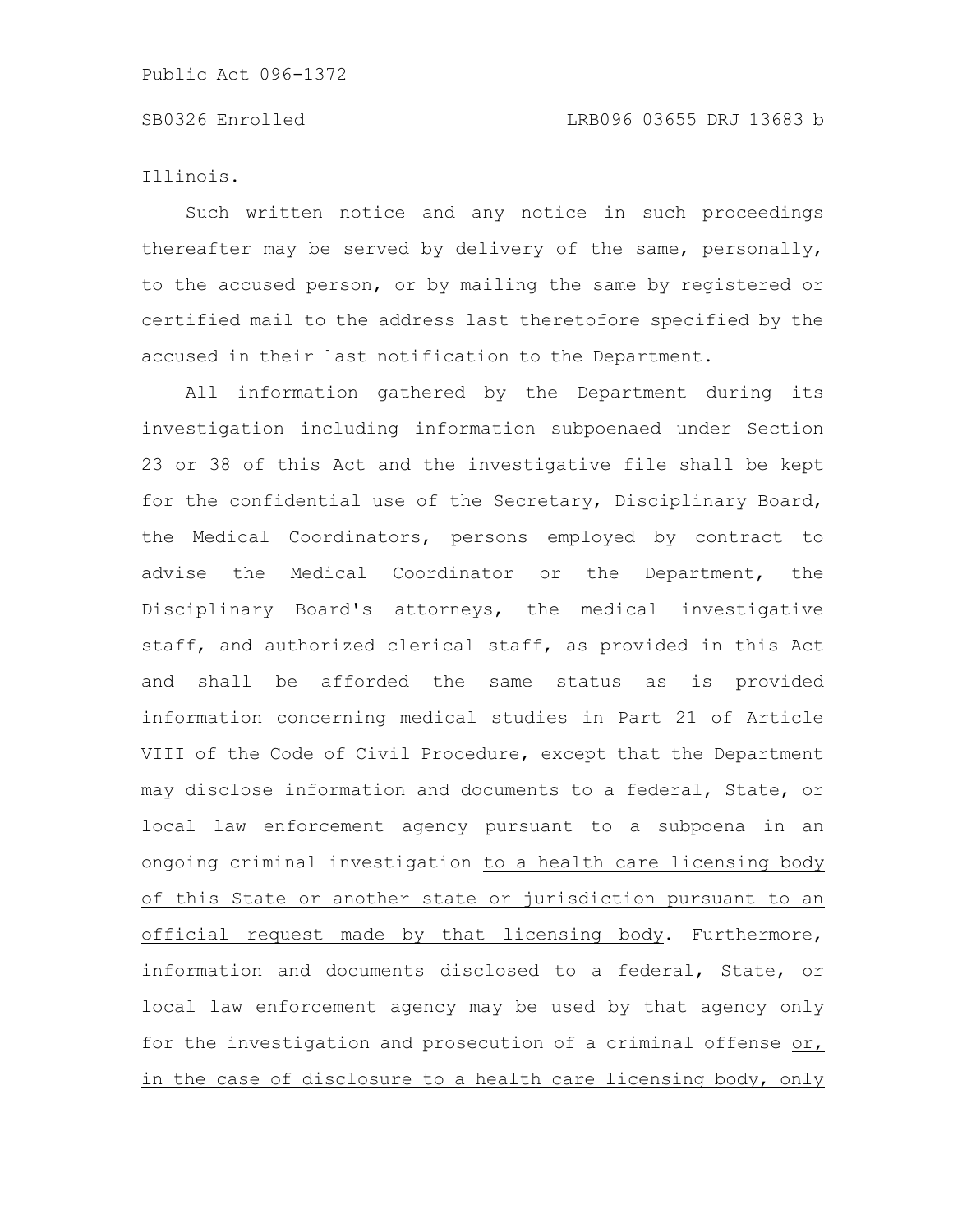# SB0326 Enrolled LRB096 03655 DRJ 13683 b

for investigations and disciplinary action proceedings with regard to a license issued by that licensing body.

(Source: P.A. 94-677, eff. 8-25-05.)

Section 35. The Nursing Home Administrators Licensing and Disciplinary Act is amended by changing Section 17 and adding Sections 17.1 and 38 as follows:

(225 ILCS 70/17) (from Ch. 111, par. 3667) (Text of Section before amendment by P.A. 96-339) (Section scheduled to be repealed on January 1, 2018) Sec. 17. Grounds for disciplinary action.

(a) The Department may impose fines not to exceed \$10,000 or may refuse to issue or to renew, or may revoke, suspend, place on probation, censure, reprimand or take other disciplinary or non-disciplinary action with regard to the license of any person, for any one or combination of the following causes:

(1) Intentional material misstatement in furnishing information to the Department.

(2) Conviction of or entry of a plea of guilty or nolo contendere to any crime that is a felony under the laws of the United States or any state or territory thereof or a misdemeanor of which an essential element is dishonesty or that is directly related to the practice of the profession of nursing home administration.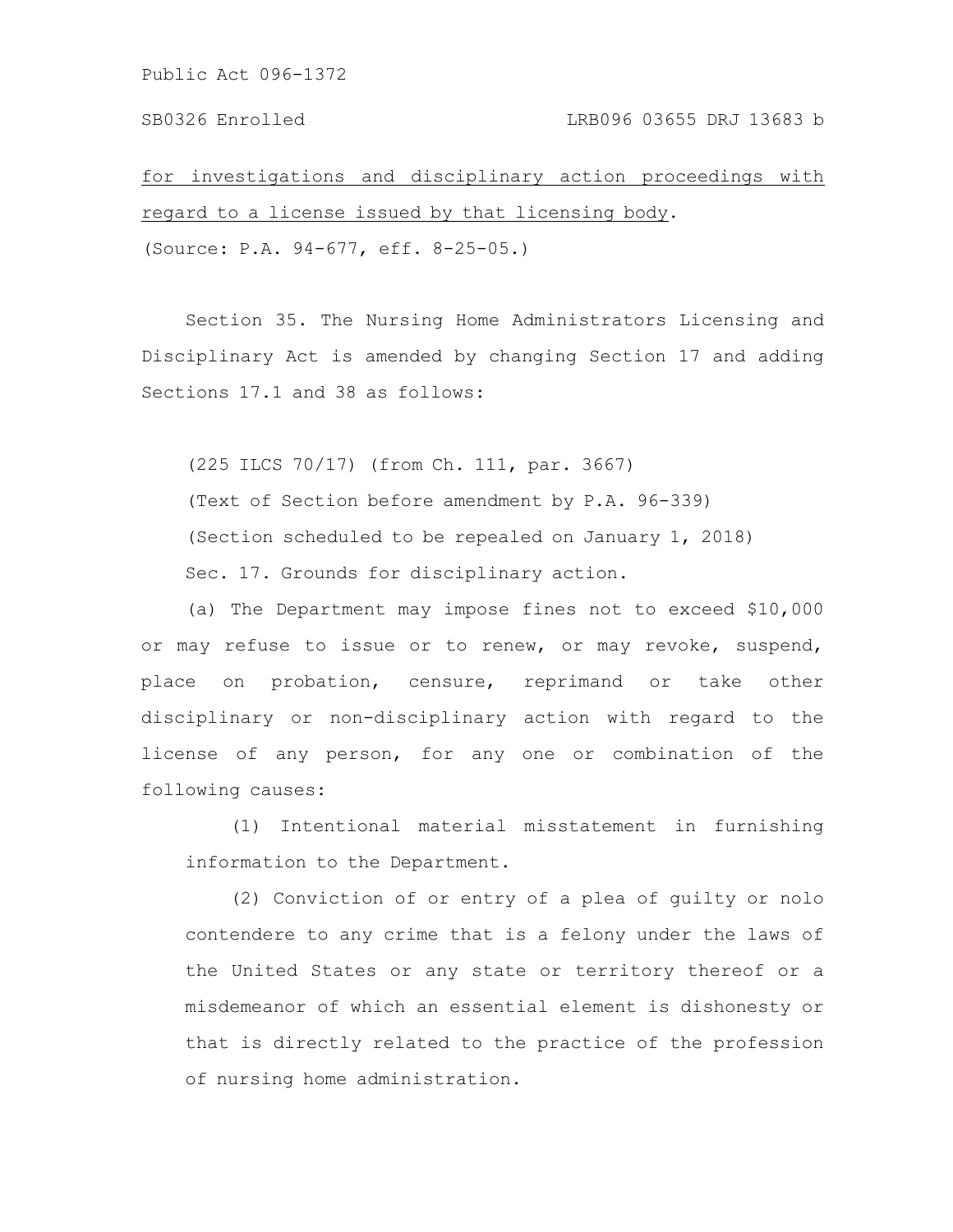(3) Making any misrepresentation for the purpose of obtaining a license, or violating any provision of this Act.

(4) Immoral conduct in the commission of any act, such as sexual abuse or sexual misconduct, related to the licensee's practice.

(5) Failing to respond within 30 days, to a written request made by the Department for information.

(6) Engaging in dishonorable, unethical or unprofessional conduct of a character likely to deceive, defraud or harm the public.

(7) Habitual use or addiction to alcohol, narcotics, stimulants, or any other chemical agent or drug which results in the inability to practice with reasonable judgment, skill or safety.

(8) Discipline by another U.S. jurisdiction if at least one of the grounds for the discipline is the same or substantially equivalent to those set forth herein.

(9) A finding by the Department that the licensee, after having his or her license placed on probationary status has violated the terms of probation.

(10) Willfully making or filing false records or reports in his or her practice, including but not limited to false records filed with State agencies or departments.

(11) Physical illness, mental illness, or other impairment or disability, including, but not limited to,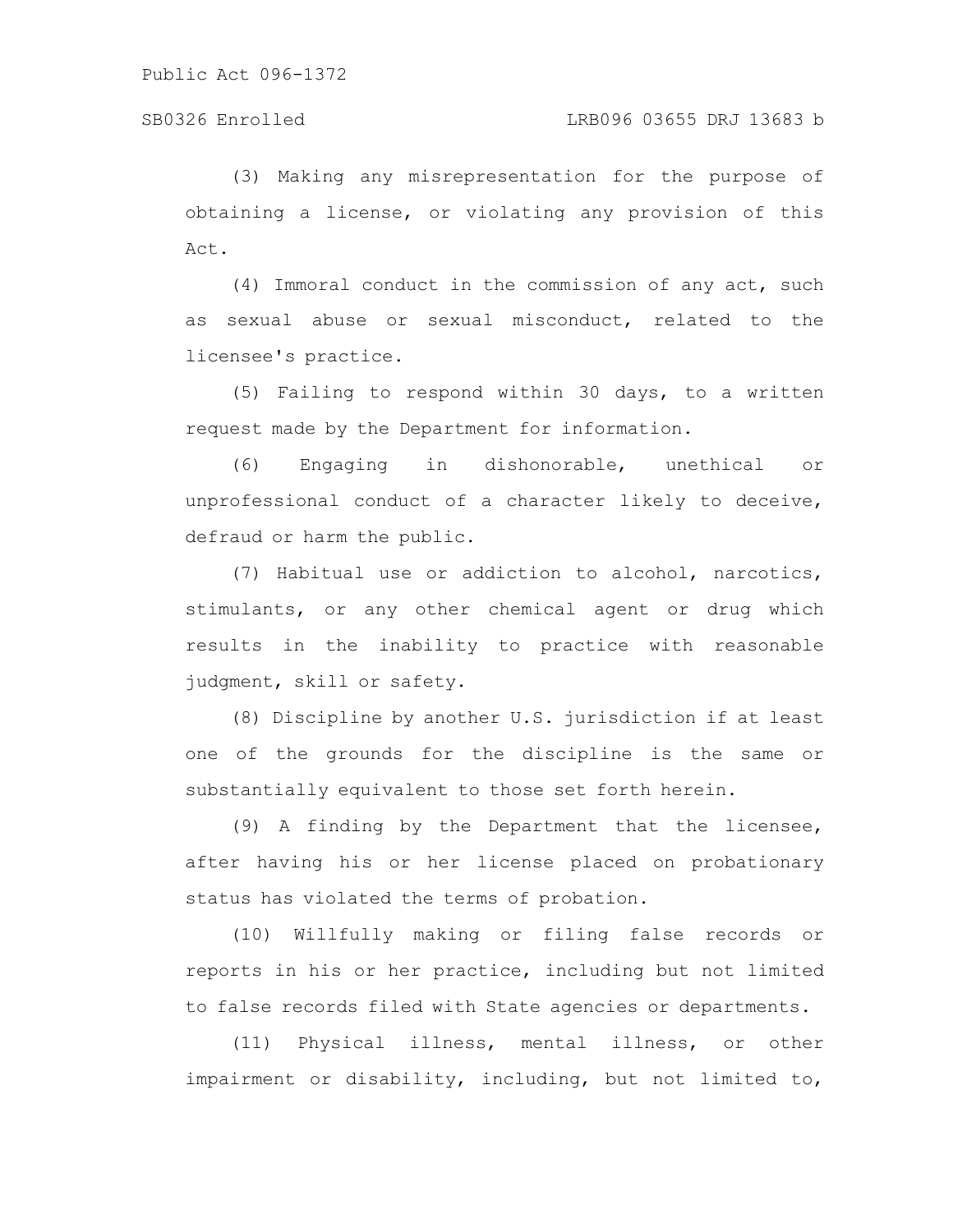deterioration through the aging process, or loss of motor skill that results in the inability to practice the profession with reasonable judgment, skill or safety.

(12) Disregard or violation of this Act or of any rule issued pursuant to this Act.

(13) Aiding or abetting another in the violation of this Act or any rule or regulation issued pursuant to this Act.

(14) Allowing one's license to be used by an unlicensed person.

(15) (Blank).

(16) Professional incompetence in the practice of nursing home administration.

(17) Conviction of a violation of Section 12-19 of the Criminal Code of 1961 for the abuse and gross neglect of a long term care facility resident.

(18) Violation of the Nursing Home Care Act or of any rule issued under the Nursing Home Care Act. A final adjudication of a Type "AA" violation of the Nursing Home Care Act made by the Illinois Department of Public Health, as identified by rule, relating to the hiring, training, planning, organizing, directing, or supervising the operation of a nursing home and a licensee's failure to comply with this Act or the rules adopted under this Act, shall create a rebuttable presumption of a violation of this subsection.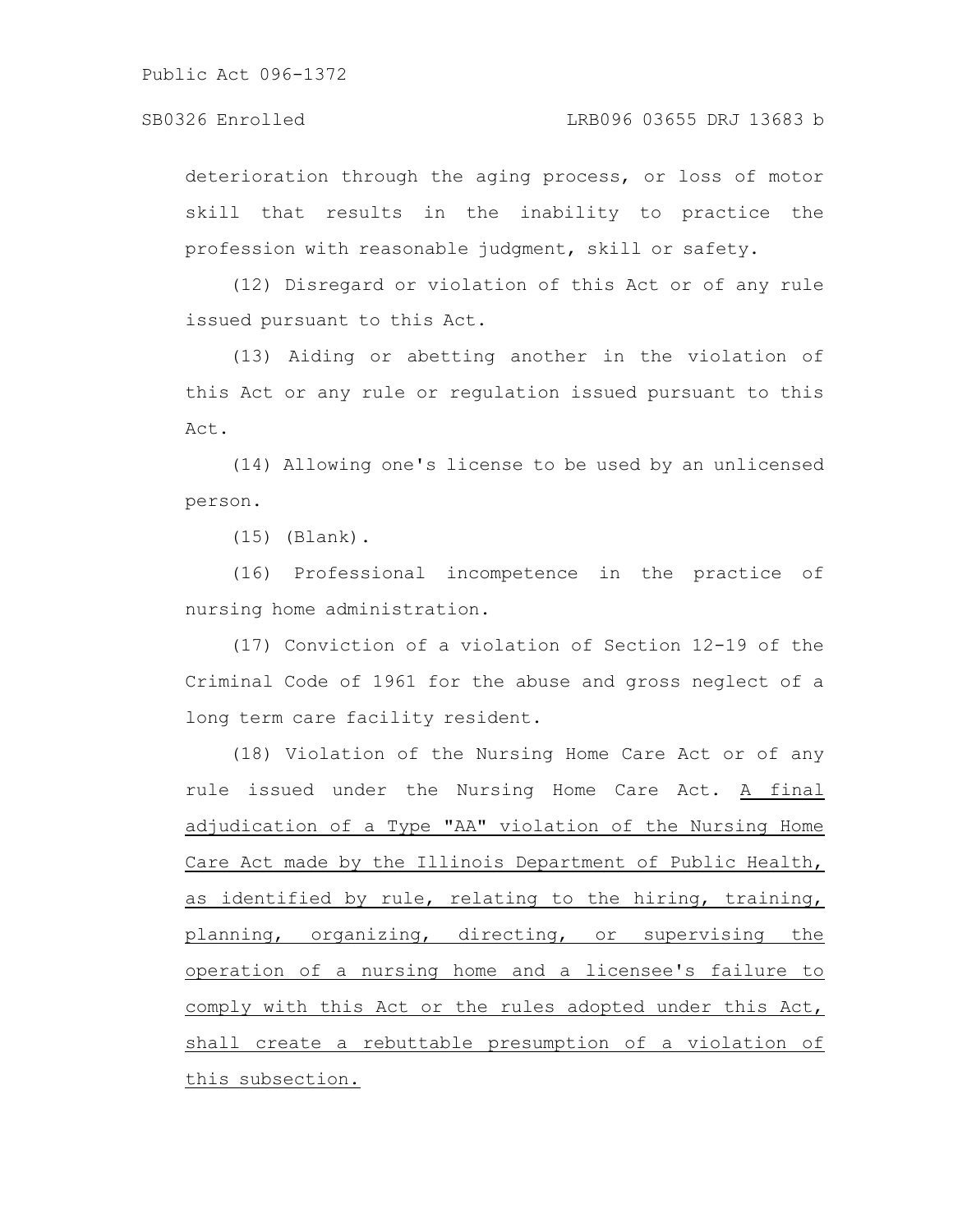(19) Failure to report to the Department any adverse final action taken against the licensee by a licensing authority of another state, territory of the United States, or foreign country; or by any governmental or law enforcement agency; or by any court for acts or conduct similar to acts or conduct that would constitute grounds for disciplinary action under this Section.

(20) Failure to report to the Department the surrender of a license or authorization to practice as a nursing home administrator in another state or jurisdiction for acts or conduct similar to acts or conduct that would constitute grounds for disciplinary action under this Section.

(21) Failure to report to the Department any adverse judgment, settlement, or award arising from a liability claim related to acts or conduct similar to acts or conduct that would constitute grounds for disciplinary action under this Section.

All proceedings to suspend, revoke, place on probationary status, or take any other disciplinary action as the Department may deem proper, with regard to a license on any of the foregoing grounds, must be commenced within 5 years next after receipt by the Department of (i) a complaint alleging the commission of or notice of the conviction order for any of the acts described herein or (ii) a referral for investigation under Section 3-108 of the Nursing Home Care Act.

The entry of an order or judgment by any circuit court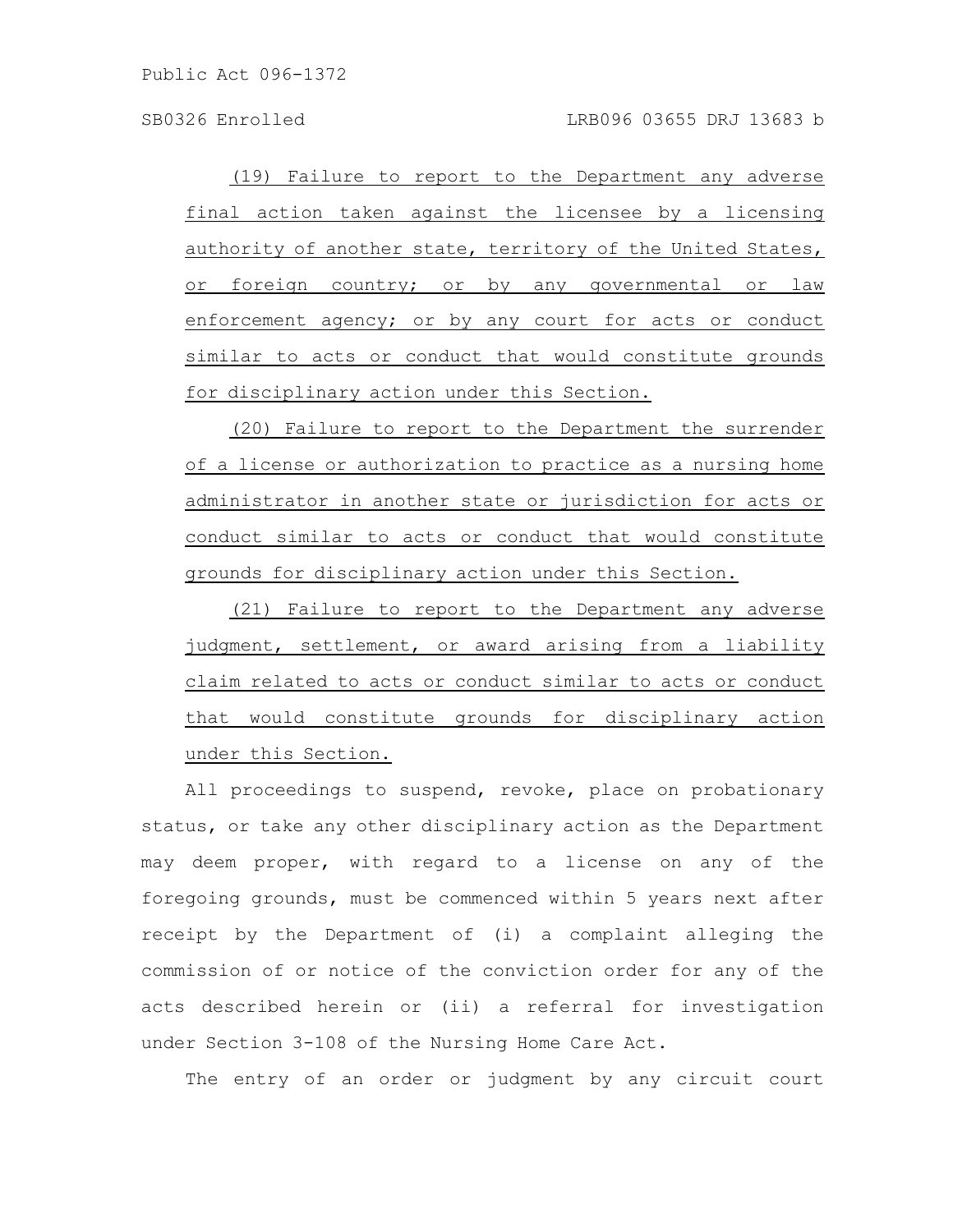# SB0326 Enrolled LRB096 03655 DRJ 13683 b

establishing that any person holding a license under this Act is a person in need of mental treatment operates as a suspension of that license. That person may resume their practice only upon the entry of a Department order based upon a finding by the Board that they have been determined to be recovered from mental illness by the court and upon the Board's recommendation that they be permitted to resume their practice.

The Department, upon the recommendation of the Board, may adopt rules which set forth standards to be used in determining what constitutes:

(i) when a person will be deemed sufficiently rehabilitated to warrant the public trust;

(ii) dishonorable, unethical or unprofessional conduct of a character likely to deceive, defraud, or harm the public;

(iii) immoral conduct in the commission of any act related to the licensee's practice; and

(iv) professional incompetence in the practice of nursing home administration.

However, no such rule shall be admissible into evidence in any civil action except for review of a licensing or other disciplinary action under this Act.

In enforcing this Section, the Department or Board, upon a showing of a possible violation, may compel any individual licensed to practice under this Act, or who has applied for licensure pursuant to this Act, to submit to a mental or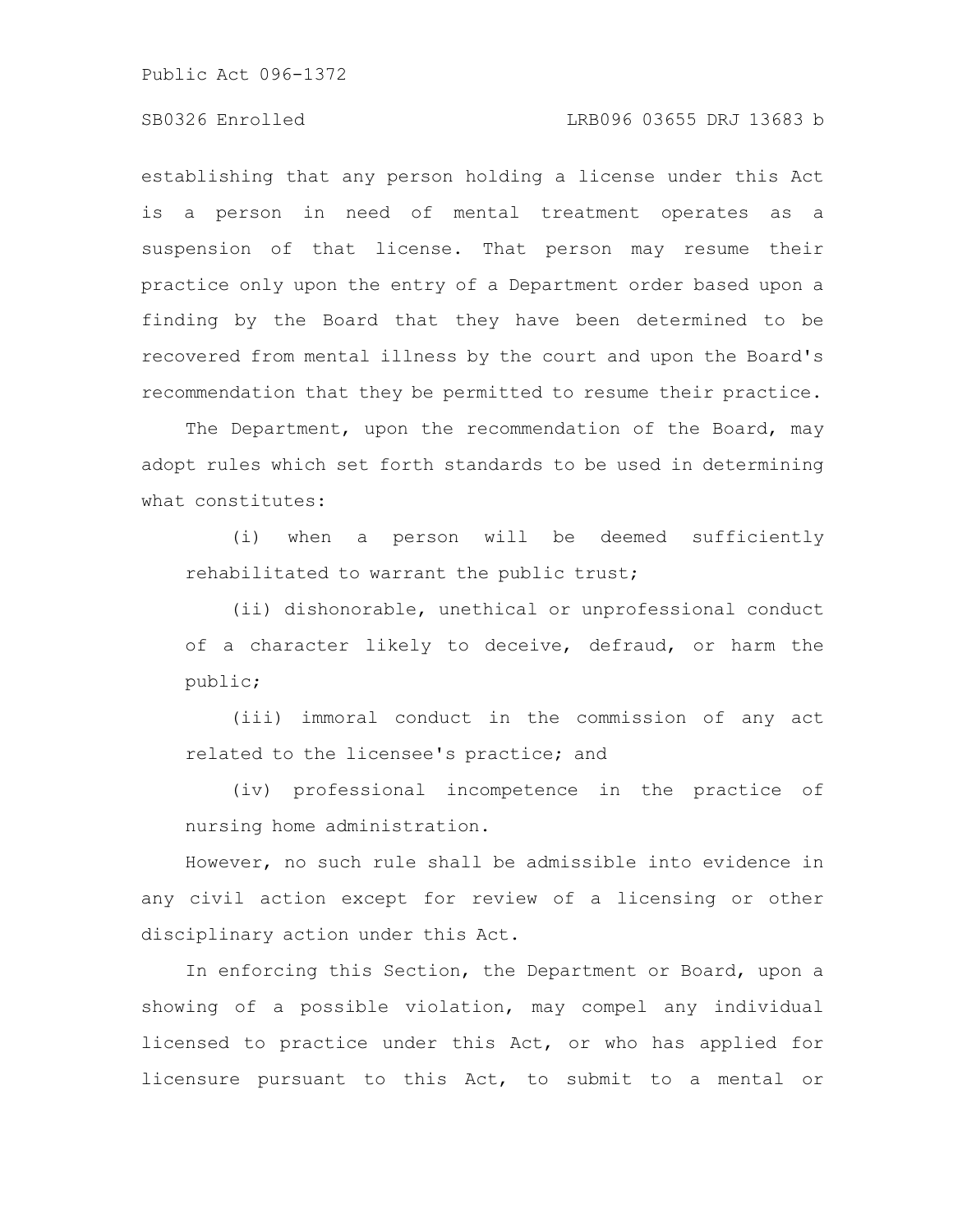physical examination, or both, as required by and at the expense of the Department. The examining physician or physicians shall be those specifically designated by the Department or Board. The Department or Board may order the examining physician to present testimony concerning this mental or physical examination of the licensee or applicant. No information shall be excluded by reason of any common law or statutory privilege relating to communications between the licensee or applicant and the examining physician. The individual to be examined may have, at his or her own expense, another physician of his or her choice present during all aspects of the examination. Failure of any individual to submit to mental or physical examination, when directed, shall be grounds for suspension of his or her license until such time as the individual submits to the examination if the Department finds, after notice and hearing, that the refusal to submit to the examination was without reasonable cause.

If the Department or Board finds an individual unable to practice because of the reasons set forth in this Section, the Department or Board shall require such individual to submit to care, counseling, or treatment by physicians approved or designated by the Department or Board, as a condition, term, or restriction for continued, reinstated, or renewed licensure to practice; or in lieu of care, counseling, or treatment, the Department may file, or the Board may recommend to the Department to file, a complaint to immediately suspend, revoke,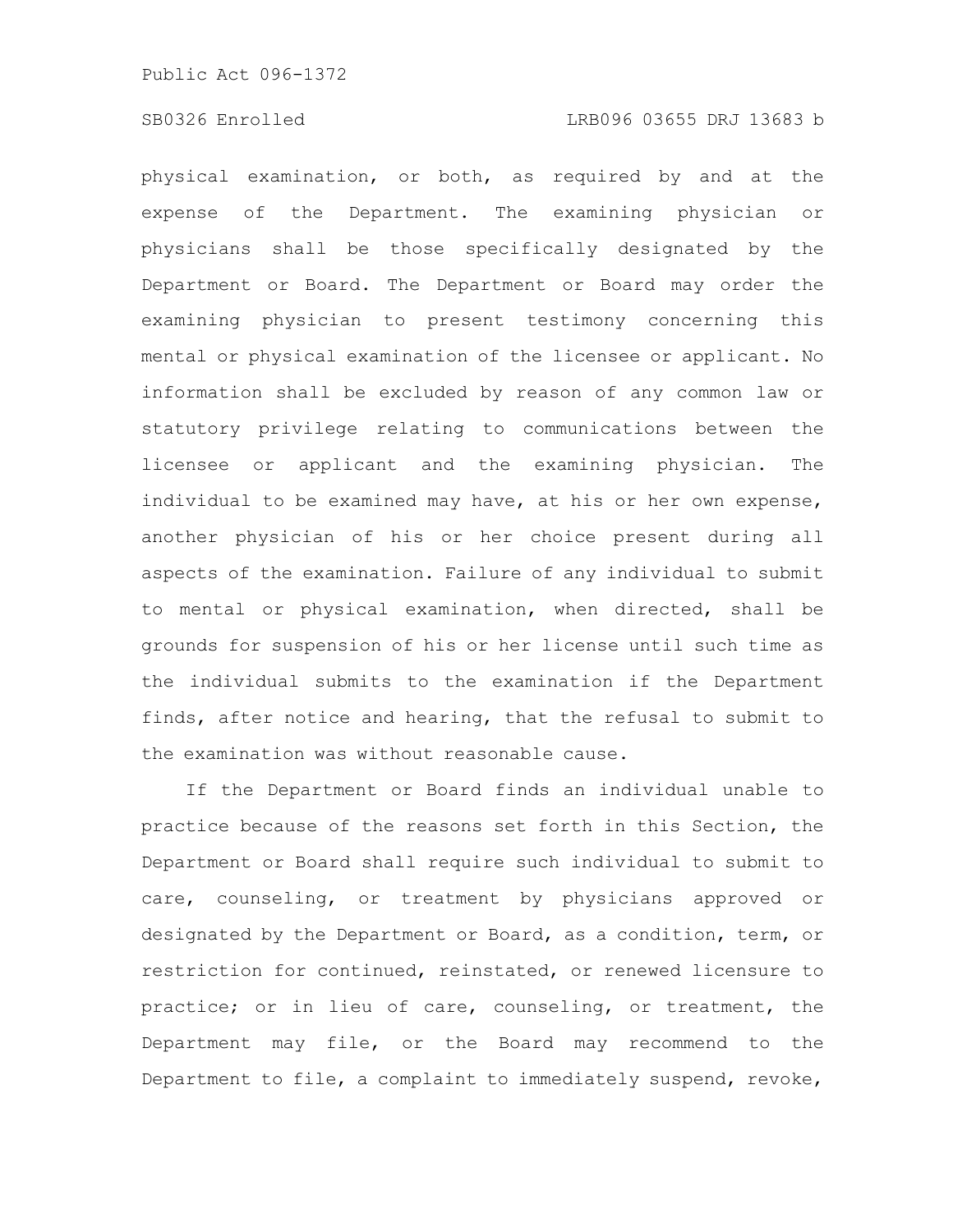or otherwise discipline the license of the individual. Any individual whose license was granted pursuant to this Act or continued, reinstated, renewed, disciplined or supervised, subject to such terms, conditions or restrictions who shall fail to comply with such terms, conditions or restrictions shall be referred to the Secretary for a determination as to whether the licensee shall have his or her license suspended immediately, pending a hearing by the Department. In instances in which the Secretary immediately suspends a license under this Section, a hearing upon such person's license must be convened by the Board within 30 days after such suspension and completed without appreciable delay. The Department and Board shall have the authority to review the subject administrator's record of treatment and counseling regarding the impairment, to the extent permitted by applicable federal statutes and regulations safeguarding the confidentiality of medical records.

An individual licensed under this Act, affected under this Section, shall be afforded an opportunity to demonstrate to the Department or Board that he or she can resume practice in compliance with acceptable and prevailing standards under the provisions of his or her license.

(b) Any individual or organization acting in good faith, and not in a wilful and wanton manner, in complying with this Act by providing any report or other information to the Department, or assisting in the investigation or preparation of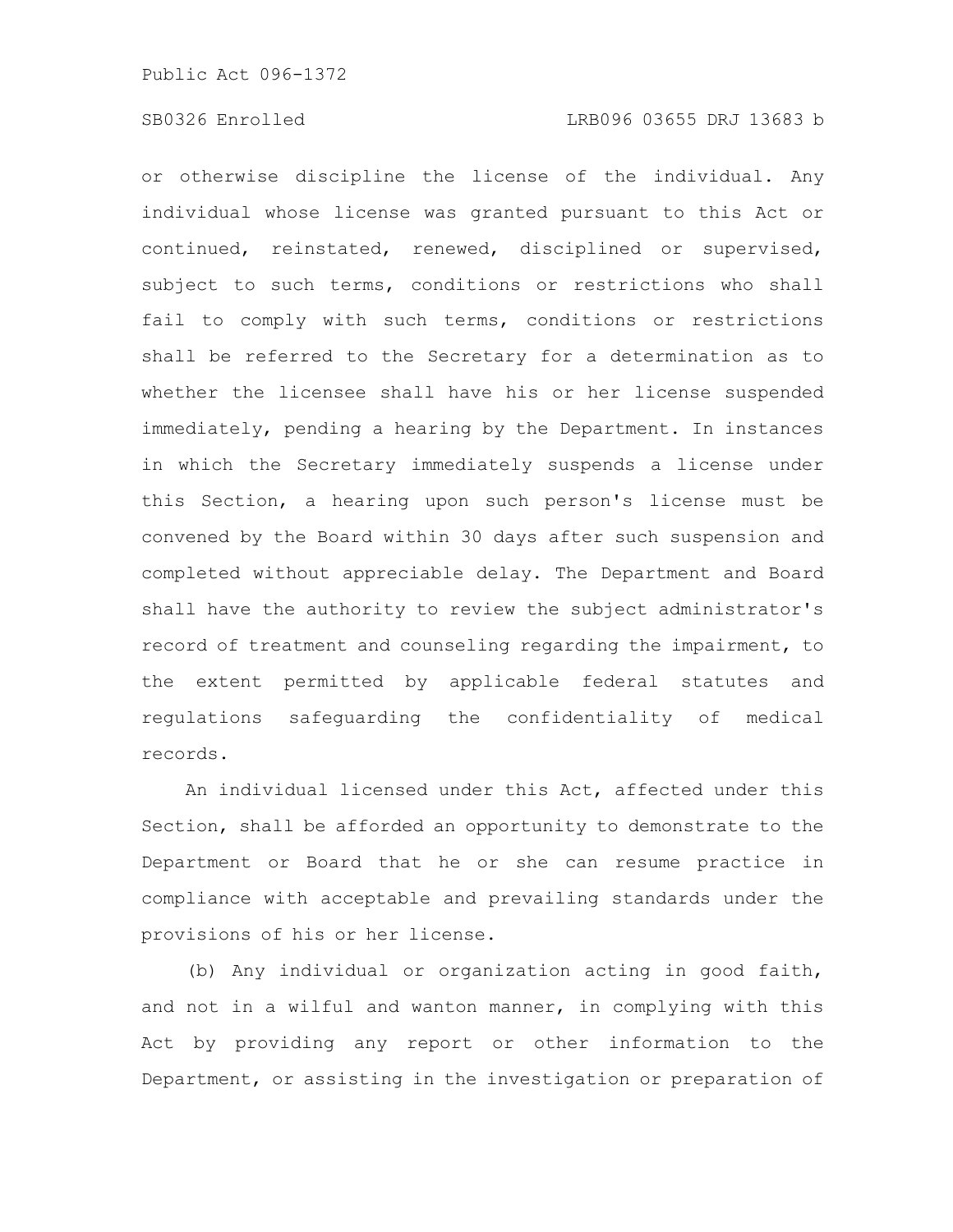such information, or by participating in proceedings of the Department, or by serving as a member of the Board, shall not, as a result of such actions, be subject to criminal prosecution or civil damages.

(c) Members of the Board, and persons retained under contract to assist and advise in an investigation, shall be indemnified by the State for any actions occurring within the scope of services on or for the Board, done in good faith and not wilful and wanton in nature. The Attorney General shall defend all such actions unless he or she determines either that there would be a conflict of interest in such representation or that the actions complained of were not in good faith or were wilful and wanton.

Should the Attorney General decline representation, a person entitled to indemnification under this Section shall have the right to employ counsel of his or her choice, whose fees shall be provided by the State, after approval by the Attorney General, unless there is a determination by a court that the member's actions were not in good faith or were wilful and wanton.

A person entitled to indemnification under this Section must notify the Attorney General within 7 days of receipt of notice of the initiation of any action involving services of the Board. Failure to so notify the Attorney General shall constitute an absolute waiver of the right to a defense and indemnification.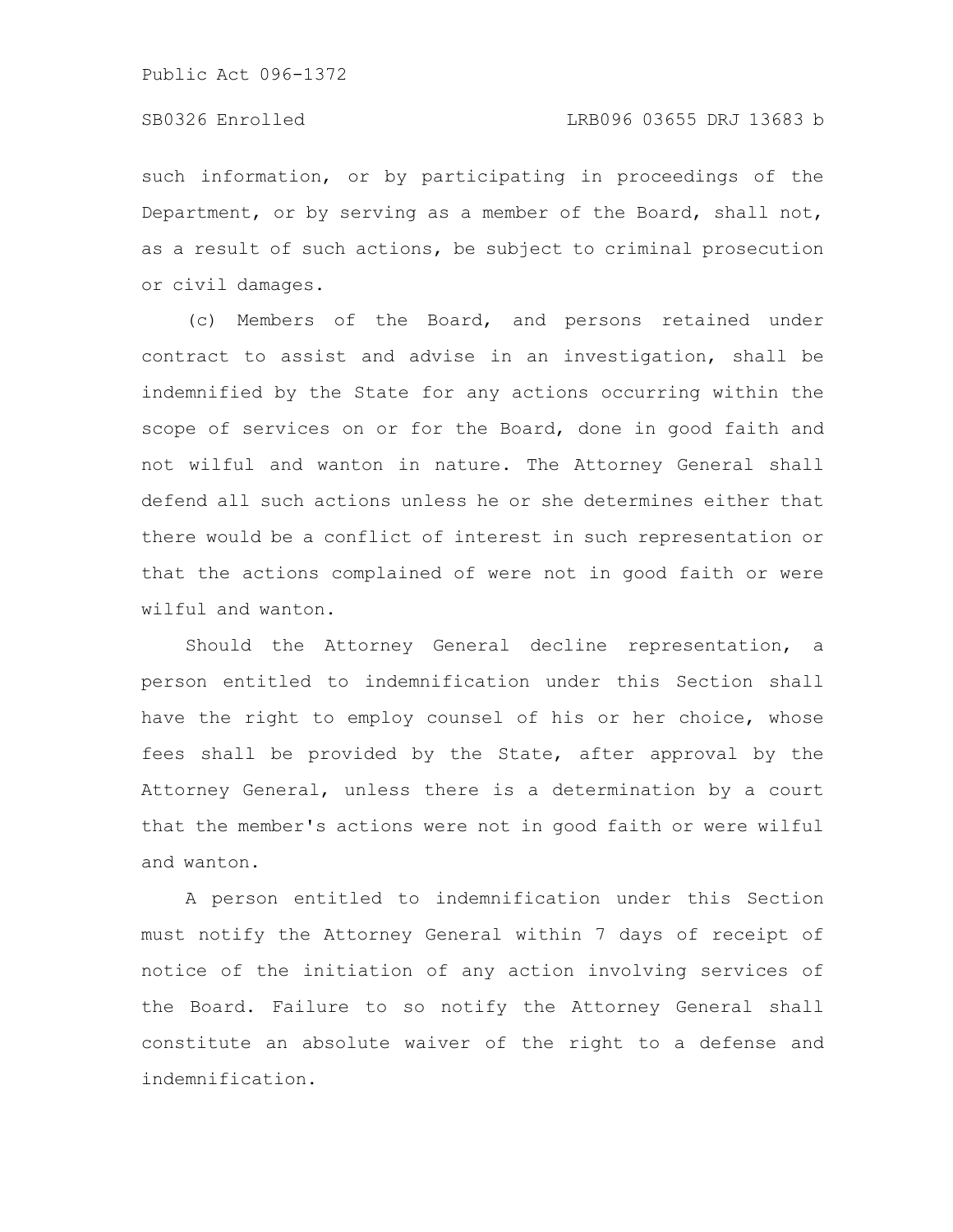The Attorney General shall determine within 7 days after receiving such notice, whether he or she will undertake to represent a person entitled to indemnification under this Section.

(d) The determination by a circuit court that a licensee is subject to involuntary admission or judicial admission as provided in the Mental Health and Developmental Disabilities Code, as amended, operates as an automatic suspension. Such suspension will end only upon a finding by a court that the patient is no longer subject to involuntary admission or judicial admission and issues an order so finding and discharging the patient; and upon the recommendation of the Board to the Secretary that the licensee be allowed to resume his or her practice.

(e) The Department may refuse to issue or may suspend the license of any person who fails to file a return, or to pay the tax, penalty or interest shown in a filed return, or to pay any final assessment of tax, penalty or interest, as required by any tax Act administered by the Department of Revenue, until such time as the requirements of any such tax Act are satisfied.

(f) The Department of Public Health shall transmit to the Department a list of those facilities which receive an "A" violation as defined in Section 1-129 of the Nursing Home Care Act.

(Source: P.A. 95-703, eff. 12-31-07.)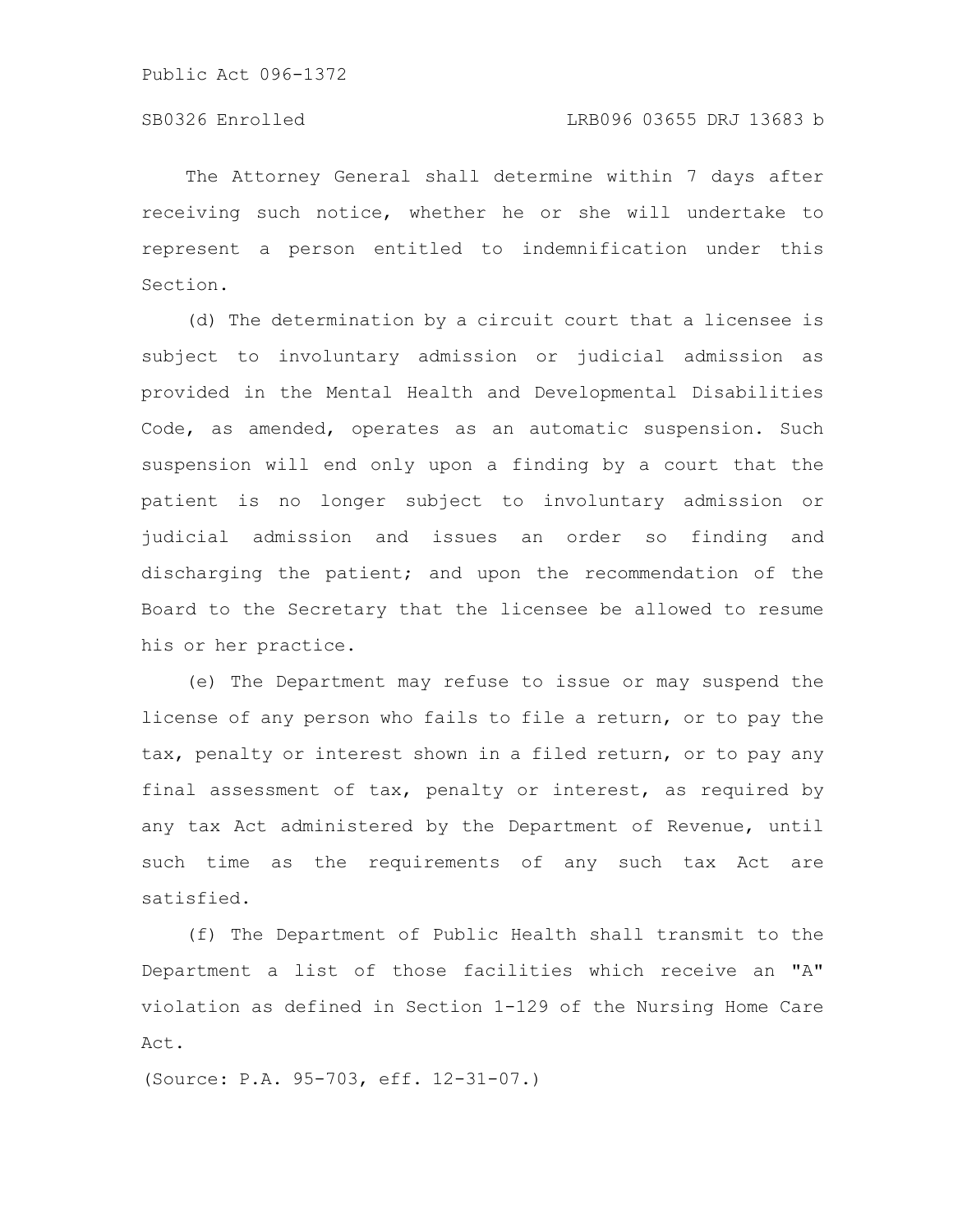(Text of Section after amendment by P.A. 96-339) (Section scheduled to be repealed on January 1, 2018) Sec. 17. Grounds for disciplinary action.

(a) The Department may impose fines not to exceed \$10,000 or may refuse to issue or to renew, or may revoke, suspend, place on probation, censure, reprimand or take other disciplinary or non-disciplinary action with regard to the license of any person, for any one or combination of the following causes:

(1) Intentional material misstatement in furnishing information to the Department.

(2) Conviction of or entry of a plea of guilty or nolo contendere to any crime that is a felony under the laws of the United States or any state or territory thereof or a misdemeanor of which an essential element is dishonesty or that is directly related to the practice of the profession of nursing home administration.

(3) Making any misrepresentation for the purpose of obtaining a license, or violating any provision of this Act.

(4) Immoral conduct in the commission of any act, such as sexual abuse or sexual misconduct, related to the licensee's practice.

(5) Failing to respond within 30 days, to a written request made by the Department for information.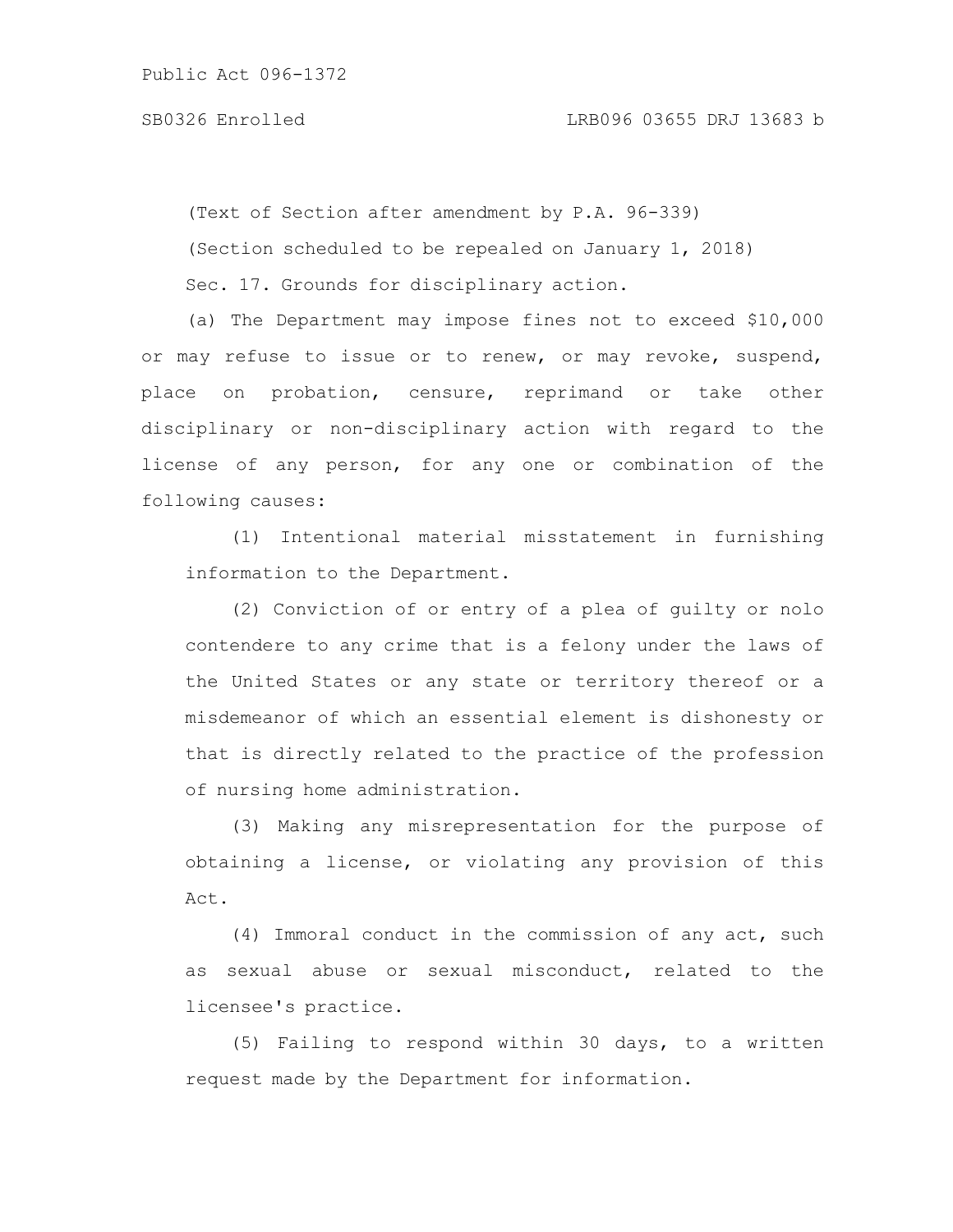(6) Engaging in dishonorable, unethical or unprofessional conduct of a character likely to deceive, defraud or harm the public.

(7) Habitual use or addiction to alcohol, narcotics, stimulants, or any other chemical agent or drug which results in the inability to practice with reasonable judgment, skill or safety.

(8) Discipline by another U.S. jurisdiction if at least one of the grounds for the discipline is the same or substantially equivalent to those set forth herein.

(9) A finding by the Department that the licensee, after having his or her license placed on probationary status has violated the terms of probation.

(10) Willfully making or filing false records or reports in his or her practice, including but not limited to false records filed with State agencies or departments.

(11) Physical illness, mental illness, or other impairment or disability, including, but not limited to, deterioration through the aging process, or loss of motor skill that results in the inability to practice the profession with reasonable judgment, skill or safety.

(12) Disregard or violation of this Act or of any rule issued pursuant to this Act.

(13) Aiding or abetting another in the violation of this Act or any rule or regulation issued pursuant to this Act.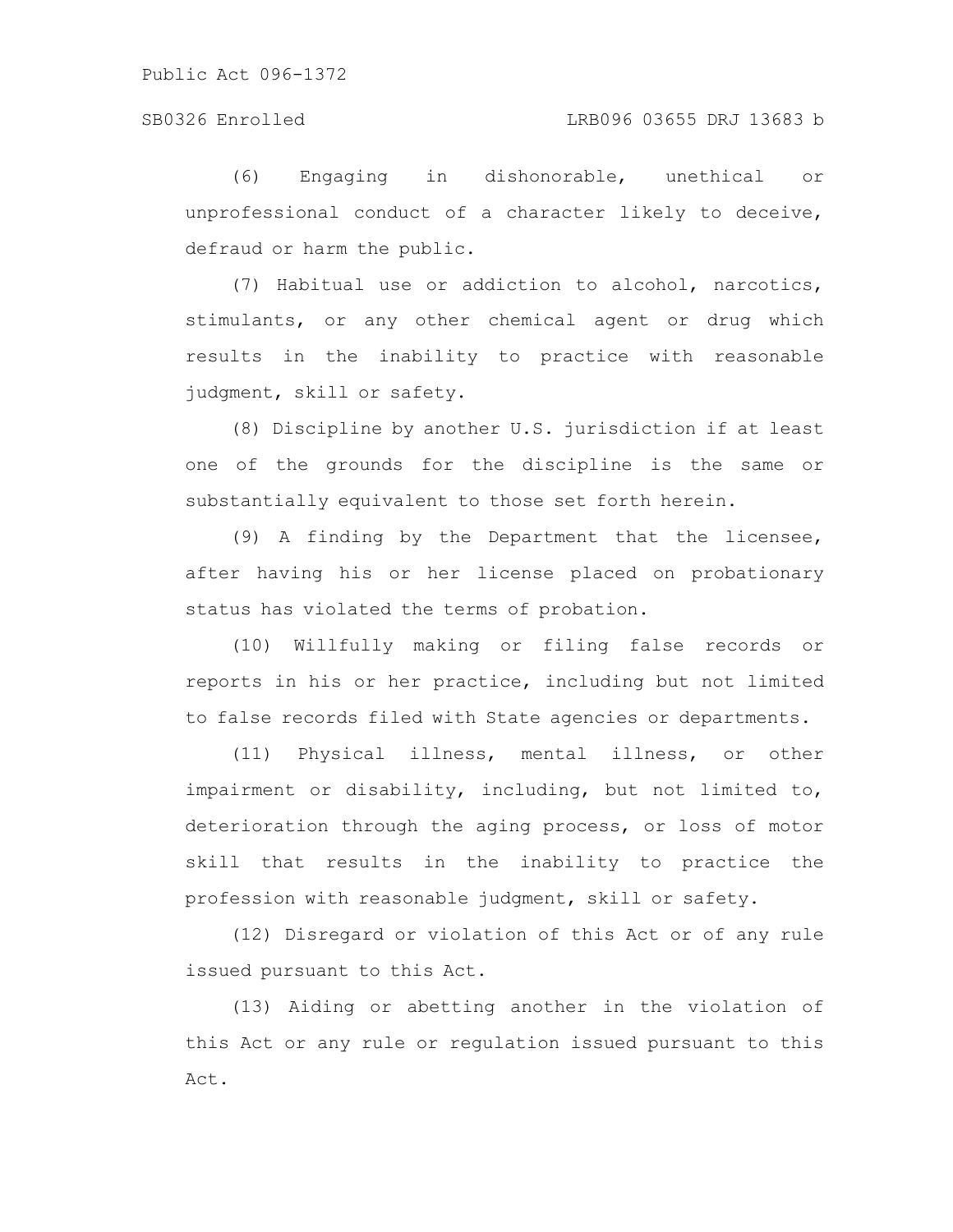(14) Allowing one's license to be used by an unlicensed person.

(15) (Blank).

(16) Professional incompetence in the practice of nursing home administration.

(17) Conviction of a violation of Section 12-19 of the Criminal Code of 1961 for the abuse and gross neglect of a long term care facility resident.

(18) Violation of the Nursing Home Care Act or the MR/DD Community Care Act or of any rule issued under the Nursing Home Care Act or the MR/DD Community Care Act. A final adjudication of a Type "AA" violation of the Nursing Home Care Act made by the Illinois Department of Public Health, as identified by rule, relating to the hiring, training, planning, organizing, directing, or supervising the operation of a nursing home and a licensee's failure to comply with this Act or the rules adopted under this Act, shall create a rebuttable presumption of a violation of this subsection.

(19) Failure to report to the Department any adverse final action taken against the licensee by a licensing authority of another state, territory of the United States, or foreign country; or by any governmental or law enforcement agency; or by any court for acts or conduct similar to acts or conduct that would constitute grounds for disciplinary action under this Section.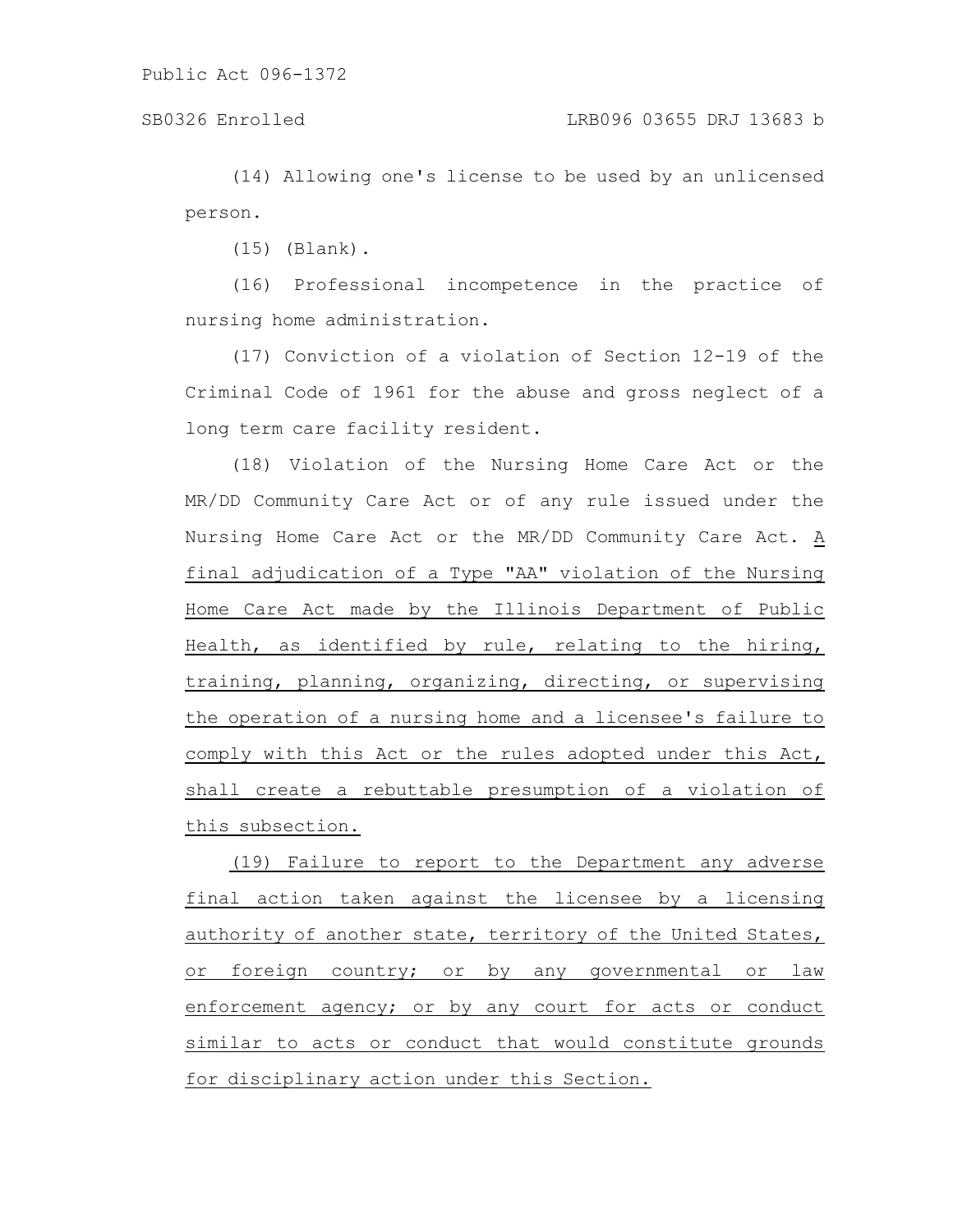(20) Failure to report to the Department the surrender of a license or authorization to practice as a nursing home administrator in another state or jurisdiction for acts or conduct similar to acts or conduct that would constitute grounds for disciplinary action under this Section.

(21) Failure to report to the Department any adverse judgment, settlement, or award arising from a liability claim related to acts or conduct similar to acts or conduct that would constitute grounds for disciplinary action under this Section.

All proceedings to suspend, revoke, place on probationary status, or take any other disciplinary action as the Department may deem proper, with regard to a license on any of the foregoing grounds, must be commenced within 5 years next after receipt by the Department of (i) a complaint alleging the commission of or notice of the conviction order for any of the acts described herein or (ii) a referral for investigation under Section 3-108 of the Nursing Home Care Act.

The entry of an order or judgment by any circuit court establishing that any person holding a license under this Act is a person in need of mental treatment operates as a suspension of that license. That person may resume their practice only upon the entry of a Department order based upon a finding by the Board that they have been determined to be recovered from mental illness by the court and upon the Board's recommendation that they be permitted to resume their practice.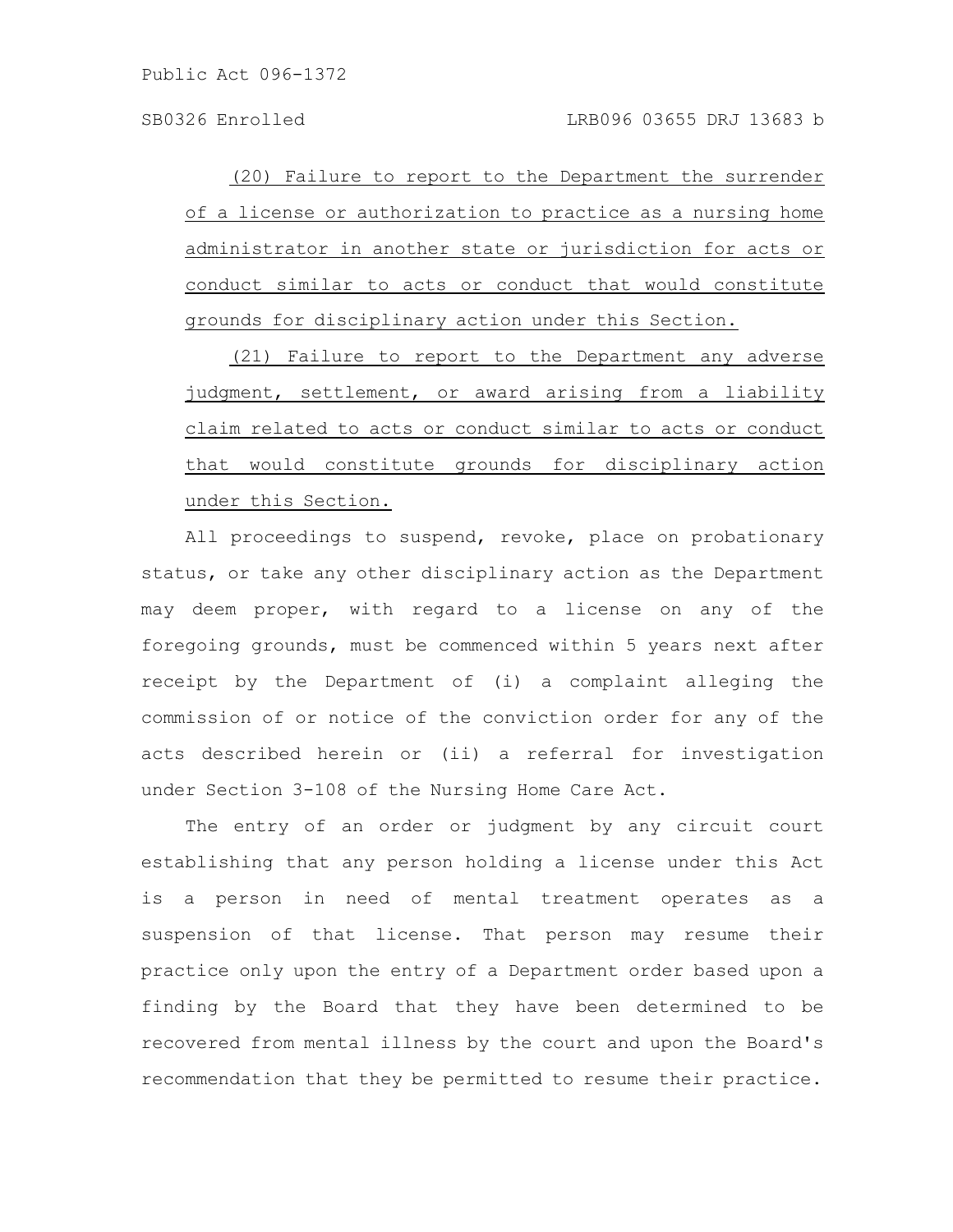### SB0326 Enrolled LRB096 03655 DRJ 13683 b

The Department, upon the recommendation of the Board, may adopt rules which set forth standards to be used in determining what constitutes:

(i) when a person will be deemed sufficiently rehabilitated to warrant the public trust;

(ii) dishonorable, unethical or unprofessional conduct of a character likely to deceive, defraud, or harm the public;

(iii) immoral conduct in the commission of any act related to the licensee's practice; and

(iv) professional incompetence in the practice of nursing home administration.

However, no such rule shall be admissible into evidence in any civil action except for review of a licensing or other disciplinary action under this Act.

In enforcing this Section, the Department or Board, upon a showing of a possible violation, may compel any individual licensed to practice under this Act, or who has applied for licensure pursuant to this Act, to submit to a mental or physical examination, or both, as required by and at the expense of the Department. The examining physician or physicians shall be those specifically designated by the Department or Board. The Department or Board may order the examining physician to present testimony concerning this mental or physical examination of the licensee or applicant. No information shall be excluded by reason of any common law or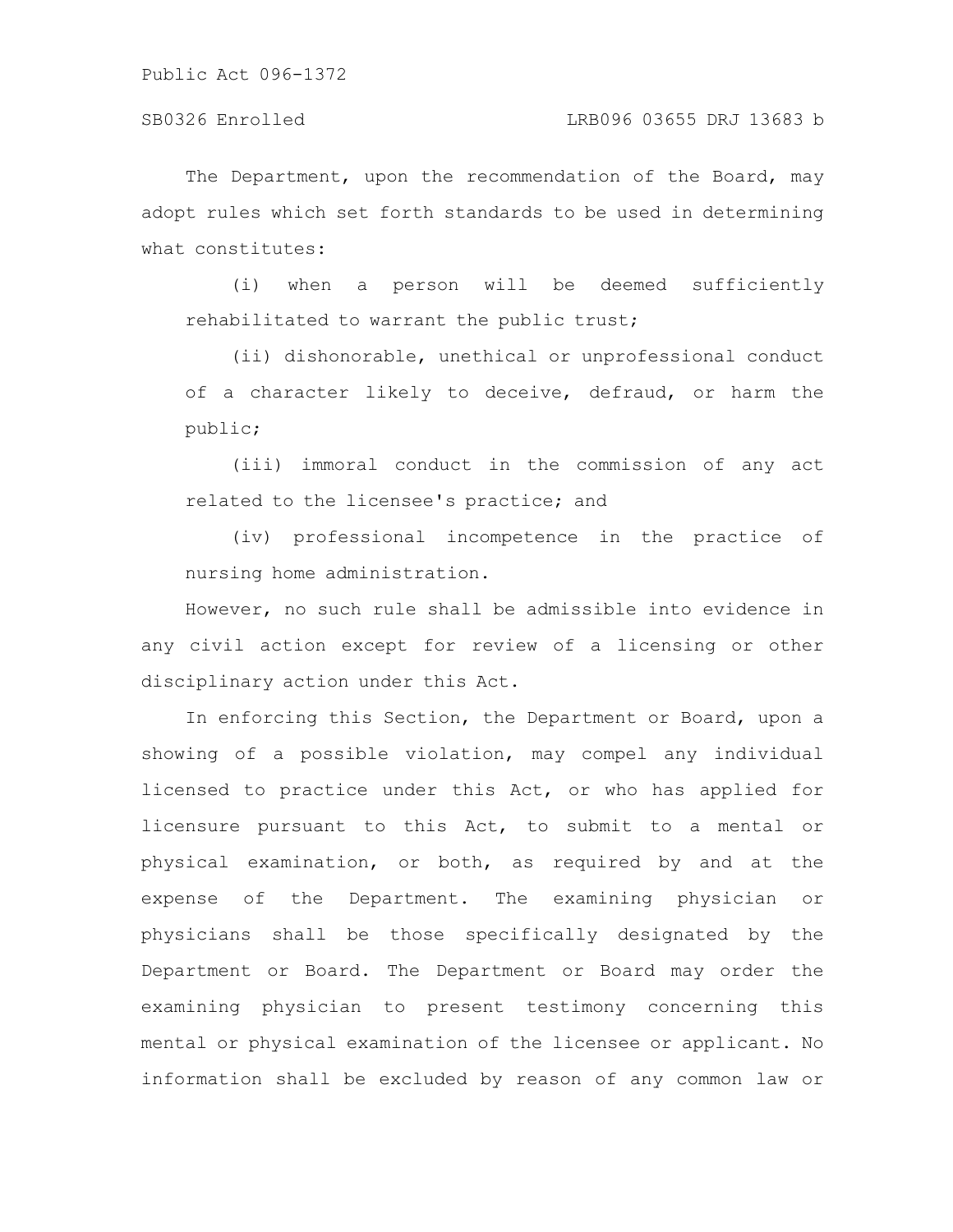## SB0326 Enrolled LRB096 03655 DRJ 13683 b

statutory privilege relating to communications between the licensee or applicant and the examining physician. The individual to be examined may have, at his or her own expense, another physician of his or her choice present during all aspects of the examination. Failure of any individual to submit to mental or physical examination, when directed, shall be grounds for suspension of his or her license until such time as the individual submits to the examination if the Department finds, after notice and hearing, that the refusal to submit to the examination was without reasonable cause.

If the Department or Board finds an individual unable to practice because of the reasons set forth in this Section, the Department or Board shall require such individual to submit to care, counseling, or treatment by physicians approved or designated by the Department or Board, as a condition, term, or restriction for continued, reinstated, or renewed licensure to practice; or in lieu of care, counseling, or treatment, the Department may file, or the Board may recommend to the Department to file, a complaint to immediately suspend, revoke, or otherwise discipline the license of the individual. Any individual whose license was granted pursuant to this Act or continued, reinstated, renewed, disciplined or supervised, subject to such terms, conditions or restrictions who shall fail to comply with such terms, conditions or restrictions shall be referred to the Secretary for a determination as to whether the licensee shall have his or her license suspended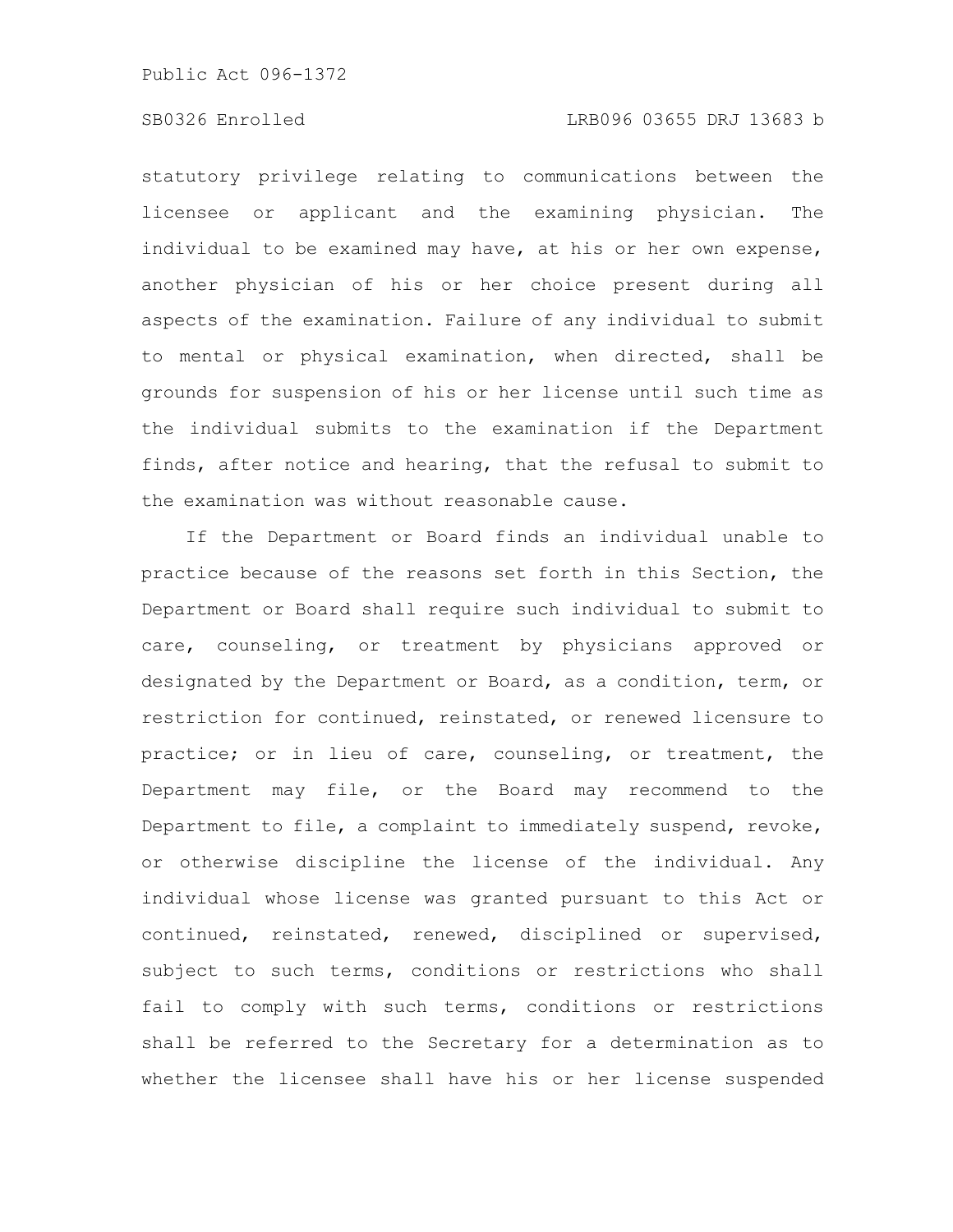# SB0326 Enrolled LRB096 03655 DRJ 13683 b

immediately, pending a hearing by the Department. In instances in which the Secretary immediately suspends a license under this Section, a hearing upon such person's license must be convened by the Board within 30 days after such suspension and completed without appreciable delay. The Department and Board shall have the authority to review the subject administrator's record of treatment and counseling regarding the impairment, to the extent permitted by applicable federal statutes and regulations safeguarding the confidentiality of medical records.

An individual licensed under this Act, affected under this Section, shall be afforded an opportunity to demonstrate to the Department or Board that he or she can resume practice in compliance with acceptable and prevailing standards under the provisions of his or her license.

(b) Any individual or organization acting in good faith, and not in a wilful and wanton manner, in complying with this Act by providing any report or other information to the Department, or assisting in the investigation or preparation of such information, or by participating in proceedings of the Department, or by serving as a member of the Board, shall not, as a result of such actions, be subject to criminal prosecution or civil damages.

(c) Members of the Board, and persons retained under contract to assist and advise in an investigation, shall be indemnified by the State for any actions occurring within the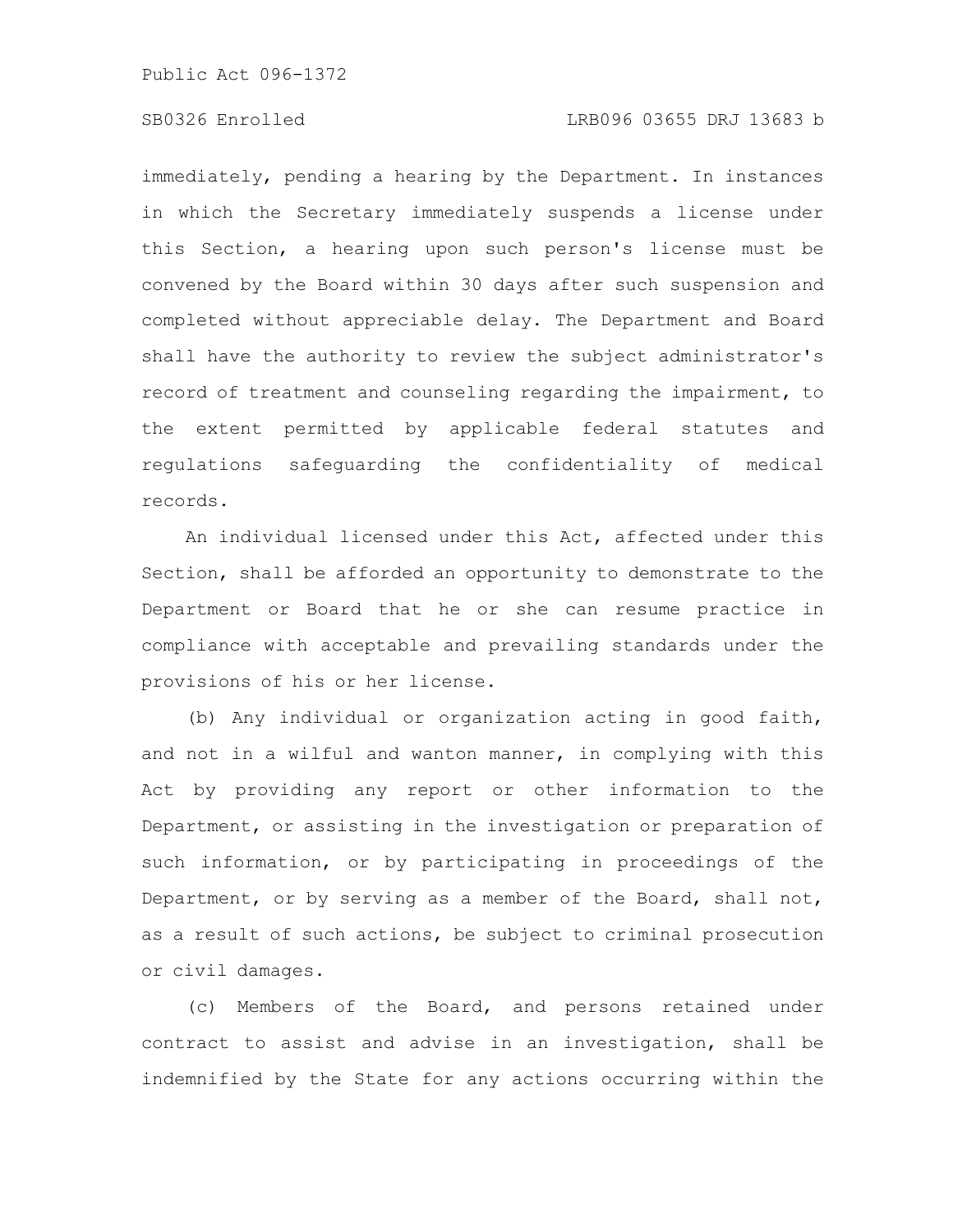## SB0326 Enrolled LRB096 03655 DRJ 13683 b

scope of services on or for the Board, done in good faith and not wilful and wanton in nature. The Attorney General shall defend all such actions unless he or she determines either that there would be a conflict of interest in such representation or that the actions complained of were not in good faith or were wilful and wanton.

Should the Attorney General decline representation, a person entitled to indemnification under this Section shall have the right to employ counsel of his or her choice, whose fees shall be provided by the State, after approval by the Attorney General, unless there is a determination by a court that the member's actions were not in good faith or were wilful and wanton.

A person entitled to indemnification under this Section must notify the Attorney General within 7 days of receipt of notice of the initiation of any action involving services of the Board. Failure to so notify the Attorney General shall constitute an absolute waiver of the right to a defense and indemnification.

The Attorney General shall determine within 7 days after receiving such notice, whether he or she will undertake to represent a person entitled to indemnification under this Section.

(d) The determination by a circuit court that a licensee is subject to involuntary admission or judicial admission as provided in the Mental Health and Developmental Disabilities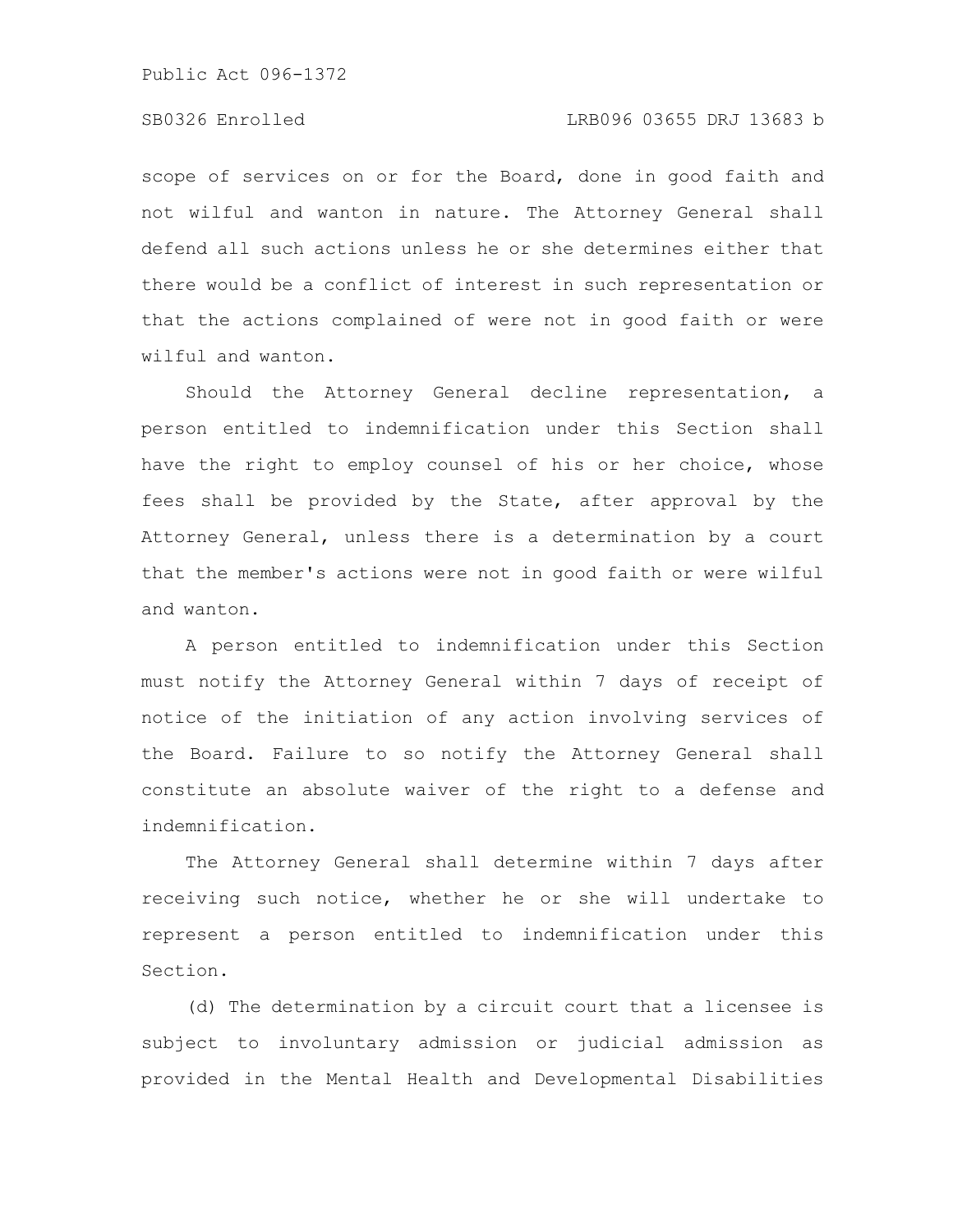# SB0326 Enrolled LRB096 03655 DRJ 13683 b

Code, as amended, operates as an automatic suspension. Such suspension will end only upon a finding by a court that the patient is no longer subject to involuntary admission or judicial admission and issues an order so finding and discharging the patient; and upon the recommendation of the Board to the Secretary that the licensee be allowed to resume his or her practice.

(e) The Department may refuse to issue or may suspend the license of any person who fails to file a return, or to pay the tax, penalty or interest shown in a filed return, or to pay any final assessment of tax, penalty or interest, as required by any tax Act administered by the Department of Revenue, until such time as the requirements of any such tax Act are satisfied.

(f) The Department of Public Health shall transmit to the Department a list of those facilities which receive an "A" violation as defined in Section 1-129 of the Nursing Home Care Act.

(Source: P.A. 95-703, eff. 12-31-07; 96-339, eff. 7-1-10.)

(225 ILCS 70/17.1 new)

Sec. 17.1. Reports of violations of Act or other conduct. (a) The owner or licensee of a long term care facility

licensed under the Nursing Home Care Act who employs or contracts with a licensee under this Act shall report to the Department any instance of which he or she has knowledge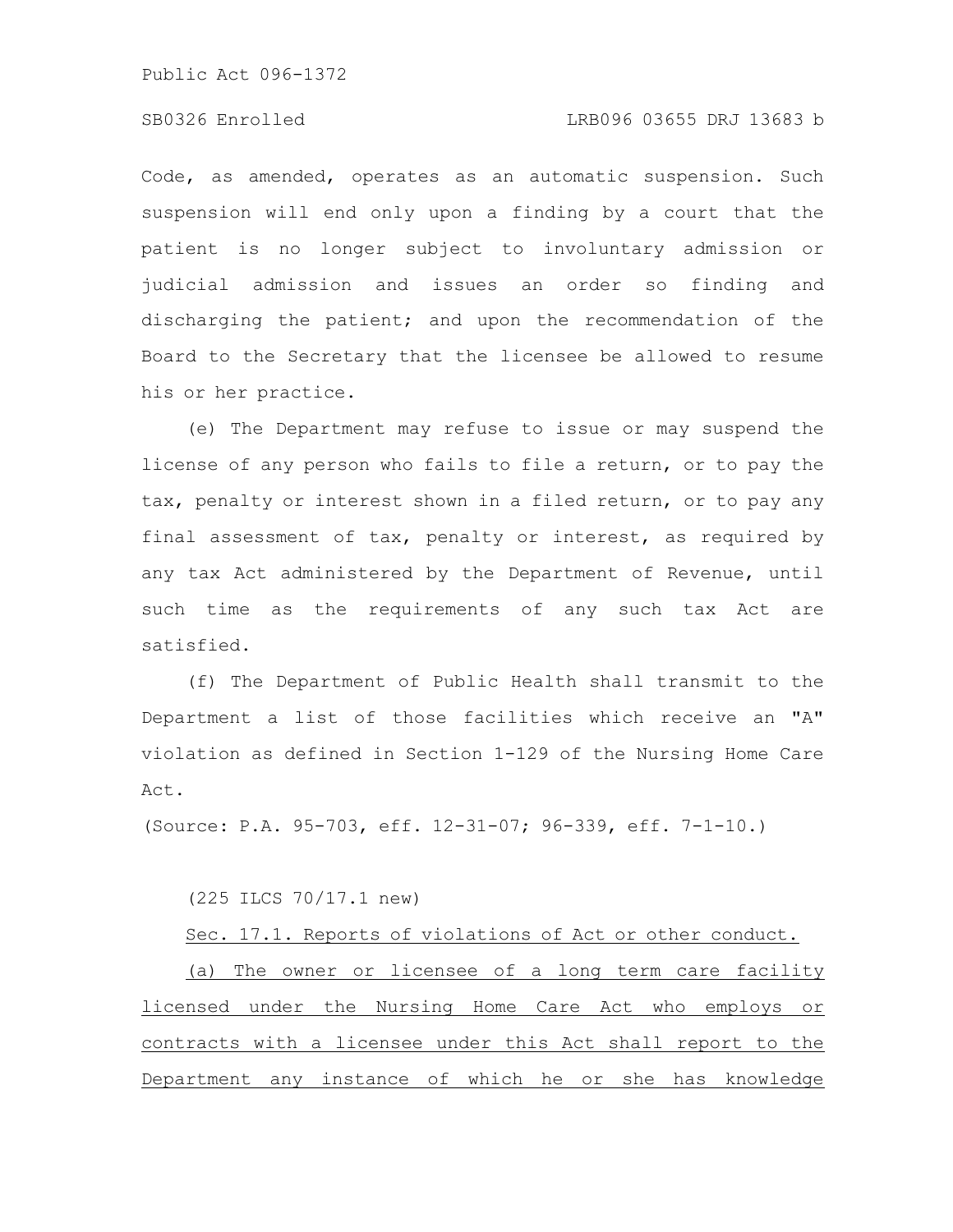arising in connection with operations of the health care institution, including the administration of any law by the institution, in which a licensee under this Act has either committed an act or acts which may constitute a violation of this Act or unprofessional conduct related directly to patient care, or which may indicate that the licensee may be mentally or physically disabled in such a manner as to endanger patients under that licensee's care. Additionally, every nursing home shall report to the Department any instance when a licensee is terminated for cause which would constitute a violation of this Act. The Department may take disciplinary or non-disciplinary action if the termination is based upon unprofessional conduct related to planning, organizing, directing, or supervising the operation of a nursing home as defined by this Act or other conduct by the licensee that would be a violation of this Act or rules.

For the purposes of this subsection, "owner" does not mean the owner of the real estate or physical plant who does not hold management or operational control of the licensed long term care facility.

(b) Any insurance company that offers policies of professional liability insurance to licensees, or any other entity that seeks to indemnify the professional liability of a licensee, shall report the settlement of any claim or adverse final judgment rendered in any action that alleged negligence in planning, organizing, directing, or supervising the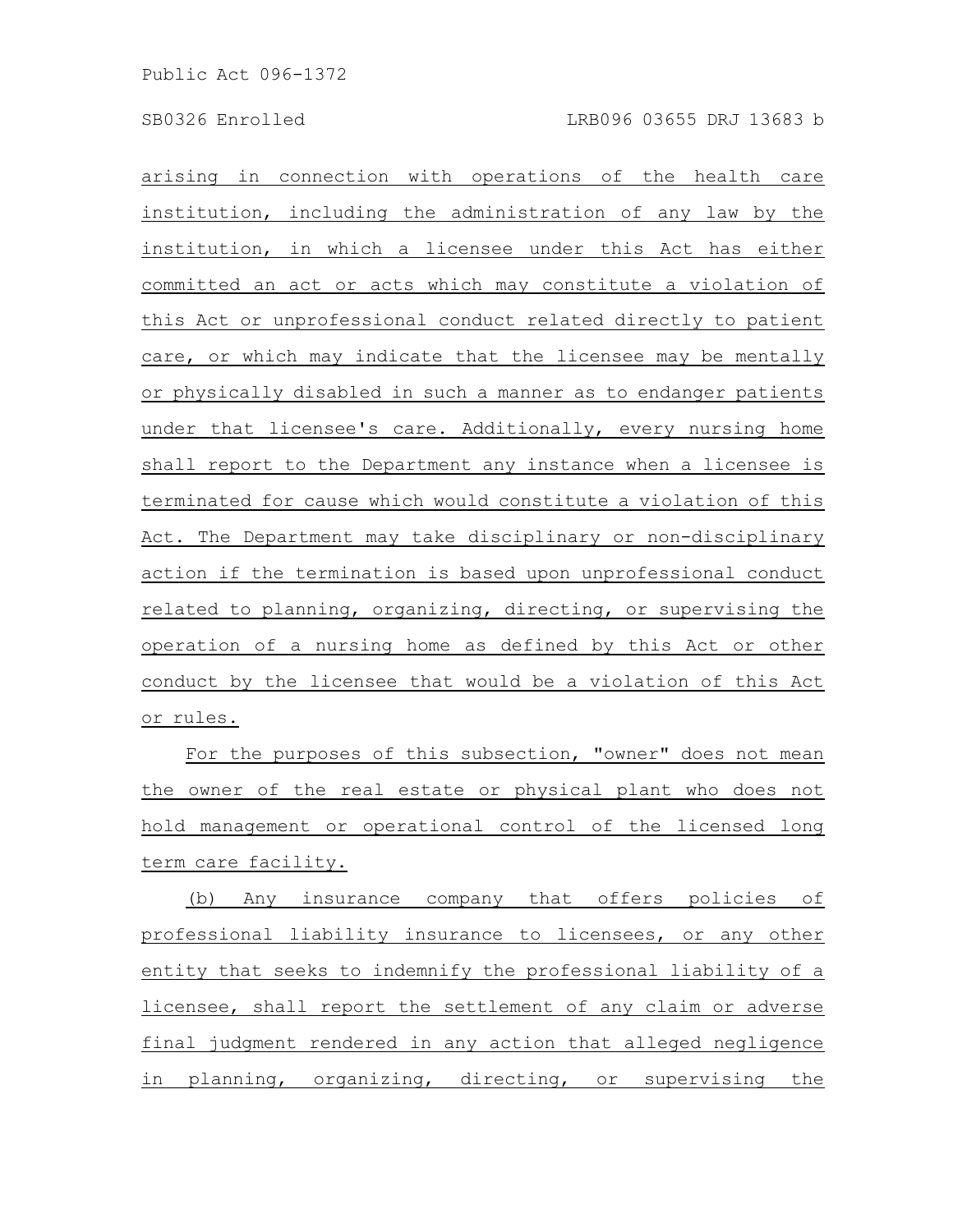operation of a nursing home by the licensee.

(c) The State's Attorney of each county shall report to the Department each instance in which a licensee is convicted of or enters a plea of guilty or nolo contendere to any crime that is a felony, or of which an essential element is dishonesty, or that is directly related to the practice of the profession of nursing home administration.

(d) Any agency, board, commission, department, or other instrumentality of the government of the State of Illinois shall report to the Department any instance arising in connection with the operations of the agency, including the administration of any law by the agency, in which a licensee under this Act has either committed an act or acts which may constitute a violation of this Act or unprofessional conduct related directly to planning, organizing, directing or supervising the operation of a nursing home, or which may indicate that a licensee may be mentally or physically disabled in such a manner as to endanger others.

(e) All reports required by items (19), (20), and (21) of subsection (a) of Section 17 and by this Section 17.1 shall be submitted to the Department in a timely fashion. The reports shall be filed in writing within 60 days after a determination that a report is required under this Section. All reports shall contain the following information:

(1) The name, address, and telephone number of the person making the report.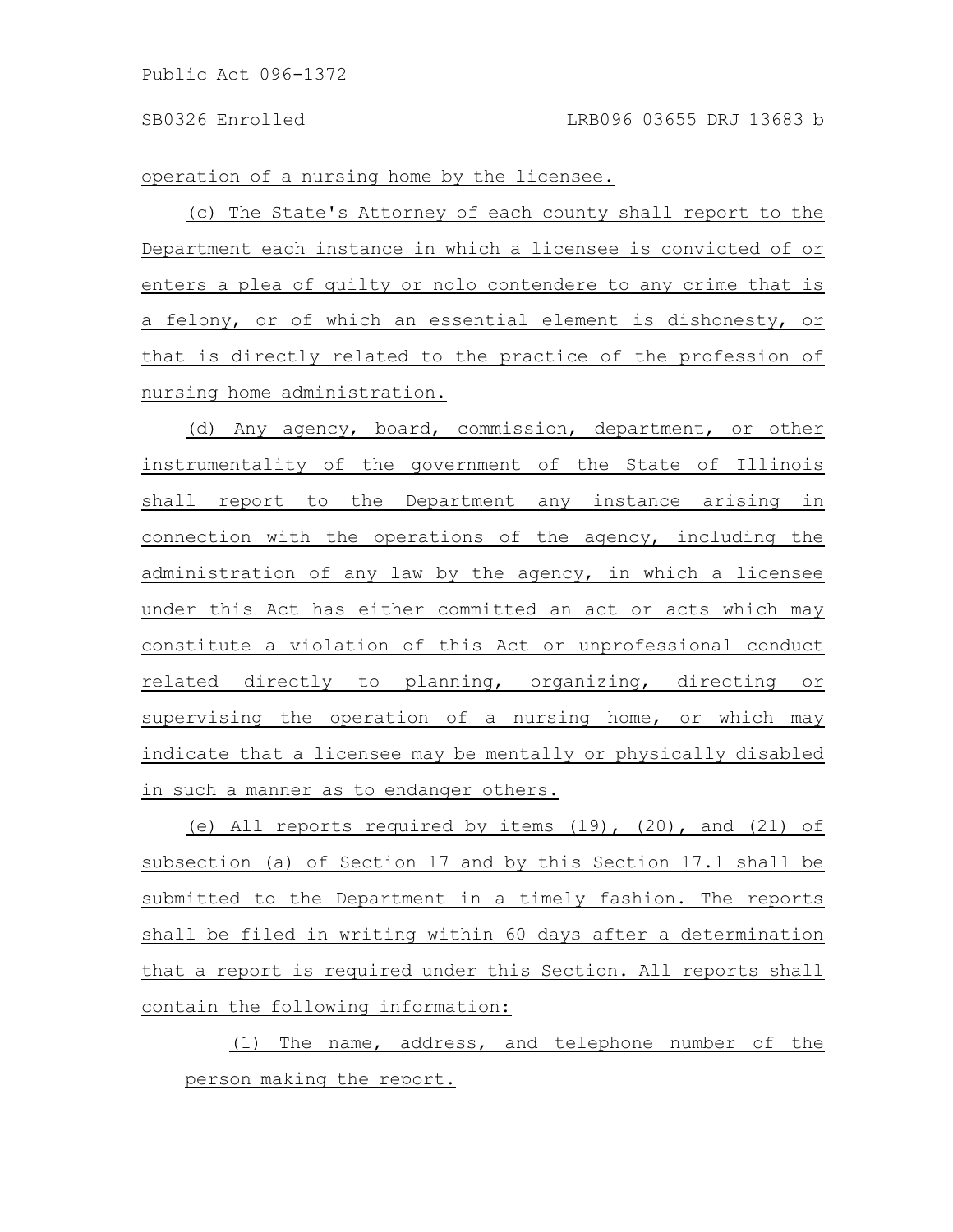(2) The name, address, and telephone number of the person who is the subject of the report.

(3) The name and date of birth of any person or persons whose treatment is a subject of the report, or other means of identification if that information is not available, and identification of the nursing home facility where the care at issue in the report was rendered.

(4) A brief description of the facts which gave rise to the issuance of the report, including the dates of any occurrences deemed to necessitate the filing of the report.

(5) If court action is involved, the identity of the court in which the action is filed, along with the docket number and the date the action was filed.

(6) Any further pertinent information that the reporting party deems to be an aid in evaluating the report.

If the Department receives a written report concerning an incident required to be reported under item  $(19)$ ,  $(20)$ , or  $(21)$ of subsection (a) of Section 17, then the licensee's failure to report the incident to the Department within 60 days may not be the sole ground for any disciplinary action against the licensee.

(f) Any individual or organization acting in good faith, and not in a wilful and wanton manner, in complying with this Section by providing any report or other information to the Department, by assisting in the investigation or preparation of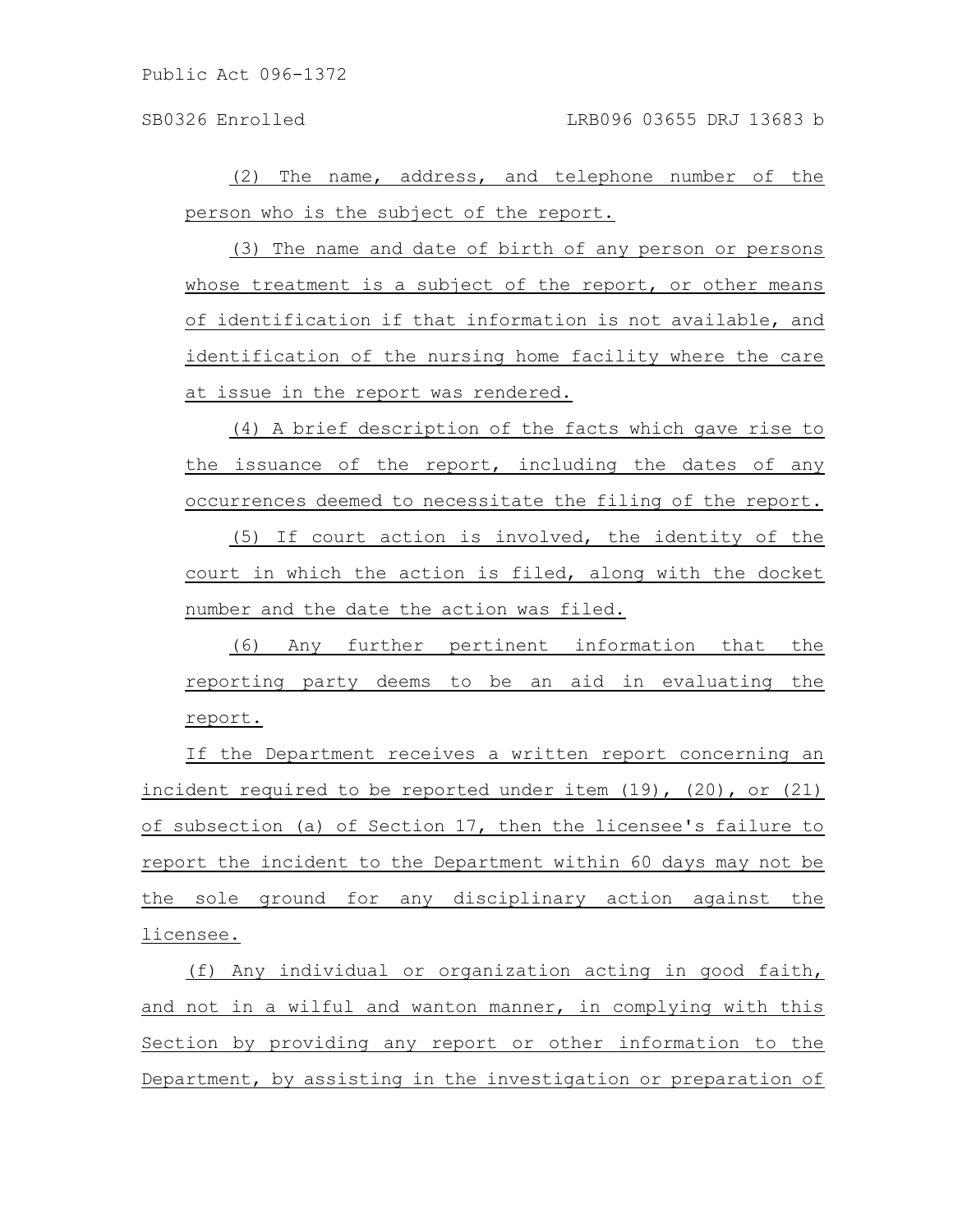such information, by voluntarily reporting to the Department information regarding alleged errors or negligence by a licensee, or by participating in proceedings of the Department, shall not, as a result of such actions, be subject to criminal prosecution or civil damages.

(g) Upon the receipt of any report required by this Section, the Department shall notify in writing, by certified mail, the person who is the subject of the report. The notification shall be made within 30 days after the Department's receipt of the report.

The notification shall include a written notice setting forth the person's right to examine the report. The notification shall also include the address at which the file is maintained, the name of the custodian of the file, and the telephone number at which the custodian may be reached. The person who is the subject of the report shall submit a written statement responding, clarifying, adding to, or proposing the amending of the report previously filed. The statement shall become a permanent part of the file and must be received by the Department no more than 30 days after the date on which the person was notified by the Department of the existence of the original report.

The Department shall review a report received by it, together with any supporting information and responding statements submitted by the person who is the subject of the report. The review by the Department shall be in a timely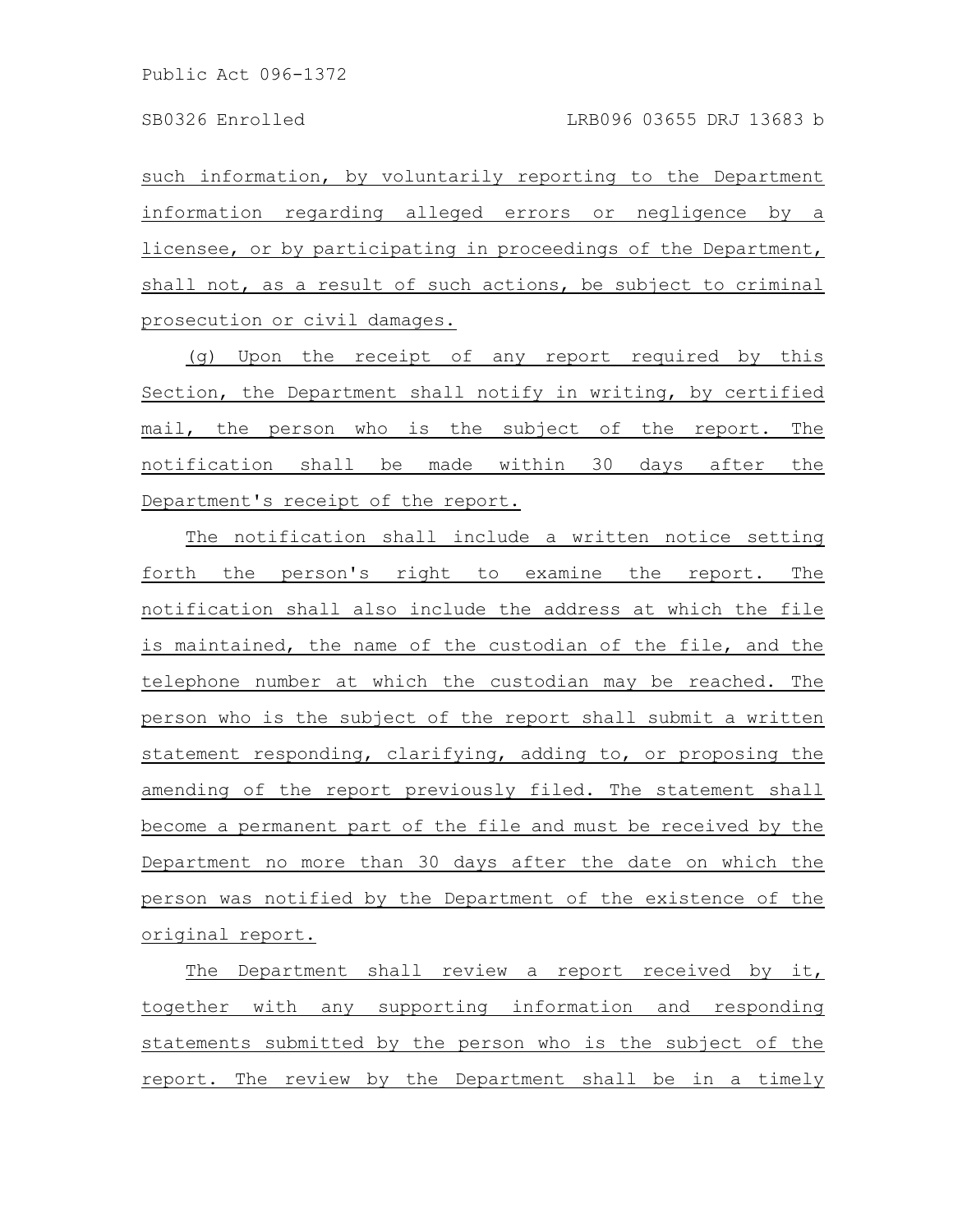manner, but in no event shall the Department's initial review of the material contained in each disciplinary file last less than 61 days nor more than 180 days after the receipt of the initial report by the Department.

When the Department makes its initial review of the materials contained within its disciplinary files, the Department shall, in writing, make a determination as to whether there are sufficient facts to warrant further investigation or action. Failure to make such a determination within the time provided shall be deemed to be a determination that there are not sufficient facts to warrant further investigation or action. The Department shall notify the person who is the subject of the report of any final action on the report.

(h) A violation of this Section is a Class A misdemeanor.

(i) If any person or entity violates this Section, then an action may be brought in the name of the People of the State of Illinois, through the Attorney General of the State of Illinois, for an order enjoining the violation or for an order enforcing compliance with this Section. Upon filing of a verified petition in the court, the court may issue a temporary restraining order without notice or bond and may preliminarily or permanently enjoin the violation. If it is established that the person or entity has violated or is violating the injunction, the court may punish the offender for contempt of court. Proceedings under this subsection (i) shall be in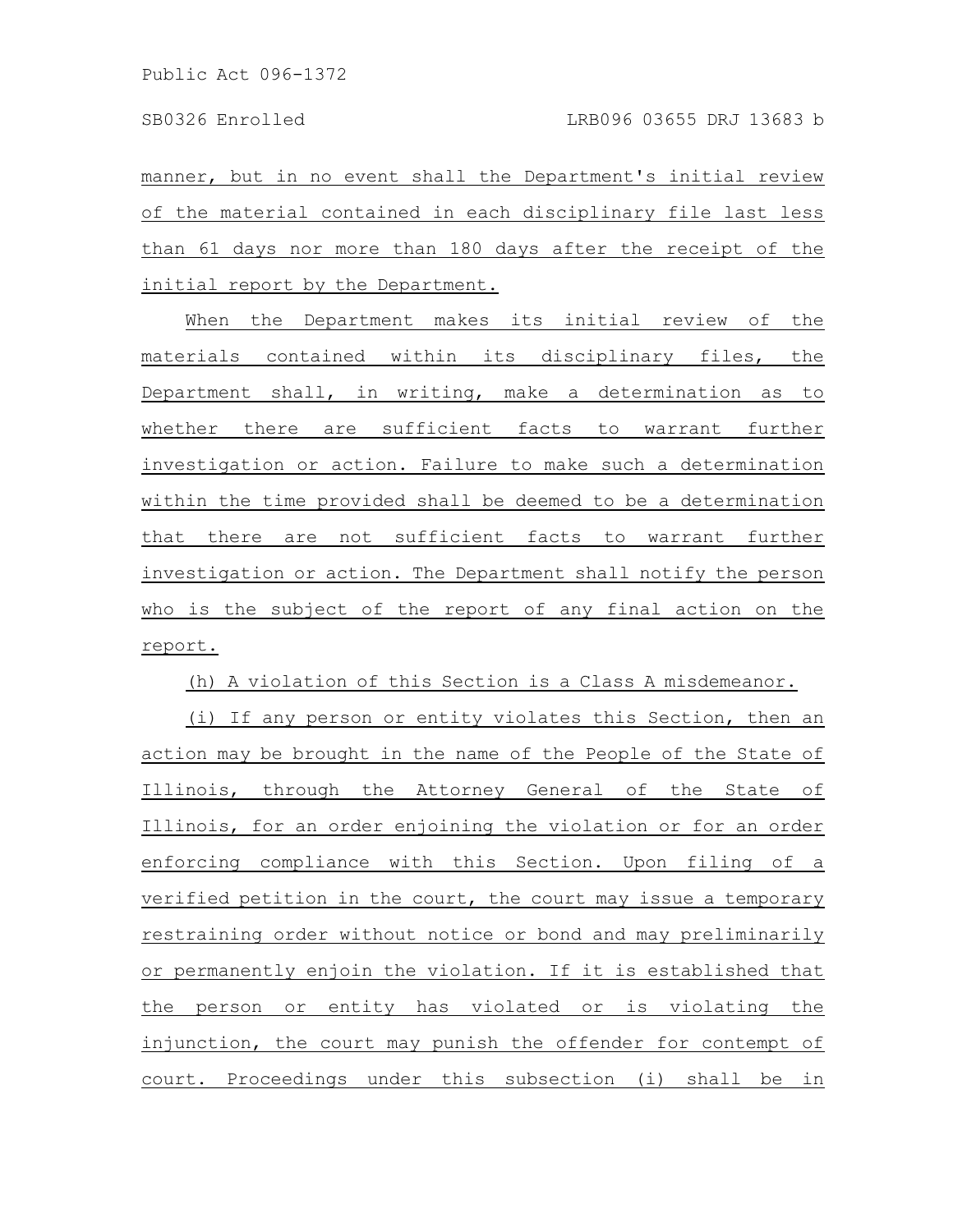addition to, and not in lieu of, all other remedies and penalties provided for by this Section.

(225 ILCS 70/38 new)

Sec. 38. Whistleblower protection. Any individual or organization acting in good faith, and not in a willful and wanton manner, in complying with this Act by providing any report or other information to the Department, or assisting in the investigation or preparation of such information, or by voluntarily reporting to the Department information regarding alleged errors or negligence by a licensee, or by participating in proceedings of the Department, shall not, as a result of such actions, be subject to criminal prosecution or civil damages.

Section 40. The Illinois Public Aid Code is amended by changing Section 5-5.12 and adding Sections 5-27 and 5-28 as follows:

(305 ILCS 5/5-5.12) (from Ch. 23, par. 5-5.12)

Sec. 5-5.12. Pharmacy payments.

(a) Every request submitted by a pharmacy for reimbursement under this Article for prescription drugs provided to a recipient of aid under this Article shall include the name of the prescriber or an acceptable identification number as established by the Department.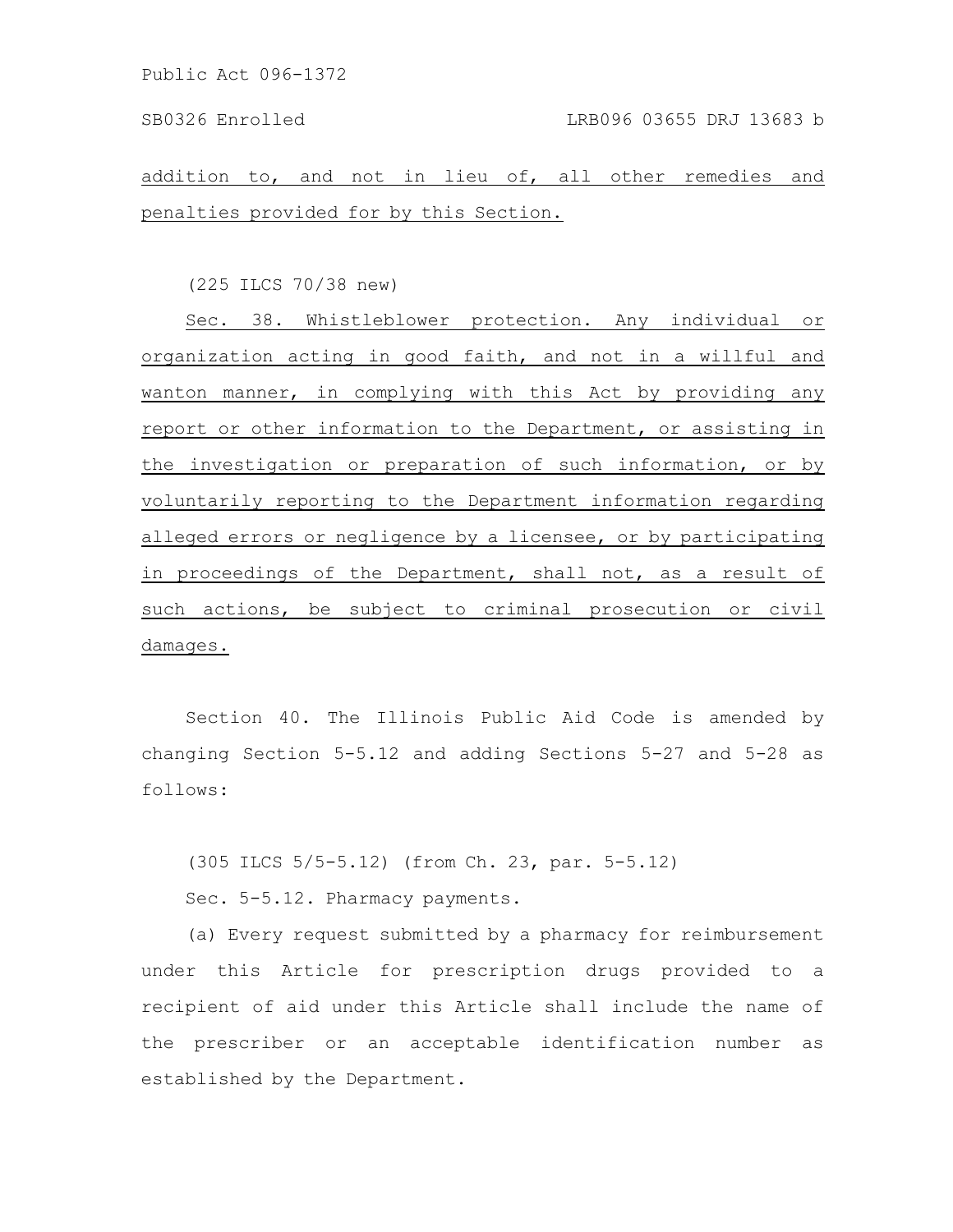## SB0326 Enrolled LRB096 03655 DRJ 13683 b

(b) Pharmacies providing prescription drugs under this Article shall be reimbursed at a rate which shall include a professional dispensing fee as determined by the Illinois Department, plus the current acquisition cost of the prescription drug dispensed. The Illinois Department shall update its information on the acquisition costs of all prescription drugs no less frequently than every 30 days. However, the Illinois Department may set the rate of reimbursement for the acquisition cost, by rule, at a percentage of the current average wholesale acquisition cost.

(c) (Blank).

(d) The Department shall not impose requirements for prior approval based on a preferred drug list for anti-retroviral, anti-hemophilic factor concentrates, or any atypical antipsychotics, conventional antipsychotics, or anticonvulsants used for the treatment of serious mental illnesses until 30 days after it has conducted a study of the impact of such requirements on patient care and submitted a report to the Speaker of the House of Representatives and the President of the Senate.

(e) The Department shall cooperate with the Department of Public Health and the Department of Human Services Division of Mental Health in identifying psychotropic medications that, when given in a particular form, manner, duration, or frequency (including "as needed") in a dosage, or in conjunction with other psychotropic medications to a nursing home resident, may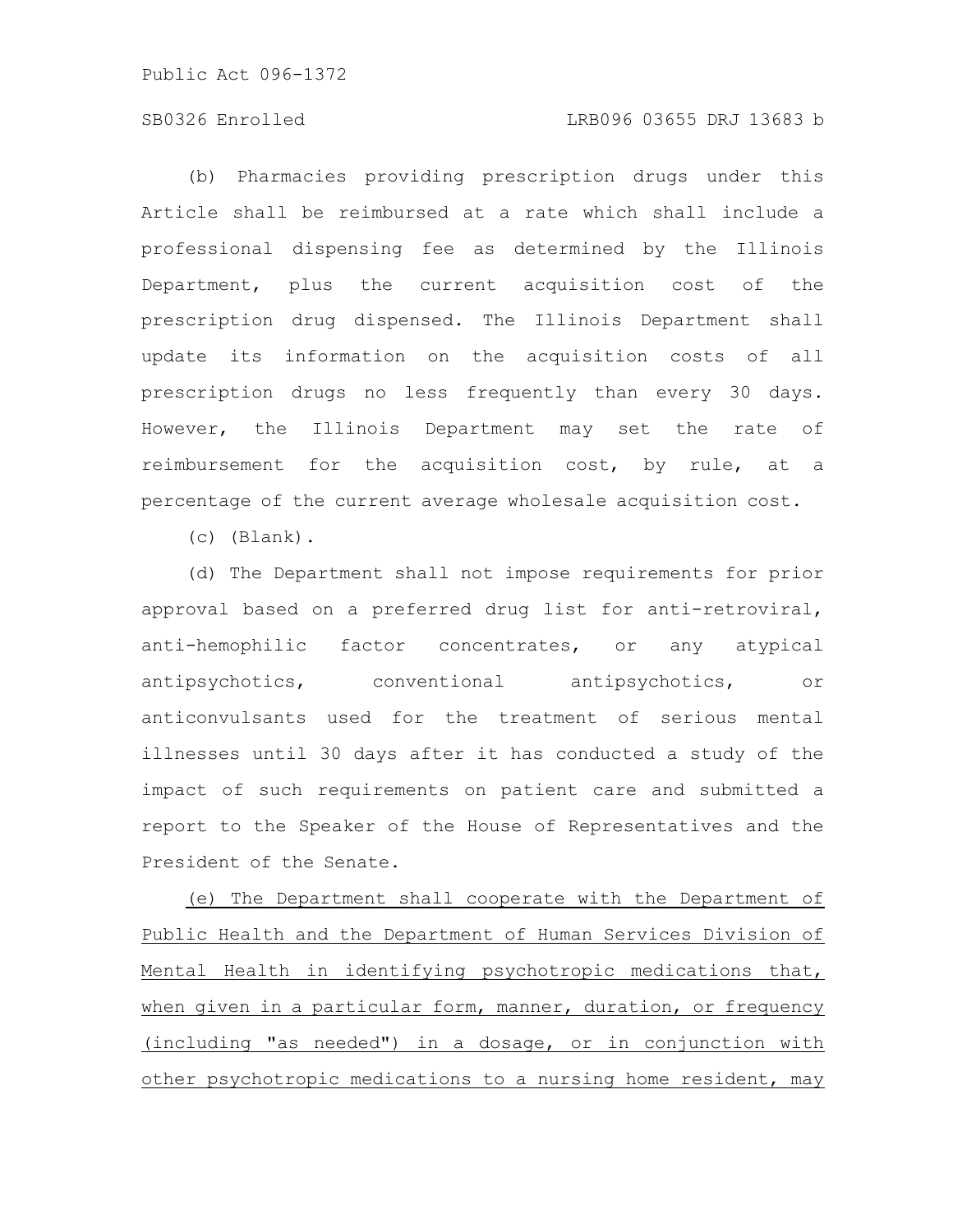constitute a chemical restraint or an "unnecessary drug" as defined by the Nursing Home Care Act or Titles XVIII and XIX of the Social Security Act and the implementing rules and regulations. The Department shall require prior approval for any such medication prescribed for a nursing home resident that appears to be a chemical restraint or an unnecessary drug. The Department shall consult with the Department of Human Services Division of Mental Health in developing a protocol and criteria for deciding whether to grant such prior approval.

(Source: P.A. 93-106, eff. 7-8-03; 94-48, eff. 7-1-05.)

(305 ILCS 5/5-27 new)

Sec. 5-27. Nursing home workgroup.

(a) The Director of the Department of Healthcare and Family Services shall convene a workgroup composed of representatives of nursing home resident advocates, representatives of long term care providers, representatives of labor and employee-representation organizations, and all relevant State agencies, for the purpose of developing a proposal to be presented to the General Assembly no later than November 1, 2010. The proposal shall address the following issues:

(1) Staffing standards necessary to the provision of care and services and the preservation of resident safety.

(2) A comprehensive rate review giving consideration to adopting an evidence-based rate methodology.

(3) The development of a provider assessment.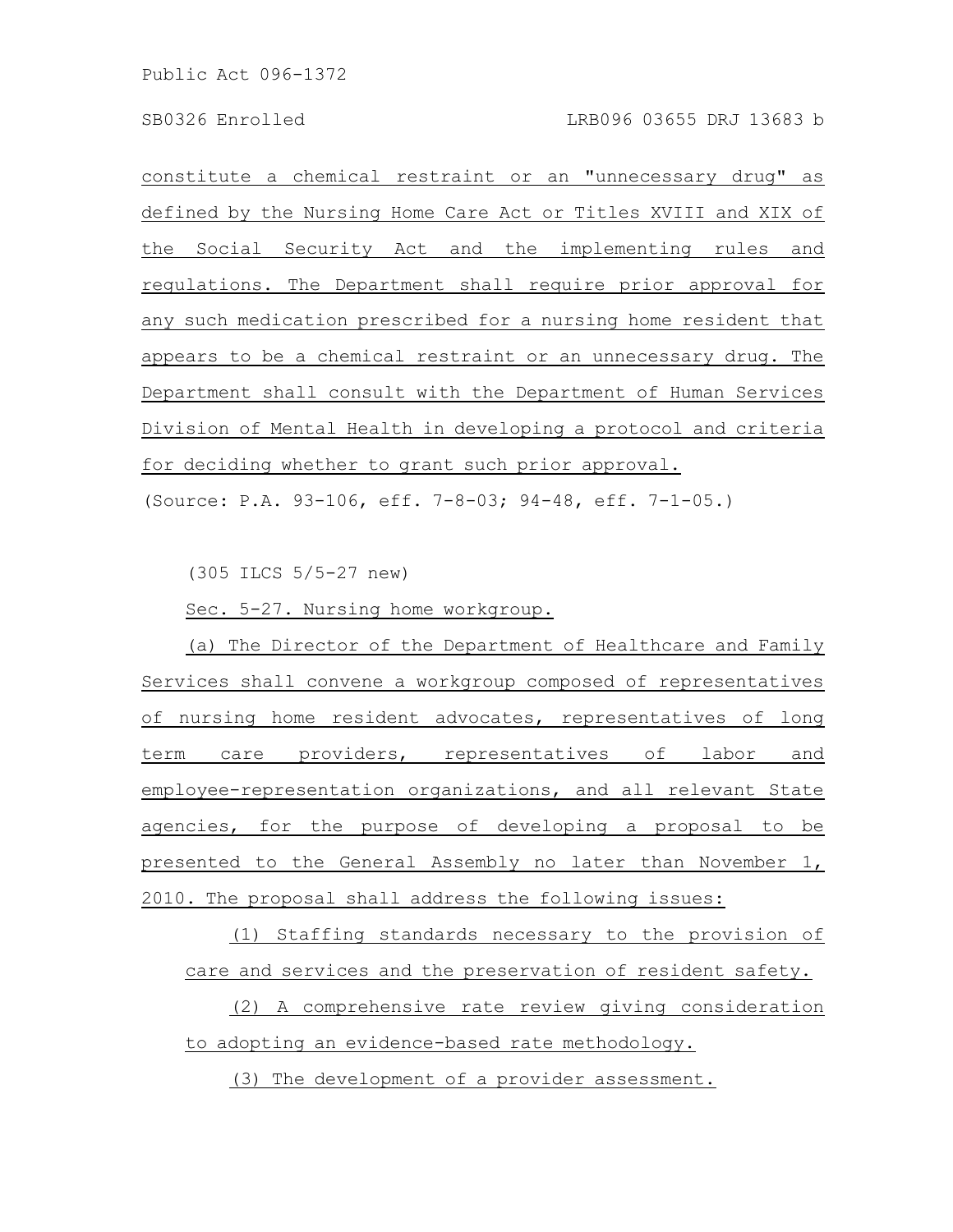(b) This Section is repealed, and the workgroup shall be dissolved, on January 1, 2011.

(305 ILCS 5/5-28 new)

Sec. 5-28. Community transition resources. The Department of Healthcare and Family Services, in collaboration with all relevant agencies, shall develop a Community Transition Plan to allow nursing facility residents who are determined to be appropriate for transition to the community to access or acquire resources to support the transition. These strategies may include, but need not be limited to, enhancement of the Community Home Maintenance Allowance, retention of income from work, and incorporation of community transition services into existing home and community-based waiver programs.

Section 93. Intent. Nothing in this Act is intended to apply to any facility that is subject to licensure under the MR/DD Community Care Act on or after July 1, 2010.

Section 95. No acceleration or delay. Where this Act makes changes in a statute that is represented in this Act by text that is not yet or no longer in effect (for example, a Section represented by multiple versions), the use of that text does not accelerate or delay the taking effect of (i) the changes made by this Act or (ii) provisions derived from any other Public Act.